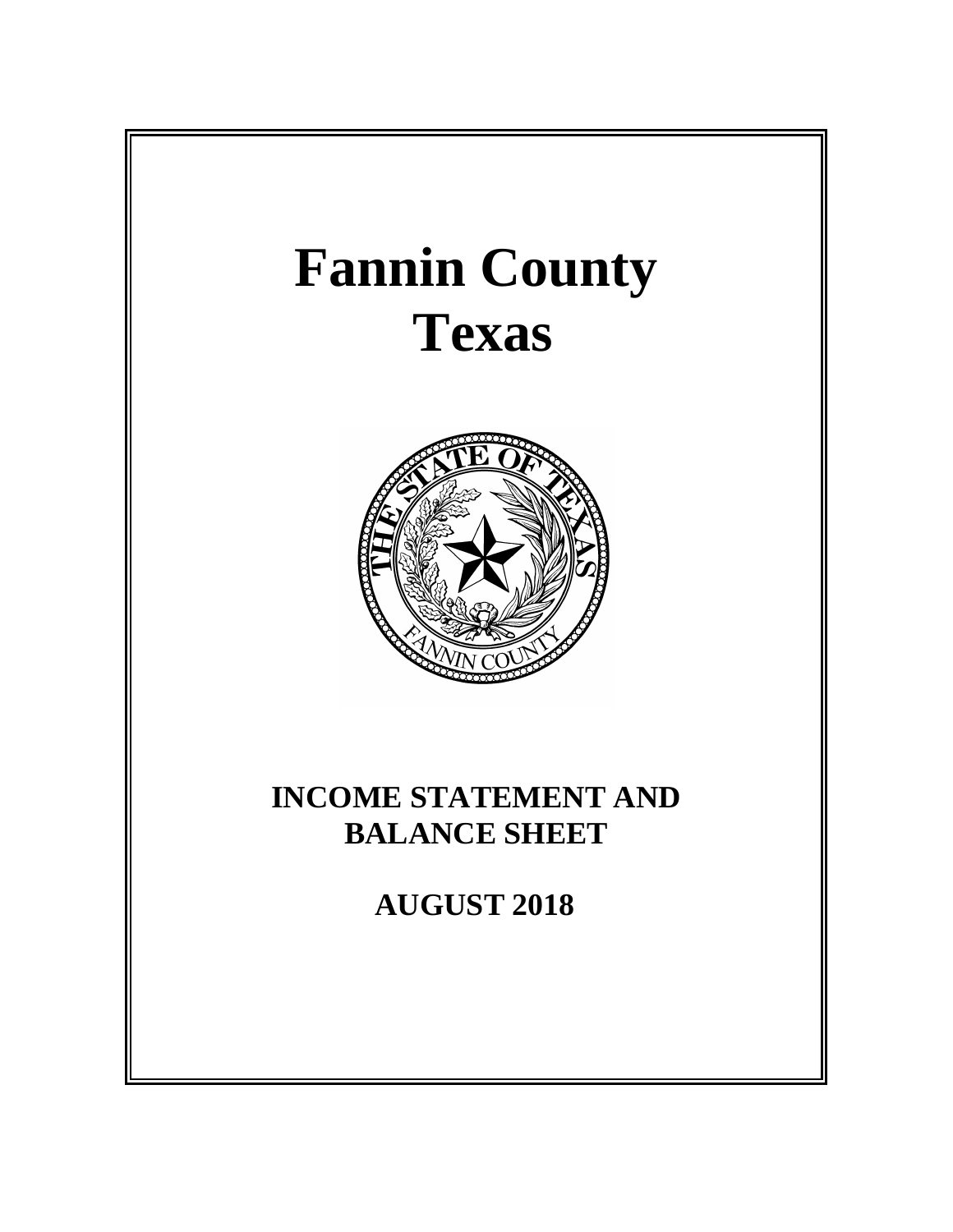| $09 - 05 - 2018$ | INCOME STATEMENT<br>TIME:10:21 AM - FOR MONTH ENDING 8-31-18                               |                     |                     |                         |      | PAGE<br>1<br>PREPARER: 0004 |
|------------------|--------------------------------------------------------------------------------------------|---------------------|---------------------|-------------------------|------|-----------------------------|
|                  | FANNIN COUNTY<br>101 E. SAM RAYBURN DRIVE SUITE 303                                        | BONHAM, TEXAS 75418 |                     |                         |      |                             |
|                  |                                                                                            |                     |                     |                         |      |                             |
|                  | ***** INCOME ACCOUNTS *****                                                                |                     |                     |                         |      |                             |
|                  | 10-300-110 UNENCUMBERED FUND BALANCE                                                       |                     |                     |                         | 0.00 |                             |
|                  |                                                                                            |                     |                     |                         |      |                             |
|                  | 10-310-110 CURRENT TAXES                                                                   |                     | 7,627,674.32        |                         |      |                             |
|                  |                                                                                            |                     |                     |                         |      |                             |
|                  |                                                                                            |                     |                     |                         |      |                             |
|                  | 10-318-120 PAY N LIEU TAX/GRASSLAND<br>10-318-121 PAY N LIEU TAX/UPPER TRINITY 14,592.80   |                     |                     | 16,790.23               |      |                             |
|                  | 10-318-130 COURT COSTS/ARREST FEES                                                         |                     | 203,488.20          |                         |      |                             |
|                  | 10-318-132 ATTORNEYS & DOCTORS                                                             |                     |                     | 20,047.39               |      |                             |
|                  | 10-318-140 TAX ON MIXED DRINKS<br>10-318-160 SALES TAX REVENUES                            |                     |                     | 17,334.36<br>800,066.16 |      |                             |
|                  |                                                                                            |                     |                     |                         |      |                             |
|                  |                                                                                            |                     |                     | 157,698.47              |      |                             |
|                  | 10-319-420 JAIL PAY PHONE COMMISSION<br>10-319-429 SCHOLARSHIP FUNDS                       |                     |                     | 10,000.00               |      |                             |
|                  | 10-319-551 ANNUAL PAYMENT                                                                  |                     |                     | 0.00                    |      |                             |
|                  | 10-319-552 MONTHLY MONITORING PAYMEN<br>10-319-553 ADMINISTRATIVE FEE                      |                     | 0.00<br>232, 187.50 |                         |      |                             |
|                  | 10-319-554 REIMB.FOR CONFINEMENT EXP.                                                      |                     |                     | 0.00                    |      |                             |
|                  |                                                                                            |                     |                     |                         |      |                             |
|                  | 10-320-200 ALCOHLIC BEVERAGE LICENSE                                                       |                     |                     | 1,411.50                |      |                             |
|                  | 10-320-300 SEWAGE PERMITS/INSPECTIONS                                                      |                     | 100,990.42          |                         |      |                             |
|                  | 10-320-545 FOOD SERV.PERMITS/CLASSES<br>10-320-546 \$5 COUNTY FEE/FOOD HANDLERS CLASS 0.00 |                     |                     | 0.00                    |      |                             |
|                  |                                                                                            |                     |                     |                         |      |                             |
|                  | 10-321-200 COMMISSIONS ON CAR REGIST                                                       |                     |                     | 102,781.24              |      |                             |
|                  | 10-321-250 COMMISSION ON CAR TITLES                                                        |                     |                     | 41,240.00               |      |                             |
|                  | 10-321-251 COMM.ON SALES TAX COLLECTIONS 247,809.34<br>10-321-901 TAX CERTIFICATES         |                     |                     | 7,466.59                |      |                             |
|                  |                                                                                            |                     |                     |                         |      |                             |
|                  |                                                                                            |                     |                     |                         |      |                             |
|                  | 10-330-396 RIFLE RESISTANT BODY ARMOR 3439801 14,150.00                                    |                     |                     |                         |      |                             |
|                  |                                                                                            |                     |                     |                         |      |                             |
|                  |                                                                                            |                     |                     |                         |      |                             |
|                  | 10-340-135 FAMILY PROTECTION FEE                                                           |                     |                     | 1,799.02                |      |                             |
|                  | 10-340-400 COUNTY JUDGE FEES<br>10-340-403 COUNTY CLERK FEES                               |                     |                     | 545.22<br>218,078.02    |      |                             |
|                  | 10-340-450 DISTRICT CLERK FEES                                                             |                     |                     | 70,785.31               |      |                             |
|                  | 10-340-455 J. P. #1 FEES                                                                   |                     |                     | 14, 312.55              |      |                             |
|                  | 10-340-456 J. P. #2 FEES<br>10-340-457 J. P. #3 FEES                                       |                     |                     | 6,043.71<br>7,846.40    |      |                             |
|                  | 10-340-475 DISTRICT ATTORNEY FEES                                                          |                     |                     | 5,589.46                |      |                             |
|                  | 10-340-480 BOND APPLICATION FEE<br>10-340-484 ELECTION REIMBURSEMENTS                      |                     |                     | 500.00<br>983.90        |      |                             |
|                  | 10-340-551 CONSTABLE PCT. 1 FEES                                                           |                     |                     | 10,227.48               |      |                             |
|                  | 10-340-552 CONSTABLE PCT. 2 FEES                                                           |                     |                     | 2,065.00                |      |                             |
|                  | 10-340-553 CONSTABLE PCT. 3 FEES                                                           |                     |                     | 2,193.11                |      |                             |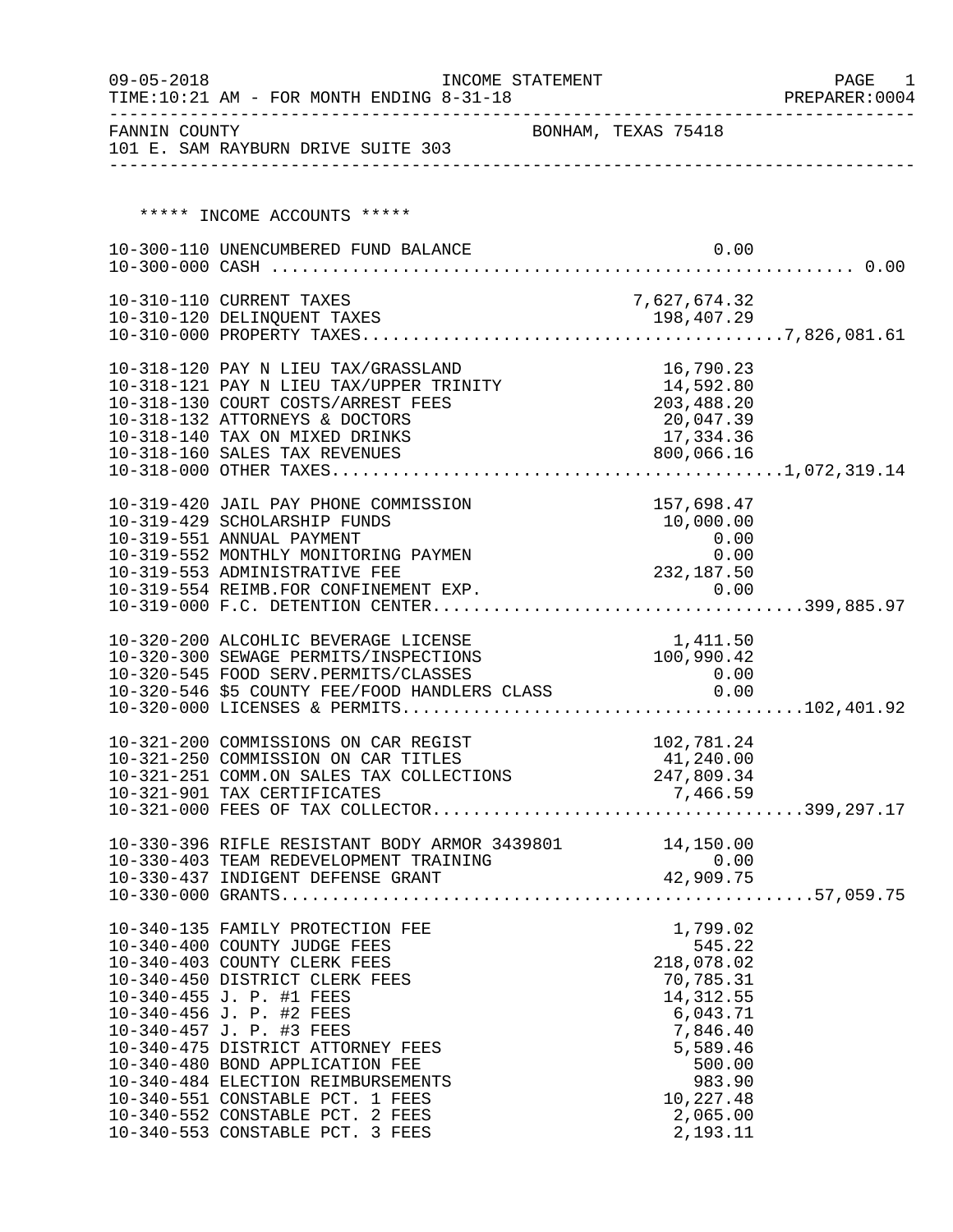| $09 - 05 - 2018$ | TIME:10:21 AM - FOR MONTH ENDING 8-31-18                                                                                                                                                                                                                                                                                                                                                                                                                                                                                                                                                                                                                                                                                                                                              |                                                                                                                      | PAGE 2<br>PREPARER: 0004 |
|------------------|---------------------------------------------------------------------------------------------------------------------------------------------------------------------------------------------------------------------------------------------------------------------------------------------------------------------------------------------------------------------------------------------------------------------------------------------------------------------------------------------------------------------------------------------------------------------------------------------------------------------------------------------------------------------------------------------------------------------------------------------------------------------------------------|----------------------------------------------------------------------------------------------------------------------|--------------------------|
| FANNIN COUNTY    | BONHAM, TEXAS 75418<br>101 E. SAM RAYBURN DRIVE SUITE 303                                                                                                                                                                                                                                                                                                                                                                                                                                                                                                                                                                                                                                                                                                                             |                                                                                                                      |                          |
|                  | 10-340-573 BOND SUPERVISION FEES<br>10-340-600 D.C.6TH COURT OF APPEALS FEE 60,387.80<br>10-340-601 C.C.6TH COURT OF APPEALS FEE 1,438.20<br>10-340-601 C.C.6TH COURT OF APPEALS FEE 840.00<br>10-340-900 OTHER FEES<br>10-340-900 OTHER                                                                                                                                                                                                                                                                                                                                                                                                                                                                                                                                              |                                                                                                                      |                          |
|                  | 10-350-455 J. P. #1 FINES                                                                                                                                                                                                                                                                                                                                                                                                                                                                                                                                                                                                                                                                                                                                                             | 6,662.35                                                                                                             |                          |
|                  | 10-352-100 10% COMM.ON SURETY BAIL BOND FEE<br>10-352-201 BOND FOREFITURES<br>10-352-201 BOND FORFEITURES                                                                                                                                                                                                                                                                                                                                                                                                                                                                                                                                                                                                                                                                             | 757.50<br>103.00                                                                                                     |                          |
|                  |                                                                                                                                                                                                                                                                                                                                                                                                                                                                                                                                                                                                                                                                                                                                                                                       |                                                                                                                      |                          |
|                  | 10-364-162 SALE OF ASSETS LAND/BUILDING<br>10-364-163 SALE OF EQUIPMENT 23,382.38<br>10-364-000 SALE OF ASSETS LAND/BUILDING23,382.38                                                                                                                                                                                                                                                                                                                                                                                                                                                                                                                                                                                                                                                 |                                                                                                                      |                          |
|                  | 10-370-143 D.A.SALARY REIMB.<br>10-370-144 CO. JUDGE COURT FEES SALARY REIMB.<br>10-370-147 UTILITIES REIMBURSEMENT<br>10-370-151 ASST. DA LONGEVITY PAY<br>10-370-152 HB 9 D.A. SUPPLEMENTAL FUNDS<br>10-370-162 COURT REPORTER SERVICE FEE<br>10-370-163 ADM.OF COURT JUSTICE 10% SB 1417<br>10-370-164 TIME PAYMENT FEE 40% SB 1417<br>10-370-166 JUDICIAL S<br>10-370-408 COUNTY WELLNESS PROGRAM<br>10-370-410 CO CT AT LAW SUPPLEMENT<br>10-370-432 PROCEEDS OF SALE OF LIVESTOCK<br>10-370-450 DIST. CLK. PASSPORT PHOTO<br>10-370-453 REIMB.CEC ODYSSEY SAAS<br>10-370-509 CANDY MACHINE COMMISSION<br>10-370-510 DR. PEPPER COMMISSION<br>10-370-510 DR. PEPPER COMMISSION<br>10-370-553 DONATION CONST.3 RADIO EQUIP.<br>10-370-562 STATE REIMB.OFFENDER TRANSPORT 6,761.10 | 18, 333. 32<br>0.00<br>14,727.04<br>1,037.04<br>84,000.00<br>0.00<br>950.00<br>21,593.00<br>115.18<br>184.00<br>0.00 |                          |
|                  |                                                                                                                                                                                                                                                                                                                                                                                                                                                                                                                                                                                                                                                                                                                                                                                       |                                                                                                                      |                          |
|                  |                                                                                                                                                                                                                                                                                                                                                                                                                                                                                                                                                                                                                                                                                                                                                                                       |                                                                                                                      |                          |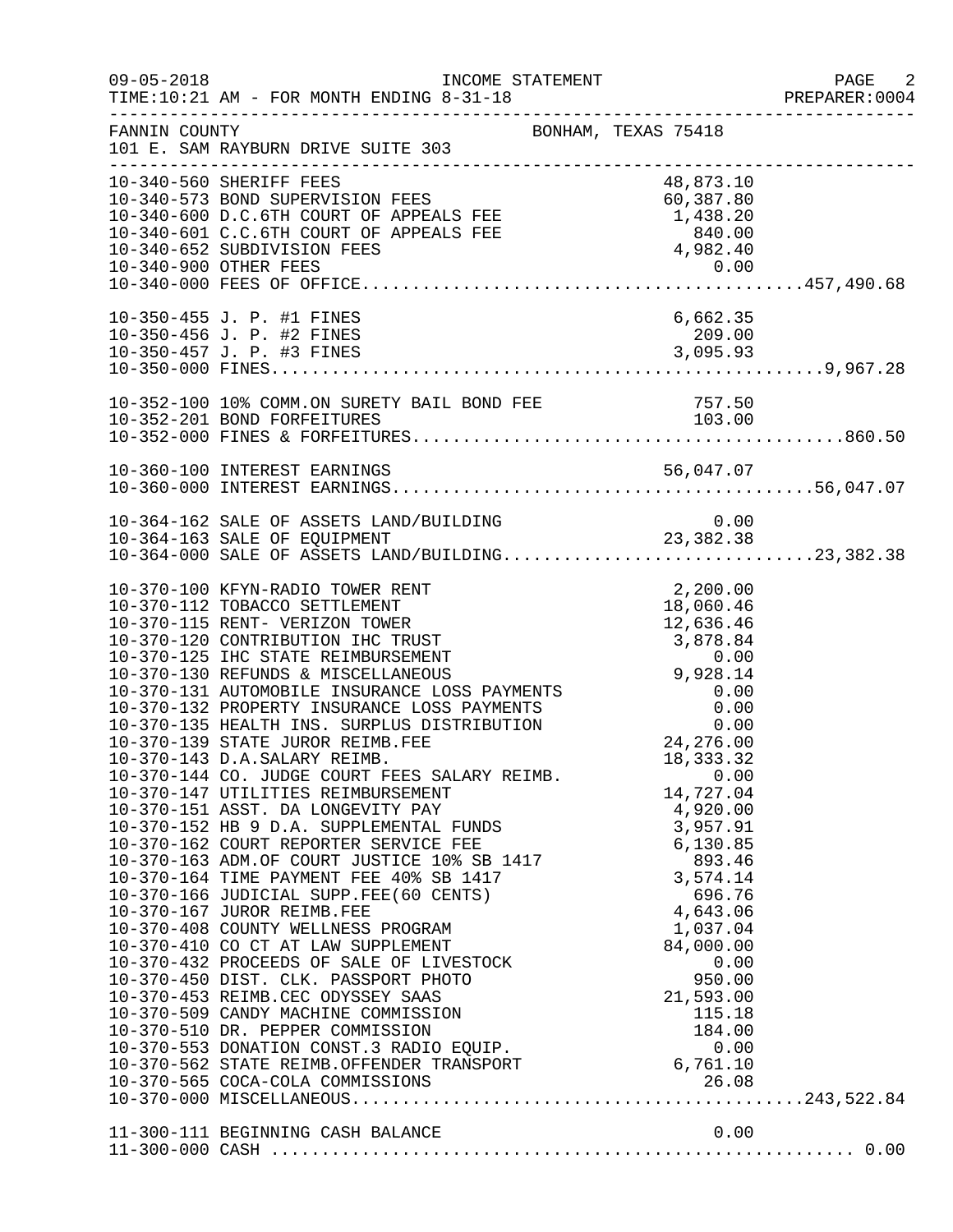| $09 - 05 - 2018$ | TIME:10:21 AM - FOR MONTH ENDING 8-31-18                                                           | INCOME STATEMENT |                     |                                  |      | PAGE 3<br>PREPARER: 0004 |
|------------------|----------------------------------------------------------------------------------------------------|------------------|---------------------|----------------------------------|------|--------------------------|
| FANNIN COUNTY    | 101 E. SAM RAYBURN DRIVE SUITE 303                                                                 |                  | BONHAM, TEXAS 75418 |                                  |      |                          |
|                  | 11-340-600 COUNTY CLERK FEES<br>11-340-650 DISTRICT CLERK FEES<br>11-340-651 JUSTICE OF PEACE FEES |                  |                     | 8,663.67<br>2,419.82<br>2,515.25 |      |                          |
|                  | 11-360-100 INTEREST EARNINGS                                                                       |                  |                     | 89.19                            |      |                          |
|                  | 12-300-112 BEGINNING CASH BALANCE                                                                  |                  |                     | 0.00                             |      |                          |
|                  | 12-360-100 INTEREST EARNINGS                                                                       |                  |                     | 4.55                             |      |                          |
|                  | 12-370-134 CO.CLK.VITAL STAT.FEE                                                                   |                  |                     | 933.00                           |      |                          |
|                  | 13-300-113 BEGINNING CASH BALANCE                                                                  |                  |                     |                                  | 0.00 |                          |
|                  | 13-345-113 SURETY BAIL BOND FEE                                                                    |                  |                     | 6,690.00                         |      |                          |
|                  | 13-370-130 REFUNDS & MISCELLANEOUS<br>13-370-132 TEMPORARY BOND SECURITY                           |                  |                     | 0.00<br>0.00                     |      |                          |
|                  | 14-300-114 BEGINNING CASH                                                                          |                  |                     |                                  | 0.00 |                          |
|                  | 14-370-455 JP1 SECURITY FEE<br>14-370-456 JP2 SECURITY FEE<br>14-370-457 JP3 SECURITY FEE          |                  |                     | 388.21<br>160.96<br>283.26       |      |                          |
|                  | 16-300-116 BEGINNING CASH BALANCE                                                                  |                  |                     |                                  | 0.00 |                          |
|                  | 16-370-149 CO. JUDGE EXCESS SUPP.                                                                  |                  |                     | 246.29                           |      |                          |
|                  | 17-300-117 BEGINNING CASH BALANCE                                                                  |                  |                     |                                  | 0.00 |                          |
|                  | 17-340-131 PROBATE JUDGES EDUCATION                                                                |                  |                     | 600.25                           |      |                          |
|                  | 17-370-130 REFUNDS & MISCELLANEOUS                                                                 |                  |                     |                                  | 0.00 |                          |
|                  | 18-300-118 BEGINNING CASH BALANCE                                                                  |                  |                     | 0.00                             |      |                          |
|                  | 18-360-100 INTEREST EARNINGS                                                                       |                  |                     | 41.56                            |      |                          |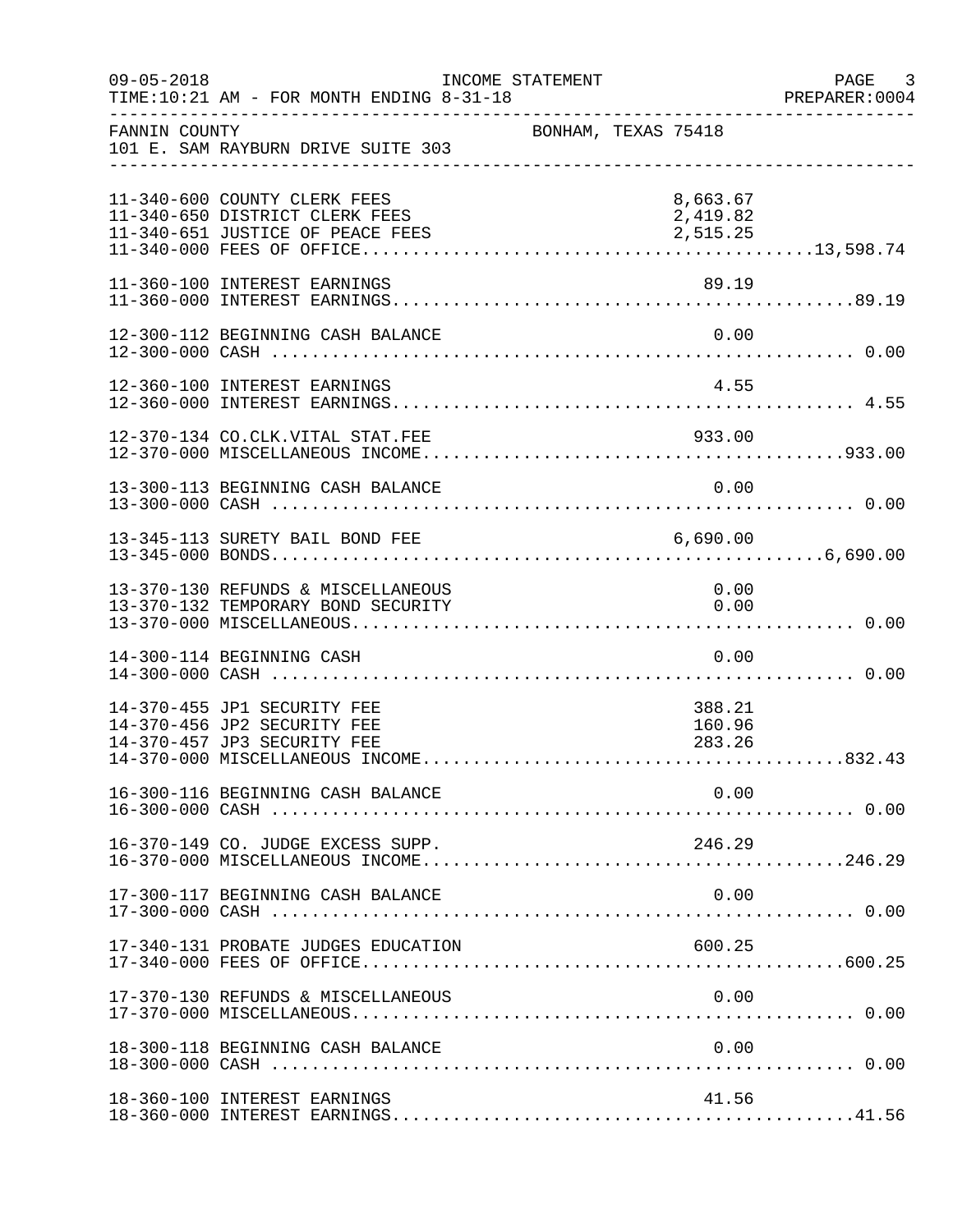| $09 - 05 - 2018$ | TIME:10:21 AM - FOR MONTH ENDING 8-31-18                                                                                                                | INCOME STATEMENT | ____________________________________                     | PAGE 4<br>PREPARER:0004 |
|------------------|---------------------------------------------------------------------------------------------------------------------------------------------------------|------------------|----------------------------------------------------------|-------------------------|
| FANNIN COUNTY    | 101 E. SAM RAYBURN DRIVE SUITE 303<br>_________________________________                                                                                 |                  | BONHAM, TEXAS 75418                                      |                         |
|                  | 18-370-130 REFUNDS & MISCELLANEOUS<br>18-370-133 CO.CLERK PRESERVE REC FEE                                                                              |                  | 0.00<br>70,778.24                                        |                         |
|                  | 19-300-119 BEGINNING CASH BALANCE                                                                                                                       |                  | 0.00                                                     |                         |
|                  | 19-360-100 INTEREST EARNINGS                                                                                                                            |                  | 7.03                                                     |                         |
|                  | 19-370-136 DIST.CLK.PRES.REC.FEE                                                                                                                        |                  | 2,375.12                                                 |                         |
|                  | 20-300-120 BEGINNING CASH BALANCE                                                                                                                       |                  | 0.00                                                     |                         |
|                  | 20-360-100 INTEREST EARNINGS                                                                                                                            |                  | 30.59                                                    |                         |
|                  | 20-370-135 CO.OFFICE REC.MNGMT.FEE                                                                                                                      |                  | 11,040.71                                                |                         |
|                  | 21-300-121 BEGINNING CASH BALANCE                                                                                                                       |                  | 0.00                                                     |                         |
|                  | 21-310-110 CURRENT TAXES<br>21-310-120 DELINQUENT TAXES                                                                                                 |                  | 438, 455. 33<br>11,403.55                                |                         |
|                  |                                                                                                                                                         |                  |                                                          |                         |
|                  | 21-321-200 CAR REGISTRATION/SALES TAX                                                                                                                   |                  | 73, 244. 13                                              |                         |
|                  | 21-330-200 FEMA GRANT                                                                                                                                   |                  | 0.00                                                     |                         |
|                  | 21-350-403 COUNTY CLERK FINES<br>21-350-450 DISTRICT CLERK FINES<br>21-350-455 J. P. #1 FINES<br>21-350-456 J. P. #2 FINES<br>21-350-457 J. P. #3 FINES |                  | 8,089.55<br>7,757.44<br>5,018.03<br>2,409.92<br>3,477.06 |                         |
|                  | 21-360-100 INTEREST EARNINGS                                                                                                                            |                  | 387.30                                                   |                         |
|                  | 21-364-162 LAND/BUILDING<br>21-364-163 SALE OF EQUIPMENT                                                                                                |                  | 0.00<br>0.00                                             |                         |
|                  | 21-370-100 PROPERTY LEASE<br>21-370-120 STATE LATERAL ROAD                                                                                              |                  | 0.00<br>17,352.25                                        |                         |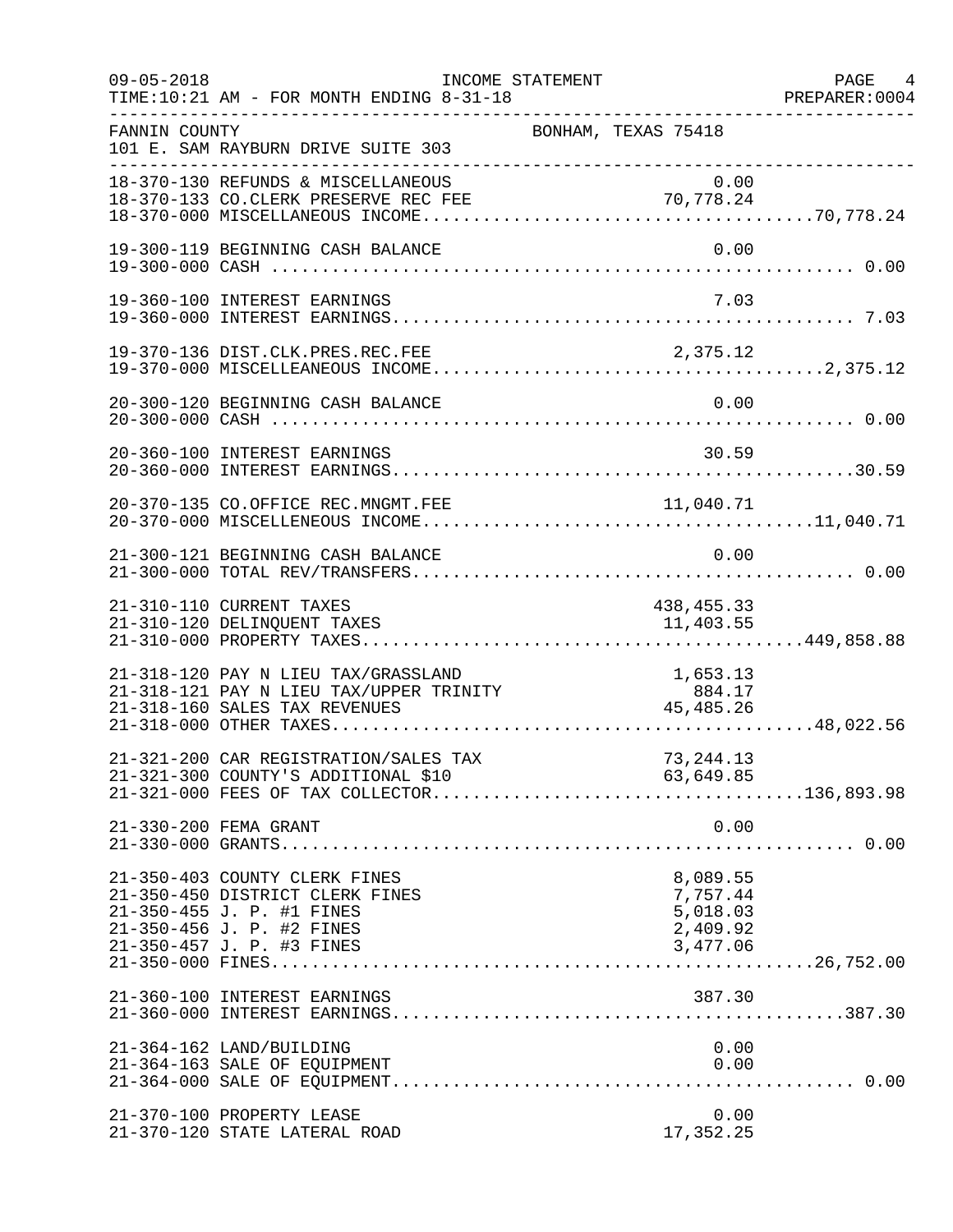| $09 - 05 - 2018$      | INCOME STATEMENT<br>TIME:10:21 AM - FOR MONTH ENDING 8-31-18                                                                                                                                                                                                                                                           | ___________________________________                      | PAGE 5<br>PREPARER: 0004 |
|-----------------------|------------------------------------------------------------------------------------------------------------------------------------------------------------------------------------------------------------------------------------------------------------------------------------------------------------------------|----------------------------------------------------------|--------------------------|
| FANNIN COUNTY         | 101 E. SAM RAYBURN DRIVE SUITE 303<br>________________________________                                                                                                                                                                                                                                                 | BONHAM, TEXAS 75418                                      |                          |
|                       | 21-370-125 TDT. WEIGHT FEES<br>21-370-130 REFUNDS & MISCELLANEOUS<br>21-370-140 PROCEEDS OF LOAN                                                                                                                                                                                                                       | 11,254.66<br>3,962.80<br>0.00                            |                          |
|                       | 22-300-122 BEGINNING CASH BALANCE                                                                                                                                                                                                                                                                                      | 0.00                                                     |                          |
|                       | 22-310-110 CURRENT TAXES                                                                                                                                                                                                                                                                                               | 510,742.39                                               |                          |
|                       | 22-318-120 PAY N LIEU TAX/GRASSLAND<br>22-318-121 PAY N LIEU TAX/UPPER TRINITY<br>22-318-160 SALES TAX REVENUES                                                                                                                                                                                                        | 1,925.68<br>1,029.94<br>52,984.27                        |                          |
|                       | 22-321-200 CAR REGISTRATION/SALES TAX 85,319.69<br>22-321-300 COUNTY'S ADDITIONAL \$10 74,143.46                                                                                                                                                                                                                       |                                                          |                          |
| 22-330-200 FEMA GRANT |                                                                                                                                                                                                                                                                                                                        | 0.00                                                     |                          |
|                       | 22-350-403 COUNTY CLERK FINES<br>22-350-450 DISTRICT CLERK FINES<br>22-350-455 J. P. #1 FINES<br>22-350-456 J. P. #2 FINES<br>22-350-457 J. P. #3 FINES                                                                                                                                                                | 9,423.25<br>9,036.37<br>5,845.35<br>2,807.23<br>4,050.31 |                          |
|                       | 22-360-100 INTEREST EARNINGS                                                                                                                                                                                                                                                                                           | 4,831.19                                                 |                          |
|                       | 22-364-163 SALE OF EQUIPMENT                                                                                                                                                                                                                                                                                           | 0.00                                                     |                          |
|                       | 22-370-120 STATE LATERAL ROAD<br>22-370-125 TDT WEIGHT FEES<br>22-370-130 REFUNDS & MISCELLANEOUS<br>22-370-131 AUTOMOBILE INSURANCE LOSS PAYMENT<br>22-370-140 PROCEEDS OF LOAN<br>22-370-145 REIMBURSEMENT OF MATERIALS<br>22-370-150 TRENTON HIGH MEADOWS SUBDIVISION 6,950.00<br>22-370-000 MISCELLANEOUS PEVENUES | 20, 213.07<br>13,110.19<br>601.60<br>29,871.00           |                          |
|                       | 23-300-123 BEGINNING CASH BALANCE                                                                                                                                                                                                                                                                                      | 0.00                                                     |                          |
|                       | 23-310-110 CURRENT TAXES                                                                                                                                                                                                                                                                                               | 766,113.50                                               |                          |
|                       | 23-318-120 PAY N LIEU TAX/GRASSLAND<br>23-318-121 PAY N LIEU TAX/UPPER TRINITY<br>23-318-160 SALES TAX REVENUES                                                                                                                                                                                                        | 2,888.50<br>79,476.43                                    |                          |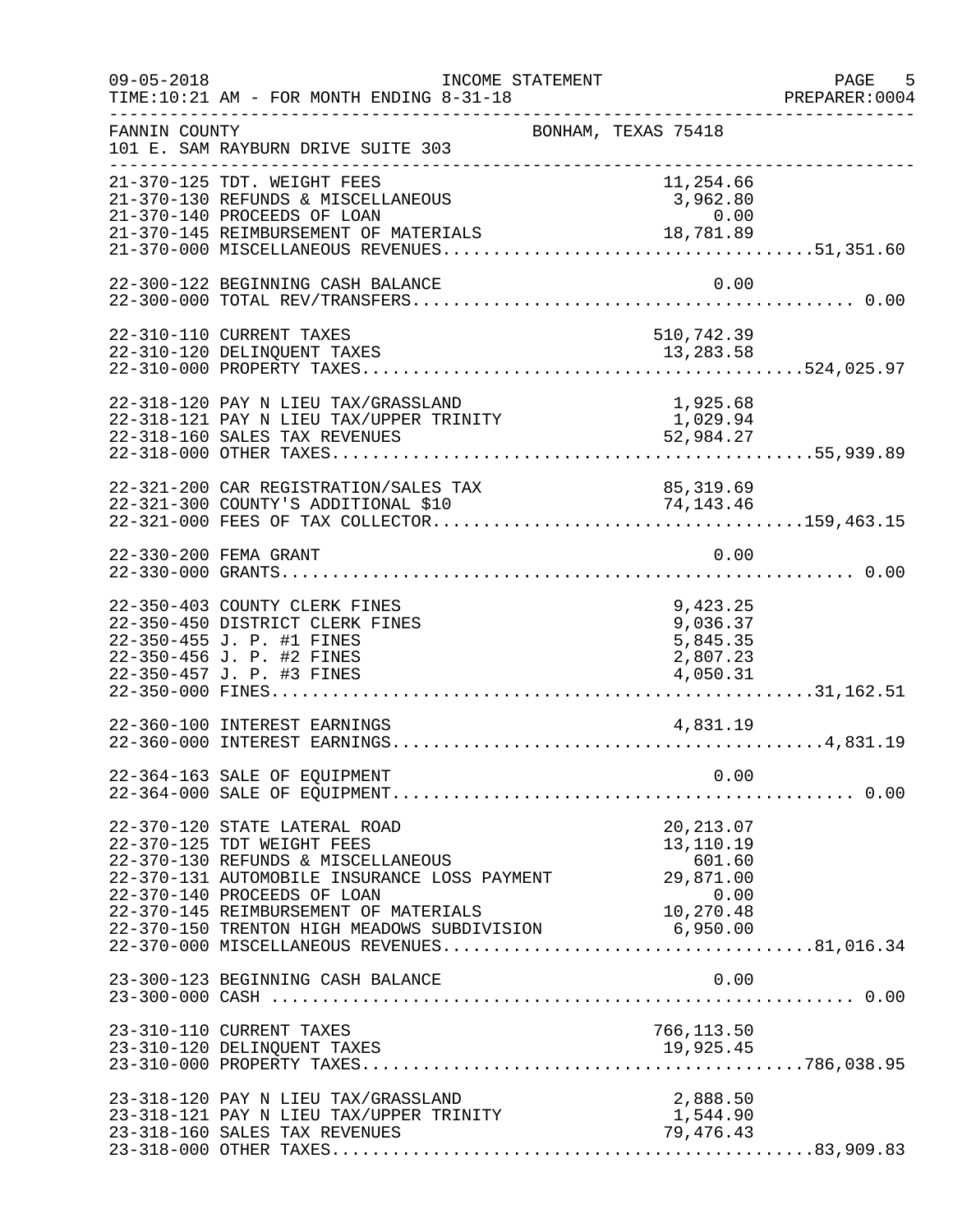| $09 - 05 - 2018$ | INCOME STATEMENT<br>TIME:10:21 AM - FOR MONTH ENDING 8-31-18                                                                                                                                         |                                                                  | PAGE 6<br>PREPARER: 0004 |
|------------------|------------------------------------------------------------------------------------------------------------------------------------------------------------------------------------------------------|------------------------------------------------------------------|--------------------------|
| FANNIN COUNTY    | 101 E. SAM RAYBURN DRIVE SUITE 303                                                                                                                                                                   | ----------------------------------<br>BONHAM, TEXAS 75418        |                          |
|                  | 23-321-200 CAR REGISTRATION/SALES TAX<br>23-321-300 COUNTY'S ADDITIONAL \$10                                                                                                                         | 127,979.55                                                       |                          |
|                  | 23-330-200 FEMA GRANT                                                                                                                                                                                | 0.00                                                             |                          |
|                  | 23-350-403 COUNTY CLERK FINES<br>23-350-450 DISTRICT CLERK FINES<br>23-350-455 J. P. #1 FINES<br>23-350-456 J. P. #2 FINES                                                                           | 14,134.85<br>13,554.54<br>8,767.99<br>4,210.79                   |                          |
|                  | 23-360-100 INTEREST EARNINGS                                                                                                                                                                         |                                                                  |                          |
|                  | 23-364-162 LAND/BUILDING<br>23-364-163 SALE OF EQUIPMENT                                                                                                                                             | 0.00<br>1,200.00                                                 |                          |
|                  | 23-370-120 STATE LATERAL ROAD<br>23-370-125 TDT WEIGHT FEES<br>23-370-130 REFUNDS & MISCELLANEOUS<br>23-370-139 RESTITUTION<br>23-370-140 PROCEEDS OF LOANS<br>23-370-145 REIMBURSEMENT OF MATERIALS | 30,319.60<br>19,665.28<br>4,175.72<br>0.00<br>0.00<br>16, 358.04 |                          |
|                  | 24-300-124 BEGINNING CASH BALANCE<br>24-300-999 TOTAL TRANSFERS                                                                                                                                      | 0.00                                                             | 0.00                     |
|                  | 24-310-110 CURRENT TAXES<br>24-310-120 DELINQUENT TAXES                                                                                                                                              | 436,088.78<br>11,341.98                                          |                          |
|                  | 24-318-120 PAY N LIEU TAX/GRASSLAND<br>24-318-121 PAY N LIEU TAX/UPPER TRINITY<br>24-318-160 SALES TAX REVENUES                                                                                      | 1,644.21<br>879.39<br>879.39<br>45,239.74                        |                          |
|                  | 24-321-200 CAR REGISTRATION/SALES TAX<br>24-321-300 COUNTY'S ADDITIONAL \$10                                                                                                                         | 72,848.78<br>63,306.16                                           |                          |
|                  | 24-330-200 FEMA GRANT                                                                                                                                                                                | 0.00                                                             |                          |
|                  | 24-350-403 COUNTY CLERK FINES<br>24-350-450 DISTRICT CLERK FINES<br>24-350-455 J. P. #1 FINES<br>24-350-456 J. P. #2 FINES<br>24-350-457 J. P. #3 FINES                                              | 8,045.89<br>7,715.58<br>4,990.94<br>2,396.91<br>3,458.29         |                          |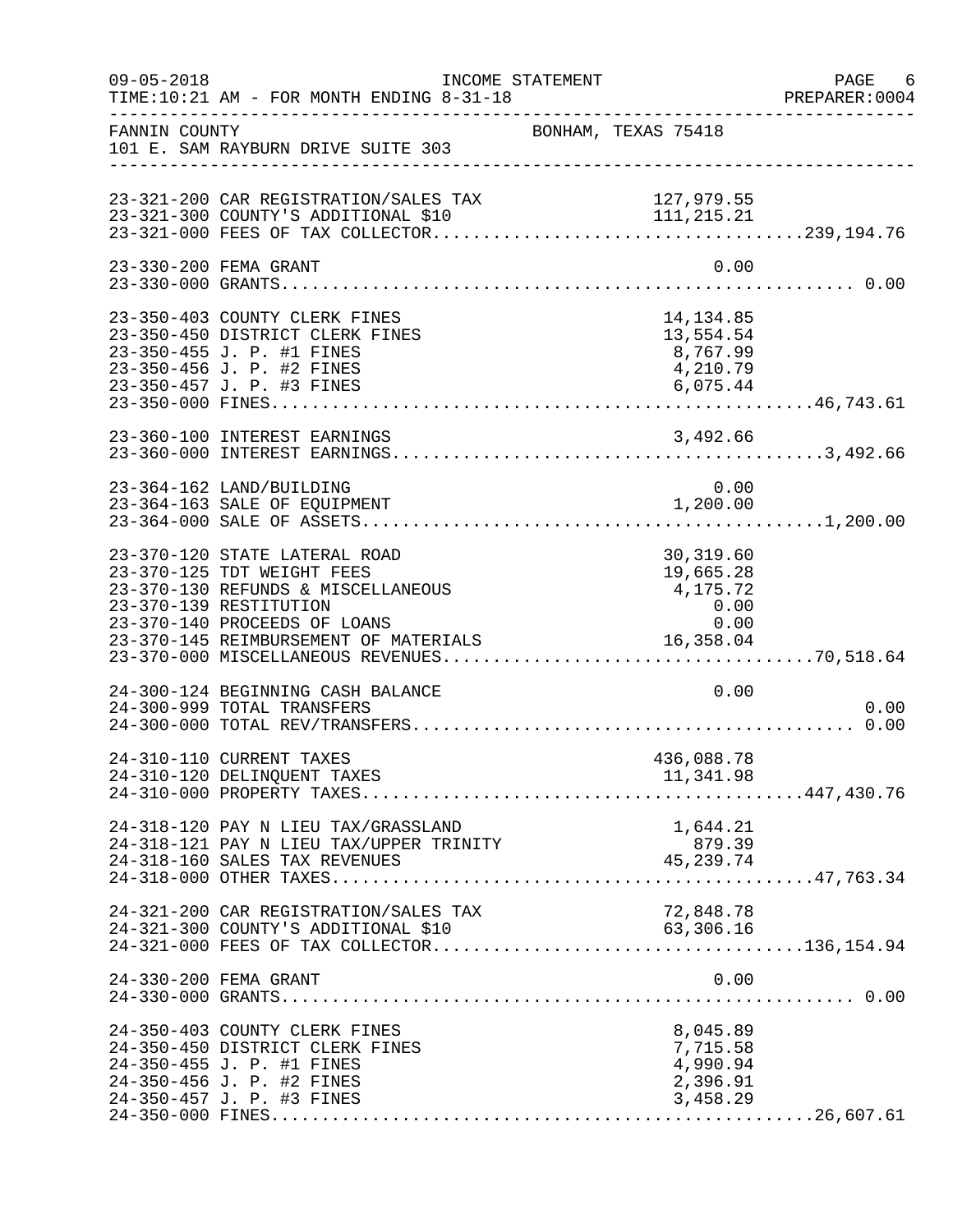| $09 - 05 - 2018$     | INCOME STATEMENT<br>TIME:10:21 AM - FOR MONTH ENDING 8-31-18                                                                                                                                                                                                                    |                                                                                                                                                                                             | PAGE 7<br>PREPARER:0004 |
|----------------------|---------------------------------------------------------------------------------------------------------------------------------------------------------------------------------------------------------------------------------------------------------------------------------|---------------------------------------------------------------------------------------------------------------------------------------------------------------------------------------------|-------------------------|
| FANNIN COUNTY        | 101 E. SAM RAYBURN DRIVE SUITE 303                                                                                                                                                                                                                                              | BONHAM, TEXAS 75418                                                                                                                                                                         |                         |
|                      | 24-360-100 INTEREST EARNING                                                                                                                                                                                                                                                     |                                                                                                                                                                                             |                         |
|                      | 24-364-162 LAND/BUILDING<br>24-364-163 SALE OF EQUIPMENT                                                                                                                                                                                                                        | 0.00<br>0.00                                                                                                                                                                                |                         |
|                      | 24-370-120 STATE LATERAL ROAD<br>24-370-125 TDT WEIGHT FEES<br>24-370-130 REFUNDS & MISCELLANEOUS<br>24-370-138 SALE OF SCRAP IRON<br>24-370-140 PROCEEDS OF LOAN<br>24-370-145 REIMBURSEMENT OF MATERIALS<br>24-370-146 SALE OF RECYCLED MATERIALS<br>24-370-147 OFFICE RENTAL | 17,258.59<br>11,193.91<br>3,770.02<br>$0.00$<br>0.00<br>14,899.45<br>498.50<br>$\begin{array}{c}\n 1 \\  \begin{array}{c}\n \circ \\  \circ \\  \circ\n \end{array} \\  0.00\n \end{array}$ |                         |
|                      | 25-300-125 BEGINNING CASH BALANCE                                                                                                                                                                                                                                               | 0.00                                                                                                                                                                                        |                         |
| 25-370-625 DONATIONS | 25-370-138 SALE OF SCRAP IRON                                                                                                                                                                                                                                                   | 0.00<br>0.00                                                                                                                                                                                |                         |
|                      | 26-300-126 BEGINNING CASH BALANCE                                                                                                                                                                                                                                               | 0.00                                                                                                                                                                                        |                         |
|                      | 26-360-100 INTEREST EARNINGS                                                                                                                                                                                                                                                    | 33.99                                                                                                                                                                                       |                         |
|                      | 26-370-455 J.P.#1 TECHNOLOGY FEES 1,572.76                                                                                                                                                                                                                                      |                                                                                                                                                                                             |                         |
|                      | 27-300-127 BEGINNING CASH BALANCE                                                                                                                                                                                                                                               | 0.00                                                                                                                                                                                        |                         |
|                      | 27-360-100 INTEREST EARNINGS                                                                                                                                                                                                                                                    | 7.54                                                                                                                                                                                        |                         |
|                      | 27-370-456 J.P.#2 TECHNOLOGY FEES                                                                                                                                                                                                                                               | 647.78                                                                                                                                                                                      |                         |
|                      | 28-300-128 BEGINNING CASH                                                                                                                                                                                                                                                       | 0.00                                                                                                                                                                                        |                         |
|                      | 28-360-100 INTEREST EARNINGS                                                                                                                                                                                                                                                    | 3.54                                                                                                                                                                                        |                         |
|                      | 28-370-456 J.P.#3 TECHNOLOGY FEES                                                                                                                                                                                                                                               | 1,133.06                                                                                                                                                                                    |                         |
|                      | 30-360-100 INTEREST EARNINGS                                                                                                                                                                                                                                                    | 0.00                                                                                                                                                                                        |                         |
|                      | 30-370-569 SHERIFF WORK RELEASE                                                                                                                                                                                                                                                 | 0.00                                                                                                                                                                                        |                         |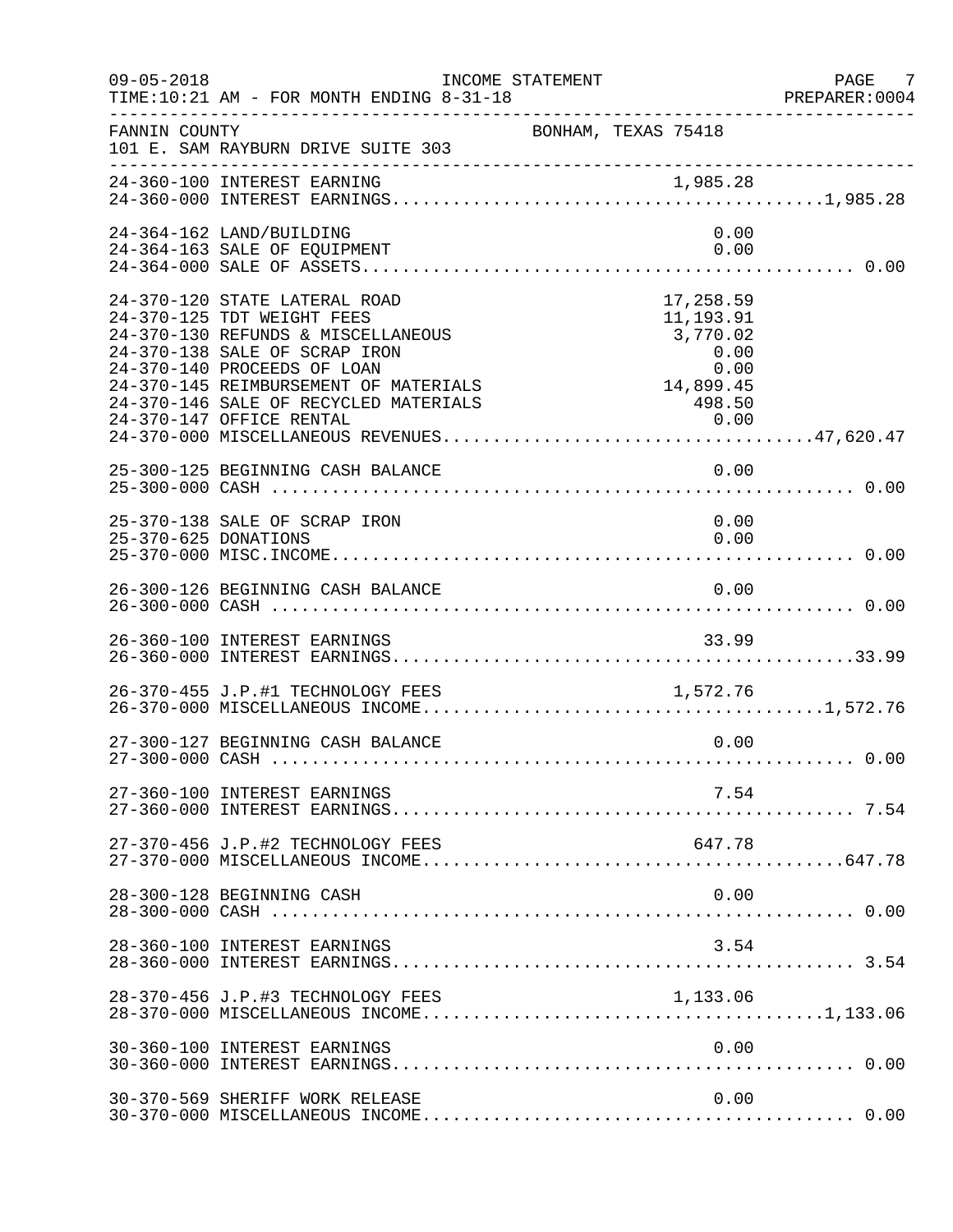| $09 - 05 - 2018$ | INCOME STATEMENT<br>TIME:10:21 AM - FOR MONTH ENDING 8-31-18                           |                       | PAGE 8<br>PREPARER:0004 |
|------------------|----------------------------------------------------------------------------------------|-----------------------|-------------------------|
| FANNIN COUNTY    | 101 E. SAM RAYBURN DRIVE SUITE 303<br>---------------------------------                | BONHAM, TEXAS 75418   |                         |
|                  | 31-300-131 BEGINNING CASH BALANCE                                                      | 0.00                  |                         |
|                  | 31-330-510 COURTHOUSE RESTORATION                                                      | 250,582.70            |                         |
|                  | 31-370-131 RESTORATION DONATIONS                                                       | 0.00                  |                         |
|                  | 33-300-133 BEGINNING CASH BALANCE                                                      | 0.00                  |                         |
|                  | 33-340-480 APPLICATION FEE                                                             | 0.00                  |                         |
|                  | 34-300-134 BEGINNING CASH BALANCE                                                      | 0.00                  |                         |
|                  | 34-360-100 INTEREST INCOME                                                             | 18.30                 |                         |
|                  | 34-370-450 DISTRICT CT.RECORDS ARCHIVE FEE 4,108.40                                    |                       |                         |
|                  | 35-340-403 COUNTY CLERK FEES<br>35-340-450 DISTRICT CLERK FEES                         | 5,917.94<br>10,067.44 |                         |
|                  | 35-360-100 INTEREST EARNINGS                                                           | 110.21                |                         |
|                  | 36-300-136 BEGINNING CASH BALANCE-D.A.FEE<br>36-300-236 BEGINNING CASH BALANCE-SEIZURE | 0.00<br>0.00          |                         |
|                  |                                                                                        | 1,686.32              |                         |
|                  | 36-352-200 CONTRABAND FORFEITURE<br>36-352-300 D.A. SEIZURE FUND                       | 221.24<br>9,211.62    |                         |
|                  | 36-360-100 INTEREST EARNINGS-D.A. FEE<br>36-360-236 INTEREST EARNINGS-SEIZURE FUND     | 0.99<br>1.94          |                         |
|                  | 36-370-130 REFUNDS & MISCELLANEOUS<br>36-370-319 RESTITUTION                           | 1,601.29<br>182.15    |                         |
|                  | 37-360-100 INTEREST EARNINGS                                                           | 0.60                  |                         |
|                  | 37-370-130 REFUNDS & MISCELLANEOUS                                                     | 0.00                  |                         |
|                  | 38-360-100 INTEREST EARNINGS                                                           | 238.75                |                         |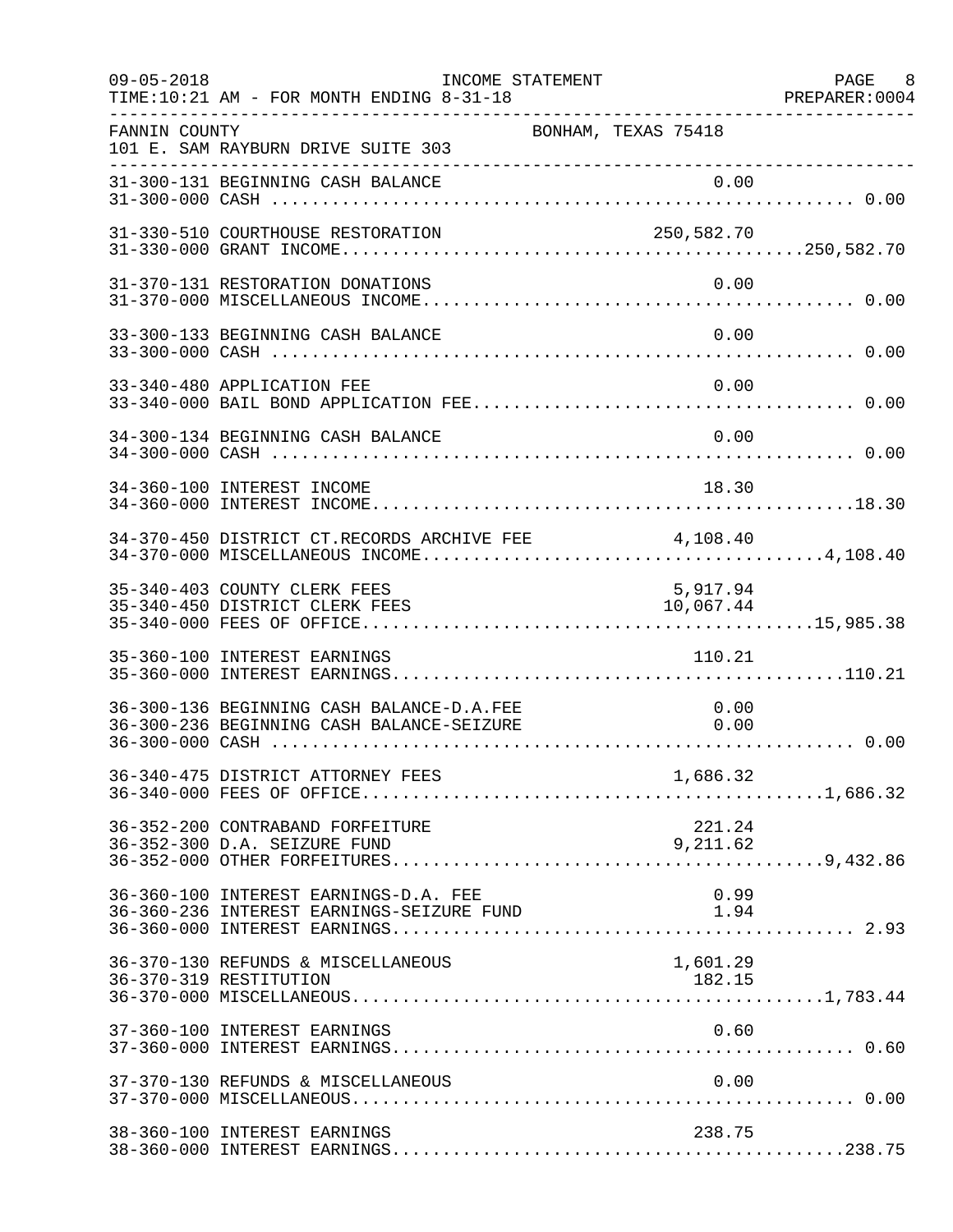| $09 - 05 - 2018$     | TIME:10:21 AM - FOR MONTH ENDING 8-31-18                                                                          | INCOME STATEMENT    |                            | PAGE 9<br>PREPARER: 0004 |
|----------------------|-------------------------------------------------------------------------------------------------------------------|---------------------|----------------------------|--------------------------|
| FANNIN COUNTY        | 101 E. SAM RAYBURN DRIVE SUITE 303                                                                                | BONHAM, TEXAS 75418 |                            |                          |
|                      | 39-360-100 INTEREST EARNINGS                                                                                      |                     | 87.82                      |                          |
|                      | 39-370-150 BONNIE RUTH COOPER TRUST                                                                               |                     | 1,180.35                   |                          |
|                      | 40-300-110 UNENCUMBERED FUND BALANCE                                                                              |                     | 0.00                       |                          |
|                      | 40-330-410 NAACHO GRANT INCOME                                                                                    |                     | 0.00                       |                          |
| 41-370-406 DONATIONS |                                                                                                                   |                     | 300.00                     |                          |
|                      | 42-330-477 HAZARD MITIGATION DR-1999                                                                              |                     | 0.00                       |                          |
|                      | 44-330-423 2016 HOMELAND SECURITY                                                                                 |                     | 0.00                       |                          |
|                      | 45-330-403 CHAPTER 19 FUNDS                                                                                       |                     | 7,949.43                   |                          |
|                      | 46-300-146 BEGINNING CASH BALANCE                                                                                 |                     | 0.00                       |                          |
|                      | 46-330-475 SAFE ROOM REIMBURSEMENT DR-4029 63,985.77<br>46-330-476 ADMINISTRATIVE FEE 2,400.00                    |                     |                            |                          |
|                      | 48-300-148 BEGINNING CASH BALANCE                                                                                 |                     | 0.00                       |                          |
|                      | 48-340-130 REFUNDS & MISCELLANEOUS<br>48-340-403 CONTRACT ADMINISTRATIVE FEE<br>48-340-484 ELECTION REIMBURSEMENT |                     | 0.00<br>225.00<br>6,605.00 |                          |
|                      | 49-300-149 BEGINNING CASH BALANCE                                                                                 |                     | 0.00                       |                          |
|                      | 49-330-475 INVESTIGATOR/LEOSE GRANT                                                                               |                     | 619.89                     |                          |
|                      | 51-300-151 BEGINNING CASH BALANCE                                                                                 |                     | 0.00                       |                          |
|                      | 51-370-440 CO.CLK.CO.& DIST.CT.TECHNOLOGY FEE 730.96                                                              |                     |                            |                          |
|                      | 52-360-100 INTEREST EARNINGS                                                                                      |                     | 9.38                       |                          |
|                      | 52-370-133 CO.CLK.COURT RECORDS PRESERVATION F 1,680.00<br>52-370-000 CO.CLK.MISCELLANEOUS INCOME1,680.00         |                     |                            |                          |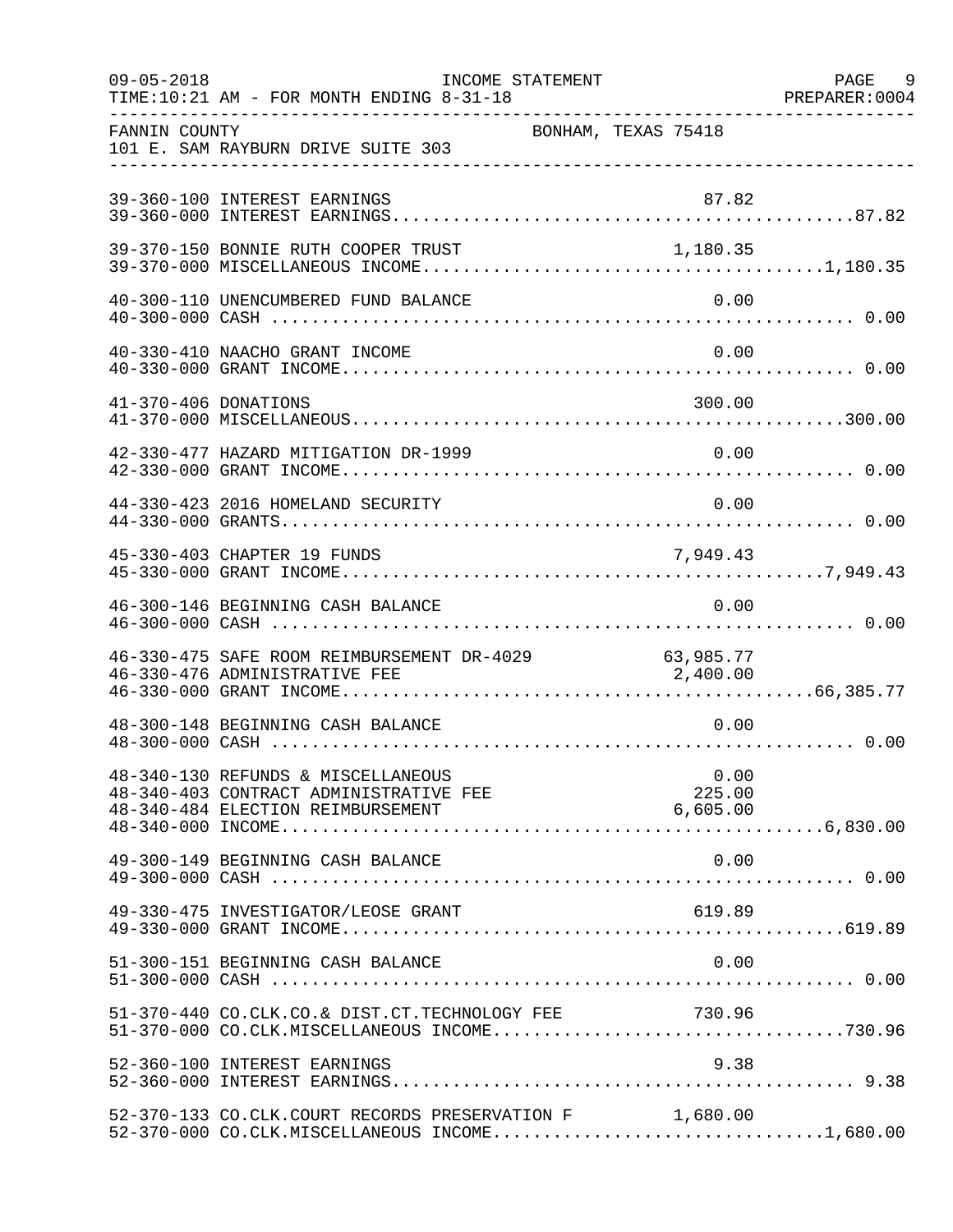| $09 - 05 - 2018$ | INCOME STATEMENT<br>TIME:10:21 AM - FOR MONTH ENDING 8-31-18                                            |                     | PAGE 10<br>PREPARER: 0004 |
|------------------|---------------------------------------------------------------------------------------------------------|---------------------|---------------------------|
| FANNIN COUNTY    | 101 E. SAM RAYBURN DRIVE SUITE 303                                                                      | BONHAM, TEXAS 75418 |                           |
|                  | 53-300-153 BEGINNING CASH BALANCE                                                                       | 0.00                |                           |
|                  | 53-370-133 CO.CLERK RECORDS ARCHIVE FEE                                                                 | 71,890.00           |                           |
|                  | 55-300-156 BEGINNING CASH BALANCE                                                                       | 0.00                |                           |
|                  | 55-360-100 INTEREST EARNINGS                                                                            | 0.13                |                           |
|                  | 55-370-130 REFUNDS & MISCELLANEOUS                                                                      |                     |                           |
|                  | 56-300-156 BEGINNING CASH BALANCE                                                                       | 0.00                |                           |
|                  | 56-330-560 BULLETPROOF VEST PARTNERSHIP                                                                 | 0.00                |                           |
|                  | 56-352-200 CONTRABAND FOREITURE                                                                         | 62,083.58           |                           |
|                  | 56-355-560 FEDERAL FORFEITURE FUNDS 2018<br>56-355-000 FEDERAL FORFEITURE FUNDS 2018432,416.35          | 432,416.35          |                           |
|                  | 56-360-100 INTEREST EARNINGS-SO FORFEITURE 23.24<br>56-360-159 INTEREST EARNINGS-FEDERAL FORF 2018 0.00 |                     |                           |
|                  | 56-370-108 FEDERAL OT REIMBURSEMENT                                                                     | 0.00                |                           |
|                  | 56-390-140 TRANSFERS IN                                                                                 | 0.00                |                           |
|                  | 57-300-157 BEGINNING CASH BALANCE                                                                       | 0.00                |                           |
|                  | 57-360-100 INTEREST EARNINGS                                                                            | 0.00                |                           |
|                  | 57-370-560 SHERIFF K-9 UNIT                                                                             | 0.00                |                           |
|                  | 59-300-159 BEGINNING CASH BALANCE                                                                       | 0.00                |                           |
|                  | 59-360-100 INTEREST EARNINGS                                                                            | 24.62               |                           |
|                  | 59-370-425 DRUG COURT FEE                                                                               | 4,579.38            |                           |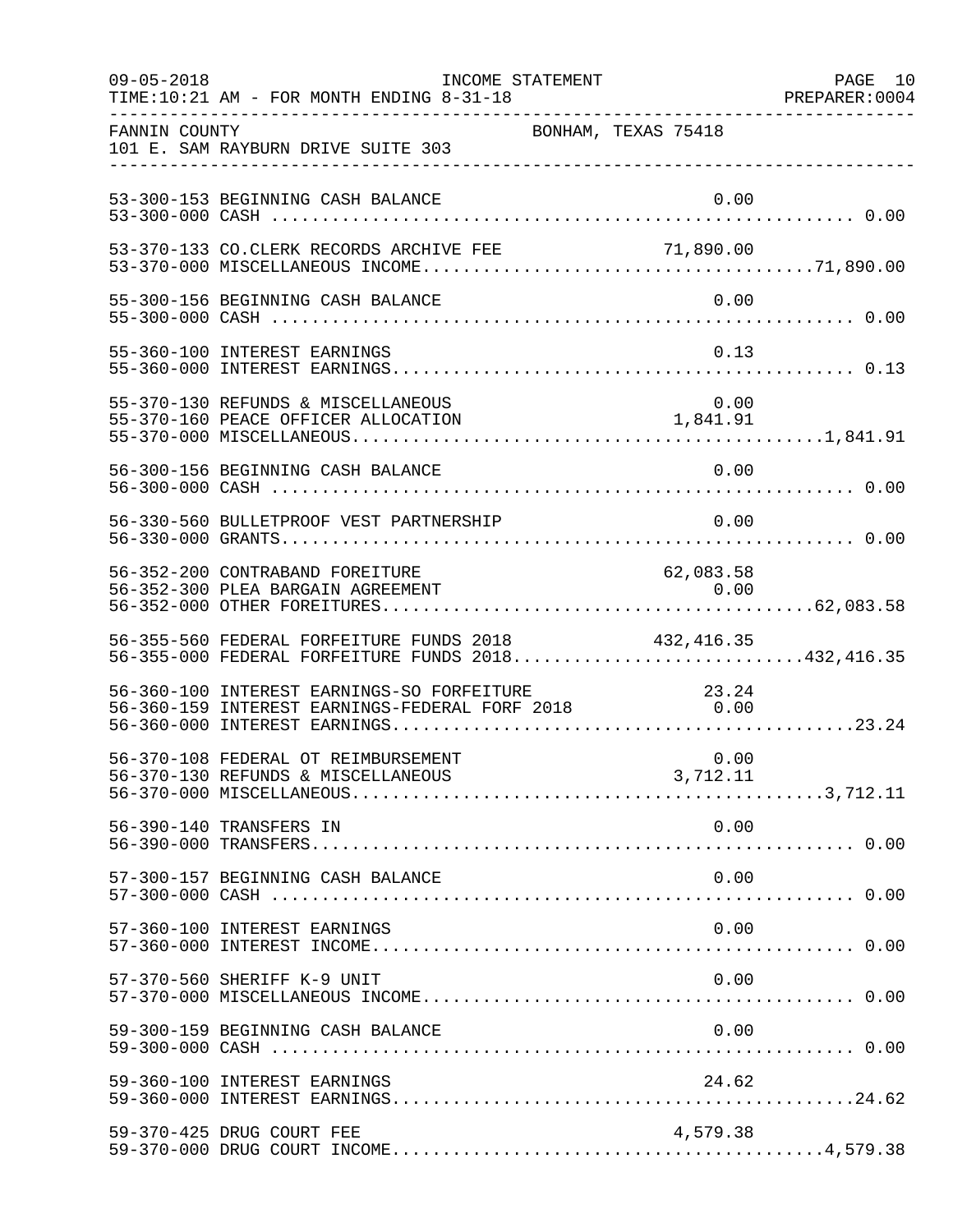| $09 - 05 - 2018$ | INCOME STATEMENT<br>TIME:10:21 AM - FOR MONTH ENDING 8-31-18                                                                             |                                        | PAGE 11<br>PREPARER: 0004 |
|------------------|------------------------------------------------------------------------------------------------------------------------------------------|----------------------------------------|---------------------------|
| FANNIN COUNTY    | BONHAM, TEXAS 75418<br>101 E. SAM RAYBURN DRIVE SUITE 303                                                                                |                                        |                           |
|                  | 60-300-110 BEGINNING CASH BALANCE                                                                                                        | 0.00                                   |                           |
|                  | 60-310-110 CURRENT TAXES<br>60-310-120 DELINQUENT TAXES<br>60-310-260 CURRENT TAXES SERIES '98<br>60-310-262 DELINQUENT TAXES SERIES '98 | 418,949.85<br>1,171.12<br>0.00<br>0.00 |                           |
|                  | 60-318-120 PAY N LIEU TAX/GRASSLAND<br>60-318-121 PAY N LIEU TAX/UPPER TRINITY                                                           | 907.58<br>788.80                       |                           |
|                  | 60-360-100 INTEREST EARNINGS<br>60-360-200 INTEREST, 2017 GO BONDS                                                                       | 0.00<br>0.00                           |                           |
|                  | 60-370-130 REFUNDS & MISCELLANEOUS                                                                                                       | 0.00                                   |                           |
|                  | 61-300-161 BEGINNING CASH BALANCE                                                                                                        | 0.00                                   |                           |
|                  | 61-370-440 DIST.CLK.CO.& DIST.CT.TECHNOLOGY FE 548.60<br>61-370-000 DIST.CLK.MISCELLANEOUS INCOME548.60                                  |                                        |                           |
|                  | 62-300-162 BEGINNING CASH BALANCE                                                                                                        | 0.00                                   |                           |
|                  | 62-360-100 INTEREST EARNINGS                                                                                                             | 18.00                                  |                           |
|                  | 62-370-133 DIST.CLK.COURT RECORDS PRESERVATION 3,213.14<br>62-370-000 DIST.CLK.COURT MISCELLAEOUS INCOME3,213.14                         |                                        |                           |
|                  | 63-300-151 BEGINNING CASH BALANCE                                                                                                        | 0.00                                   |                           |
|                  | 63-370-130 REFUNDS & MISCELLANEOUS<br>63-370-160 PEACE OFFICER ALLOCATION                                                                | 0.00<br>678.30                         |                           |
|                  | 64-300-152 BEGINNING CASH BALANCE                                                                                                        | 0.00                                   |                           |
|                  | 64-370-130 REFUNDS & MISCELLANEOUS<br>64-370-160 PEACE OFFICER ALLOCATION                                                                | 0.00<br>678.48                         |                           |
|                  | 65-300-153 BEGINNING CASH BALANCE                                                                                                        | 0.00                                   |                           |
|                  | 65-370-130 REFUNDS & MISCELLANEOUS<br>65-370-160 PEACE OFFICER ALLOCATION                                                                | 0.00<br>678.30                         |                           |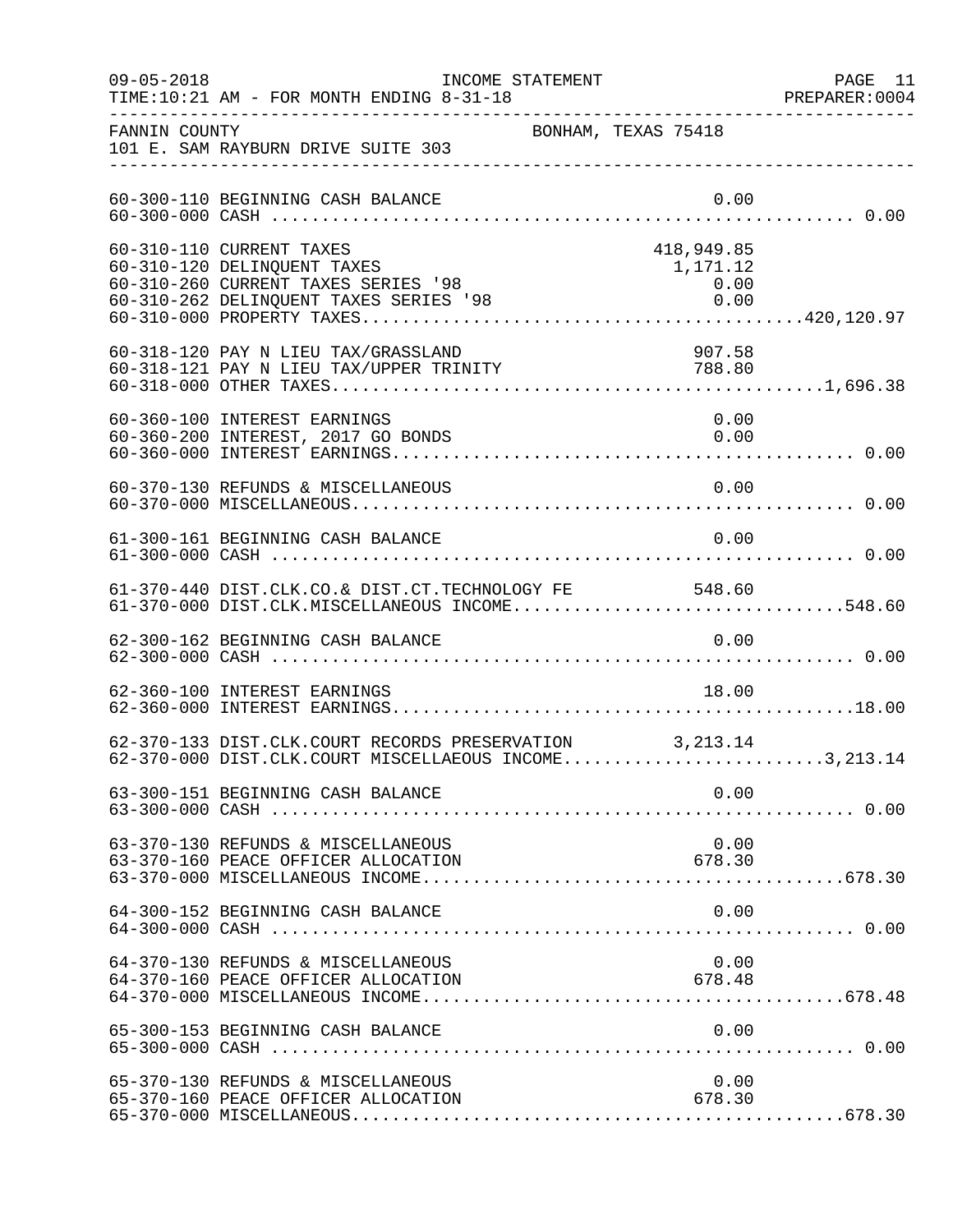| $09 - 05 - 2018$ | INCOME STATEMENT<br>TIME:10:21 AM - FOR MONTH ENDING 8-31-18                                                                                                                                                                                   |                                    | PAGE 12<br>PREPARER: 0004 |
|------------------|------------------------------------------------------------------------------------------------------------------------------------------------------------------------------------------------------------------------------------------------|------------------------------------|---------------------------|
| FANNIN COUNTY    | 101 E. SAM RAYBURN DRIVE SUITE 303<br>----------------------------------                                                                                                                                                                       | BONHAM, TEXAS 75418                |                           |
|                  | 66-300-166 BEGINNING CASH BALANCE                                                                                                                                                                                                              | 0.00                               |                           |
|                  | 66-360-100 INTEREST EARNINGS LEGEND BANK                                                                                                                                                                                                       | 0.00                               |                           |
|                  | 66-370-130 REFUNDS & MISCELLANEOUS                                                                                                                                                                                                             | 0.00                               |                           |
|                  | 67-300-110 UNENCUMBERED FUND BALANCE                                                                                                                                                                                                           | 0.00                               |                           |
|                  | 67-319-551 ANNUAL PAYMENT                                                                                                                                                                                                                      | 0.00                               |                           |
|                  | 70-360-100 INTEREST EARNINGS                                                                                                                                                                                                                   | 1,062.60                           |                           |
|                  | 71-330-475 INVESTIGATOR CRIMES AGAINST WOMEN                                                                                                                                                                                                   | 0.00                               |                           |
|                  | 72-330-560 INVESTIGATOR CRIMES AGAINST CHILDRE 32,136.27                                                                                                                                                                                       |                                    |                           |
|                  | 80-300-180 BEGINNING CASH BALANCE                                                                                                                                                                                                              | 0.00                               |                           |
|                  | 80-370-130 MISCELLANEOUS<br>80-370-180 PROGRAM FEES                                                                                                                                                                                            | 100.00<br>150.00                   |                           |
|                  | 81-300-110 UNENCUMBERED FUND BALANCE                                                                                                                                                                                                           | 0.00                               |                           |
|                  | 81-318-181 YEAR 1 PAYMENT<br>81-318-000 NORTH TEX MUNICIPAL WATER DIST100,000.00                                                                                                                                                               | 100,000.00                         |                           |
|                  | 82-300-123 UNENCUMBERED FUND BALANCE                                                                                                                                                                                                           | 0.00                               |                           |
|                  | 82-318-182 YEAR 1 PAYMENT<br>82-318-000 NORTH TEX MUNICIPAL WATER DIST484,263.00                                                                                                                                                               | 484,263.00                         |                           |
|                  | 83-300-124 UNENCUMBERED FUND BALANCE                                                                                                                                                                                                           | 0.00                               |                           |
|                  | 83-318-183 YEAR 1 PAYMENT<br>83-318-183 YEAR 1 PAYMENT<br>83-318-000 NORTH TEXAS MUNICIPAL WATER DIST387,000.00                                                                                                                                | 387,000.00                         |                           |
|                  | 87-340-575 JUVENILE PROBATION FEES<br>87-340-575 JUVENILE PROBATION FEES<br>87-340-576 JUVENILE PROBATION RESTITUTION<br>87-340-577 JUVENILE PROBATION COURT COSTS<br>87-340-578 FEES RECEIVED FOR OTHER COUNTIES<br>87-340-000 FEES OF OFFICE | 1,590.00<br>$\frac{1}{2}$ , 009.00 |                           |
|                  | 88-367-100 HOSPITAL QUARTERLY PAYMENT                                                                                                                                                                                                          | 0.00                               |                           |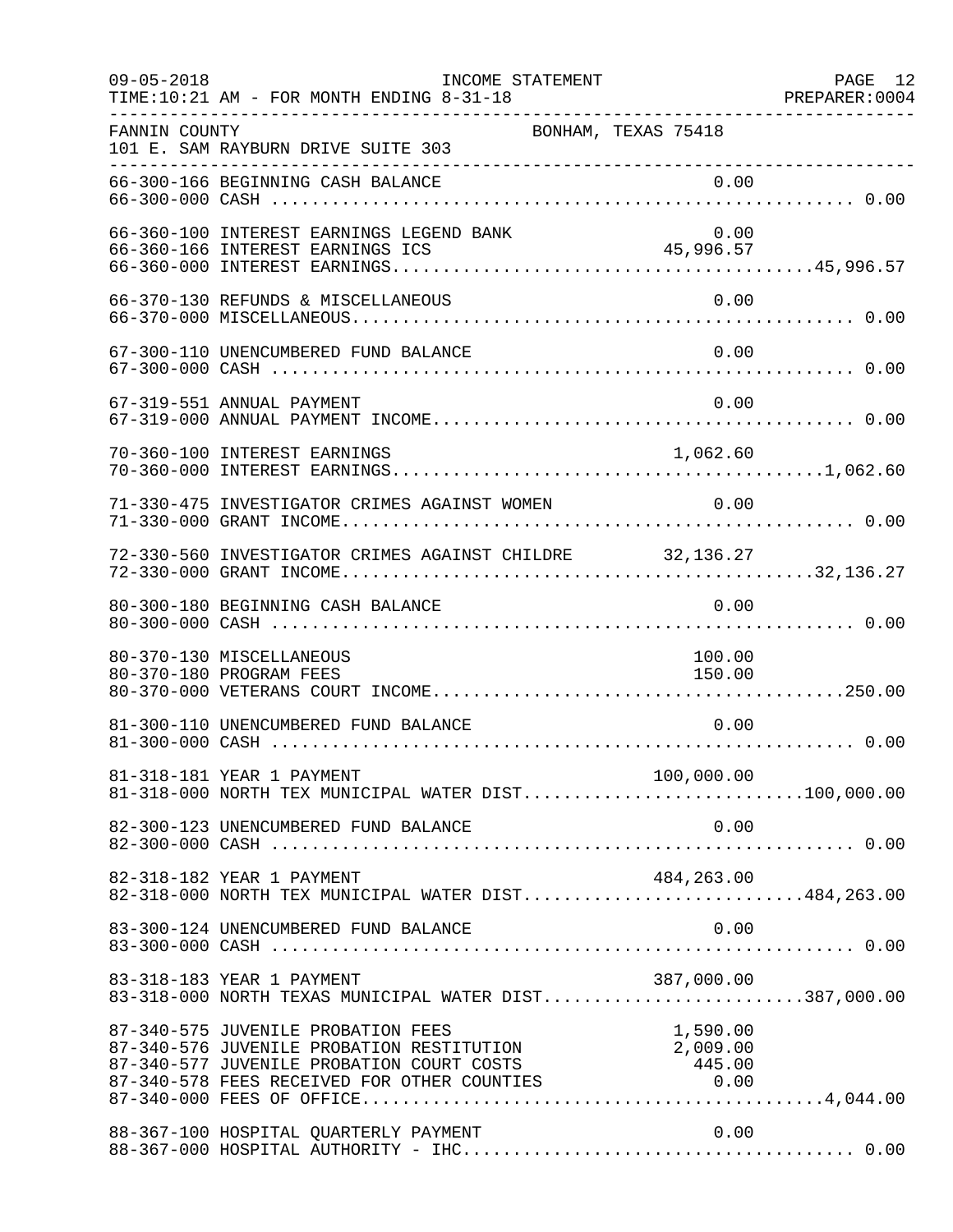| $09 - 05 - 2018$ | INCOME STATEMENT<br>TIME:10:21 AM - FOR MONTH ENDING 8-31-18                                                                                                                                                                                                                                                                                                                                               |                                                                                                  | PAGE 13<br>PREPARER: 0004 |
|------------------|------------------------------------------------------------------------------------------------------------------------------------------------------------------------------------------------------------------------------------------------------------------------------------------------------------------------------------------------------------------------------------------------------------|--------------------------------------------------------------------------------------------------|---------------------------|
| FANNIN COUNTY    | 101 E. SAM RAYBURN DRIVE SUITE 303                                                                                                                                                                                                                                                                                                                                                                         | BONHAM, TEXAS 75418                                                                              |                           |
|                  | 89-300-110 UNENCUMBERED FUND BALANCE                                                                                                                                                                                                                                                                                                                                                                       | 0.00                                                                                             |                           |
|                  | 89-330-901 TJJD-A-14-074 GRANT<br>89-330-906 TJJD-N-14-074 GRANT<br>89-330-908 STRUCTURAL FAM. THER. GRANT OOG<br>89-330-913 TJJD-C-14-074 GRANT<br>89-330-915 BASIC PROBATION SUPERVISION<br>89-330-916 COMMUNITY PROGRAMS<br>89-330-917 PRE/POST ADJUDICATION<br>89-330-918 COMMITMENT DIVERSION<br>89-330-919 MENTAL HEALTH SERVICES 15,032.00<br>89-330-920 REGIONAL DIVERSIONS ALTERNATIVES 18,572.00 | 0.00<br>$0.00$<br>0.00<br>32,000.00<br>0.00<br>116,452.00<br>80,000.00<br>12,000.00<br>12,000.00 |                           |
|                  | 89-360-189 INTEREST INCOME                                                                                                                                                                                                                                                                                                                                                                                 | 17.29                                                                                            |                           |
|                  | 89-370-130 REFUNDS & MISCELLANEOUS<br>89-370-995 LOCAL FUNDING                                                                                                                                                                                                                                                                                                                                             | $0.00$<br>145,000.00                                                                             |                           |
|                  | 92-360-100 INTEREST EARNINGS<br>92-360-350 GOV. COMMODITY PROG. ASCS                                                                                                                                                                                                                                                                                                                                       | 515.58<br>0.00                                                                                   |                           |
| 92-370-100 RENT  | 92-370-130 REFUNDS & MISCELLANEOUS                                                                                                                                                                                                                                                                                                                                                                         | 560.00<br>0.00                                                                                   |                           |
|                  | 93-330-909 GRANT #713169 RANDOLPH                                                                                                                                                                                                                                                                                                                                                                          | 0.00                                                                                             |                           |
|                  | 93-370-130 REFUNDS & MISCELLANEOUS                                                                                                                                                                                                                                                                                                                                                                         | 0.00                                                                                             |                           |
|                  | 95-360-100 INTEREST EARNINGS                                                                                                                                                                                                                                                                                                                                                                               | 0.00                                                                                             |                           |
|                  | 95-370-125 AFLAC FSA CLEARING<br>95-370-130 REFUNDS & MISCELLANEOUS                                                                                                                                                                                                                                                                                                                                        | 0.00<br>0.00                                                                                     |                           |
| TOTAL INCOME     |                                                                                                                                                                                                                                                                                                                                                                                                            |                                                                                                  |                           |

## \*\*\*\*\* EXPENSE ACCOUNTS \*\*\*\*\*

10-400-101 SALARY ELECTED OFFICIAL 59,738.64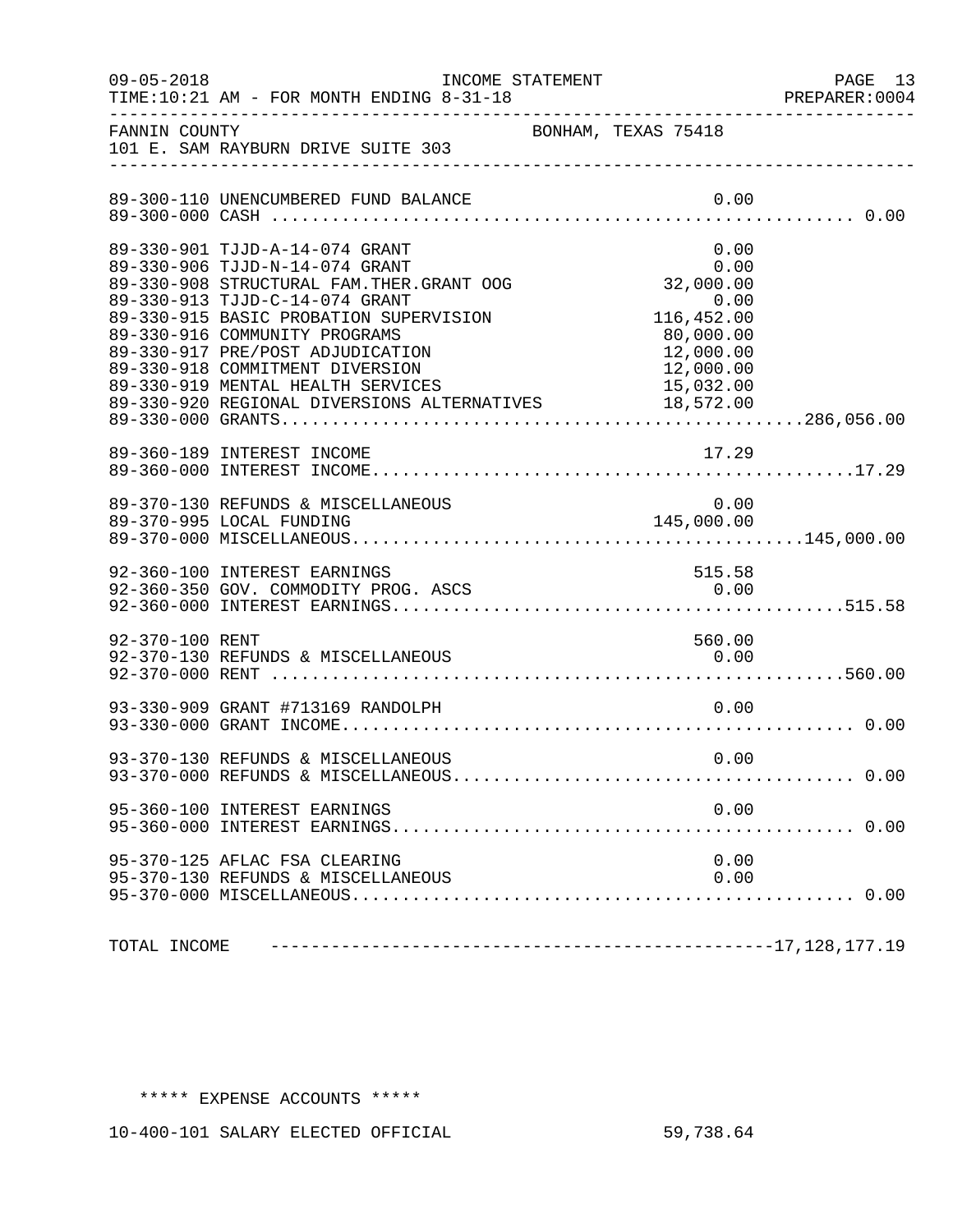| $09 - 05 - 2018$                                          | TIME:10:21 AM - FOR MONTH ENDING 8-31-18<br>-------------------------------------                                                                                                                                                                                                                                                                                                                                                                                                                                                                                                                                                                                                     |                                                                                                                                | PAGE 14<br>PREPARER: 0004 |
|-----------------------------------------------------------|---------------------------------------------------------------------------------------------------------------------------------------------------------------------------------------------------------------------------------------------------------------------------------------------------------------------------------------------------------------------------------------------------------------------------------------------------------------------------------------------------------------------------------------------------------------------------------------------------------------------------------------------------------------------------------------|--------------------------------------------------------------------------------------------------------------------------------|---------------------------|
| FANNIN COUNTY                                             | 101 E. SAM RAYBURN DRIVE SUITE 303                                                                                                                                                                                                                                                                                                                                                                                                                                                                                                                                                                                                                                                    | BONHAM, TEXAS 75418                                                                                                            |                           |
| 10-400-480 BOND                                           | $\begin{tabular}{lllllllllllllllllllllllllllllllllllll} \rule{0pt}{0pt} \multicolumn{3}{l}{} & 0-400-104& \text{STATE PROBATE SALARY SUPPLEMENT} & 0.00 \\ \hline 10-400-105& \text{SLLARY SECRETRY} & 34,792.20 \\ \hline 10-400-201& \text{SOLIA} & \text{SCURTY TAXES} & 5,418.19 \\ \hline 10-400-202& \text{RROUP HEALTH & \text{DENTAL INSURANCE} & 18,108.55 \\ \hline 10-400-203 & \$<br>$10-400-431$ $10-400-435$ $10-400-437$ $10-400-437$ $10-400-468$ $10-400-468$ $10-400-468$ $10-400-468$ $10-400-468$ $10-400-468$ $10-400-468$ $10-400-468$ $10-400-468$ $10-400-468$ $10-400-468$ $10-400-468$ $10-400-468$<br>10-400-572 OFFICE EQUIPMENT<br>10-400-574 TECHNOLOGY | 297.00<br>37.59<br>0.00                                                                                                        |                           |
|                                                           |                                                                                                                                                                                                                                                                                                                                                                                                                                                                                                                                                                                                                                                                                       |                                                                                                                                |                           |
|                                                           |                                                                                                                                                                                                                                                                                                                                                                                                                                                                                                                                                                                                                                                                                       |                                                                                                                                |                           |
| 10-403-435 PRINTING<br>10-403-480 BOND<br>10-403-481 DUES | $\begin{tabular}{lllllllllllllllllllllllllllllllllllll} \textbf{10-403-101} & \textbf{SALARY ELECTED OFFICIAL} & & & & & & & & & 52,192.32 \\ \textbf{10-403-104} & \textbf{SALARY DEPUTIES} & & & & & 152,124.50 \\ \textbf{10-403-107 REGULAR-TEMP. PART-TIME} & & & & 6,699.00 \\ \textbf{10-403-201} & \textbf{SOCIAL SECURITY TAXES} & & & & 6,699.00 \\ \textbf{10-403-202} & \textbf$<br>10-403-427 OUT OF COUNTY TRAVEL<br>10-403-431 LOCAL TRAVEL<br>10-403-437 IMAGING/INDEXING<br>10-403-572 OFFICE EQUIPMENT                                                                                                                                                              | 3,559.58<br>0.00<br>652.29<br>9,449.83<br>450.00<br>0.00<br>44.10                                                              |                           |
| 10-404-109 SALARY<br>10-404-311 POSTAGE                   | 10-404-201 SOCIAL SECURITY TAXES<br>10-404-203 RETIREMENT<br>10-404-205 MEDICARE TAX<br>10-404-310 ELECTION SUPPLIES<br>10-404-423 CELL PHONE<br>10-404-427 ELECTION TRAVEL<br>10-404-428 EMPLOYEE TRAINING<br>10-404-429 DPS BACKGROUND CHECK<br>10-404-430 BIDS AND NOTICES<br>10-404-442 PROFESSIONAL SERVICE/TRANSLATOR<br>10-404-483 VOTER REGISTRATION                                                                                                                                                                                                                                                                                                                          | 15,319.08<br>13.02<br>0.00<br>3.05<br>4,085.08<br>7,116.24<br>220.00<br>350.05<br>0.00<br>0.00<br>372.78<br>156.25<br>1,374.48 |                           |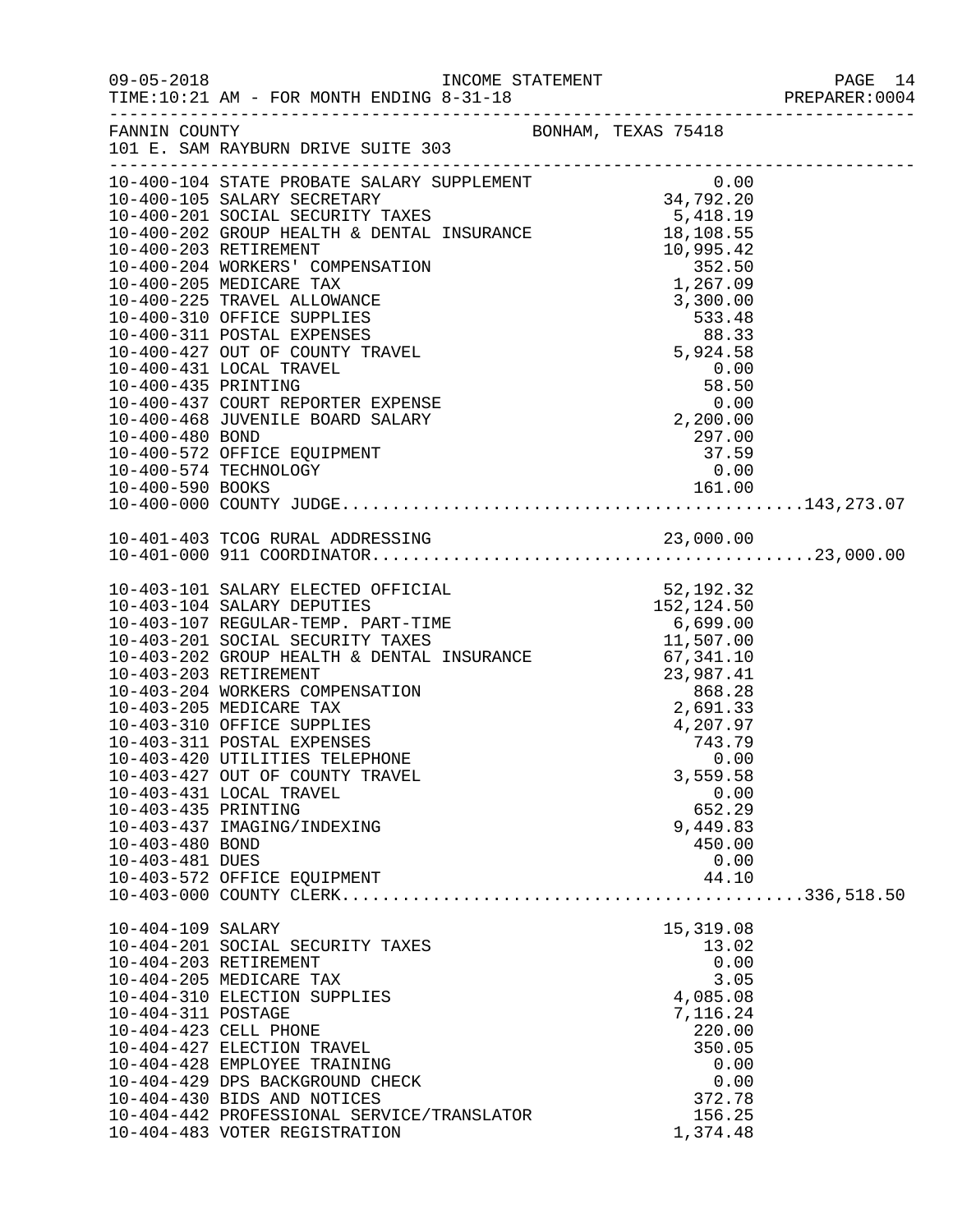| $09 - 05 - 2018$                            | TIME:10:21 AM - FOR MONTH ENDING 8-31-18<br>-------------------------------------                                                                                                                                                                                                                                                                                                                                                                                                                                              |  |                                                                                                                                                               | PAGE 15<br>PREPARER:0004 |
|---------------------------------------------|--------------------------------------------------------------------------------------------------------------------------------------------------------------------------------------------------------------------------------------------------------------------------------------------------------------------------------------------------------------------------------------------------------------------------------------------------------------------------------------------------------------------------------|--|---------------------------------------------------------------------------------------------------------------------------------------------------------------|--------------------------|
| FANNIN COUNTY                               | 101 E. SAM RAYBURN DRIVE SUITE 303                                                                                                                                                                                                                                                                                                                                                                                                                                                                                             |  | BONHAM, TEXAS 75418                                                                                                                                           |                          |
|                                             |                                                                                                                                                                                                                                                                                                                                                                                                                                                                                                                                |  |                                                                                                                                                               |                          |
|                                             |                                                                                                                                                                                                                                                                                                                                                                                                                                                                                                                                |  |                                                                                                                                                               |                          |
| 10-406-422 R&M RADIO<br>10-406-454 R&M AUTO | 10-406-423 CELL PHONE ALLOWANCE<br>10-406-427 OUT OF COUNTY TRAVEL<br>10-406-428 TRAINING & TUITION<br>10-406-487 TRAILER/AUTO INSURANCE<br>10-406-489 CODE RED EARLY WARNING SYSTEM<br>10-406-490 911 RADIO TOWER BUILDING<br>10-406-573 RADIO EQUIPMENT                                                                                                                                                                                                                                                                      |  | $\begin{array}{r}0.00\\0.00\\440.00\\13.91\\0.00\\344.81\end{array}$<br>344.81<br>657.00<br>12,768.00<br>0.00<br>0.00                                         |                          |
|                                             | 10-409-100 COMPENSATION PAY<br>10-409-201 SOCIAL SECURITY TAXES<br>10-409-203 RETIREMENT<br>10-409-204 WORKERS' COMPENSATION<br>10-409-205 MEDICARE TAX<br>10-409-206 UNEMPLOYMENT EXPENSE<br>10-409-395 ERRORS AND OMISSIONS<br>10-409-399 CLAIMS SETTLEMENTS<br>10-409-400 LEGAL FEES<br>10-409-401 AUDIT EXPENSE<br>10-409-404 911 EMERGENCY SERVICE<br>10-409-406 TAX APPRAISAL DISTRICT<br>10-409-408 COUNTY WELLNESS PROGRAM<br>10-409-426 PROFESSIONAL FEES<br>10-409-430 BIDS & NOTICES<br>10-409-444 LAWN MAINTENANCE |  | 0.00<br>0.00<br>0.00<br>950.90<br>0.00<br>0.00<br>0.00<br>4,045.86<br>3,425.12<br>32,250.00<br>8,917.00<br>444,769.40<br>1,368.09<br>0.00<br>1,920.54<br>0.00 |                          |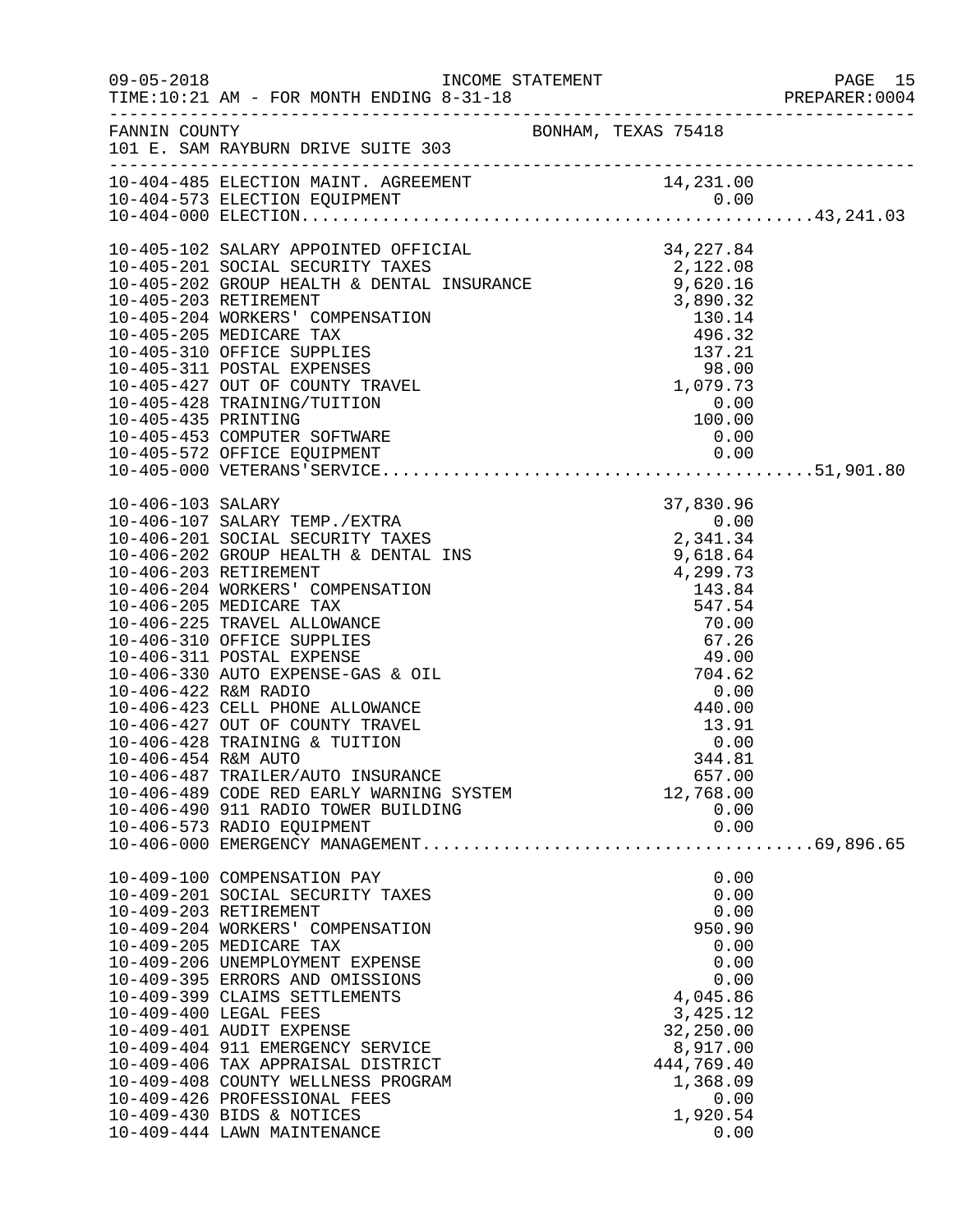| $09 - 05 - 2018$                    | TIME:10:21 AM - FOR MONTH ENDING 8-31-18                                                                                                                                                                                                                                                                                          |                                                                        |  |
|-------------------------------------|-----------------------------------------------------------------------------------------------------------------------------------------------------------------------------------------------------------------------------------------------------------------------------------------------------------------------------------|------------------------------------------------------------------------|--|
|                                     | BONHAM, TEXAS 75418<br>FANNIN COUNTY<br>101 E. SAM RAYBURN DRIVE SUITE 303                                                                                                                                                                                                                                                        |                                                                        |  |
| 10-409-481 DUES                     |                                                                                                                                                                                                                                                                                                                                   | 6,410.83                                                               |  |
|                                     |                                                                                                                                                                                                                                                                                                                                   |                                                                        |  |
|                                     |                                                                                                                                                                                                                                                                                                                                   |                                                                        |  |
|                                     | $10-410-101 \mbox{ SALARY ELECTED OPT-TED10-410-101 SALARY ELECTED OPT-TED10-410-101 SALARY ELECTED OPT-TED10-410-101 SALARY COURT COURT REPORTER10-410-101 SALARY COURT REPORTER10-410-201 SOCIAL SECURITY TAXES10-410-201 SOCIAL SECURITY TAXES10-410-202 GROUP HBLITHR10-410-203 REPTIEREMENTR10-410-203 NEPTIEREMENTS10-410-$ |                                                                        |  |
|                                     |                                                                                                                                                                                                                                                                                                                                   |                                                                        |  |
|                                     |                                                                                                                                                                                                                                                                                                                                   |                                                                        |  |
|                                     |                                                                                                                                                                                                                                                                                                                                   |                                                                        |  |
|                                     |                                                                                                                                                                                                                                                                                                                                   |                                                                        |  |
|                                     | 10-410-439 WITNESS EXPENSE<br>10-410-453 R&M EQUIPMENT<br>10-410-467 VISITING JUDGE<br>10-410-468 JUVENILE BOARD SALARY                                                                                                                                                                                                           | 0.00<br>0.00<br>682.28<br>2,200.00                                     |  |
| 10-410-480 BONDS<br>10-410-481 DUES | 10-410-572 OFFICE EQUIPMENT<br>10-410-574 TECHNOLOGY                                                                                                                                                                                                                                                                              | 247.00<br>0.00<br>0.00<br>0.00                                         |  |
|                                     | 10-410-590 BOOKS & PUBLICATIONS<br>10-410-591 LEXIS NEXIS ONLINE LEGAL                                                                                                                                                                                                                                                            | 0.00<br>613.00                                                         |  |
|                                     | 10-425-201 SOCIAL SECURITY<br>10-425-205 MEDICARE TAX<br>10-425-311 JURY POSTAGE<br>10-425-312 DISTRICT JURY SUPPLIES<br>10-425-313 GRAND JURY EXPENSE<br>10-425-314 PETIT JURY EXPENSE<br>10-425-316 COUNTY COURT JURY EXP.                                                                                                      | 150.63<br>35.23<br>3,119.95<br>752.03<br>4,672.72<br>27,466.50<br>0.00 |  |
|                                     | 10-425-317 COURT REPORTER SUPPLIES<br>10-425-318 J.P. JURY EXPENSE<br>10-425-319 CO.CT.@LAW JURY EXPENSE<br>10-425-422 REGIONAL INDIGENT DEFENSE PROGRAM                                                                                                                                                                          | 0.00<br>140.00<br>1,691.67<br>18,056.00                                |  |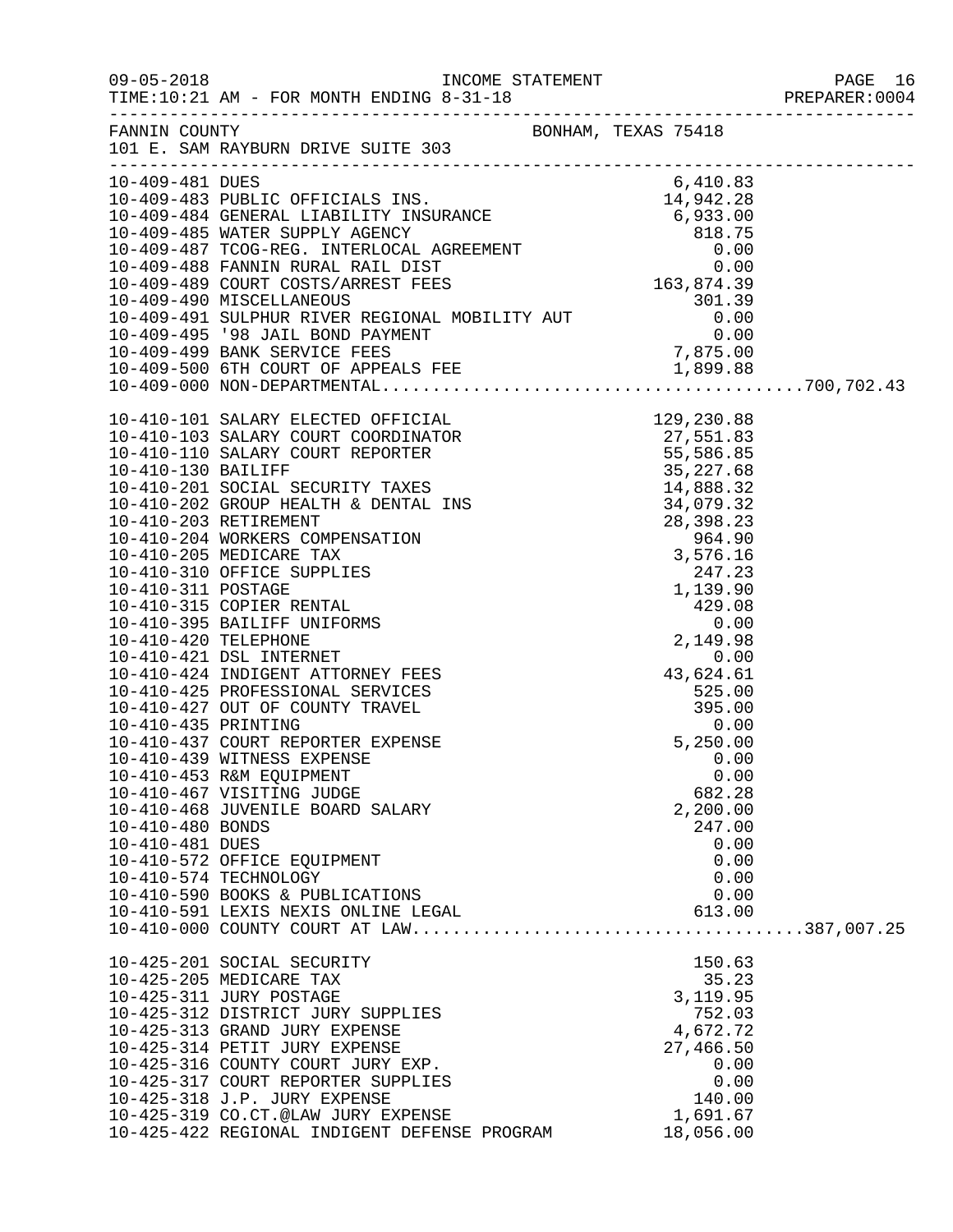|                                                                                                                                                                                                                                                                                                                                                                          |  |                      | PAGE 17<br>PREPARER: 0004 |
|--------------------------------------------------------------------------------------------------------------------------------------------------------------------------------------------------------------------------------------------------------------------------------------------------------------------------------------------------------------------------|--|----------------------|---------------------------|
| FANNIN COUNTY<br>101 E. SAM RAYBURN DRIVE SUITE 303                                                                                                                                                                                                                                                                                                                      |  | BONHAM, TEXAS 75418  |                           |
|                                                                                                                                                                                                                                                                                                                                                                          |  |                      |                           |
|                                                                                                                                                                                                                                                                                                                                                                          |  |                      |                           |
|                                                                                                                                                                                                                                                                                                                                                                          |  |                      |                           |
|                                                                                                                                                                                                                                                                                                                                                                          |  |                      |                           |
|                                                                                                                                                                                                                                                                                                                                                                          |  |                      |                           |
|                                                                                                                                                                                                                                                                                                                                                                          |  |                      |                           |
|                                                                                                                                                                                                                                                                                                                                                                          |  |                      |                           |
| $[10-435-100$ \mbox{COMHM} \mbox{COMHM} \mbox{COMHM} \mbox{COMHM} \mbox{COMHM} \mbox{COMHM} \mbox{OMHM} \mbox{OMHM} \mbox{OMHM} \mbox{OMHM} \mbox{OMHM} \mbox{OMHM} \mbox{OMHM} \mbox{SO(601, 01)} \nonumber \\ 10-435-101$ \mbox{SLARY} \mbox{COURT} \mbox{REORTER} \mbox{SPORTER} \mbox{SO(61, 01)} \nonumber \\ 10-435-201~ \mbox{SOCIA} \mbox{SCURTY} \mbox{SO(61, $ |  |                      |                           |
|                                                                                                                                                                                                                                                                                                                                                                          |  |                      |                           |
|                                                                                                                                                                                                                                                                                                                                                                          |  |                      |                           |
|                                                                                                                                                                                                                                                                                                                                                                          |  |                      |                           |
|                                                                                                                                                                                                                                                                                                                                                                          |  |                      |                           |
|                                                                                                                                                                                                                                                                                                                                                                          |  |                      |                           |
|                                                                                                                                                                                                                                                                                                                                                                          |  |                      |                           |
|                                                                                                                                                                                                                                                                                                                                                                          |  |                      |                           |
|                                                                                                                                                                                                                                                                                                                                                                          |  |                      |                           |
|                                                                                                                                                                                                                                                                                                                                                                          |  |                      |                           |
|                                                                                                                                                                                                                                                                                                                                                                          |  |                      |                           |
|                                                                                                                                                                                                                                                                                                                                                                          |  |                      |                           |
|                                                                                                                                                                                                                                                                                                                                                                          |  |                      |                           |
|                                                                                                                                                                                                                                                                                                                                                                          |  |                      |                           |
|                                                                                                                                                                                                                                                                                                                                                                          |  |                      |                           |
|                                                                                                                                                                                                                                                                                                                                                                          |  |                      |                           |
|                                                                                                                                                                                                                                                                                                                                                                          |  |                      |                           |
|                                                                                                                                                                                                                                                                                                                                                                          |  |                      |                           |
|                                                                                                                                                                                                                                                                                                                                                                          |  |                      |                           |
|                                                                                                                                                                                                                                                                                                                                                                          |  |                      |                           |
|                                                                                                                                                                                                                                                                                                                                                                          |  |                      |                           |
|                                                                                                                                                                                                                                                                                                                                                                          |  |                      |                           |
|                                                                                                                                                                                                                                                                                                                                                                          |  |                      |                           |
|                                                                                                                                                                                                                                                                                                                                                                          |  |                      |                           |
| 10-435-481 DUES                                                                                                                                                                                                                                                                                                                                                          |  | 220.00               |                           |
| 10-435-572 OFFICE EQUIPMENT                                                                                                                                                                                                                                                                                                                                              |  | 445.98               |                           |
| 10-435-574 TECHNOLOGY                                                                                                                                                                                                                                                                                                                                                    |  | 0.00                 |                           |
| 10-435-590 DISTRICT JUDGE BOOKS                                                                                                                                                                                                                                                                                                                                          |  | 90.47                |                           |
| 10-435-000 336TH DISTRICT COURT ADMINISTRATION821,046.97                                                                                                                                                                                                                                                                                                                 |  |                      |                           |
| 10-450-101 SALARY ELECTED OFFICIAL<br>10-450-103 SALARY ASST. DIST. CLERK<br>10-450-101 SALARY ASST. DIST. CLERK                                                                                                                                                                                                                                                         |  | 52, 192. 32          |                           |
|                                                                                                                                                                                                                                                                                                                                                                          |  | 35, 423. 28          |                           |
|                                                                                                                                                                                                                                                                                                                                                                          |  | 151,091.17           |                           |
| 10-450-107 SALARY PART-TIME                                                                                                                                                                                                                                                                                                                                              |  | 18,255.25            |                           |
| 10-450-201 SOCIAL SECURITY TAXES<br>10-450-202 GROUP HEALTH & DENTAL INSURANCE                                                                                                                                                                                                                                                                                           |  | 14,973.80            |                           |
|                                                                                                                                                                                                                                                                                                                                                                          |  | 75,821.47            |                           |
| 10-450-203 RETIREMENT                                                                                                                                                                                                                                                                                                                                                    |  | 29,201.02            |                           |
| 10-450-204 WORKERS COMPENSATION                                                                                                                                                                                                                                                                                                                                          |  | 998.68               |                           |
| 10-450-205 MEDICARE TAX                                                                                                                                                                                                                                                                                                                                                  |  | 3,501.97             |                           |
| 10-450-310 OFFICE SUPPLIES<br>10-450-311 POSTAL EXPENSES                                                                                                                                                                                                                                                                                                                 |  | 2,991.14<br>3,700.73 |                           |
| 10-450-313 PASSPORT PHOTO SUPPLIES                                                                                                                                                                                                                                                                                                                                       |  | 1,164.00             |                           |
| 10-450-315 COPIER RENTAL                                                                                                                                                                                                                                                                                                                                                 |  | 0.00                 |                           |
| 10-450-353 COMPUTER EXPENSE                                                                                                                                                                                                                                                                                                                                              |  | 1,290.50             |                           |
| 10-450-423 CELL PHONE                                                                                                                                                                                                                                                                                                                                                    |  | 0.00                 |                           |
| 10-450-427 OUT OF COUNTY TRAVEL                                                                                                                                                                                                                                                                                                                                          |  | 2,887.37             |                           |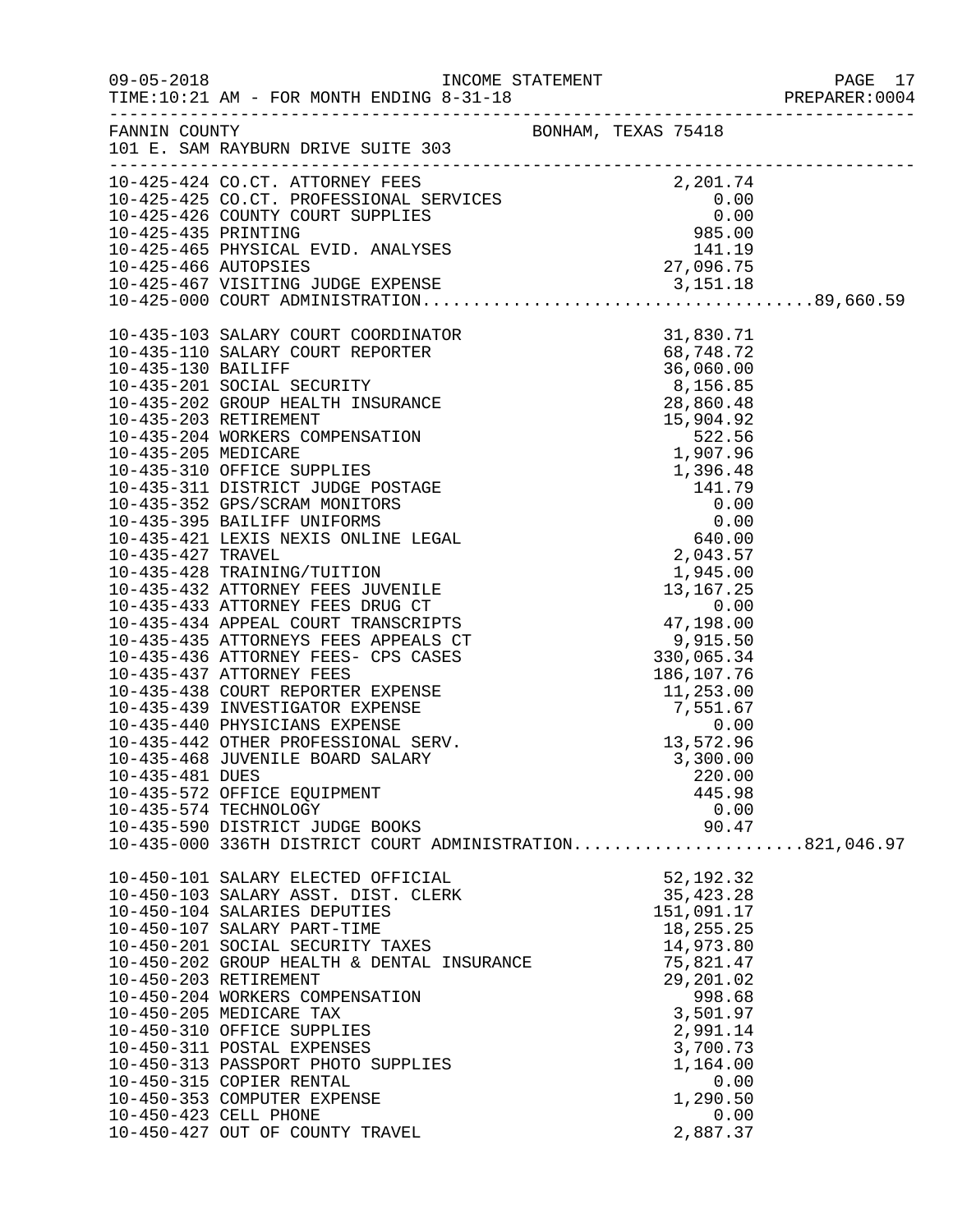|                                         |                                                                                                                                                                                               |                     |                                                                                              |                        | PREPARER: 0004 |
|-----------------------------------------|-----------------------------------------------------------------------------------------------------------------------------------------------------------------------------------------------|---------------------|----------------------------------------------------------------------------------------------|------------------------|----------------|
|                                         | FANNIN COUNTY<br>101 E. SAM RAYBURN DRIVE SUITE 303                                                                                                                                           | BONHAM, TEXAS 75418 |                                                                                              |                        |                |
|                                         | 10-450-428 EMPLOYEE TRAINING<br>10-450-431 LOCAL TRAVEL                                                                                                                                       |                     | $0.00$<br>0.00<br>343.66                                                                     | 0.00                   |                |
| 10-450-435 PRINTING<br>10-450-480 BONDS |                                                                                                                                                                                               |                     |                                                                                              | 350.00                 |                |
|                                         |                                                                                                                                                                                               |                     |                                                                                              |                        |                |
|                                         |                                                                                                                                                                                               |                     |                                                                                              |                        |                |
|                                         |                                                                                                                                                                                               |                     |                                                                                              |                        |                |
|                                         |                                                                                                                                                                                               |                     |                                                                                              |                        |                |
|                                         |                                                                                                                                                                                               |                     |                                                                                              |                        |                |
|                                         |                                                                                                                                                                                               |                     |                                                                                              |                        |                |
|                                         |                                                                                                                                                                                               |                     |                                                                                              |                        |                |
|                                         |                                                                                                                                                                                               |                     |                                                                                              |                        |                |
|                                         |                                                                                                                                                                                               |                     |                                                                                              |                        |                |
|                                         |                                                                                                                                                                                               |                     |                                                                                              |                        |                |
|                                         |                                                                                                                                                                                               |                     |                                                                                              |                        |                |
|                                         |                                                                                                                                                                                               |                     |                                                                                              |                        |                |
|                                         |                                                                                                                                                                                               |                     |                                                                                              |                        |                |
|                                         |                                                                                                                                                                                               |                     |                                                                                              |                        |                |
|                                         |                                                                                                                                                                                               |                     | $\begin{array}{r} 313.84 \\ 165.00 \\ 135.00 \\ 846.91 \\ \cap \hspace{.75mm} 0 \end{array}$ |                        |                |
| 10-455-480 BOND<br>10-455-481 DUES      |                                                                                                                                                                                               |                     |                                                                                              |                        |                |
|                                         | 10-455-572 OFFICE EQUIPMENT                                                                                                                                                                   |                     |                                                                                              |                        |                |
|                                         | 10-455-573 RADIO EQUIPMENT                                                                                                                                                                    |                     |                                                                                              | 0.00                   |                |
|                                         |                                                                                                                                                                                               |                     |                                                                                              |                        |                |
|                                         |                                                                                                                                                                                               |                     |                                                                                              |                        |                |
|                                         |                                                                                                                                                                                               |                     |                                                                                              |                        |                |
|                                         |                                                                                                                                                                                               |                     |                                                                                              |                        |                |
|                                         |                                                                                                                                                                                               |                     |                                                                                              |                        |                |
|                                         | 10-456-101 SALARY ELECTED OFFICIAL 16,444.59<br>10-456-104 SALARY DEPUTY 12XES 35,422.08<br>10-456-201 SOCIAL SECURITY TAXES 3,284.04<br>10-456-202 GROUP HEALTH & DENTAL INSURANCE 14,857.65 |                     |                                                                                              |                        |                |
|                                         | 10-456-203 RETIREMENT<br>10-456-204 WORKERS' COMPENSATION                                                                                                                                     |                     |                                                                                              | 5,917.09               |                |
|                                         | 10-456-205 MEDICARE TAX                                                                                                                                                                       |                     |                                                                                              | 286.24<br>768.00       |                |
|                                         | 10-456-225 TRAVEL ALLOWANCE                                                                                                                                                                   |                     |                                                                                              | 1,000.00               |                |
|                                         | 10-456-310 OFFICE SUPPLIES                                                                                                                                                                    |                     |                                                                                              | 612.27                 |                |
|                                         | 10-456-311 POSTAL EXPENSES                                                                                                                                                                    |                     |                                                                                              | 78.00                  |                |
|                                         | 10-456-420 UTILITIES TELEPHONE                                                                                                                                                                |                     |                                                                                              | 911.65                 |                |
| 10-456-421 DSL LINE                     | 10-456-422 R & M RADIO                                                                                                                                                                        |                     |                                                                                              | 832.45<br>0.00         |                |
|                                         | 10-456-423 CELL PHONE ALLOWANCE                                                                                                                                                               |                     |                                                                                              | 100.00                 |                |
|                                         | 10-456-427 OUT OF COUNTY TRAVEL                                                                                                                                                               |                     |                                                                                              | 1,159.49               |                |
| 10-456-435 PRINTING                     |                                                                                                                                                                                               |                     |                                                                                              | 357.77                 |                |
|                                         | 10-456-460 OFFICE RENTAL                                                                                                                                                                      |                     |                                                                                              | 3,850.00               |                |
| 10-456-480 BOND                         |                                                                                                                                                                                               |                     |                                                                                              | 200.00<br>35.00        |                |
| 10-456-481 DUES                         | 10-456-572 OFFICE EQUIPMENT                                                                                                                                                                   |                     |                                                                                              | 1,022.50               |                |
|                                         | 10-456-573 RADIO EQUIPMENT                                                                                                                                                                    |                     |                                                                                              | 0.00                   |                |
|                                         | 10-456-574 TECHNOLOGY                                                                                                                                                                         |                     |                                                                                              | 0.00                   |                |
|                                         |                                                                                                                                                                                               |                     |                                                                                              |                        |                |
|                                         |                                                                                                                                                                                               |                     |                                                                                              |                        |                |
|                                         | 10-457-101 SALARY ELECTED OFFICIAL<br>10-457-103 SALARY ASSISTANT                                                                                                                             |                     |                                                                                              | 39,865.68<br>23,929.65 |                |
|                                         | 10-457-201 SOCIAL SECURITY TAXES                                                                                                                                                              |                     |                                                                                              | 4,105.44               |                |
|                                         |                                                                                                                                                                                               |                     |                                                                                              |                        |                |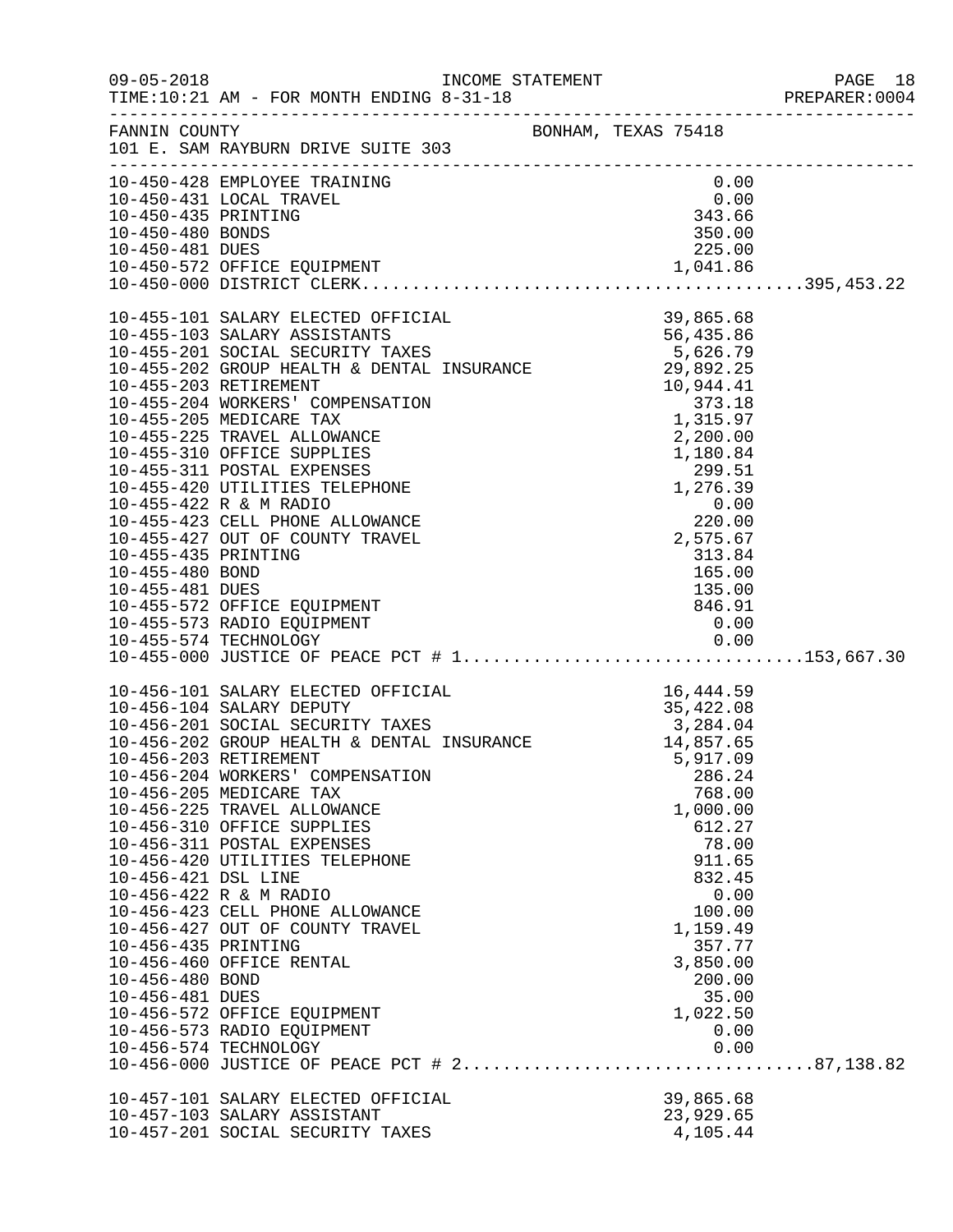| $09 - 05 - 2018$                                                              | TIME:10:21 AM - FOR MONTH ENDING 8-31-18                                                                                                                                                                                                                                                                                                                                                                                                                                                                                                                                                                                                                                                                                                                                                                            |                     |                                                                                                                                                                       | PAGE 19<br>PREPARER:0004<br>PAGE 19 |
|-------------------------------------------------------------------------------|---------------------------------------------------------------------------------------------------------------------------------------------------------------------------------------------------------------------------------------------------------------------------------------------------------------------------------------------------------------------------------------------------------------------------------------------------------------------------------------------------------------------------------------------------------------------------------------------------------------------------------------------------------------------------------------------------------------------------------------------------------------------------------------------------------------------|---------------------|-----------------------------------------------------------------------------------------------------------------------------------------------------------------------|-------------------------------------|
|                                                                               | FANNIN COUNTY<br>101 E. SAM RAYBURN DRIVE SUITE 303                                                                                                                                                                                                                                                                                                                                                                                                                                                                                                                                                                                                                                                                                                                                                                 | BONHAM, TEXAS 75418 |                                                                                                                                                                       |                                     |
|                                                                               | $\begin{tabular}{l c c c} \multicolumn{4}{c }{\textbf{10-457-202 G G G U H E E L} \hline \color{red}{10-457-202} & \textbf{REITERMENT} & \textbf{18,671.75} \\ \multicolumn{4}{c }{\textbf{10-457-203}} & \textbf{REITERMENT} & \textbf{2,251.51} \\ \multicolumn{4}{c }{\textbf{10-457-204 WOKERS'} & \textbf{COMPENSATION} & \textbf{245.32} \\ \multicolumn{4}{c }{\textbf{10-457-205}} & \text$                                                                                                                                                                                                                                                                                                                                                                                                                 |                     |                                                                                                                                                                       |                                     |
| 10-475-435 PRINTING<br>10-475-480 BOND<br>10-475-481 DUES<br>10-475-590 BOOKS | $10-475-101\ \text{DA}.\ \text{SALRY SUPPLEMENT} \begin{tabular}{l} 10-475-102\ \text{AB}\ \text{30-LN.} \end{tabular} \begin{tabular}{l} 10-475-102\ \text{AB}\ \text{30-LN.} \end{tabular} \begin{tabular}{l} 10-475-102\ \text{AB}\ \text{30-LN.} \end{tabular} \begin{tabular}{l} 10-475-103\ \text{SALARY SUPPLEMENT} \end{tabular} \begin{tabular}{l} 10-475-103\ \text{SALARY ASISTANT D.A.} \end{tabular$<br>10-475-315 COPIER EXPENSE<br>10-475-421 INTERNET/ONLINE LEGAL RE<br>10-475-422 INVESTIGATOR CELL PHONE<br>10-475-427 OUT OF COUNTY TRAVEL<br>10-475-428 TRAINING/TUITION<br>10-475-431 LOCAL TRAVEL<br>10-475-438 CT.REPORTER-TRANSCRIPTS<br>10-475-439 WITNESS EXPENSE<br>10-475-465 PHYS.EVIDENCE ANALYSIS<br>10-475-469 DPS TESTING<br>10-475-572 OFFICE EQUIPMENT<br>10-475-574 TECHNOLOGY |                     | 1,080.20<br>6,810.60<br>330.00<br>6,938.11<br>3,206.55<br>0.00<br>1,122.50<br>3,873.00<br>5,689.98<br>100.51<br>0.00<br>256.00<br>1,930.00<br>908.07<br>0.00<br>50.48 |                                     |
|                                                                               | 10-495-102 SALARY APPOINTED OFFICIAL<br>10-495-103 SALARIES ASSISTANTS<br>10-495-201 SOCIAL SECURITY TAXES<br>10-495-202 GROUP HEALTH & DENTAL INSURANCE                                                                                                                                                                                                                                                                                                                                                                                                                                                                                                                                                                                                                                                            |                     | 65,277.12<br>108,168.70<br>10,041.73<br>37,420.56                                                                                                                     |                                     |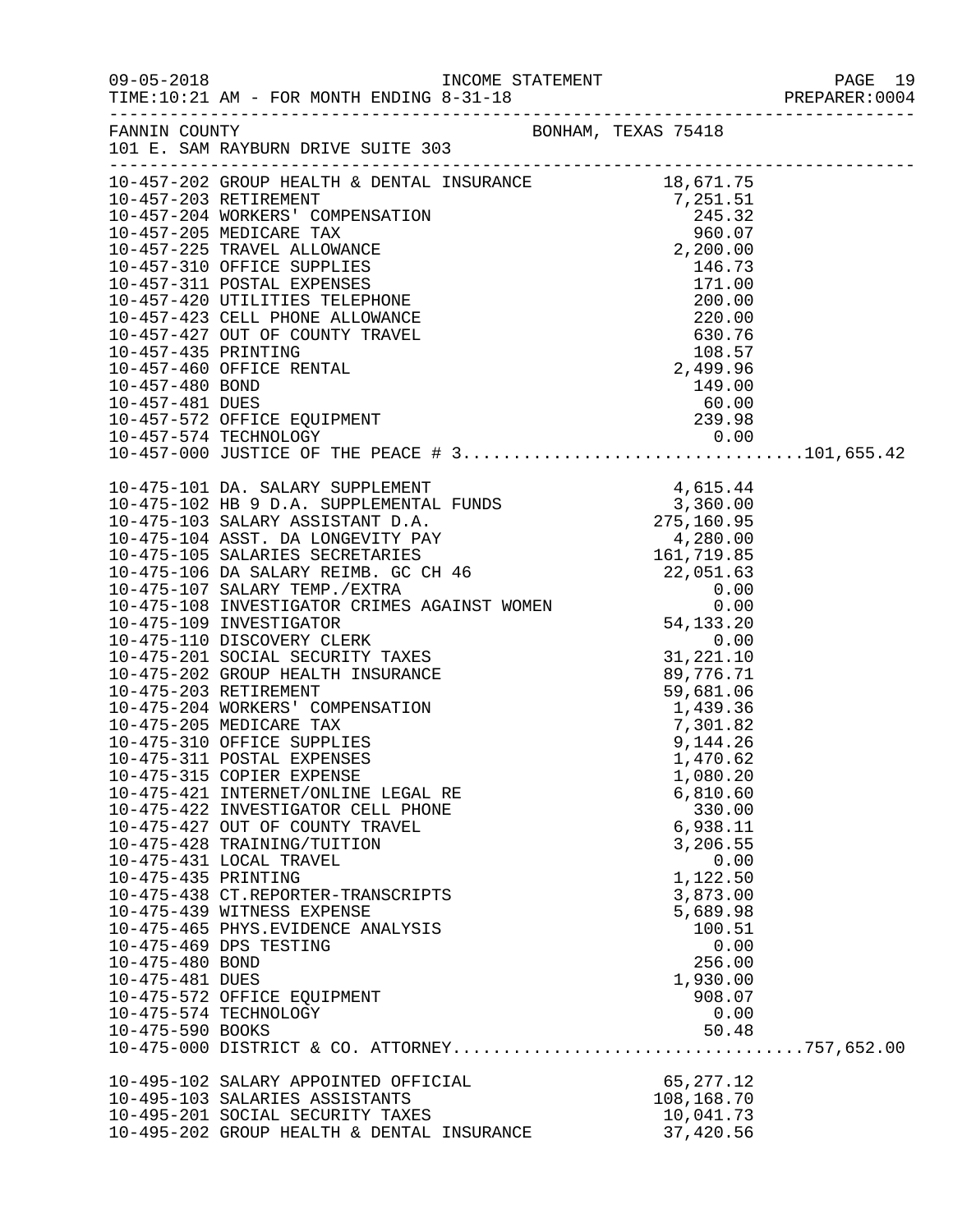|                                    |                                                                                                                                                                                                                                              |                                                                                                                                                                                |                          | PREPARER: 0004 |
|------------------------------------|----------------------------------------------------------------------------------------------------------------------------------------------------------------------------------------------------------------------------------------------|--------------------------------------------------------------------------------------------------------------------------------------------------------------------------------|--------------------------|----------------|
|                                    | FANNIN COUNTY BONHAM, TEXAS 75418<br>101 E. SAM RAYBURN DRIVE SUITE 303                                                                                                                                                                      |                                                                                                                                                                                |                          |                |
|                                    | 10-495-204 WORKERS COMPENSATION<br>10-495-204 WORKERS COMPENSATION<br>10-495-205 MEDICARE TAX<br>10-495-310 OFFICE SUPPLIES<br>10-495-353 COMPUTER SOFTWARE MAINTENANCE<br>2,348.20<br>10-495-427 OUT OF COUNTY TRAVEL<br>10-495-431 LOCAL T |                                                                                                                                                                                |                          |                |
|                                    |                                                                                                                                                                                                                                              |                                                                                                                                                                                |                          |                |
|                                    |                                                                                                                                                                                                                                              |                                                                                                                                                                                |                          |                |
|                                    |                                                                                                                                                                                                                                              |                                                                                                                                                                                |                          |                |
|                                    |                                                                                                                                                                                                                                              |                                                                                                                                                                                |                          |                |
|                                    |                                                                                                                                                                                                                                              |                                                                                                                                                                                |                          |                |
| 10-495-435 PRINTING                |                                                                                                                                                                                                                                              |                                                                                                                                                                                |                          |                |
|                                    | 10-495-452 R & M EQUIPMENT                                                                                                                                                                                                                   |                                                                                                                                                                                |                          |                |
| 10-495-480 BOND                    |                                                                                                                                                                                                                                              | 4,810.00<br>3,673.98<br>0.00<br>0.00<br>53.90<br>53.90                                                                                                                         |                          |                |
|                                    |                                                                                                                                                                                                                                              |                                                                                                                                                                                |                          |                |
|                                    |                                                                                                                                                                                                                                              |                                                                                                                                                                                |                          |                |
|                                    |                                                                                                                                                                                                                                              |                                                                                                                                                                                |                          |                |
|                                    |                                                                                                                                                                                                                                              |                                                                                                                                                                                |                          |                |
|                                    | 10-496-103 SALARY PURCHASING AGENT                                                                                                                                                                                                           | AGENT<br>XES<br>1,426.01<br>2,362.87<br>2,560.21<br>2,560.21<br>199.58<br>333.50<br>MAINTENANCE<br>EL<br>FEL<br>2,56.89<br>756.89<br>756.89<br>74.94<br>0.00<br>18.00<br>18.00 |                          |                |
|                                    | 10-496-201 SOCIAL SECURITY TAXES<br>10-496-202 GROUP HEALTH INSURANCE                                                                                                                                                                        |                                                                                                                                                                                |                          |                |
|                                    | 10-496-203 RETIREMENT                                                                                                                                                                                                                        |                                                                                                                                                                                |                          |                |
|                                    | 10-496-204 WORKERS' COMPENSATION                                                                                                                                                                                                             |                                                                                                                                                                                |                          |                |
|                                    | 10-496-205 MEDICARE TAX                                                                                                                                                                                                                      |                                                                                                                                                                                |                          |                |
|                                    | 10-496-310 OFFICE SUPPLIES                                                                                                                                                                                                                   |                                                                                                                                                                                |                          |                |
|                                    | 10-496-353 COMPUTER SOFTWARE MAINTENANCE                                                                                                                                                                                                     |                                                                                                                                                                                |                          |                |
|                                    | 10-496-421 CELL PHONE                                                                                                                                                                                                                        |                                                                                                                                                                                |                          |                |
|                                    | 10-496-427 OUT OF COUNTY TRAVEL                                                                                                                                                                                                              |                                                                                                                                                                                |                          |                |
|                                    | 10-496-431 LOCAL TRAVEL                                                                                                                                                                                                                      |                                                                                                                                                                                |                          |                |
| 10-496-435 PRINTING                |                                                                                                                                                                                                                                              |                                                                                                                                                                                | $18.00$<br>0.00<br>93.00 |                |
|                                    | 10-496-452 R & M EQUIPMENT                                                                                                                                                                                                                   |                                                                                                                                                                                |                          |                |
| 10-496-480 BOND                    |                                                                                                                                                                                                                                              |                                                                                                                                                                                |                          |                |
| 10-496-481 DUES                    |                                                                                                                                                                                                                                              |                                                                                                                                                                                | 454.00                   |                |
|                                    | 10-496-572 OFFICE EQUIPMENT                                                                                                                                                                                                                  | 250.40                                                                                                                                                                         |                          |                |
|                                    |                                                                                                                                                                                                                                              |                                                                                                                                                                                |                          |                |
|                                    | 10-497-101 SALARY ELECTED OFFICIAL                                                                                                                                                                                                           |                                                                                                                                                                                | 52,192.32                |                |
|                                    | 10-497-103 SALARY ASSISTANT                                                                                                                                                                                                                  |                                                                                                                                                                                | 40,220.88                |                |
|                                    | 10-497-201 SOCIAL SECURITY TAXES                                                                                                                                                                                                             |                                                                                                                                                                                | 4,456.42                 |                |
|                                    | 10-497-202 GROUP HEALTH & DENTAL INSURANCE                                                                                                                                                                                                   |                                                                                                                                                                                | 19,239.88                |                |
|                                    | 10-497-203 RETIREMENT                                                                                                                                                                                                                        |                                                                                                                                                                                | 10,503.64                |                |
|                                    | 10-497-204 WORKERS' COMPENSATION                                                                                                                                                                                                             |                                                                                                                                                                                | 351.36                   |                |
|                                    | 10-497-205 MEDICARE TAX                                                                                                                                                                                                                      |                                                                                                                                                                                | 1,042.22                 |                |
|                                    | 10-497-310 OFFICE SUPPLIES                                                                                                                                                                                                                   |                                                                                                                                                                                | 0.00                     |                |
|                                    | 10-497-427 OUT OF COUNTY TRAVEL                                                                                                                                                                                                              |                                                                                                                                                                                | 2,068.67                 |                |
|                                    | 10-497-431 LOCAL TRAVEL                                                                                                                                                                                                                      |                                                                                                                                                                                | 0.00                     |                |
| 10-497-435 PRINTING                |                                                                                                                                                                                                                                              |                                                                                                                                                                                | 60.00                    |                |
|                                    | 10-497-452 R&M EQUIPMENT                                                                                                                                                                                                                     |                                                                                                                                                                                | 0.00                     |                |
|                                    | 10-497-453 COMPUTER SOFTWARE MAINTEN                                                                                                                                                                                                         |                                                                                                                                                                                | 1,300.00                 |                |
| 10-497-480 BOND<br>10-497-481 DUES |                                                                                                                                                                                                                                              |                                                                                                                                                                                | 0.00<br>175.00           |                |
|                                    | 10-497-572 OFFICE EQUIPMENT                                                                                                                                                                                                                  |                                                                                                                                                                                | 229.99                   |                |
|                                    | 10-497-574 TECHNOLOGY                                                                                                                                                                                                                        |                                                                                                                                                                                | 0.00                     |                |
|                                    |                                                                                                                                                                                                                                              |                                                                                                                                                                                |                          |                |
|                                    |                                                                                                                                                                                                                                              |                                                                                                                                                                                |                          |                |
|                                    | 10-499-101 SALARIES ELECTED OFFICIAL                                                                                                                                                                                                         |                                                                                                                                                                                | 52, 192.32               |                |
|                                    | 10-499-103 SALARIES ASSISTANTS                                                                                                                                                                                                               |                                                                                                                                                                                | 36,486.00                |                |
|                                    | 10-499-104 SALARIES DEPUTIES                                                                                                                                                                                                                 |                                                                                                                                                                                | 87,599.28                |                |
|                                    | 10-499-107 SALARY TEMP./EXTRA                                                                                                                                                                                                                |                                                                                                                                                                                | 13, 154. 40              |                |
|                                    | 10-499-201 SOCIAL SECURITY TAXES                                                                                                                                                                                                             |                                                                                                                                                                                | 11,023.02                |                |
|                                    | 10-499-202 GROUP HEALTH & DENTAL INSURANCE                                                                                                                                                                                                   |                                                                                                                                                                                | 48,099.85                |                |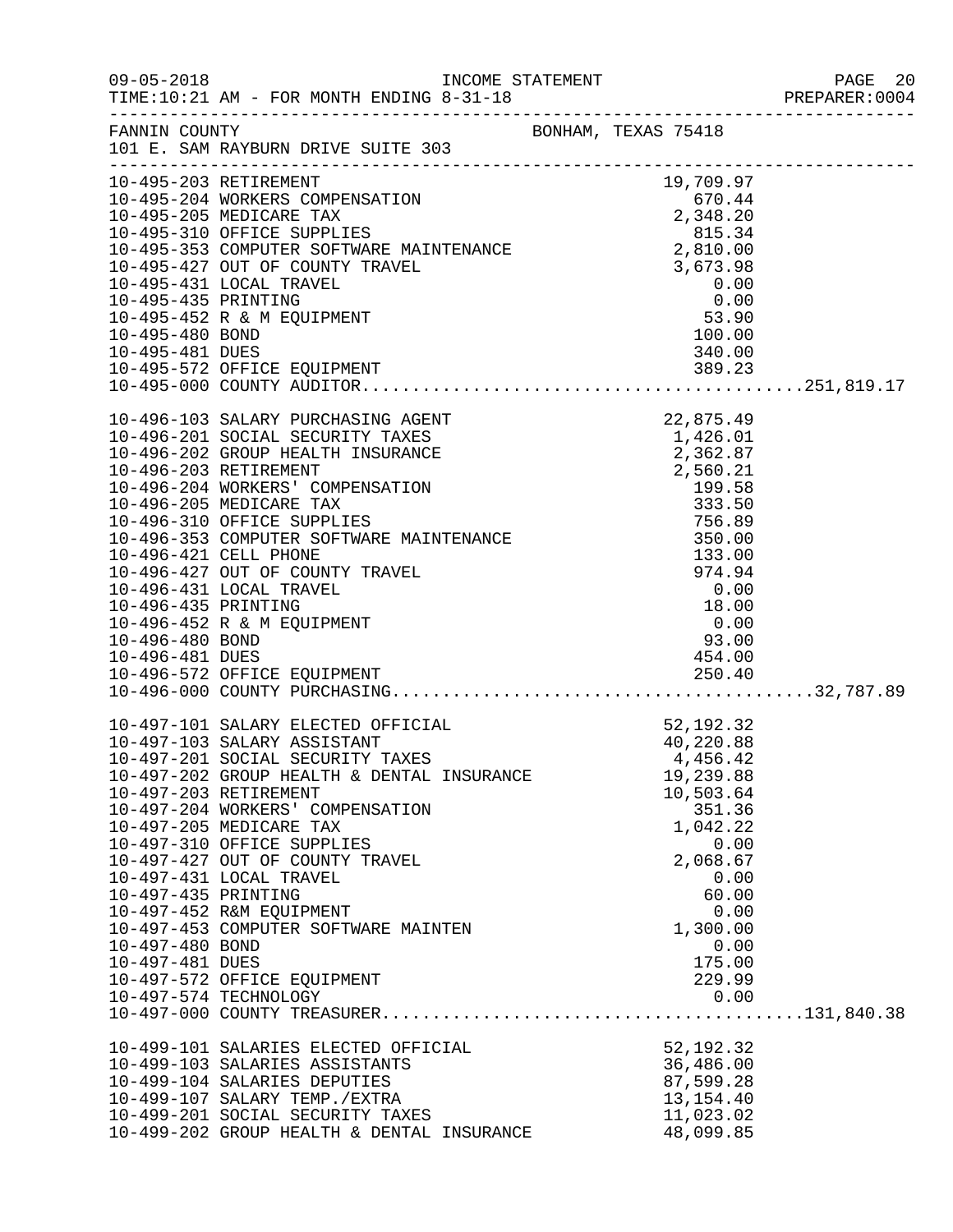|                      |                                                                                                                                                                                                                                                                       |  |                                              |      | PREPARER: 0004 |
|----------------------|-----------------------------------------------------------------------------------------------------------------------------------------------------------------------------------------------------------------------------------------------------------------------|--|----------------------------------------------|------|----------------|
|                      | FANNIN COUNTY<br>101 E. SAM RAYBURN DRIVE SUITE 303                                                                                                                                                                                                                   |  |                                              |      |                |
|                      | 10-499-203 RETIREMENT<br>10-499-203 RETIREMENT<br>10-499-204 WORKERS COMPENSATION<br>10-499-205 MEDICARE TAX<br>10-499-225 LEONARD OFFICE TRAVEL<br>10-499-310 OFFICE SUPPLIES<br>10-499-311 POSTAL EXPENSES<br>10-499-315 COPIER EXPENSE<br>10-499-315 COPIER EXPENS |  |                                              |      |                |
|                      |                                                                                                                                                                                                                                                                       |  |                                              |      |                |
|                      |                                                                                                                                                                                                                                                                       |  |                                              |      |                |
|                      |                                                                                                                                                                                                                                                                       |  |                                              |      |                |
|                      |                                                                                                                                                                                                                                                                       |  |                                              |      |                |
|                      |                                                                                                                                                                                                                                                                       |  |                                              |      |                |
|                      |                                                                                                                                                                                                                                                                       |  |                                              |      |                |
|                      |                                                                                                                                                                                                                                                                       |  |                                              |      |                |
|                      | 10-499-427 OUT OF COUNTY TRAVEL                                                                                                                                                                                                                                       |  | $0.00$<br>3,588.43<br>$194.34$<br>$1,100.00$ |      |                |
| 10-499-435 PRINTING  |                                                                                                                                                                                                                                                                       |  |                                              |      |                |
|                      | 10-499-460 LEONARD OFFICE RENT                                                                                                                                                                                                                                        |  |                                              |      |                |
| 10-499-480 BOND      |                                                                                                                                                                                                                                                                       |  | 368.00                                       |      |                |
| 10-499-481 DUES      |                                                                                                                                                                                                                                                                       |  | 125.00                                       |      |                |
|                      | 10-499-572 OFFICE EQUIPMENT                                                                                                                                                                                                                                           |  | 688.24                                       |      |                |
|                      |                                                                                                                                                                                                                                                                       |  |                                              |      |                |
|                      | 10-499-574 TECHNOLOGY 0.00<br>10-499-000 TAX ASSESSOR-COLLECTOR288,078.41                                                                                                                                                                                             |  |                                              |      |                |
|                      | 10-503-103 SALARY-TECHNICIAN<br>10-503-107 PART TIME TECHNICIAN<br>10-503-201 SOCIAL SECURITY<br>10-503-202 GROUP HEALTH INSURANCE<br>10-503-203 RETIREMENT<br>10-503-203 NETIREMENT<br>10-503-205 MEDICARE TAX<br>10-503-225 TRAVEL ALLOWANCE<br>10-5                |  | 36,974.16                                    |      |                |
|                      |                                                                                                                                                                                                                                                                       |  | 16,666.14                                    |      |                |
|                      |                                                                                                                                                                                                                                                                       |  | 3,148.86                                     |      |                |
|                      |                                                                                                                                                                                                                                                                       |  | 9,619.94                                     |      |                |
|                      |                                                                                                                                                                                                                                                                       |  | 6,096.80                                     |      |                |
|                      |                                                                                                                                                                                                                                                                       |  | 228.82                                       |      |                |
|                      |                                                                                                                                                                                                                                                                       |  | 736.35                                       |      |                |
|                      |                                                                                                                                                                                                                                                                       |  | 759.00<br>759.00<br>0.00<br>379.50<br>750.00 |      |                |
|                      |                                                                                                                                                                                                                                                                       |  | 379.50                                       |      |                |
|                      |                                                                                                                                                                                                                                                                       |  |                                              |      |                |
|                      | 10-503-427 OUT OF COUNTY TRAVEL                                                                                                                                                                                                                                       |  |                                              |      |                |
| 10-503-435 PRINTING  | 10-503-453 R&M COMPUTER/TRAINING                                                                                                                                                                                                                                      |  | $0.00$<br>0.00<br>1,846.83                   |      |                |
|                      | 10-503-572 OFFICE EQUIPMENT                                                                                                                                                                                                                                           |  |                                              |      |                |
|                      |                                                                                                                                                                                                                                                                       |  |                                              |      |                |
|                      |                                                                                                                                                                                                                                                                       |  |                                              |      |                |
|                      |                                                                                                                                                                                                                                                                       |  |                                              |      |                |
|                      | 10-509-475 CONTINGENCY                                                                                                                                                                                                                                                |  |                                              | 0.00 |                |
|                      |                                                                                                                                                                                                                                                                       |  |                                              |      |                |
|                      | 10-510-107 REGULAR TEMP.- PART TIME                                                                                                                                                                                                                                   |  |                                              | 0.00 |                |
|                      | 10-510-115 SALARY JANITOR                                                                                                                                                                                                                                             |  | 35, 424. 48                                  |      |                |
|                      | 10-510-201 SOCIAL SECURITY TAXES                                                                                                                                                                                                                                      |  | 2,164.78                                     |      |                |
|                      | 10-510-201 SOCIAL SECURITY TAXES<br>10-510-202 GROUP HEALTH & DENTAL INSURANCE                                                                                                                                                                                        |  | 9,619.94                                     |      |                |
|                      | 10-510-203 RETIREMENT                                                                                                                                                                                                                                                 |  | 4,026.23                                     |      |                |
|                      | 10-510-204 WORKERS' COMPENSATION                                                                                                                                                                                                                                      |  | 1,318.50                                     |      |                |
|                      | 10-510-205 MEDICARE TAX                                                                                                                                                                                                                                               |  | 506.34                                       |      |                |
|                      | 10-510-310 OFFICE SUPPLIES                                                                                                                                                                                                                                            |  | 4,434.14                                     |      |                |
|                      | 10-510-311 POSTAL EXPENSE<br>10-510-315 COPIER RENTAL                                                                                                                                                                                                                 |  | 5,681.15<br>3,424.94                         |      |                |
|                      | 10-510-316 EMPLOYEE AWARDS BANQUET                                                                                                                                                                                                                                    |  | 1,806.05                                     |      |                |
|                      | 10-510-330 AUTO EXPENSE-GAS AND OIL                                                                                                                                                                                                                                   |  | 530.94                                       |      |                |
|                      | 10-510-332 JANITOR SUPPLIES                                                                                                                                                                                                                                           |  |                                              | 0.00 |                |
|                      | 10-510-353 R&M COMPUTER                                                                                                                                                                                                                                               |  |                                              | 0.00 |                |
| 10-510-420 TELEPHONE |                                                                                                                                                                                                                                                                       |  | 479.95                                       |      |                |
|                      | 10-510-421 INTERNET LINES                                                                                                                                                                                                                                             |  | 419.67                                       |      |                |
|                      | 10-510-423 CELL PHONE                                                                                                                                                                                                                                                 |  | 286.92                                       |      |                |
|                      | 10-510-440 UTILITIES ELECTRICITY                                                                                                                                                                                                                                      |  | 7,419.58                                     |      |                |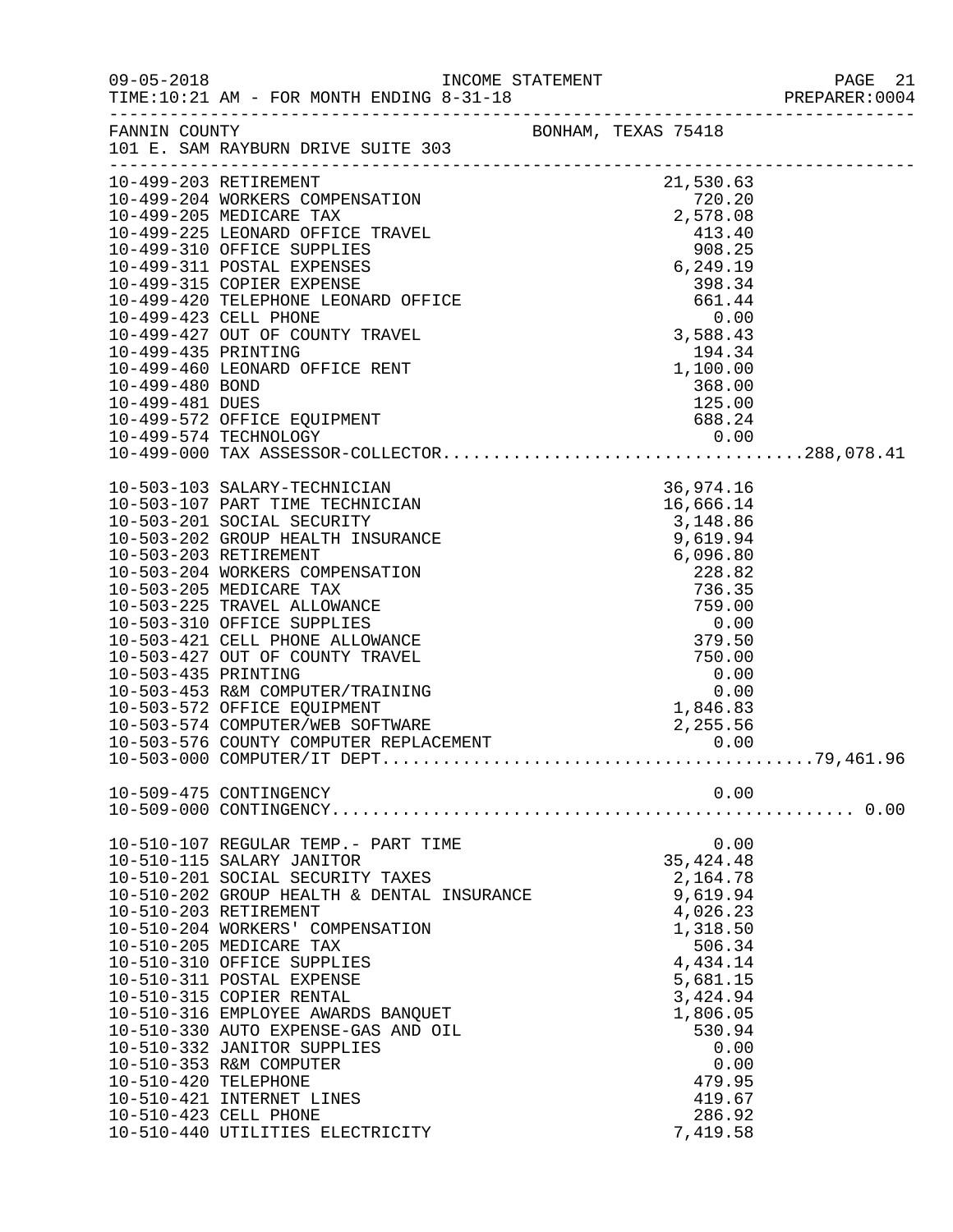| $09 - 05 - 2018$                            | TIME:10:21 AM - FOR MONTH ENDING 8-31-18                                                                                                                                                                                                                                                                                                                                                                                                    |                                                                                                                                                                      | PAGE 22<br>PREPARER: 0004                    |
|---------------------------------------------|---------------------------------------------------------------------------------------------------------------------------------------------------------------------------------------------------------------------------------------------------------------------------------------------------------------------------------------------------------------------------------------------------------------------------------------------|----------------------------------------------------------------------------------------------------------------------------------------------------------------------|----------------------------------------------|
| FANNIN COUNTY                               | 101 E. SAM RAYBURN DRIVE SUITE 303<br>.com/accommodation/accommodation/accommodation/accommodation/accommodation/                                                                                                                                                                                                                                                                                                                           | BONHAM, TEXAS 75418                                                                                                                                                  |                                              |
| 10-510-500 LAND                             | 10-510-441 UTILITIES GAS<br>10-510-441 UTILITIES GAS<br>10-510-442 UTILITIES WATER<br>10-510-442 UTILITIES WATER<br>10-510-443 TRASH PICK-UP<br>10-510-445 AIR CONDITIONER MAINTENANCE<br>10-510-446 ELEVATOR MAINTENANCE CONTR<br>10-510-450 R & M BUILDINGS<br>10-510-<br>10-510-530 PERMANENT IMPROVEMENTS<br>10-510-572 OFFICE EQUIPMENT<br>10-510-573 ODYSSEY SOFTWARE/EQUIPMENT<br>10-510-574 TECHNOLOGY<br>10-510-575 LAND/BUILDING  | 695.03                                                                                                                                                               | 0.00<br>0.00<br>0.00<br>0.00<br>0.00<br>0.00 |
| 10-511-535 BUILDINGS                        | 10-511-115 SALARY JANITOR<br>10-511-201 SOCIAL SECURITY TAXES<br>10-511-203 RETIREMENT<br>10-511-204 WORKER' COMPENSATION<br>10-511-205 MEDICARE TAX<br>10-511-225 JANITOR TRAVEL<br>10-511-332 JANITOR SUPPLIES<br>10-511-440 UTILITIES ELECTRICITY<br>10-511-441 UTILITIES GAS<br>10-511-442 UTILITIES WATER<br>10-511-443 TRASH PICK-UP SERVICE<br>10-511-444 LAWN MAINTENANCE<br>10-511-450 R & M BUILDING<br>10-511-482 FIRE INSURANCE | 3,331.80<br>$\frac{206.55}{273.24}$<br>378.04<br>$110.22$<br>$48.32$<br>$112.50$<br>112.50<br>316.70<br>3,579.54<br>785.45<br>807.20<br>398.94<br>2,448.96<br>860.00 | 0.00<br>0.00                                 |
| 10-512-535 BUILDINGS                        | 10-512-332 JANITOR SUPPLIES<br>10-512-440 UTILITIES ELECTRICITY<br>10-512-442 UTILITIES WATER<br>10-512-450 R&M BUILDING<br>10-512-482 FIRE INSURANCE                                                                                                                                                                                                                                                                                       | 271.34<br>4,803.13<br>562.54<br>375.88<br>1,195.00                                                                                                                   | 0.00                                         |
| 10-513-420 TELEPHONE<br>10-513-421 INTERNET | 10-513-115 SALARY JANITOR<br>10-513-201 SOCIAL SECURITY TAXES<br>10-513-203 RETIREMENT<br>10-513-204 WORKERS' COMPENSATION<br>10-513-205 MEDICARE TAX<br>10-513-315 COPIER RENTAL<br>10-513-332 JANITOR SUPPLIES<br>10-513-440 UTILITIES ELECTRICITY<br>10-513-441 UTILITIES GAS<br>10-513-442 UTILITIES WATER<br>10-513-443 TRASH PICKUP SERVICE<br>10-513-444 LAWN MAINTENANCE                                                            | 10,883.88<br>674.77<br>1,237.02<br>440.60<br>157.87<br>1,065.03<br>895.27<br>4,790.99<br>1,019.80<br>4,256.85<br>1,176.22<br>964.85<br>797.90                        | 0.00                                         |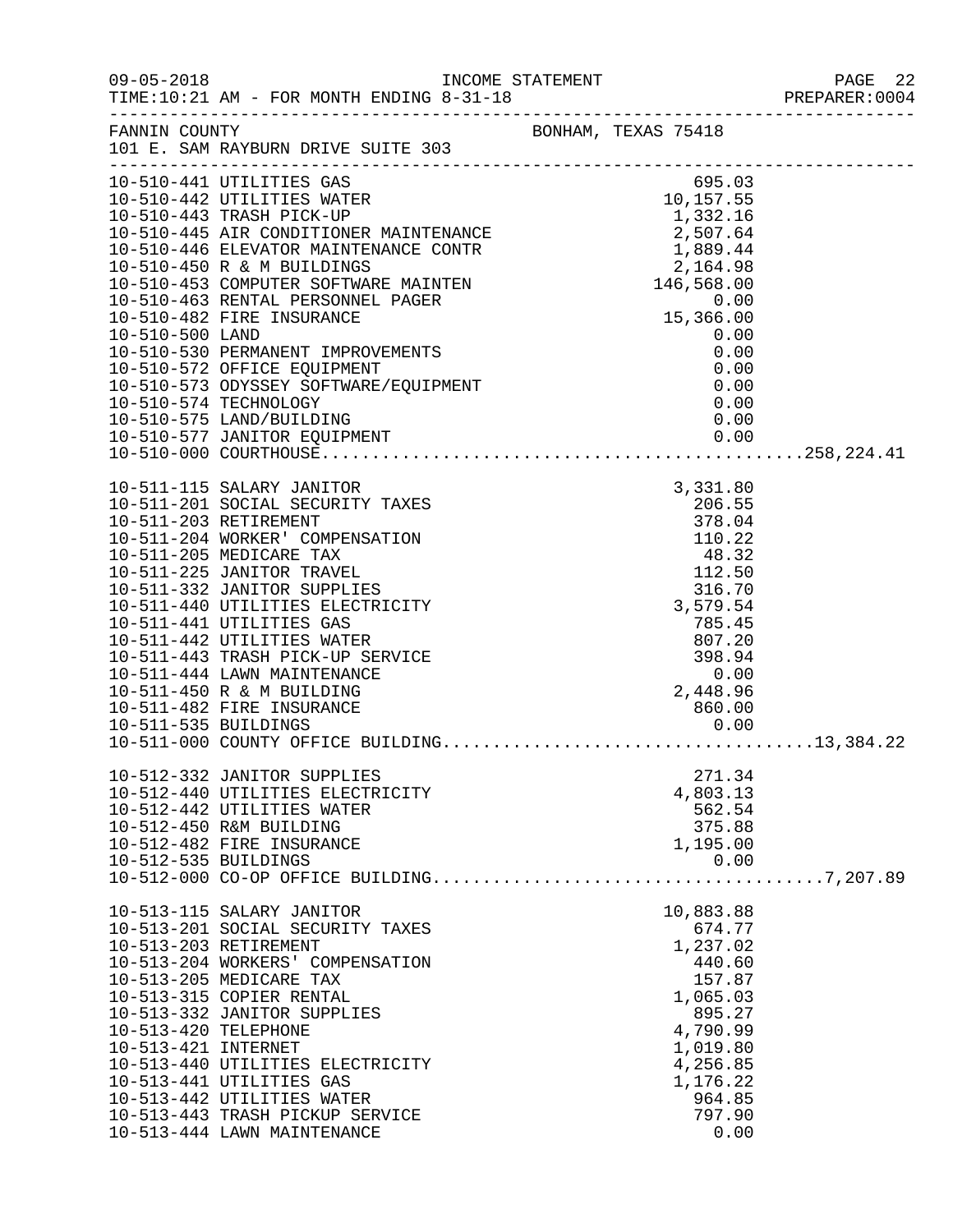| BONHAM, TEXAS 75418<br>FANNIN COUNTY<br>101 E. SAM RAYBURN DRIVE SUITE 303<br>.com/accommodation/accommodation/accommodation/accommodation/accommodation/<br>6,540.89<br>10-513-450 R&M BUILDING<br>10-513-455 PARKING LOT<br>0.00<br>0.00<br>2,181.00<br>10-513-482 FIRE INSURANCE<br>582.77<br>10-515-440 UTILITIES ELECTRICITY<br>598.68<br>10-515-441 UTILITIES GAS<br>$0.00$<br>300.00<br>1,128.68<br>10-515-442 UTILITIES WATER<br>10-515-444 LAWN MAINTENANCE<br>10-515-450 R&M BUILDING<br>10-515-482 FIRE INSURANCE<br>1,446.00<br>10-515-501 PEST CONTROL<br>10-516-115 SALARY JANITOR<br>2,381.62<br>10-516-201 SOCIAL SECURITY TAXES<br>147.66<br>$\begin{array}{r} 271.43 \\ 88.16 \\ 34.48 \\ 174.39 \\ 70.07 \\ 0.00 \\ 4,252.40 \\ \end{array}$<br>10-516-203 RETIREMENT<br>10-516-204 WORKERS' COMPENSATION<br>10-516-205 MEDICARE TAX<br>10-516-225 JANITOR TRAVEL<br>10-516-332 JANITOR SUPPLIES<br>10-516-420 TELEPHONE<br>10-516-440 UTILITIES ELECTRICITY<br>10-516-441 UTILITIES GAS<br>0.00<br>10-516-442 UTILITIES WATER<br>514.60<br>10-516-443 TRASH PICKUP SERVICE<br>0.00<br>10-516-444 LAWN MAINTENANCE<br>0.00<br>10-516-450 R&M BUILDING<br>1,768.75<br>880.00<br>10-516-482 FIRE INSURANCE<br>10-516-530 BUILDING REMODEL<br>0.00<br>10-516-535 BUILDING CONSTRUCTION<br>0.00<br>0.00<br>10-516-572 OFFICE EQUIPMENT<br>10-517-535 BUILDING<br>0.00<br>10-518-311 POSTAL EXPENSES<br>344.00<br>2,238.63<br>10-518-332 JANITOR SUPPLIES<br>10-518-420 UTILITIES TELEPHONE<br>15,851.32<br>10-518-421 INTERNET SERVICES<br>12,370.78<br>23,980.79<br>10-518-440 UTILITIES ELECTRICITY<br>10-518-441 UTILITIES GAS<br>2,978.38<br>10-518-442 UTILITIES WATER<br>4,734.39<br>10-518-443 TRASH PICKUP SERVICE<br>1,413.20<br>10-518-450 R & M BUILDING<br>5,741.48<br>10-518-460 MOVING EXPENSES<br>0.00<br>10-518-470 OFFICE SPACE LEASE<br>90,025.00<br>10-518-483 ALARM MONITORING<br>885.60<br>10-518-484 CLEANING SERVICES<br>0.00<br>10-518-501 PEST CONTROL<br>1,157.00<br>10-518-000 COUNTY OFFICES RELOCATION161,720.57 | $09 - 05 - 2018$ | TIME:10:21 AM - FOR MONTH ENDING 8-31-18 |  |  | PAGE 23<br>PREPARER:0004 |
|--------------------------------------------------------------------------------------------------------------------------------------------------------------------------------------------------------------------------------------------------------------------------------------------------------------------------------------------------------------------------------------------------------------------------------------------------------------------------------------------------------------------------------------------------------------------------------------------------------------------------------------------------------------------------------------------------------------------------------------------------------------------------------------------------------------------------------------------------------------------------------------------------------------------------------------------------------------------------------------------------------------------------------------------------------------------------------------------------------------------------------------------------------------------------------------------------------------------------------------------------------------------------------------------------------------------------------------------------------------------------------------------------------------------------------------------------------------------------------------------------------------------------------------------------------------------------------------------------------------------------------------------------------------------------------------------------------------------------------------------------------------------------------------------------------------------------------------------------------------------------------------------------------------------------------------------------------------------------------------------------------------------------------------------------------------|------------------|------------------------------------------|--|--|--------------------------|
|                                                                                                                                                                                                                                                                                                                                                                                                                                                                                                                                                                                                                                                                                                                                                                                                                                                                                                                                                                                                                                                                                                                                                                                                                                                                                                                                                                                                                                                                                                                                                                                                                                                                                                                                                                                                                                                                                                                                                                                                                                                              |                  |                                          |  |  |                          |
|                                                                                                                                                                                                                                                                                                                                                                                                                                                                                                                                                                                                                                                                                                                                                                                                                                                                                                                                                                                                                                                                                                                                                                                                                                                                                                                                                                                                                                                                                                                                                                                                                                                                                                                                                                                                                                                                                                                                                                                                                                                              |                  |                                          |  |  |                          |
|                                                                                                                                                                                                                                                                                                                                                                                                                                                                                                                                                                                                                                                                                                                                                                                                                                                                                                                                                                                                                                                                                                                                                                                                                                                                                                                                                                                                                                                                                                                                                                                                                                                                                                                                                                                                                                                                                                                                                                                                                                                              |                  |                                          |  |  |                          |
|                                                                                                                                                                                                                                                                                                                                                                                                                                                                                                                                                                                                                                                                                                                                                                                                                                                                                                                                                                                                                                                                                                                                                                                                                                                                                                                                                                                                                                                                                                                                                                                                                                                                                                                                                                                                                                                                                                                                                                                                                                                              |                  |                                          |  |  |                          |
|                                                                                                                                                                                                                                                                                                                                                                                                                                                                                                                                                                                                                                                                                                                                                                                                                                                                                                                                                                                                                                                                                                                                                                                                                                                                                                                                                                                                                                                                                                                                                                                                                                                                                                                                                                                                                                                                                                                                                                                                                                                              |                  |                                          |  |  |                          |
|                                                                                                                                                                                                                                                                                                                                                                                                                                                                                                                                                                                                                                                                                                                                                                                                                                                                                                                                                                                                                                                                                                                                                                                                                                                                                                                                                                                                                                                                                                                                                                                                                                                                                                                                                                                                                                                                                                                                                                                                                                                              |                  |                                          |  |  |                          |
|                                                                                                                                                                                                                                                                                                                                                                                                                                                                                                                                                                                                                                                                                                                                                                                                                                                                                                                                                                                                                                                                                                                                                                                                                                                                                                                                                                                                                                                                                                                                                                                                                                                                                                                                                                                                                                                                                                                                                                                                                                                              |                  |                                          |  |  |                          |
|                                                                                                                                                                                                                                                                                                                                                                                                                                                                                                                                                                                                                                                                                                                                                                                                                                                                                                                                                                                                                                                                                                                                                                                                                                                                                                                                                                                                                                                                                                                                                                                                                                                                                                                                                                                                                                                                                                                                                                                                                                                              |                  |                                          |  |  |                          |
|                                                                                                                                                                                                                                                                                                                                                                                                                                                                                                                                                                                                                                                                                                                                                                                                                                                                                                                                                                                                                                                                                                                                                                                                                                                                                                                                                                                                                                                                                                                                                                                                                                                                                                                                                                                                                                                                                                                                                                                                                                                              |                  |                                          |  |  |                          |
|                                                                                                                                                                                                                                                                                                                                                                                                                                                                                                                                                                                                                                                                                                                                                                                                                                                                                                                                                                                                                                                                                                                                                                                                                                                                                                                                                                                                                                                                                                                                                                                                                                                                                                                                                                                                                                                                                                                                                                                                                                                              |                  |                                          |  |  |                          |
|                                                                                                                                                                                                                                                                                                                                                                                                                                                                                                                                                                                                                                                                                                                                                                                                                                                                                                                                                                                                                                                                                                                                                                                                                                                                                                                                                                                                                                                                                                                                                                                                                                                                                                                                                                                                                                                                                                                                                                                                                                                              |                  |                                          |  |  |                          |
|                                                                                                                                                                                                                                                                                                                                                                                                                                                                                                                                                                                                                                                                                                                                                                                                                                                                                                                                                                                                                                                                                                                                                                                                                                                                                                                                                                                                                                                                                                                                                                                                                                                                                                                                                                                                                                                                                                                                                                                                                                                              |                  |                                          |  |  |                          |
|                                                                                                                                                                                                                                                                                                                                                                                                                                                                                                                                                                                                                                                                                                                                                                                                                                                                                                                                                                                                                                                                                                                                                                                                                                                                                                                                                                                                                                                                                                                                                                                                                                                                                                                                                                                                                                                                                                                                                                                                                                                              |                  |                                          |  |  |                          |
|                                                                                                                                                                                                                                                                                                                                                                                                                                                                                                                                                                                                                                                                                                                                                                                                                                                                                                                                                                                                                                                                                                                                                                                                                                                                                                                                                                                                                                                                                                                                                                                                                                                                                                                                                                                                                                                                                                                                                                                                                                                              |                  |                                          |  |  |                          |
|                                                                                                                                                                                                                                                                                                                                                                                                                                                                                                                                                                                                                                                                                                                                                                                                                                                                                                                                                                                                                                                                                                                                                                                                                                                                                                                                                                                                                                                                                                                                                                                                                                                                                                                                                                                                                                                                                                                                                                                                                                                              |                  |                                          |  |  |                          |
|                                                                                                                                                                                                                                                                                                                                                                                                                                                                                                                                                                                                                                                                                                                                                                                                                                                                                                                                                                                                                                                                                                                                                                                                                                                                                                                                                                                                                                                                                                                                                                                                                                                                                                                                                                                                                                                                                                                                                                                                                                                              |                  |                                          |  |  |                          |
|                                                                                                                                                                                                                                                                                                                                                                                                                                                                                                                                                                                                                                                                                                                                                                                                                                                                                                                                                                                                                                                                                                                                                                                                                                                                                                                                                                                                                                                                                                                                                                                                                                                                                                                                                                                                                                                                                                                                                                                                                                                              |                  |                                          |  |  |                          |
|                                                                                                                                                                                                                                                                                                                                                                                                                                                                                                                                                                                                                                                                                                                                                                                                                                                                                                                                                                                                                                                                                                                                                                                                                                                                                                                                                                                                                                                                                                                                                                                                                                                                                                                                                                                                                                                                                                                                                                                                                                                              |                  |                                          |  |  |                          |
|                                                                                                                                                                                                                                                                                                                                                                                                                                                                                                                                                                                                                                                                                                                                                                                                                                                                                                                                                                                                                                                                                                                                                                                                                                                                                                                                                                                                                                                                                                                                                                                                                                                                                                                                                                                                                                                                                                                                                                                                                                                              |                  |                                          |  |  |                          |
|                                                                                                                                                                                                                                                                                                                                                                                                                                                                                                                                                                                                                                                                                                                                                                                                                                                                                                                                                                                                                                                                                                                                                                                                                                                                                                                                                                                                                                                                                                                                                                                                                                                                                                                                                                                                                                                                                                                                                                                                                                                              |                  |                                          |  |  |                          |
|                                                                                                                                                                                                                                                                                                                                                                                                                                                                                                                                                                                                                                                                                                                                                                                                                                                                                                                                                                                                                                                                                                                                                                                                                                                                                                                                                                                                                                                                                                                                                                                                                                                                                                                                                                                                                                                                                                                                                                                                                                                              |                  |                                          |  |  |                          |
|                                                                                                                                                                                                                                                                                                                                                                                                                                                                                                                                                                                                                                                                                                                                                                                                                                                                                                                                                                                                                                                                                                                                                                                                                                                                                                                                                                                                                                                                                                                                                                                                                                                                                                                                                                                                                                                                                                                                                                                                                                                              |                  |                                          |  |  |                          |
|                                                                                                                                                                                                                                                                                                                                                                                                                                                                                                                                                                                                                                                                                                                                                                                                                                                                                                                                                                                                                                                                                                                                                                                                                                                                                                                                                                                                                                                                                                                                                                                                                                                                                                                                                                                                                                                                                                                                                                                                                                                              |                  |                                          |  |  |                          |
|                                                                                                                                                                                                                                                                                                                                                                                                                                                                                                                                                                                                                                                                                                                                                                                                                                                                                                                                                                                                                                                                                                                                                                                                                                                                                                                                                                                                                                                                                                                                                                                                                                                                                                                                                                                                                                                                                                                                                                                                                                                              |                  |                                          |  |  |                          |
|                                                                                                                                                                                                                                                                                                                                                                                                                                                                                                                                                                                                                                                                                                                                                                                                                                                                                                                                                                                                                                                                                                                                                                                                                                                                                                                                                                                                                                                                                                                                                                                                                                                                                                                                                                                                                                                                                                                                                                                                                                                              |                  |                                          |  |  |                          |
|                                                                                                                                                                                                                                                                                                                                                                                                                                                                                                                                                                                                                                                                                                                                                                                                                                                                                                                                                                                                                                                                                                                                                                                                                                                                                                                                                                                                                                                                                                                                                                                                                                                                                                                                                                                                                                                                                                                                                                                                                                                              |                  |                                          |  |  |                          |
|                                                                                                                                                                                                                                                                                                                                                                                                                                                                                                                                                                                                                                                                                                                                                                                                                                                                                                                                                                                                                                                                                                                                                                                                                                                                                                                                                                                                                                                                                                                                                                                                                                                                                                                                                                                                                                                                                                                                                                                                                                                              |                  |                                          |  |  |                          |
|                                                                                                                                                                                                                                                                                                                                                                                                                                                                                                                                                                                                                                                                                                                                                                                                                                                                                                                                                                                                                                                                                                                                                                                                                                                                                                                                                                                                                                                                                                                                                                                                                                                                                                                                                                                                                                                                                                                                                                                                                                                              |                  |                                          |  |  |                          |
|                                                                                                                                                                                                                                                                                                                                                                                                                                                                                                                                                                                                                                                                                                                                                                                                                                                                                                                                                                                                                                                                                                                                                                                                                                                                                                                                                                                                                                                                                                                                                                                                                                                                                                                                                                                                                                                                                                                                                                                                                                                              |                  |                                          |  |  |                          |
|                                                                                                                                                                                                                                                                                                                                                                                                                                                                                                                                                                                                                                                                                                                                                                                                                                                                                                                                                                                                                                                                                                                                                                                                                                                                                                                                                                                                                                                                                                                                                                                                                                                                                                                                                                                                                                                                                                                                                                                                                                                              |                  |                                          |  |  |                          |
|                                                                                                                                                                                                                                                                                                                                                                                                                                                                                                                                                                                                                                                                                                                                                                                                                                                                                                                                                                                                                                                                                                                                                                                                                                                                                                                                                                                                                                                                                                                                                                                                                                                                                                                                                                                                                                                                                                                                                                                                                                                              |                  |                                          |  |  |                          |
|                                                                                                                                                                                                                                                                                                                                                                                                                                                                                                                                                                                                                                                                                                                                                                                                                                                                                                                                                                                                                                                                                                                                                                                                                                                                                                                                                                                                                                                                                                                                                                                                                                                                                                                                                                                                                                                                                                                                                                                                                                                              |                  |                                          |  |  |                          |
|                                                                                                                                                                                                                                                                                                                                                                                                                                                                                                                                                                                                                                                                                                                                                                                                                                                                                                                                                                                                                                                                                                                                                                                                                                                                                                                                                                                                                                                                                                                                                                                                                                                                                                                                                                                                                                                                                                                                                                                                                                                              |                  |                                          |  |  |                          |
|                                                                                                                                                                                                                                                                                                                                                                                                                                                                                                                                                                                                                                                                                                                                                                                                                                                                                                                                                                                                                                                                                                                                                                                                                                                                                                                                                                                                                                                                                                                                                                                                                                                                                                                                                                                                                                                                                                                                                                                                                                                              |                  |                                          |  |  |                          |
|                                                                                                                                                                                                                                                                                                                                                                                                                                                                                                                                                                                                                                                                                                                                                                                                                                                                                                                                                                                                                                                                                                                                                                                                                                                                                                                                                                                                                                                                                                                                                                                                                                                                                                                                                                                                                                                                                                                                                                                                                                                              |                  |                                          |  |  |                          |
|                                                                                                                                                                                                                                                                                                                                                                                                                                                                                                                                                                                                                                                                                                                                                                                                                                                                                                                                                                                                                                                                                                                                                                                                                                                                                                                                                                                                                                                                                                                                                                                                                                                                                                                                                                                                                                                                                                                                                                                                                                                              |                  |                                          |  |  |                          |
|                                                                                                                                                                                                                                                                                                                                                                                                                                                                                                                                                                                                                                                                                                                                                                                                                                                                                                                                                                                                                                                                                                                                                                                                                                                                                                                                                                                                                                                                                                                                                                                                                                                                                                                                                                                                                                                                                                                                                                                                                                                              |                  |                                          |  |  |                          |
|                                                                                                                                                                                                                                                                                                                                                                                                                                                                                                                                                                                                                                                                                                                                                                                                                                                                                                                                                                                                                                                                                                                                                                                                                                                                                                                                                                                                                                                                                                                                                                                                                                                                                                                                                                                                                                                                                                                                                                                                                                                              |                  |                                          |  |  |                          |
|                                                                                                                                                                                                                                                                                                                                                                                                                                                                                                                                                                                                                                                                                                                                                                                                                                                                                                                                                                                                                                                                                                                                                                                                                                                                                                                                                                                                                                                                                                                                                                                                                                                                                                                                                                                                                                                                                                                                                                                                                                                              |                  |                                          |  |  |                          |
|                                                                                                                                                                                                                                                                                                                                                                                                                                                                                                                                                                                                                                                                                                                                                                                                                                                                                                                                                                                                                                                                                                                                                                                                                                                                                                                                                                                                                                                                                                                                                                                                                                                                                                                                                                                                                                                                                                                                                                                                                                                              |                  |                                          |  |  |                          |
|                                                                                                                                                                                                                                                                                                                                                                                                                                                                                                                                                                                                                                                                                                                                                                                                                                                                                                                                                                                                                                                                                                                                                                                                                                                                                                                                                                                                                                                                                                                                                                                                                                                                                                                                                                                                                                                                                                                                                                                                                                                              |                  |                                          |  |  |                          |
|                                                                                                                                                                                                                                                                                                                                                                                                                                                                                                                                                                                                                                                                                                                                                                                                                                                                                                                                                                                                                                                                                                                                                                                                                                                                                                                                                                                                                                                                                                                                                                                                                                                                                                                                                                                                                                                                                                                                                                                                                                                              |                  |                                          |  |  |                          |
|                                                                                                                                                                                                                                                                                                                                                                                                                                                                                                                                                                                                                                                                                                                                                                                                                                                                                                                                                                                                                                                                                                                                                                                                                                                                                                                                                                                                                                                                                                                                                                                                                                                                                                                                                                                                                                                                                                                                                                                                                                                              |                  |                                          |  |  |                          |
|                                                                                                                                                                                                                                                                                                                                                                                                                                                                                                                                                                                                                                                                                                                                                                                                                                                                                                                                                                                                                                                                                                                                                                                                                                                                                                                                                                                                                                                                                                                                                                                                                                                                                                                                                                                                                                                                                                                                                                                                                                                              |                  |                                          |  |  |                          |
|                                                                                                                                                                                                                                                                                                                                                                                                                                                                                                                                                                                                                                                                                                                                                                                                                                                                                                                                                                                                                                                                                                                                                                                                                                                                                                                                                                                                                                                                                                                                                                                                                                                                                                                                                                                                                                                                                                                                                                                                                                                              |                  |                                          |  |  |                          |
|                                                                                                                                                                                                                                                                                                                                                                                                                                                                                                                                                                                                                                                                                                                                                                                                                                                                                                                                                                                                                                                                                                                                                                                                                                                                                                                                                                                                                                                                                                                                                                                                                                                                                                                                                                                                                                                                                                                                                                                                                                                              |                  |                                          |  |  |                          |
|                                                                                                                                                                                                                                                                                                                                                                                                                                                                                                                                                                                                                                                                                                                                                                                                                                                                                                                                                                                                                                                                                                                                                                                                                                                                                                                                                                                                                                                                                                                                                                                                                                                                                                                                                                                                                                                                                                                                                                                                                                                              |                  |                                          |  |  |                          |
|                                                                                                                                                                                                                                                                                                                                                                                                                                                                                                                                                                                                                                                                                                                                                                                                                                                                                                                                                                                                                                                                                                                                                                                                                                                                                                                                                                                                                                                                                                                                                                                                                                                                                                                                                                                                                                                                                                                                                                                                                                                              |                  |                                          |  |  |                          |
|                                                                                                                                                                                                                                                                                                                                                                                                                                                                                                                                                                                                                                                                                                                                                                                                                                                                                                                                                                                                                                                                                                                                                                                                                                                                                                                                                                                                                                                                                                                                                                                                                                                                                                                                                                                                                                                                                                                                                                                                                                                              |                  |                                          |  |  |                          |
|                                                                                                                                                                                                                                                                                                                                                                                                                                                                                                                                                                                                                                                                                                                                                                                                                                                                                                                                                                                                                                                                                                                                                                                                                                                                                                                                                                                                                                                                                                                                                                                                                                                                                                                                                                                                                                                                                                                                                                                                                                                              |                  |                                          |  |  |                          |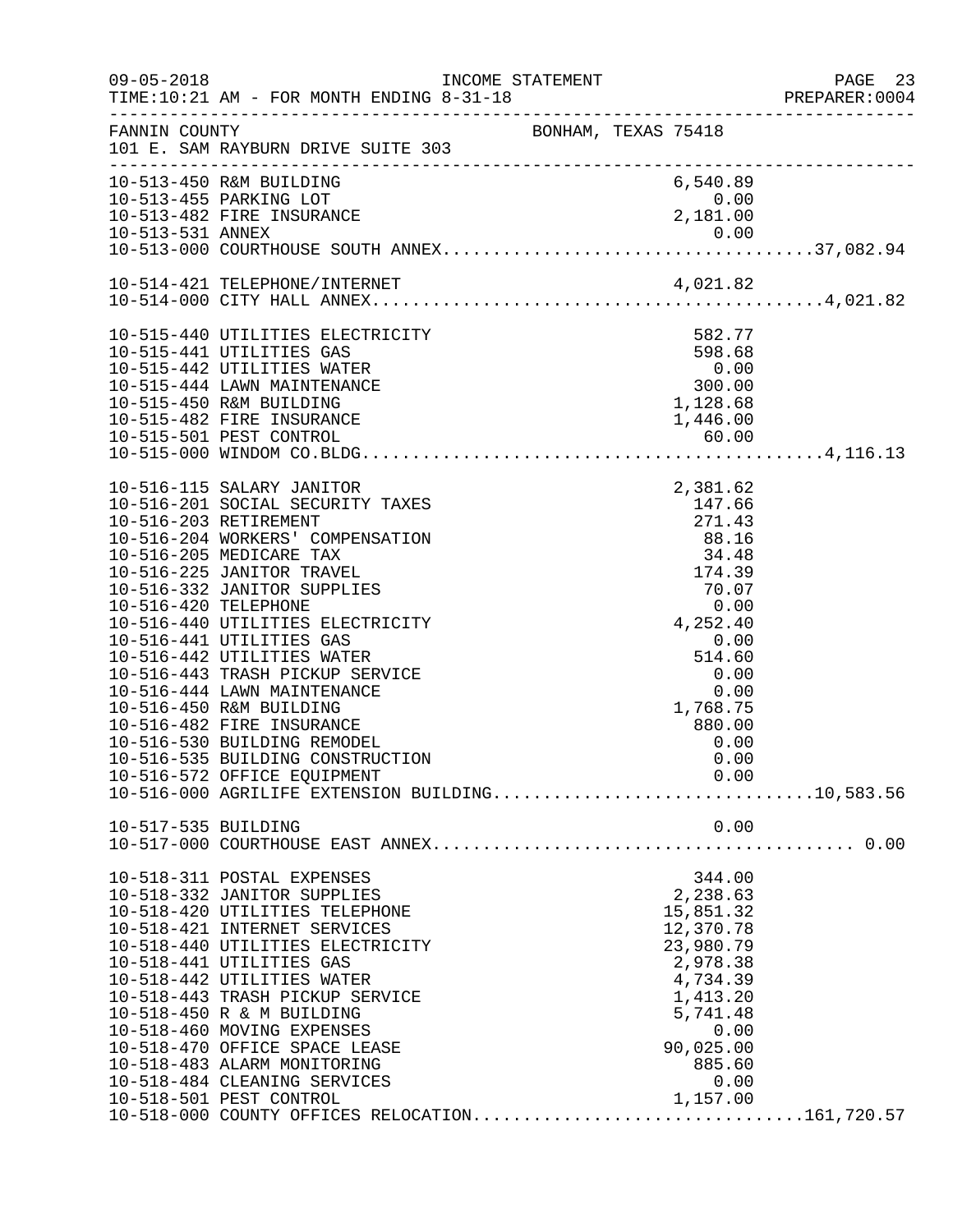| $09 - 05 - 2018$     | TIME:10:21 AM - FOR MONTH ENDING 8-31-18                                                                                                                                |                                                                                                         | PAGE 24<br>PREPARER:0004 |
|----------------------|-------------------------------------------------------------------------------------------------------------------------------------------------------------------------|---------------------------------------------------------------------------------------------------------|--------------------------|
|                      | FANNIN COUNTY COUNTY BONHAM, TEXAS 75418<br>101 E. SAM RAYBURN DRIVE SUITE 303                                                                                          |                                                                                                         |                          |
|                      | 10-519-165 CONSTRUCTION                                                                                                                                                 |                                                                                                         |                          |
|                      |                                                                                                                                                                         |                                                                                                         |                          |
|                      |                                                                                                                                                                         |                                                                                                         |                          |
|                      | 10-543-416 FIRE PROTECTION SERVICE                                                                                                                                      | 84,000.00                                                                                               |                          |
|                      | 10-543-422 R&M RADIO/TOWER                                                                                                                                              | 84,000.00<br>36.87<br>0.00<br>8,235.80                                                                  |                          |
|                      | 10-543-440 UTILITIES ELECTRICITY<br>10-543-447 REPEATER SERVICE CONTRACT<br>10-543-490 FCC DADIG ITST-                                                                  |                                                                                                         |                          |
|                      |                                                                                                                                                                         |                                                                                                         |                          |
|                      |                                                                                                                                                                         |                                                                                                         |                          |
|                      | 10-551-101 SALARY ELECTED OFFICIAL                                                                                                                                      |                                                                                                         |                          |
|                      | 10-551-101 SALARY ELECTED OFFICIAL (10-551-201 SOCIAL SECURITY TAXES 10-551-201 SOCIAL SECURITY TAXES 1.892.12<br>10-551-202 GROUP HEALTH & DENTAL INSURANCE 4,401.32   | 29,712.96                                                                                               |                          |
|                      |                                                                                                                                                                         |                                                                                                         |                          |
|                      | 10-551-203 RETIREMENT                                                                                                                                                   |                                                                                                         |                          |
|                      | 10-551-204 WORKERS' COMPENSATION                                                                                                                                        |                                                                                                         |                          |
|                      | 10-551-205 MEDICARE TAX<br>10-551-310 OFFICE SUPPLIES                                                                                                                   |                                                                                                         |                          |
|                      | 10-551-311 POSTAL EXPENSES                                                                                                                                              |                                                                                                         |                          |
|                      | 10-551-330 AUTO EXPENSE-GAS AND OIL                                                                                                                                     |                                                                                                         |                          |
|                      | 10-551-421 ONLINE RESEARCH/ACCURINT                                                                                                                                     | 4, 401.32<br>3, 376.81<br>654.04<br>442.44<br>0.00<br>95.38<br>1, 047.61<br>500.00<br>2, 200.00<br>0.00 |                          |
|                      | 10-551-422 R & M RADIO                                                                                                                                                  |                                                                                                         |                          |
| 10-551-435 PRINTING  | 10-551-427 TRAVEL EXPENSE                                                                                                                                               | 0.00                                                                                                    |                          |
|                      |                                                                                                                                                                         |                                                                                                         |                          |
|                      | 10-551-480 BOND 0.00<br>10-551-488 LAW ENFORCEMENT PROF. INS 482.00                                                                                                     |                                                                                                         |                          |
| 10-551-572 EQUIPMENT |                                                                                                                                                                         | 0.00                                                                                                    |                          |
|                      |                                                                                                                                                                         |                                                                                                         |                          |
|                      |                                                                                                                                                                         |                                                                                                         |                          |
|                      |                                                                                                                                                                         |                                                                                                         |                          |
|                      | 10-552-101 SALARY ELECTED OFFICIAL 10-552-201 SOCIAL SECURITY TAXES<br>10-552-201 SOCIAL SECURITY TAXES 1,030.88<br>10-552-202 GROUP HEALTH & DENTAL INSURANCE 9,619.94 |                                                                                                         |                          |
|                      |                                                                                                                                                                         |                                                                                                         |                          |
|                      | 10-552-203 RETIREMENT<br>10-552-204 WORKERS' COMPENSATION                                                                                                               | 1,639.80<br>317.58                                                                                      |                          |
|                      | 10-552-205 MEDICARE TAX                                                                                                                                                 | 241.18                                                                                                  |                          |
|                      | 10-552-310 OFFICE SUPPLIES                                                                                                                                              | 0.00                                                                                                    |                          |
|                      | 10-552-311 POSTAL EXPENSES                                                                                                                                              | 50.00                                                                                                   |                          |
|                      | 10-552-330 AUTO EXPENSE-GAS AND OIL<br>10-552-422 R & M RADIO                                                                                                           | 62.38<br>0.00                                                                                           |                          |
|                      | 10-552-427 TRAVEL EXPENSE                                                                                                                                               | 2,200.00                                                                                                |                          |
|                      | 10-552-428 TRAINING/TUITION/TRAVEL                                                                                                                                      | 0.00                                                                                                    |                          |
| 10-552-435 PRINTING  |                                                                                                                                                                         | 0.00                                                                                                    |                          |
| 10-552-480 BOND      |                                                                                                                                                                         | 0.00<br>482.00                                                                                          |                          |
|                      | 10-552-488 LAW ENFOREMENT PROF. INS.<br>10-552-573 RADIO EQUIPMENT                                                                                                      | 0.00                                                                                                    |                          |
|                      | 10-552-574 TECHNOLOGY                                                                                                                                                   | 0.00                                                                                                    |                          |
|                      |                                                                                                                                                                         |                                                                                                         |                          |
|                      | 10-553-101 SALARY ELECTED OFFICIAL                                                                                                                                      |                                                                                                         |                          |
|                      | 10-553-201 SOCIAL SECURITY TAXES                                                                                                                                        | 12,825.12<br>931.52                                                                                     |                          |
|                      | 10-553-202 GROUP HEALTH & DENTAL INSURANCE                                                                                                                              | 9,619.94                                                                                                |                          |
|                      | 10-553-203 RETIREMENT                                                                                                                                                   | 1,457.65                                                                                                |                          |
|                      | 10-553-204 WORKERS' COMPENSATION                                                                                                                                        | 282.30                                                                                                  |                          |
|                      | 10-553-205 MEDICARE TAX                                                                                                                                                 | 217.90                                                                                                  |                          |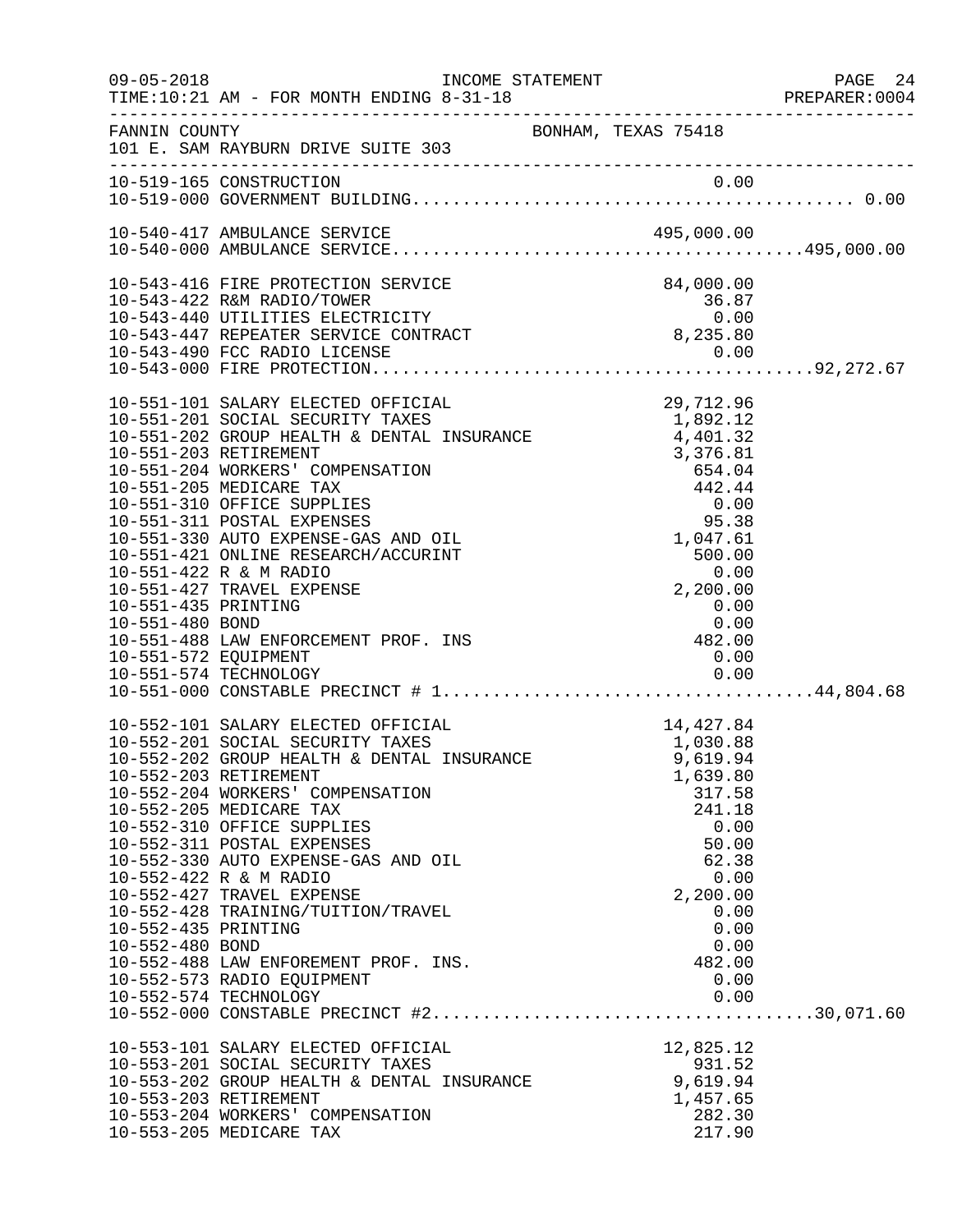| $09 - 05 - 2018$ | INCOME STATEMENT<br>TIME:10:21 AM - FOR MONTH ENDING 8-31-18                                                                    |                  | PAGE 25<br>PREPARER: 0004 |
|------------------|---------------------------------------------------------------------------------------------------------------------------------|------------------|---------------------------|
|                  | FANNIN COUNTY COUNTY BONHAM, TEXAS 75418<br>101 E. SAM RAYBURN DRIVE SUITE 303                                                  |                  |                           |
|                  | 10-553-310 OFFICE SUPPLIES<br>10-553-311 POSTAL EXPENSES<br>10-553-330 AUTO EXPENSE-GAS AND OIL<br>2,200.00<br>2,200.00<br>0.00 |                  |                           |
|                  |                                                                                                                                 |                  |                           |
|                  |                                                                                                                                 |                  |                           |
|                  | 10-553-435 PRINTING                                                                                                             | 0.00             |                           |
|                  |                                                                                                                                 |                  |                           |
|                  |                                                                                                                                 |                  |                           |
|                  |                                                                                                                                 |                  |                           |
|                  |                                                                                                                                 |                  |                           |
|                  |                                                                                                                                 |                  |                           |
|                  |                                                                                                                                 |                  |                           |
|                  |                                                                                                                                 |                  |                           |
|                  |                                                                                                                                 |                  |                           |
|                  |                                                                                                                                 |                  |                           |
|                  |                                                                                                                                 |                  |                           |
|                  |                                                                                                                                 |                  |                           |
|                  |                                                                                                                                 |                  |                           |
|                  |                                                                                                                                 |                  |                           |
|                  |                                                                                                                                 |                  |                           |
|                  |                                                                                                                                 |                  |                           |
|                  |                                                                                                                                 |                  |                           |
|                  |                                                                                                                                 |                  |                           |
|                  |                                                                                                                                 |                  |                           |
|                  |                                                                                                                                 |                  |                           |
|                  |                                                                                                                                 |                  |                           |
|                  |                                                                                                                                 |                  |                           |
|                  |                                                                                                                                 |                  |                           |
|                  |                                                                                                                                 |                  |                           |
|                  |                                                                                                                                 |                  |                           |
|                  |                                                                                                                                 |                  |                           |
|                  |                                                                                                                                 |                  |                           |
|                  | 10-560-330 AUTO EXPENSE GAS & OIL                                                                                               | 51,300.77        |                           |
|                  | 10-560-332 SHERIFF JANITOR SUPPLIES                                                                                             | 2,397.58         |                           |
|                  | 10-560-395 UNIFORMS/OTHER                                                                                                       | 4,549.94         |                           |
|                  | 10-560-419 SHERIFF CELL PHONE                                                                                                   | 440.00           |                           |
|                  | 10-560-420 TELEPHONE<br>10-560-421 CELL PHONE                                                                                   | 11,944.47        |                           |
|                  | 10-560-422 R & M RADIO                                                                                                          | 1,825.00<br>0.00 |                           |
|                  | 10-560-427 OUT OF COUNTY TRAVEL                                                                                                 | 576.53           |                           |
|                  | 10-560-428 PRISONER TRANSPORT                                                                                                   | 5,574.09         |                           |
|                  | 10-560-430 BIDS AND NOTICES                                                                                                     | 674.99           |                           |
|                  | 10-560-432 IMPOUNDMENT OF ESTRAY LIVESTOCK                                                                                      | 0.00             |                           |
|                  | 10-560-435 PRINTING                                                                                                             | 878.30           |                           |
|                  | 10-560-440 UTILITIES ELECTRICITY                                                                                                | 0.00             |                           |
|                  | 10-560-442 UTILITIES WATER                                                                                                      | 2,690.00         |                           |
|                  | 10-560-443 SHERIFF TRASH PICKUP                                                                                                 | 1,101.20         |                           |
|                  | 10-560-444 INTERNET SERVICE<br>10-560-445 AIR CONDITIONER MAINTENANCE                                                           | 1,199.40         |                           |
|                  | 10-560-447 REPEATER SERVICE CONTRACT                                                                                            | 589.20<br>0.00   |                           |
|                  | 10-560-450 SHERIFF OFF. R&M BLDG.                                                                                               | 11,265.58        |                           |
|                  | 10-560-452 R & M EQUIPMENT                                                                                                      | 0.00             |                           |
|                  | 10-560-453 TYLER/CAD MAINTENANCE                                                                                                | 0.00             |                           |
|                  | 10-560-454 R & M AUTOMOBILES                                                                                                    | 29, 258.95       |                           |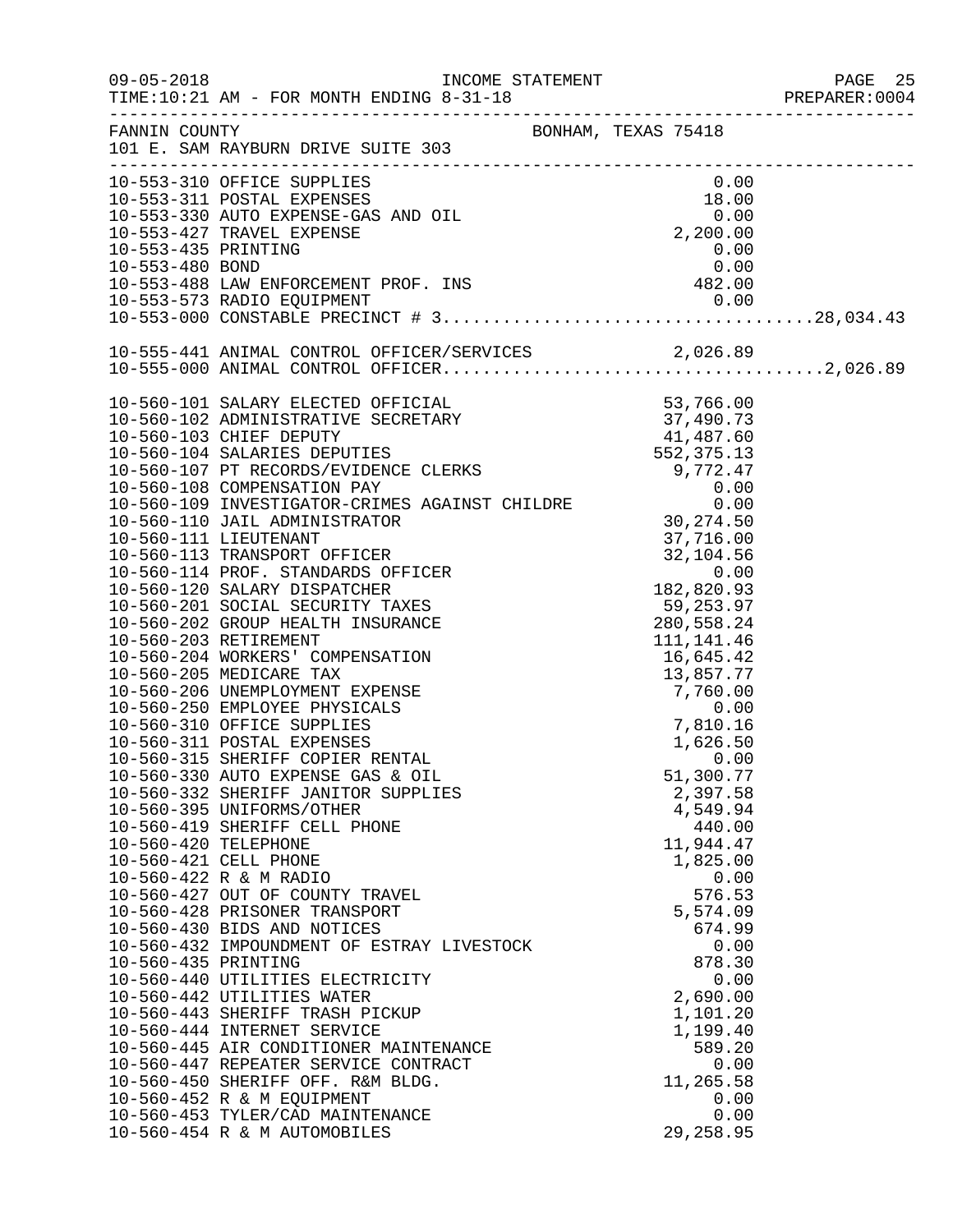| $09 - 05 - 2018$                           | INCOME STATEMENT<br>TIME:10:21 AM - FOR MONTH ENDING 8-31-18<br>______________________________________                                                                                                                                                                                                                                                                                      |                                                                                                                                     | PAGE 26<br>PREPARER: 0004 |
|--------------------------------------------|---------------------------------------------------------------------------------------------------------------------------------------------------------------------------------------------------------------------------------------------------------------------------------------------------------------------------------------------------------------------------------------------|-------------------------------------------------------------------------------------------------------------------------------------|---------------------------|
| FANNIN COUNTY                              | 101 E. SAM RAYBURN DRIVE SUITE 303                                                                                                                                                                                                                                                                                                                                                          | BONHAM, TEXAS 75418                                                                                                                 |                           |
| 10-560-480 BOND                            | 10-560-482 FIRE INSURANCE<br>10-560-487 AUTOMOBILE INSURANCE<br>10-560-487 AUTOMOBILE INSURANCE<br>10-560-488 LAW ENFORCEMENT INSURANCE<br>10-560-571 HWY. PATROL RADAR EQUIPMENT<br>10-560-572 OFFICE EQUIPMENT                                                                                                                                                                            | 539.00<br>$242.00$<br>8,200.00<br>12,503.00<br>$0.00$<br>5, 332.32                                                                  |                           |
| 10-560-579 WEAPONS                         | 10-560-573 RADIO EQUIPMENT<br>10-560-574 TECHNOLOGY<br>10-560-575 AUTOMOBILES                                                                                                                                                                                                                                                                                                               | $0.00$<br>0.00<br>86,923.54<br>$0\,.\,00$                                                                                           |                           |
|                                            |                                                                                                                                                                                                                                                                                                                                                                                             |                                                                                                                                     |                           |
|                                            | 10-562-396 BODY ARMOR<br>10-562-000 RIFLE RESISTANT BODY ARMOR 343980114,150.00                                                                                                                                                                                                                                                                                                             |                                                                                                                                     |                           |
| 10-565-500 LAND                            | 10-562-000 RIFLE<br>10-565-380 PRISONER HOUSING<br>10-565-400 PRISONER TRANSPORT/GUARD<br>17, 007.55<br>17, 007.55<br>17, 007.55<br>17, 007.55<br>17, 007.55<br>17, 007.55<br>17, 007.55<br>18, 570.78<br>19, 000.00<br>0.00<br>0.00<br>0.00<br>10-565-482 FIRE INSURANCE<br>10-565-491 JUSTICE ASSISTANCE GRANT                                                                            | 0.00<br>0.00<br>0.00                                                                                                                |                           |
| 10-570-420 TELEPHONE                       |                                                                                                                                                                                                                                                                                                                                                                                             | 2,196.00                                                                                                                            |                           |
| 10-573-420 TELEPHONE                       | 10-573-103 SALARY-BOND SUPERVISOR<br>10-573-201 SOCIAL SECURITY TAXES<br>10-573-202 GROUP HEALTH INSURANCE<br>10-573-203 RETIREMENT<br>10-573-204 WORKERS' COMPENSATION<br>10-573-205 MEDICARE TAX<br>10-573-310 OFFICE SUPPLIES<br>10-573-311 POSTAL EXPENSES<br>10-573-313 DRUG TESTING SUPPLIES<br>10-573-340 EVALUATIONS<br>10-573-353 COMPUTER EXPENSE<br>10-573-453 COMPUTER SOFTWARE | 36,614.88<br>2,270.16<br>9,619.94<br>4,161.66<br>139.22<br>530.88<br>256.15<br>0.00<br>472.50<br>0.00<br>0.00<br>714.27<br>1,284.00 |                           |
| 10-575-311 POSTAGE<br>10-575-420 TELEPHONE | 10-575-408 DETENTION OPERATING COST<br>10-575-415 RESIDENTIAL PLACEMENT<br>10-575-416 COUNSELING SERVICES<br>10-575-427 TRAVEL & TRAINING<br>10-575-995 JUVENILE PROBATION FUNDING 145,000.00                                                                                                                                                                                               | 15.02<br>0.00<br>0.00<br>0.00<br>0.00<br>0.00                                                                                       |                           |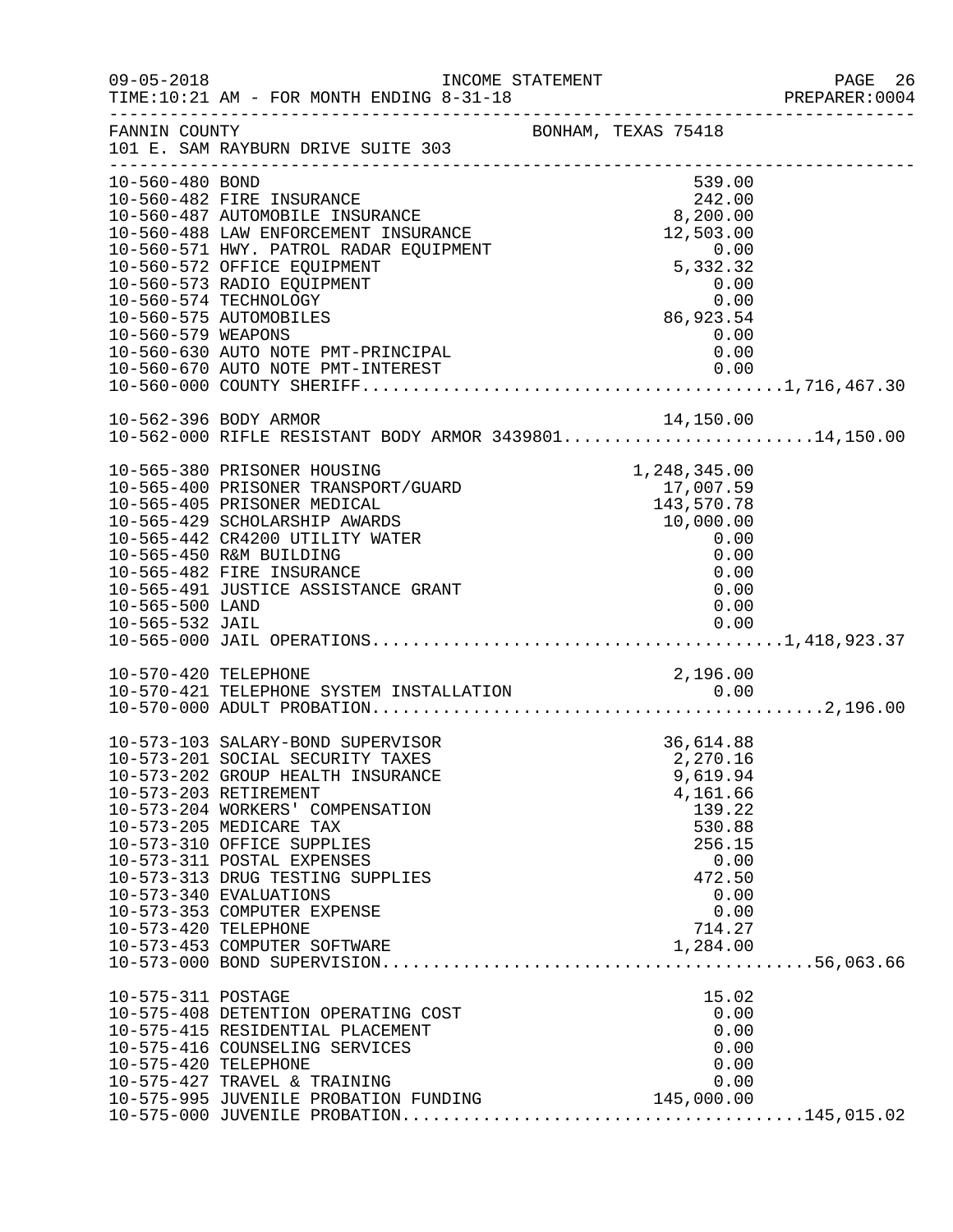|                      |                                                                |              | PAGE 27 |
|----------------------|----------------------------------------------------------------|--------------|---------|
| FANNIN COUNTY        | FANNIN COUNTY<br>101 E. SAM RAYBURN DRIVE SUITE 303            |              |         |
|                      |                                                                |              |         |
|                      |                                                                |              |         |
|                      |                                                                |              |         |
|                      |                                                                |              |         |
|                      |                                                                |              |         |
|                      |                                                                |              |         |
|                      |                                                                |              |         |
|                      |                                                                |              |         |
|                      |                                                                |              |         |
|                      |                                                                |              |         |
|                      |                                                                |              |         |
|                      |                                                                |              |         |
|                      |                                                                |              |         |
|                      |                                                                |              |         |
|                      |                                                                |              |         |
|                      |                                                                |              |         |
|                      |                                                                |              |         |
|                      |                                                                |              |         |
|                      |                                                                |              |         |
|                      |                                                                |              |         |
|                      |                                                                |              |         |
|                      |                                                                |              |         |
|                      |                                                                |              |         |
|                      |                                                                |              |         |
|                      |                                                                |              |         |
|                      |                                                                |              |         |
|                      |                                                                |              |         |
|                      |                                                                |              |         |
|                      |                                                                |              |         |
|                      |                                                                |              |         |
|                      |                                                                |              |         |
|                      |                                                                |              |         |
|                      |                                                                |              |         |
| 10-591-420 TELEPHONE |                                                                | 0.00         |         |
|                      | 10-591-427 OUT OF COUNTY TRAVEL                                | 0.00         |         |
| 10-591-435 PRINTING  |                                                                | 0.00         |         |
|                      | 10-591-453 SOFTWARE MAINTENANCE                                | 0.00         |         |
| 10-591-454 R&M AUTO  |                                                                | 0.00         |         |
| 10-591-480 BOND      |                                                                | 0.00         |         |
| 10-591-481 DUES      |                                                                | 0.00         |         |
|                      | 10-591-487 AUTOMOBILE INSURANCE<br>10-591-572 OFFICE EQUIPMENT | 0.00<br>0.00 |         |
|                      | 10-591-574 TECHNOLOGY                                          | 0.00         |         |
|                      | 10-591-575 AUTOMOBILE                                          | 0.00         |         |
|                      | 10-591-000 FLOOD PLAIN ADMIN/SUBDIVISION INSPE 0.00            |              |         |
|                      |                                                                |              |         |
|                      | 10-640-410 FANNIN CO. CHILDRENS CTR                            | 7,000.00     |         |
|                      | 10-640-411 FANNIN CO. WELFARE BOARD                            | 6,000.00     |         |
|                      | 10-640-412 FANNIN CO. HISTORICAL SOC                           | 4,500.00     |         |
|                      | 10-640-413 TEXOMA COMMUNITY CENTER(M.H.M.R.) 22,500.00         |              |         |
|                      | 10-640-414 FANNIN COUNTY CRISIS CENTER                         | 5,000.00     |         |
|                      | 10-640-415 TAPS PUBLIC TRANSIT                                 | 5,000.00     |         |
|                      | 10-640-416 TRI-COUNTY SNAP                                     | 2,103.00     |         |
|                      | 10-640-440 UTILITIES ELECTRICITY                               | 6,732.85     |         |
|                      | 10-640-441 UTILITIES GAS                                       | 1,687.56     |         |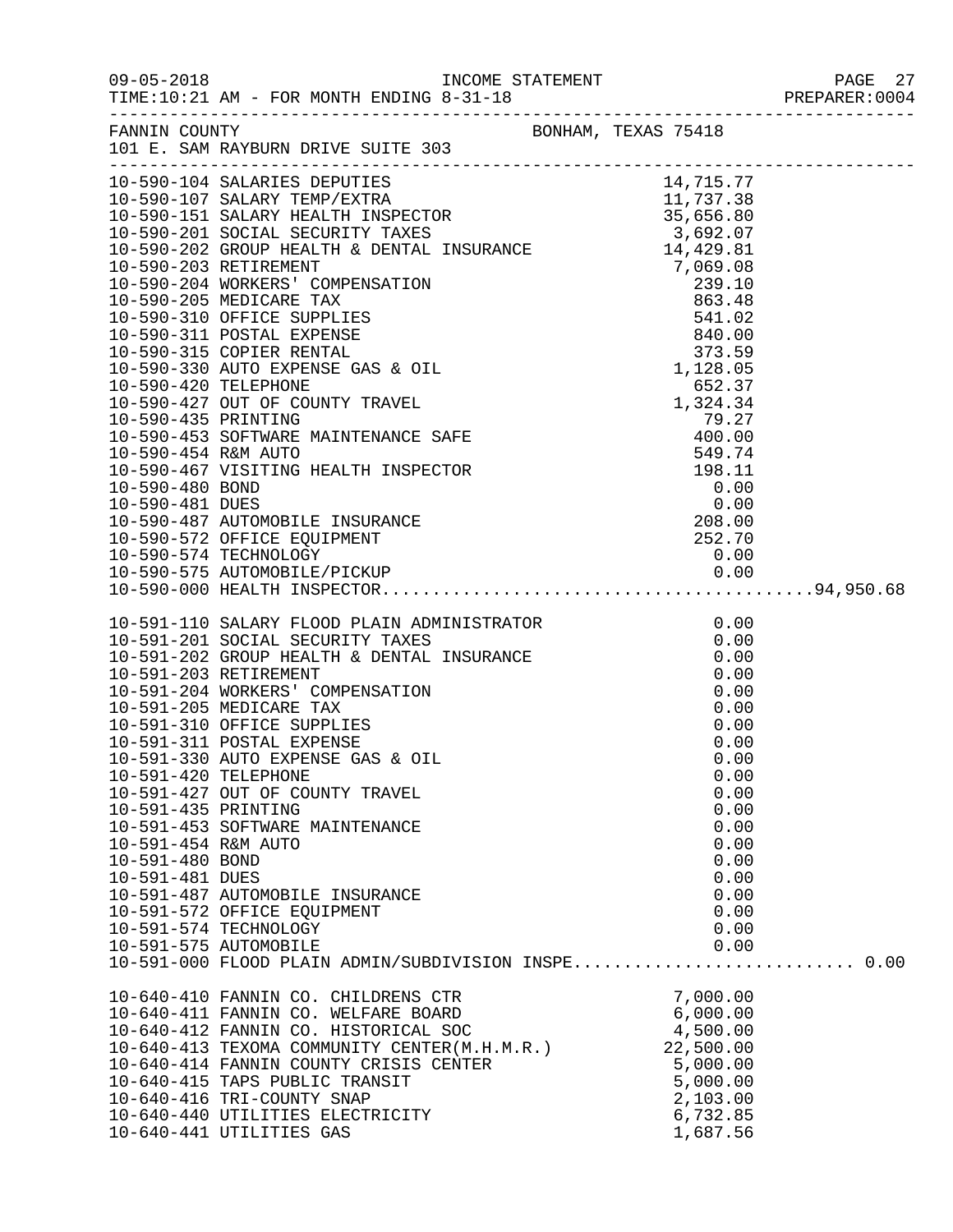| $09 - 05 - 2018$     | INCOME STATEMENT<br>TIME:10:21 AM - FOR MONTH ENDING 8-31-18                   | ----------------------------------- | PAGE 28<br>PREPARER:0004 |
|----------------------|--------------------------------------------------------------------------------|-------------------------------------|--------------------------|
| FANNIN COUNTY        | 101 E. SAM RAYBURN DRIVE SUITE 303                                             | BONHAM, TEXAS 75418                 |                          |
|                      | 10-640-442 UTILITIES WATER                                                     | 2,854.65                            |                          |
|                      | 10-640-443 TRASH PICK-UP                                                       |                                     |                          |
|                      | 10-640-450 R & M BUILDINGS (TDHS)                                              | $398.96$<br>0.00<br>2,110.00        |                          |
|                      | 10-640-482 FIRE INSURANCE                                                      |                                     |                          |
|                      | 10-640-493 DHS PARKING LOT<br>10-640-575 LAKE FANNIN                           | 0.00<br>0.00                        |                          |
|                      |                                                                                |                                     |                          |
|                      |                                                                                |                                     |                          |
|                      |                                                                                |                                     |                          |
|                      |                                                                                |                                     |                          |
|                      | 10-645-102 SALARY IHC DIRECTOR                                                 | 36,728.40                           |                          |
|                      | 10-645-107 SALARY ASSISTANT                                                    | 14,715.77                           |                          |
|                      | 10-645-201 SOCIAL SECURITY TAX                                                 | 3,092.23                            |                          |
|                      | 10-645-202 GROUP HEALTH INSURANCE                                              | 14,430.01                           |                          |
|                      | 10-645-203 RETIREMENT                                                          | 5,847.14                            |                          |
|                      | 10-645-204 WORKER'S COMP                                                       | 195.66                              |                          |
|                      | 10-645-205 MEDICARE TAX                                                        | 723.23                              |                          |
|                      | 10-645-210 TOTAL SALARY & BENEFITS                                             |                                     | 75,732.44                |
|                      | 10-645-310 OFFICE SUPPLIES                                                     | 194.55                              |                          |
|                      | 10-645-311 POSTAL EXPENSE                                                      | 4.44<br>0.00                        |                          |
|                      | 10-645-330 BIDS & NOTICES<br>10-645-353 COMPUTER EXPENSE                       | 12,708.00                           |                          |
|                      | 10-645-390 SUBSCRIPTIONS                                                       | 0.00                                |                          |
|                      | 10-645-399 SUBTOTAL OFFICE EXPENSE                                             |                                     | 12,906.99                |
|                      | 10-645-404 COBRA/INSURANCE                                                     | 0.00                                |                          |
|                      | 10-645-407 INELIGIBLE IHC EXPENSE                                              | 0.00                                |                          |
|                      | 10-645-409 DIABETIC SUPPLIES                                                   | 1,539.25                            |                          |
|                      | 10-645-410 CERT. REG. NURSE ANES.                                              | 0.00                                |                          |
|                      | 10-645-411 PHYSICIAN, NON-EMERGENCY                                            | 13, 214.86                          |                          |
|                      | 10-645-412 PRESCRIPTIONS, DRUGS                                                | 11,309.55                           |                          |
|                      | 10-645-413 HOSPITAL, INPATIENT                                                 | 60,210.31                           |                          |
|                      | 10-645-414 HOSPITAL, OUTPATIENT                                                | 52,732.24                           |                          |
|                      | 10-645-415 LABORATORY/ X-RAY                                                   | 2,601.88                            |                          |
|                      | 10-645-416 SKILLED NURSING FACILITY                                            | 0.00                                |                          |
|                      | 10-645-417 FAMILY PLANNING                                                     | 0.00                                |                          |
|                      | 10-645-418 FED. QUALIFIED HEALTH CENTER                                        | 3,377.64                            |                          |
|                      | 10-645-419 COUNSELING SERVICE                                                  | 0.00                                |                          |
|                      | 10-645-420 RURAL HEALTH CLINIC                                                 | 0.00                                |                          |
|                      | 10-645-421 STATE HOSPITAL CONTRACTS                                            | 0.00                                |                          |
|                      | 10-645-422 AMBULATORY SURGICAL CENTE                                           | 0.00                                |                          |
|                      | 10-645-423 MEDICAL EQUIP. PURCHASE                                             | 0.00                                |                          |
|                      | 10-645-425 TOTAL MEDICAL/IHC<br>10-645-427 OUT OF COUNTY TRAVEL                | 0.00                                | 144,985.73               |
| 10-645-435 PRINTING  |                                                                                | 0.00                                |                          |
| 10-645-440 TELEPHONE |                                                                                | 1,065.71                            |                          |
| 10-645-441 DSL LINE  |                                                                                | 655.98                              |                          |
|                      | 10-645-499 SERVICES & OTHER CHARGES                                            |                                     | 1,721.69                 |
|                      | 10-645-574 TECHNOLOGY                                                          | 0.00                                |                          |
|                      | 10-645-599 CAPITAL OUTLAY                                                      |                                     | 0.00                     |
|                      |                                                                                |                                     |                          |
|                      |                                                                                |                                     |                          |
|                      | 10-665-105 SALARY SECRETARY                                                    | 23,961.36                           |                          |
|                      | 10-665-107 REGULAR-TEMP. PART-TIME                                             | 0.00                                |                          |
|                      | 10-665-150 CO. AGENTS SALARIES                                                 | 31, 333.92                          |                          |
|                      | 10-665-201 SOCIAL SECURITY TAXES<br>10-665-202 GROUP HEALTH & DENTAL INSURANCE | 2,950.00<br>9,619.94                |                          |
|                      |                                                                                |                                     |                          |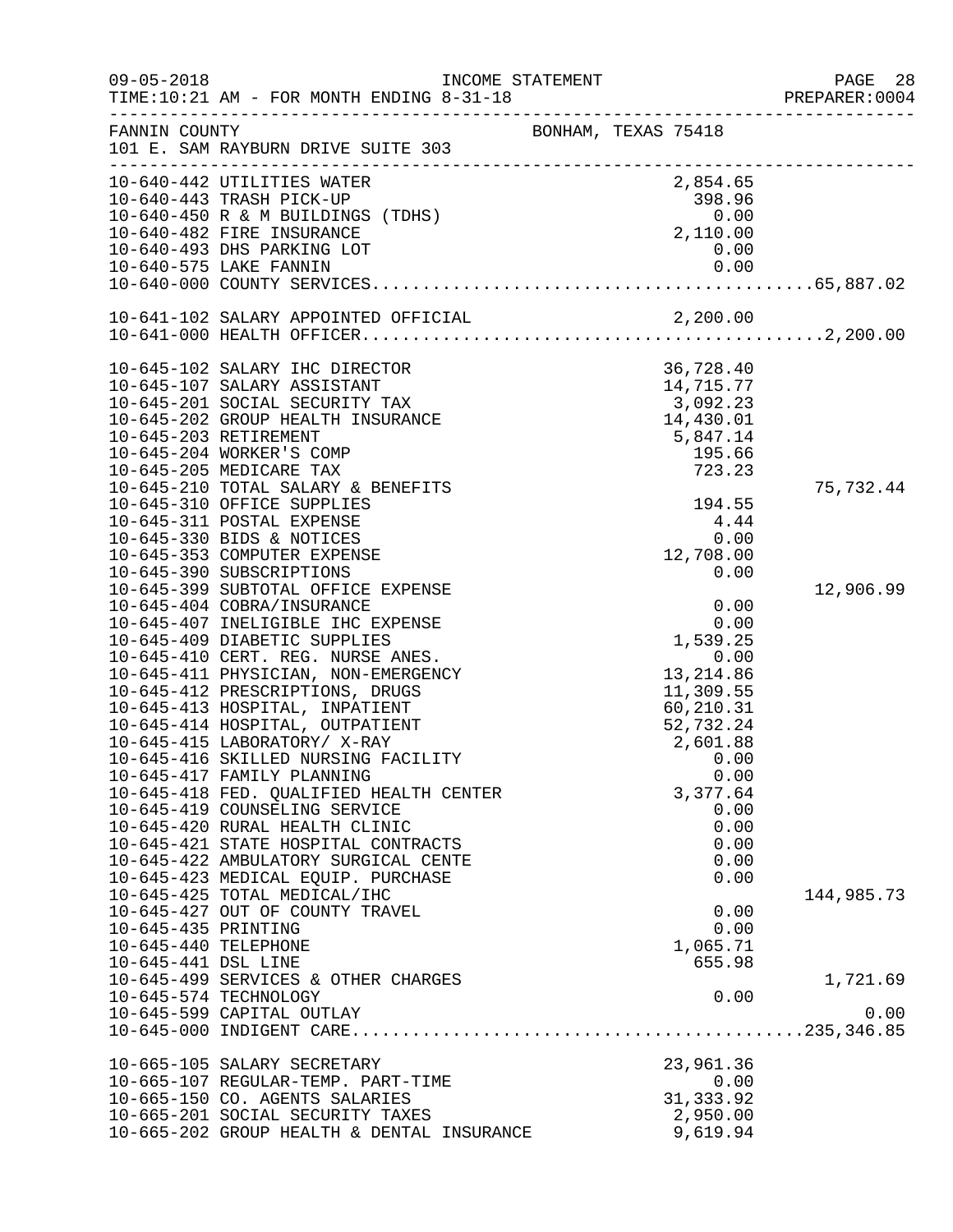| $09 - 05 - 2018$     | INCOME STATEMENT<br>TIME:10:21 AM - FOR MONTH ENDING 8-31-18<br>TIME:10:21 AM - FOR MONTH ENDING 8-31-18 PREPARER:0                                                                                                                                                                                                                                                                                                   |           |                     |                                                                                                                                                                       | PAGE 29<br>PREPARER: 0004 |
|----------------------|-----------------------------------------------------------------------------------------------------------------------------------------------------------------------------------------------------------------------------------------------------------------------------------------------------------------------------------------------------------------------------------------------------------------------|-----------|---------------------|-----------------------------------------------------------------------------------------------------------------------------------------------------------------------|---------------------------|
| FANNIN COUNTY        | 101 E. SAM RAYBURN DRIVE SUITE 303                                                                                                                                                                                                                                                                                                                                                                                    |           | BONHAM, TEXAS 75418 |                                                                                                                                                                       |                           |
| 10-665-420 TELEPHONE | 10-665-203 RETIREMENT<br>10-665-204 WORKERS' COMPENSATION<br>10-665-205 MEDICARE TAX<br>10-665-310 OFFICE SUPPLIES<br>10-665-311 POSTAL EXPENSE<br>10-665-315 COPIER RENTAL<br>10-665-335 PROGRAM SUPPLIES<br>10-665-421 CELL PHONE ALLOWANCE<br>10-665-422 CABLE INTERNET<br>10-665-427 IN/OUT CO.TRAVEL-AG.<br>10-665-428 IN/OUT CO.TRAVEL-F.C.S.<br>10-665-429 IN/OUT CO.TRAVEL-4-H<br>10-665-572 OFFICE EQUIPMENT |           |                     | 2,723.31<br>91.10<br>689.95<br>1,074.78<br>198.00<br>1,190.29<br>0.00<br>1,617.67<br>1,288.31<br>616.00<br>545.17<br>616.00<br>545.17<br>2,708.90<br>2,058.62<br>0.00 |                           |
|                      | 10-696-491 SOIL & WATER CONSERVATION<br>10-696-492 INDIGENT BURIAL                                                                                                                                                                                                                                                                                                                                                    | SERVATION |                     | 1,000.00<br>1,500.00                                                                                                                                                  |                           |
|                      |                                                                                                                                                                                                                                                                                                                                                                                                                       |           |                     |                                                                                                                                                                       |                           |
|                      | 11-510-571 EQUIPMENT<br>11-510-000 COURTHOUSE SECURITY EQUIP4,257.50                                                                                                                                                                                                                                                                                                                                                  |           |                     |                                                                                                                                                                       |                           |
| 11-560-205 MEDICARE  | 11-560-130 SALARY/BAILIFF<br>11-560-201 SOCIAL SECURITY<br>11-560-203 RETIREMENT<br>11-560-204 WORKER'S COMPENSATION<br>11-560-427 BAILIFF CONT.ED./OUT OF COUNTY                                                                                                                                                                                                                                                     |           |                     | 0.00<br>0.00<br>0.00<br>0.00<br>0.00<br>0.00                                                                                                                          |                           |
|                      | 12-403-310 OFFICE SUPPLIES<br>12-403-427 OUT OF COUNTY TRAVEL<br>12-403-574 COMPUTER EQUIPMENT                                                                                                                                                                                                                                                                                                                        |           |                     | 1,919.00<br>672.08                                                                                                                                                    |                           |
|                      | 13-498-489 10% TO STATE COMPTROLLER                                                                                                                                                                                                                                                                                                                                                                                   |           |                     | 7,575.00                                                                                                                                                              |                           |
|                      | 14-435-320 JP1 SECURITY EXPENSE<br>14-435-321 JP2 SECURITY EXPENSE<br>14-435-322 JP3 SECURITY EXPENSE                                                                                                                                                                                                                                                                                                                 |           |                     | 0.00<br>0.00<br>0.00                                                                                                                                                  |                           |
|                      | 16-400-310 OFFICE SUPPLIES<br>16-400-427 OUT OF COUNTY TRAVEL<br>16-400-572 OFFICE EQUIPMENT<br>16-400-590 COUNTY JUDGE BOOKS                                                                                                                                                                                                                                                                                         |           |                     | 0.00<br>0.00<br>0.00<br>113.00                                                                                                                                        |                           |
|                      | 17-400-427 OUT OF COUNTY TRAVEL                                                                                                                                                                                                                                                                                                                                                                                       |           |                     | 1,475.44                                                                                                                                                              |                           |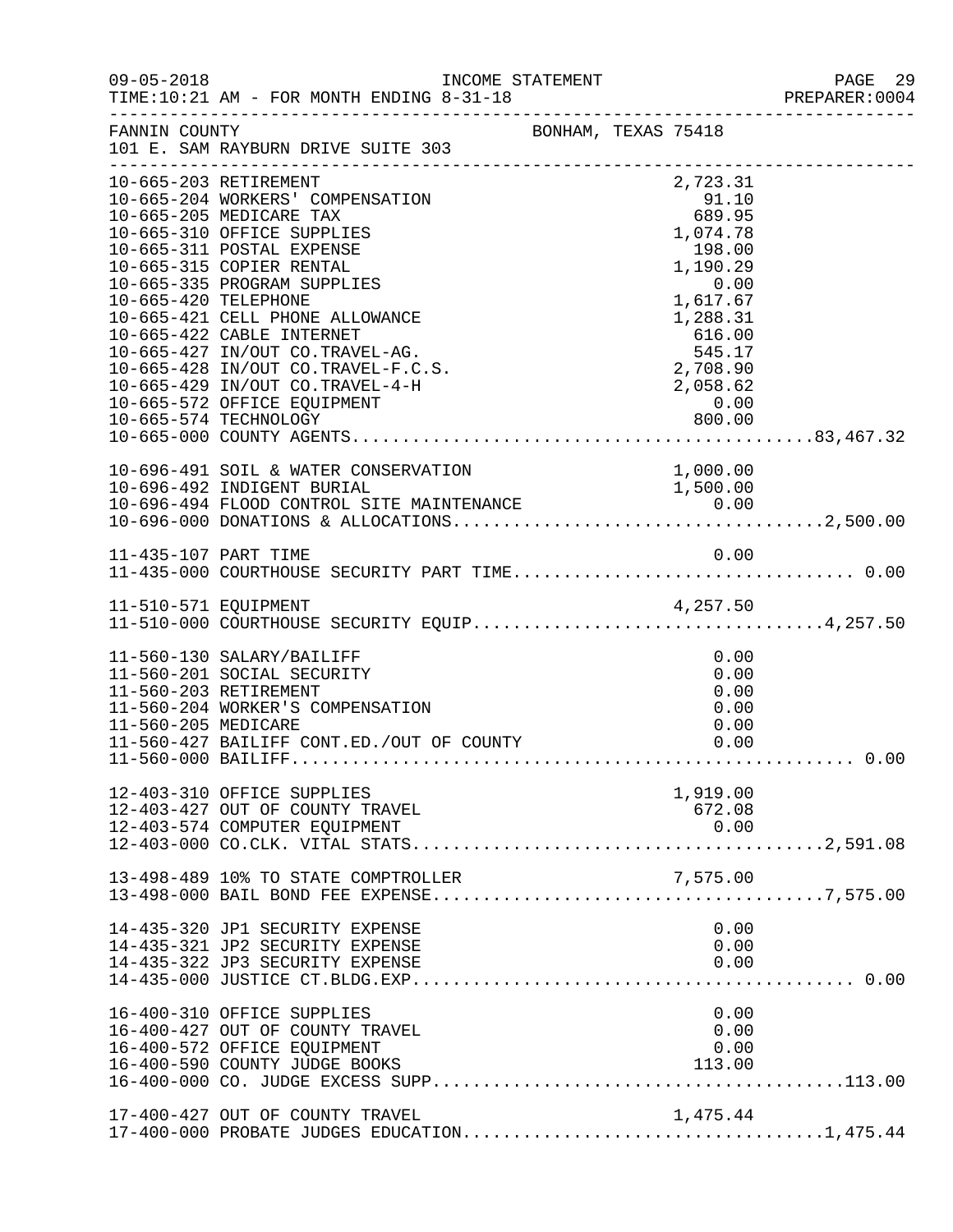| $09 - 05 - 2018$    | INCOME STATEMENT<br>TIME:10:21 AM - FOR MONTH ENDING 8-31-18                                                                                                                                                                                                                                                                                                                                                                                 |                                                                                                                              | PREPARER: 0004 |
|---------------------|----------------------------------------------------------------------------------------------------------------------------------------------------------------------------------------------------------------------------------------------------------------------------------------------------------------------------------------------------------------------------------------------------------------------------------------------|------------------------------------------------------------------------------------------------------------------------------|----------------|
|                     | FANNIN COUNTY BONHAM, TEXAS 75418<br>101 E. SAM RAYBURN DRIVE SUITE 303                                                                                                                                                                                                                                                                                                                                                                      |                                                                                                                              |                |
|                     | 18-402-103 SALARY ASSISTANT<br>18-402-107 SALARY TEMP/EXTRA<br>18-402-201 SOCIAL SECURITY TAXES<br>18-402-202 GROUP HEALTH INSURANCE<br>18-402-453 COMPUTER SOFTWARE<br>18-402-490 CO.CLERK MISCELLANEOUS<br>18-402-574 COMPUTER EOUIPMENT                                                                                                                                                                                                   | $19,770.38$<br>0.00<br>1,078.91<br>0.00                                                                                      |                |
| 19-450-435 PRINTING | 19-450-107 SALARY TEMP/EXTRA<br>19-450-201 SOCIAL SECURITY TAXES<br>19-450-203 RETIREMENT<br>19-450-204 WORKERS COMPENSATION<br>19-450-205 MEDICARE TAX<br>19-450-205 MEDICARE IAA<br>19-450-310 OFFICE SUPPLIES<br>19-450-400 RECORDS STORAGE SHELVING                                                                                                                                                                                      | 0.00<br>0.00<br>0.00<br>0.00<br>0.00<br>0.00<br>0.00<br>0.00                                                                 |                |
|                     | 20-449-103 SALARY ASSISTANT<br>20-449-107 SALARY TEMP./EXTRA<br>20-449-201 SOCIAL SECURITY TAXES<br>20-449-202 GROUP HEALTH INSURANCE<br>20-449-203 RETIREMENT<br>20-449-204 WORKERS COMPENSATION<br>20-449-205 MEDICARE TAX<br>20-449-310 OFFICE SUPPLIES<br>20-449-350 RECORDS DISPOSAL<br>20-449-400 RECORDS STORAGE SHELVING<br>20-449-453 COMPUTER SOFTWARE MAINTENANCE<br>20-449-460 EQUIPMENT RENTAL<br>20-449-574 COMPUTER EQUIPMENT | 0.00<br>5,061.34<br>$310.04$<br>$264.64$<br>572.05<br>28.26<br>72.48<br>0.00<br>1,568.37<br>0.00<br>1,550.00<br>0.00<br>0.00 |                |
|                     | 21-509-475 CONTINGENCY                                                                                                                                                                                                                                                                                                                                                                                                                       | 0.00                                                                                                                         |                |
|                     | 21-621-100 COMPENSATION PAY<br>21-621-101 SALARY ELECTED OFFICIAL<br>21-621-105 SALARY SECRETARY<br>21-621-106 SALARY PRECINCT EMPLOYEES<br>21-621-107 REGULAR-TEMP. PART-TIME<br>21-621-108 SALARY-FOREMAN<br>21-621-199 TOTAL SALARIES<br>21-621-201 SOCIAL SECURITY TAXES<br>21-621-202 GROUP HEALTH INSURANCE<br>21-621-203 RETIREMENT                                                                                                   | 0.00<br>56,210.16<br>0.00<br>166,940.40<br>0.00<br>40,135.20<br>15,950.41<br>67,042.75<br>29,926.80                          | 263, 285.76    |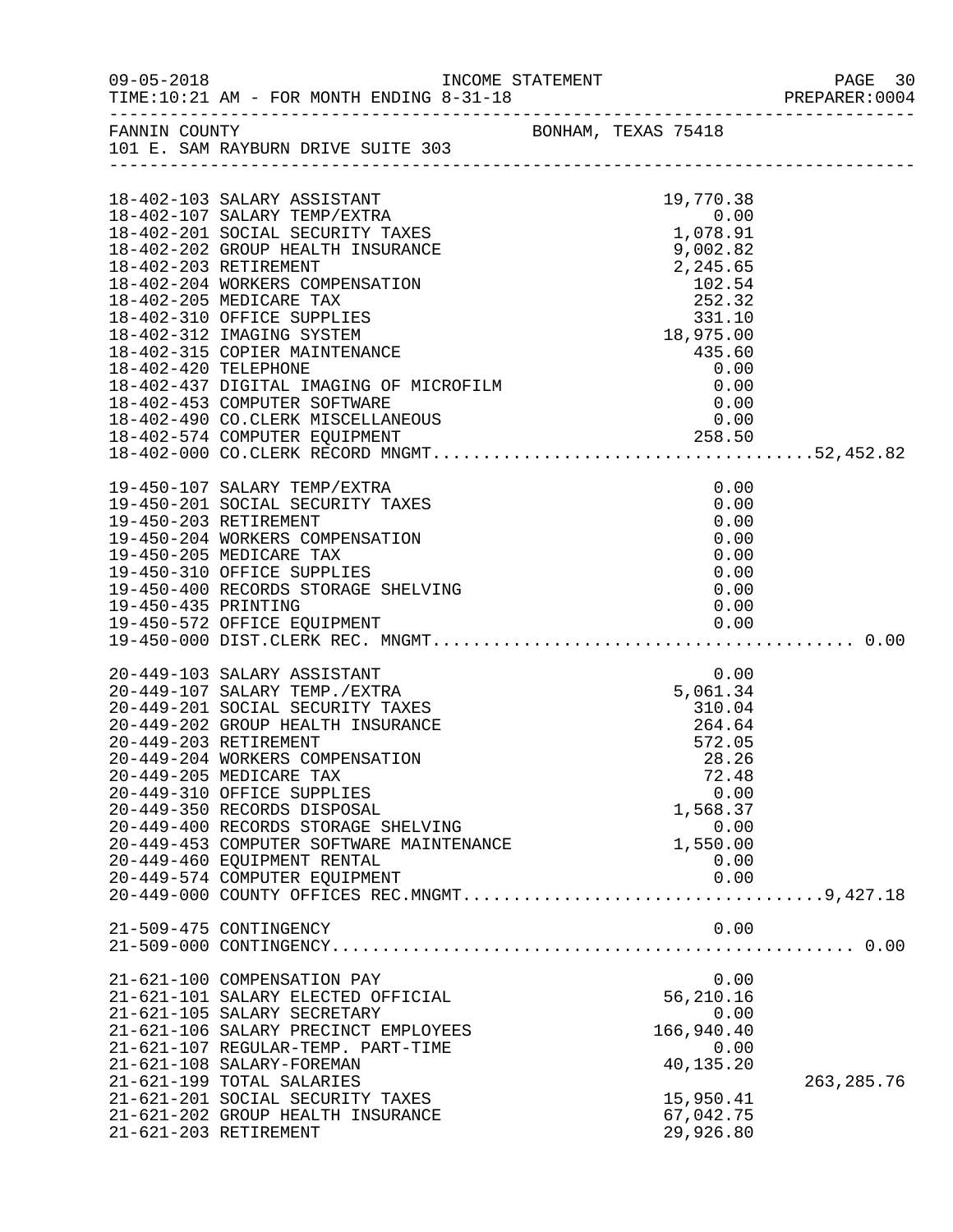| $09 - 05 - 2018$     | TIME:10:21 AM - FOR MONTH ENDING 8-31-18                                            |                     |              | PREPARER: 0004 |
|----------------------|-------------------------------------------------------------------------------------|---------------------|--------------|----------------|
|                      | FANNIN COUNTY<br>101 E. SAM RAYBURN DRIVE SUITE 303                                 | BONHAM, TEXAS 75418 |              |                |
|                      |                                                                                     |                     |              |                |
|                      |                                                                                     |                     |              |                |
|                      |                                                                                     |                     |              |                |
|                      |                                                                                     |                     |              | 124,300.27     |
|                      |                                                                                     |                     |              |                |
|                      |                                                                                     |                     |              |                |
|                      |                                                                                     |                     |              |                |
|                      |                                                                                     |                     |              |                |
|                      |                                                                                     |                     |              |                |
|                      |                                                                                     |                     |              |                |
|                      |                                                                                     |                     |              |                |
|                      |                                                                                     |                     |              |                |
|                      |                                                                                     |                     |              | 164,698.68     |
|                      |                                                                                     |                     |              |                |
|                      |                                                                                     |                     |              |                |
|                      |                                                                                     |                     |              |                |
|                      |                                                                                     |                     |              |                |
|                      |                                                                                     |                     |              |                |
|                      |                                                                                     |                     |              |                |
|                      |                                                                                     |                     |              |                |
|                      |                                                                                     |                     |              |                |
|                      |                                                                                     |                     |              |                |
|                      |                                                                                     |                     |              |                |
|                      |                                                                                     |                     |              |                |
|                      |                                                                                     |                     |              |                |
|                      |                                                                                     |                     |              |                |
|                      |                                                                                     |                     |              |                |
|                      |                                                                                     |                     |              |                |
|                      |                                                                                     |                     |              |                |
|                      |                                                                                     |                     |              |                |
|                      |                                                                                     |                     |              |                |
|                      |                                                                                     |                     |              |                |
|                      | 21-621-490 MISCELLANEOUS                                                            |                     | 0.00         |                |
|                      | 21-621-491 SOIL & WATER CONSERVATION                                                |                     | 250.00       |                |
|                      | 21-621-492 TDRA FLOOD CASH MATCH                                                    |                     | 0.00         |                |
|                      | 21-621-494 FLOOD CONTROL SITE MAINTENANCE                                           |                     | 5,500.00     |                |
|                      | 21-621-495 PIPELINE SALES TAX REIMBURSEMENT<br>21-621-496 TCOG HAZARDOUS WASTEMATCH |                     | 0.00<br>0.00 |                |
|                      | 21-621-499 TOTAL SER. & OTHER CHARGES                                               |                     |              | 88,834.61      |
|                      | 21-621-570 COMPUTER EQUIPMENT                                                       |                     | 0.00         |                |
|                      | 21-621-571 PURCHASE OF MACH./EQUIP.                                                 |                     | 67,000.00    |                |
|                      | 21-621-573 RADIO EQUIPMENT                                                          |                     | 0.00         |                |
|                      | 21-621-575 LAND AND BUILDING                                                        |                     | 0.00         |                |
|                      | 21-621-599 CAPITAL OUTLAY                                                           |                     |              | 67,000.00      |
|                      | 21-621-630 NOTE PAYMENT                                                             |                     | 0.00         |                |
|                      | 21-621-670 NOTE PAYMENT-INTEREST                                                    |                     | 0.00         |                |
| 21-621-695 SURVEYING |                                                                                     |                     | 0.00         |                |
|                      |                                                                                     |                     |              |                |
|                      | 21-625-105 SALARY SECRETARY                                                         |                     | 8,855.52     |                |
|                      | 21-625-201 SOCIAL SECURITY TAXES                                                    |                     | 402.48       |                |
|                      | 21-625-202 GROUP HEALTH INSURANCE                                                   |                     | 2,404.82     |                |
|                      | 21-625-203 RETIREMENT                                                               |                     | 1,006.52     |                |
|                      | 21-625-204 WORKERS' COMPENSATION                                                    |                     | 33.66        |                |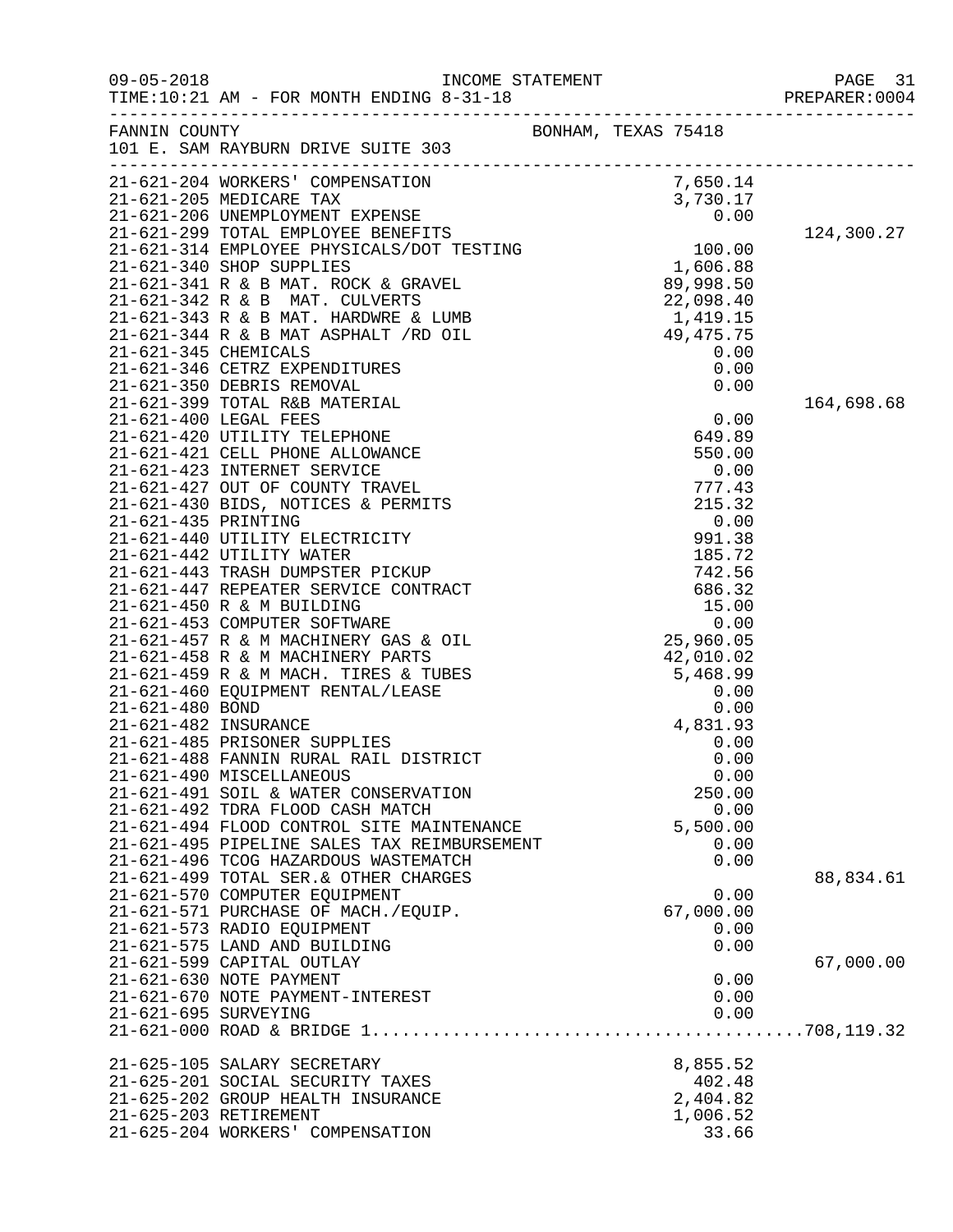| $09 - 05 - 2018$     | INCOME STATEMENT<br>TIME:10:21 AM - FOR MONTH ENDING 8-31-18                              |                          | PAGE 32<br>PREPARER: 0004 |
|----------------------|-------------------------------------------------------------------------------------------|--------------------------|---------------------------|
| FANNIN COUNTY        | 101 E. SAM RAYBURN DRIVE SUITE 303                                                        | BONHAM, TEXAS 75418      |                           |
|                      |                                                                                           |                          |                           |
|                      | 21-625-205 MEDICARE TAX                                                                   | 94.00                    |                           |
|                      | 21-625-310 OFFICE SUPPLIES                                                                | 58.11                    |                           |
|                      | 21-625-311 POSTAL EXPENSES<br>21-625-353 COMPUTER EXPENSE                                 | 0.00<br>409.30           |                           |
|                      | 21-625-427 OUT OF COUNTY TRAVEL                                                           | 0.00                     |                           |
| 21-625-480 BOND      |                                                                                           | 24.75                    |                           |
|                      | 21-625-572 OFFICE EQUIPMENT                                                               | 0.00                     |                           |
|                      | 21-625-574 COMPUTER EQUIPMENT                                                             | 0.00                     |                           |
|                      | 21-625-000 ADMINISTRATIVE OFFICE R&B #113,289.16                                          |                          |                           |
|                      | 22-509-475 CONTINGENCY                                                                    | 0.00                     |                           |
|                      |                                                                                           |                          |                           |
|                      |                                                                                           |                          |                           |
|                      | 22-622-100 COMPENSATION PAY                                                               | 0.00                     |                           |
|                      | 22-622-101 SALARY ELECTED OFFICIAL                                                        | 56,210.16                |                           |
|                      | 22-622-105 SALARY SECRETARY                                                               | 0.00                     |                           |
|                      | 22-622-106 SALARY PRECINCT EMPLOYEES                                                      | 197, 122. 25             |                           |
|                      | 22-622-107 REGULAR-TEMP. PART-TIME<br>22-622-199 TOTAL SALARIES                           | 0.00                     |                           |
|                      | 22-622-201 SOCIAL SECURITY TAXES                                                          | 15,104.00                | 253,332.41                |
|                      | 22-622-202 GROUP HEALTH INSURANCE                                                         | 76,959.52                |                           |
|                      | 22-622-203 RETIREMENT                                                                     | 28,793.09                |                           |
|                      | 22-622-204 WORKERS' COMPENSATION                                                          | 7,272.64                 |                           |
|                      | 22-622-205 MEDICARE TAX                                                                   | 3,532.24                 |                           |
|                      | 22-622-206 UNEMPLOYMENT EXPENSE                                                           | 0.00                     |                           |
|                      | 22-622-299 TOTAL EMPLOYEE BENEFITS                                                        |                          | 131,661.49                |
|                      | 22-622-312 CONTRACT LABOR                                                                 | 0.00                     |                           |
|                      | 0.00 0.00<br>22-622-314 EMPLOYEE PHYSICALS/DOT TESTING 210.00<br>22-622-340 SHOP SUPPLIES |                          |                           |
|                      | 22-622-340 SHOP SUPPLIES                                                                  | 1,766.88                 |                           |
|                      | 22-622-341 R & B MAT. ROCK & GRAVEL<br>22-622-342 R & B MAT. CULVERTS                     | 159,451.46<br>12,266.36  |                           |
|                      | 22-622-343 R & B MAT. HARDWRE & LUMB                                                      |                          |                           |
|                      | 22-622-344 R & B MAT. ASPHALT/RD OIL                                                      | 1,109.67<br>18,590.91    |                           |
| 22-622-345 CHEMICALS |                                                                                           | 141.84                   |                           |
|                      | 22-622-346 CETRZ EXPENDITURES                                                             | 0.00                     |                           |
|                      | 22-622-350 DEBRIS REMOVAL                                                                 | 0.00                     |                           |
| 22-622-395 UNIFORMS  |                                                                                           | 2,452.53                 |                           |
|                      | 22-622-399 TOTAL R&B MATERIALS                                                            |                          | 195,989.65                |
|                      | 22-622-400 LEGAL FEES                                                                     | 0.00                     |                           |
|                      | 22-622-420 UTILITY TELEPHONE                                                              | 1,583.36                 |                           |
|                      | 22-622-421 CELL PHONE ALLOWANCE<br>22-622-427 OUT OF COUNTY TRAVEL                        | 550.00<br>40.00          |                           |
|                      | 22-622-430 BIDS, NOTICES & PERMITS                                                        | 120.83                   |                           |
| 22-622-435 PRINTING  |                                                                                           | 0.00                     |                           |
|                      | 22-622-440 UTILITY ELECTRICITY                                                            | 1,417.06                 |                           |
|                      | 22-622-441 UTILITY GAS                                                                    | 827.28                   |                           |
|                      | 22-622-442 UTILITY WATER                                                                  | 782.70                   |                           |
|                      | 22-622-443 TRASH PICKUP                                                                   | 960.75                   |                           |
|                      | 22-622-447 REPEATER SERVICE CONTRACT                                                      | 686.32                   |                           |
|                      | 22-622-450 R&M BUILDING                                                                   | 340.56                   |                           |
|                      | 22-622-453 COMPUTER SOFTWARE                                                              | 0.00                     |                           |
|                      | 22-622-457 R & M MACHINERY GAS & OIL<br>22-622-458 R & M MACHINERY PARTS                  | 54, 285. 27<br>31,882.70 |                           |
|                      | 22-622-459 R & M MACH. TIRES & TUBES                                                      | 9,265.62                 |                           |
|                      | 22-622-460 EQUIPMENT RENTAL/LEASE                                                         | 0.00                     |                           |
| 22-622-480 BOND      |                                                                                           | 0.00                     |                           |
| 22-622-482 INSURANCE |                                                                                           | 7,453.93                 |                           |
|                      |                                                                                           |                          |                           |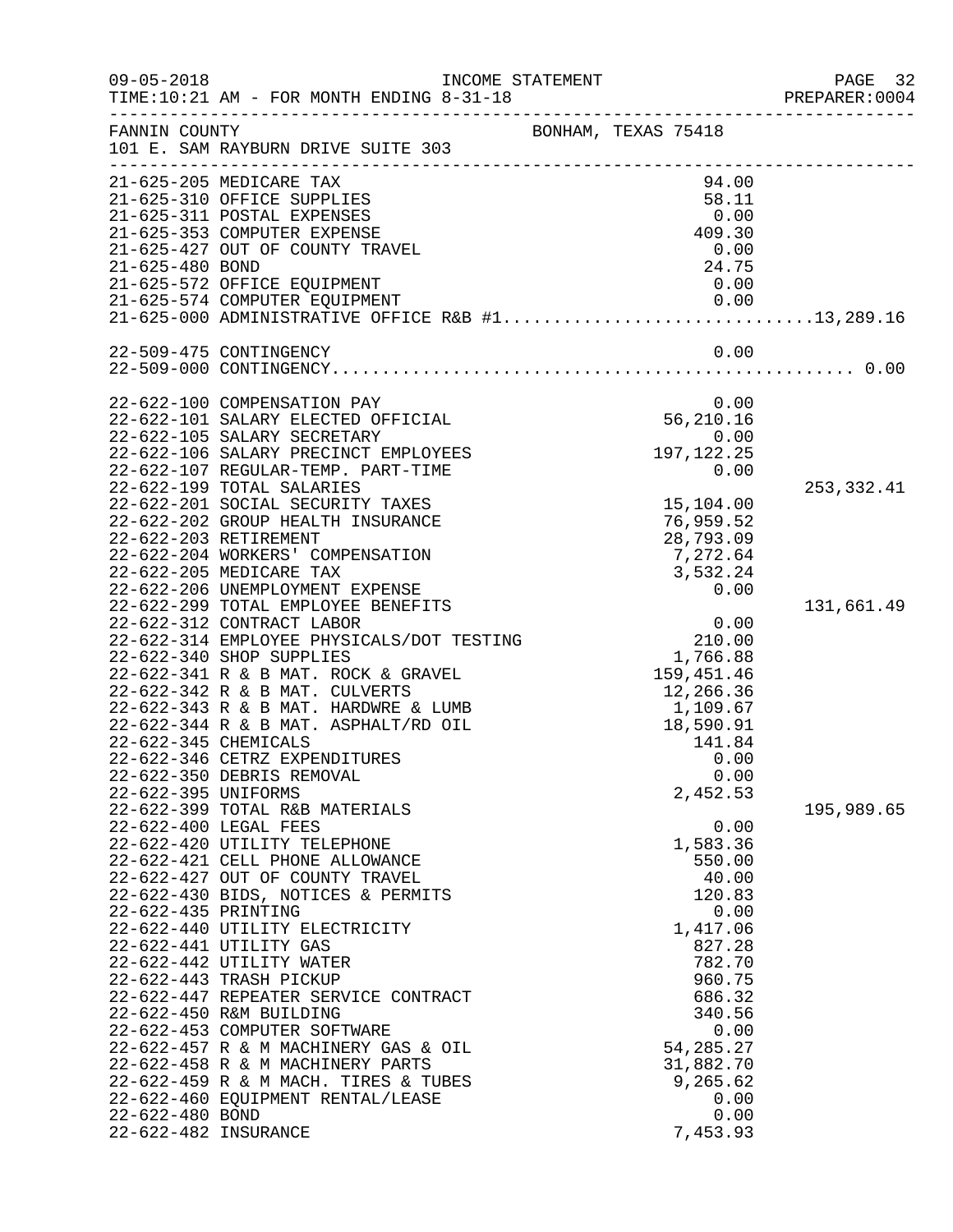| $09 - 05 - 2018$ | TIME:10:21 AM - FOR MONTH ENDING 8-31-18                                                             | INCOME STATEMENT    |                      |                                |              | PAGE 33<br>PREPARER: 0004 |
|------------------|------------------------------------------------------------------------------------------------------|---------------------|----------------------|--------------------------------|--------------|---------------------------|
| FANNIN COUNTY    | 101 E. SAM RAYBURN DRIVE SUITE 303                                                                   | BONHAM, TEXAS 75418 |                      |                                |              |                           |
|                  | 22-622-485 PRISONER SUPPLIES<br>22-622-488 FANNIN RURAL RAIL DISTRICT                                |                     |                      |                                | 0.00<br>0.00 |                           |
|                  | 22-622-490 MISCELLANEOUS<br>22-622-491 SOIL & WATER CONSERVATION<br>22-622-492 TDRA FLOOD CASH MATCH |                     | 250.00               | 0.00                           | 0.00         |                           |
|                  | 22-622-493 TRENTON HIGH MEADOWS SUBDIVISION<br>22-622-494 FLOOD CONTROL SITE MAINTENANCE             | 4,000.00            |                      |                                | 0.00         |                           |
|                  | 22-622-495 PIPELINE SALES TAX REIMBURSEMENT<br>22-622-496 TCOG HAZARDOUS WASTEMATCH                  |                     |                      |                                | 0.00<br>0.00 |                           |
|                  | 22-622-499 TOTAL SER. & OTHER CHARGES<br>22-622-562 LAND/BUILDING<br>22-622-570 COMPUTER EQUIPMENT   |                     |                      |                                | 0.00         | 114,446.38                |
|                  | 22-622-571 PURCHASE OF MACH./EQUIP.<br>22-622-573 RADIO EQUIPMENT                                    |                     | $0.00$<br>275,844.10 |                                | 0.00         |                           |
|                  | 22-622-580 PRECINCT BRIDGE<br>22-622-599 CAPITAL OUTLAY                                              |                     |                      |                                | 0.00         | 275,844.10                |
|                  |                                                                                                      |                     |                      |                                |              |                           |
|                  | 22-625-105 SALARY SECRETARY<br>22-625-201 SOCIAL SECURITY TAXES<br>22-625-202 GROUP HEALTH INSURANCE |                     |                      | 8,855.52<br>402.92<br>2,405.04 |              |                           |
|                  | 22-625-203 RETIREMENT<br>22-625-204 WORKERS' COMPENSATION<br>22-625-205 MEDICARE TAX                 |                     |                      | 1,006.49<br>33.66<br>94.24     |              |                           |
|                  | 22-625-310 OFFICE SUPPLIES<br>22-625-311 POSTAL EXPENSES                                             |                     |                      | 100.00                         | 0.00         |                           |
| 22-625-480 BOND  | 22-625-353 COMPUTER EXPENSE<br>22-625-427 OUT OF COUNTY TRAVEL                                       |                     |                      | 409.30<br>0.00<br>24.75        |              |                           |
|                  | 22-625-572 OFFICE EQUIPMENT<br>22-625-574 COMPUTER EQUIPMENT                                         |                     |                      | 0.00                           | 0.00         |                           |
|                  | $22-625-574$ COMPUTER EQUIPMENT<br>22-625-000 ADMINISTRATIVE OFFICE R&B #213,331.92                  |                     |                      |                                |              |                           |
|                  |                                                                                                      |                     |                      |                                |              |                           |
|                  | 23-509-475 CONTINGENCY                                                                               |                     |                      |                                | 0.00         |                           |
|                  | 23-623-100 COMPENSATION PAY                                                                          |                     |                      |                                | 0.00         |                           |
|                  | 23-623-101 SALARY ELECTED OFFICIAL<br>23-623-105 SALARY SECRETARY                                    |                     |                      | 56,210.16<br>8,239.68          |              |                           |
|                  | 23-623-106 SALARY PRECINCT EMPLOYEES<br>23-623-107 REGULAR-TEMP. PART-TIME                           |                     |                      | 214, 164. 45<br>3,385.04       |              |                           |
|                  | 23-623-199 TOTAL SALARIES<br>23-623-201 SOCIAL SECURITY TAXES<br>23-623-202 GROUP HEALTH INSURANCE   |                     |                      | 17,403.97<br>93,837.51         |              | 281,999.33                |
|                  | 23-623-203 RETIREMENT<br>23-623-204 WORKERS' COMPENSATION                                            |                     |                      | 32,064.10<br>9,351.40          |              |                           |
|                  | 23-623-205 MEDICARE TAX<br>23-623-206 UNEMPLOYMENT EXPENSE                                           |                     |                      | 4,070.29                       | 0.00         |                           |
|                  | 23-623-299 TOTAL EMPLOYEE BENEFITS<br>23-623-310 OFFICE SUPPLIES                                     |                     |                      | 338.03                         |              | 156,727.27                |
|                  | 23-623-314 EMPLOYEE PHYSICALS/DOT TESTING<br>23-623-315 COPIER EXPENSE<br>23-623-340 SHOP SUPPLIES   |                     |                      | 120.00<br>3,071.60             | 0.00         |                           |
|                  | 23-623-341 R & B MAT. ROCK & GRAVEL                                                                  |                     |                      | 148,702.55                     |              |                           |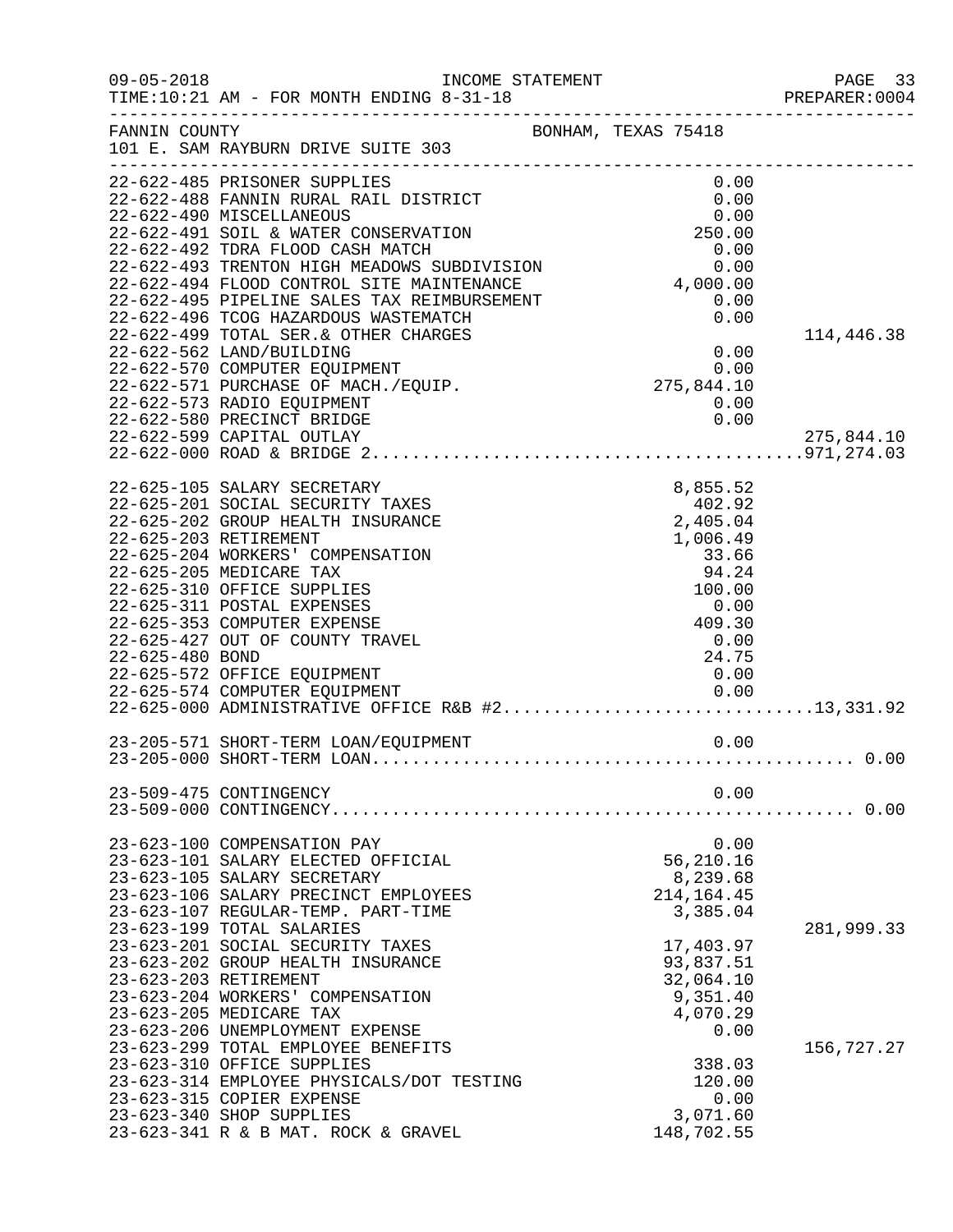|                                                                                                                                                                                                                                            |                     | PAGE 34<br>PREPARER: 0004 |
|--------------------------------------------------------------------------------------------------------------------------------------------------------------------------------------------------------------------------------------------|---------------------|---------------------------|
| FANNIN COUNTY<br>101 E. SAM RAYBURN DRIVE SUITE 303                                                                                                                                                                                        | BONHAM, TEXAS 75418 |                           |
| 101 E. SAM KAIDONA.<br>23-623-342 R & B MAT. CULVERTS<br>23-623-343 R & B MAT. HARDWRE & LUMB<br>23-623-344 R & B MAT. ASPHALT/RD OIL<br>23-623-344 R & B MAT. ASPHALT/RD OIL<br>23-623-346 CETRZ EXPENDITURES<br>23-623-346 CETRZ EXPENDI |                     |                           |
|                                                                                                                                                                                                                                            |                     |                           |
|                                                                                                                                                                                                                                            |                     |                           |
|                                                                                                                                                                                                                                            |                     |                           |
|                                                                                                                                                                                                                                            |                     |                           |
|                                                                                                                                                                                                                                            |                     |                           |
|                                                                                                                                                                                                                                            |                     |                           |
|                                                                                                                                                                                                                                            |                     | 233,140.46                |
|                                                                                                                                                                                                                                            |                     |                           |
|                                                                                                                                                                                                                                            |                     |                           |
|                                                                                                                                                                                                                                            |                     |                           |
|                                                                                                                                                                                                                                            |                     |                           |
|                                                                                                                                                                                                                                            |                     |                           |
|                                                                                                                                                                                                                                            |                     |                           |
|                                                                                                                                                                                                                                            |                     |                           |
|                                                                                                                                                                                                                                            |                     |                           |
|                                                                                                                                                                                                                                            |                     |                           |
|                                                                                                                                                                                                                                            |                     |                           |
|                                                                                                                                                                                                                                            |                     |                           |
|                                                                                                                                                                                                                                            |                     |                           |
|                                                                                                                                                                                                                                            |                     |                           |
|                                                                                                                                                                                                                                            |                     |                           |
|                                                                                                                                                                                                                                            |                     |                           |
|                                                                                                                                                                                                                                            |                     |                           |
|                                                                                                                                                                                                                                            |                     |                           |
|                                                                                                                                                                                                                                            |                     |                           |
|                                                                                                                                                                                                                                            |                     |                           |
|                                                                                                                                                                                                                                            |                     |                           |
|                                                                                                                                                                                                                                            |                     |                           |
|                                                                                                                                                                                                                                            |                     |                           |
| 23-623-491 SOIL & WATER CONSERVATION<br>23-623-492 TDRA FLOOD CASH MATCH<br>23-623-494 FLOOD CONTROL SITE MAINTENANCE<br>23-623-495 PIPELINE SALES TAX REIMBURSEMENT                                                                       | 0.00                |                           |
|                                                                                                                                                                                                                                            | 0.00                |                           |
|                                                                                                                                                                                                                                            | 0.00                |                           |
| 23-623-496 TCOG HAZARDOUS WASTEMATCH                                                                                                                                                                                                       | 0.00                |                           |
| 23-623-499 TOTAL SER. & OTHER CHARGES                                                                                                                                                                                                      |                     | 217,829.47                |
| 23-623-562 LAND/BUILDING                                                                                                                                                                                                                   | 0.00                |                           |
| 23-623-570 COMPUTER EQUIPMENT                                                                                                                                                                                                              | 0.00                |                           |
| 23-623-571 PURCHASE OF MACH./EQUIP.                                                                                                                                                                                                        | 331,456.12          |                           |
| 23-623-572 OFFICE EQUIPMENT                                                                                                                                                                                                                | 0.00                |                           |
| 23-623-573 RADIO EQUIPMENT<br>23-623-575 LAND/BUILDING                                                                                                                                                                                     | 0.00<br>0.00        |                           |
| 23-623-580 PRECINCT BRIDGE                                                                                                                                                                                                                 | 0.00                |                           |
| 23-623-599 CAPITAL OUTLAY                                                                                                                                                                                                                  |                     | 331,456.12                |
| 23-623-630 NOTE PAYMENT-PRINCIPAL                                                                                                                                                                                                          | 0.00                |                           |
| 23-623-670 NOTE PAYMENT-INTEREST                                                                                                                                                                                                           | 0.00                |                           |
|                                                                                                                                                                                                                                            |                     |                           |
| 23-625-105 SALARY SECRETARY                                                                                                                                                                                                                | 8,855.52            |                           |
| 23-625-201 SOCIAL SECURITY TAXES                                                                                                                                                                                                           | 402.92              |                           |
| 23-625-202 GROUP HEALTH INSURANCE                                                                                                                                                                                                          | 2,405.04            |                           |
| 23-625-203 RETIREMENT                                                                                                                                                                                                                      | 1,006.49            |                           |
| 23-625-204 WORKERS' COMPENSATION                                                                                                                                                                                                           | 33.66               |                           |
| 23-625-205 MEDICARE TAX                                                                                                                                                                                                                    | 94.24               |                           |
| 23-625-310 OFFICE SUPPLIES                                                                                                                                                                                                                 | 71.60               |                           |
| 23-625-311 POSTAL EXPENSES                                                                                                                                                                                                                 | 0.00                |                           |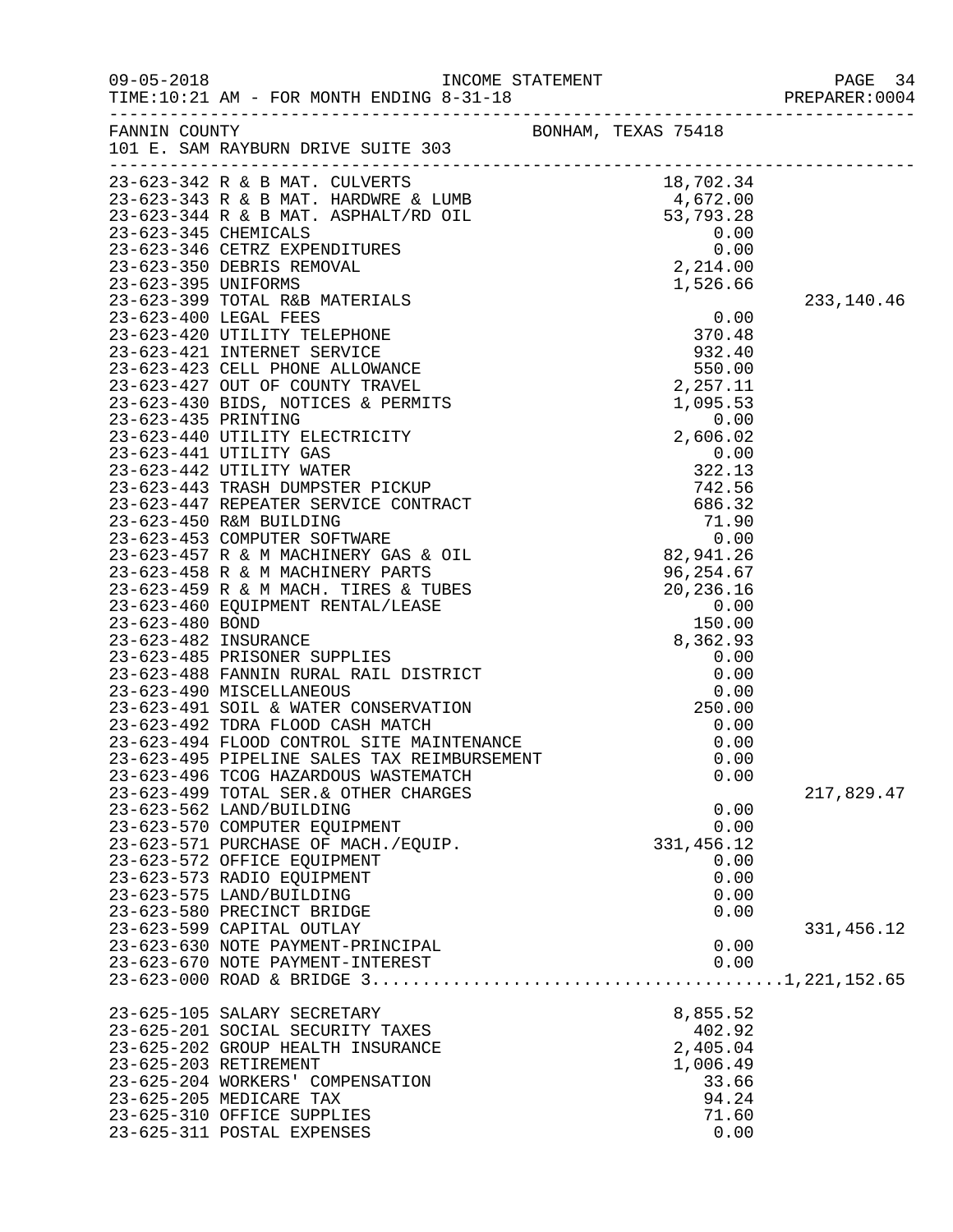| $09 - 05 - 2018$     | TIME:10:21 AM - FOR MONTH ENDING 8-31-18                                   | INCOME STATEMENT    |                                | PAGE 35<br>PREPARER:0004 |
|----------------------|----------------------------------------------------------------------------|---------------------|--------------------------------|--------------------------|
| FANNIN COUNTY        | 101 E. SAM RAYBURN DRIVE SUITE 303                                         | BONHAM, TEXAS 75418 |                                |                          |
|                      | 23-625-353 COMPUTER EXPENSE                                                |                     | 409.31                         |                          |
|                      | 23-625-427 OUT OF COUNTY TRAVEL                                            |                     | 0.00                           |                          |
| 23-625-480 BOND      | 23-625-572 OFFICE EQUIPMENT                                                |                     | 24.75<br>0.00                  |                          |
|                      |                                                                            |                     |                                |                          |
|                      |                                                                            |                     |                                |                          |
|                      | 24-509-475 CONTINGENCY                                                     |                     | 0.00                           |                          |
|                      |                                                                            |                     |                                |                          |
|                      | 24-624-100 COMPENSATION PAY                                                |                     | 0.00                           |                          |
|                      | 24-624-101 SALARY ELECTED OFFICIAL                                         |                     | 56,210.16                      |                          |
|                      | 24-624-105 SALARY SECRETARY                                                |                     | 24,679.20<br>119,300.03        |                          |
|                      | 24-624-106 SALARY PRECINCT EMPLOYEES<br>24-624-107 REGULAR-TEMP. PART-TIME |                     | 11,686.99                      |                          |
|                      | 24-624-108 LABOR REIMBURSEMENT                                             |                     | 0.00                           |                          |
|                      | 24-624-199 TOTAL SALARIES                                                  |                     |                                | 211,876.38               |
|                      | 24-624-201 SOCIAL SECURITY TAXES                                           |                     | 13,090.89                      |                          |
|                      | 24-624-202 GROUP HEALTH INSURANCE                                          |                     | 63, 141.83                     |                          |
|                      | 24-624-203 RETIREMENT                                                      |                     | 24,083.83                      |                          |
|                      | 24-624-204 WORKERS' COMPENSATION                                           |                     | 6, 276.58                      |                          |
|                      | 24-624-205 MEDICARE TAX                                                    |                     | 3,061.45                       |                          |
|                      | 24-624-206 UNEMPLOYMENT EXPENSE                                            |                     | 1,813.84                       |                          |
|                      | 24-624-299 TOTAL EMPLOYEE BENEFITS                                         |                     |                                | 111,468.42               |
|                      | 24-624-310 OFFICE SUPPLIES                                                 |                     | 59.39                          |                          |
|                      | 24-624-314 EMPLOYEE PHYSICALS/DOT TESTING<br>24-624-340 SHOP SUPPLIES      |                     | 100.00                         |                          |
|                      | 24-624-341 R & B MAT. ROCK & GRAVEL                                        |                     | 2,069.29<br>67,020.92          |                          |
|                      | 24-624-342 R & B MAT. CULVERTS                                             |                     |                                |                          |
|                      | 24-624-343 R & B MAT. HARDWRE & LUMB                                       |                     | 7,594.16<br>129.67<br>8,429.27 |                          |
|                      | 24-624-344 R & B MAT. ASPHALT/RD OIL                                       |                     |                                |                          |
| 24-624-345 CHEMICALS |                                                                            |                     | 237.97                         |                          |
|                      | 24-624-346 CETRZ EXPENDITURES                                              |                     | 0.00                           |                          |
|                      | 24-624-350 DEBRIS REMOVAL                                                  |                     | 0.00                           |                          |
|                      | 24-624-395 EMPLOYEE UNIFORMS                                               |                     | 1,882.02                       |                          |
|                      | 24-624-399 TOTAL R&B MATERIALS                                             |                     |                                | 87,522.69                |
|                      | 24-624-400 LEGAL FEES                                                      |                     | 0.00                           |                          |
|                      | 24-624-420 UTILITY TELEPHONE                                               |                     | 1,288.37                       |                          |
|                      | 24-624-421 DSL INTERNET<br>24-624-423 CELL PHONE ALLOWANCE                 |                     | 594.12<br>0.00                 |                          |
|                      | 24-624-427 OUT OF COUNTY TRAVEL                                            |                     | 1,795.15                       |                          |
|                      | 24-624-430 BIDS, NOTICES & PERMITS                                         |                     | 155.92                         |                          |
| 24-624-435 PRINTING  |                                                                            |                     | 0.00                           |                          |
|                      | 24-624-440 UTILITY ELECTRICITY                                             |                     | 2,608.69                       |                          |
|                      | 24-624-441 UTILITY GAS                                                     |                     | 738.06                         |                          |
|                      | 24-624-442 UTILITY WATER                                                   |                     | 1,230.25                       |                          |
|                      | 24-624-443 TRASH PICKUP                                                    |                     | 1,696.56                       |                          |
|                      | 24-624-447 REPEATER SERVICE CONTRACT                                       |                     | 686.32                         |                          |
|                      | 24-624-450 R&M BUILDING                                                    |                     | 187.50                         |                          |
|                      | 24-624-453 COMPUTER SOFTWARE                                               |                     | 0.00                           |                          |
|                      | 24-624-457 R & M MACHINERY GAS & OIL<br>24-624-458 R & M MACHINERY PARTS   |                     | 33,865.40<br>29,854.55         |                          |
|                      | 24-624-459 R & M MACH. TIRES & TUBES                                       |                     | 5,839.00                       |                          |
|                      | 24-624-460 EQUIPMENT RENTAL/LEASE                                          |                     | 8,838.96                       |                          |
| 24-624-480 BOND      |                                                                            |                     | 0.00                           |                          |
| 24-624-482 INSURANCE |                                                                            |                     | 5,873.93                       |                          |
|                      | 24-624-485 PRISONER'S SUPPLIES                                             |                     | 0.00                           |                          |
|                      |                                                                            |                     |                                |                          |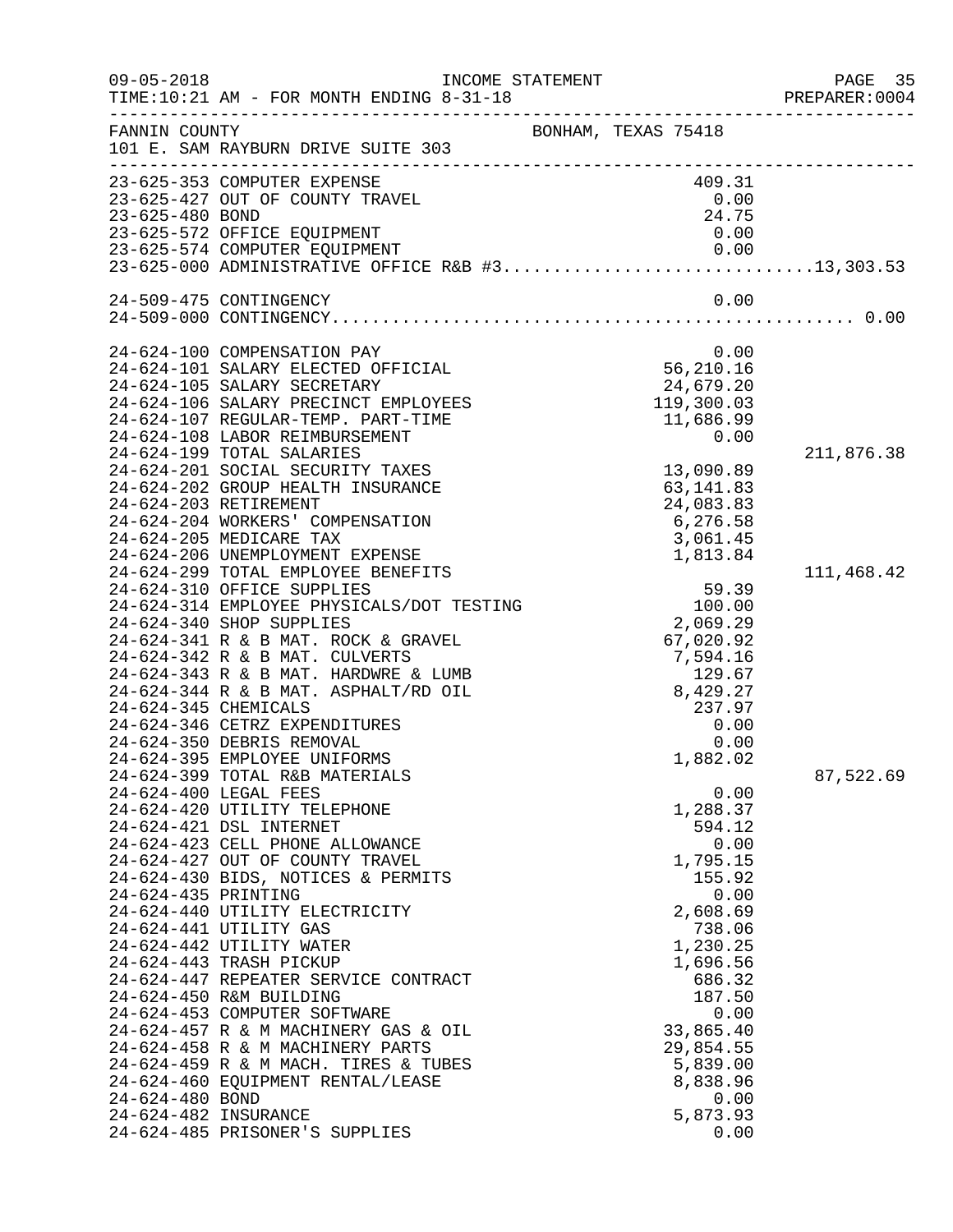| $09 - 05 - 2018$     | INCOME STATEMENT<br>TIME:10:21 AM - FOR MONTH ENDING 8-31-18                                                                                                  |                                                                                                           | 96 PAGE<br>PREPARER:0004 |
|----------------------|---------------------------------------------------------------------------------------------------------------------------------------------------------------|-----------------------------------------------------------------------------------------------------------|--------------------------|
| FANNIN COUNTY        | BONHAM, TEXAS 75418<br>101 E. SAM RAYBURN DRIVE SUITE 303                                                                                                     |                                                                                                           |                          |
|                      | 24-624-488 FANNIN RURAL RAIL DISTRICT 0.00<br>24-624-490 MISCELLANEOUS 0.00<br>24-624-491 SOIL & WATER CONSERVATION 250.00                                    |                                                                                                           |                          |
|                      |                                                                                                                                                               |                                                                                                           |                          |
|                      | 24-624-491 SOIL & WALLA SCORE<br>24-624-492 TDRA FLOOD CASH MATCH<br>24-624-494 FLOOD CONTROL SITE MAINTENANCE<br>24-624-495 PIPELINE SALES TAX REIMBURSEMENT |                                                                                                           |                          |
|                      |                                                                                                                                                               | 0.00<br>0.00                                                                                              |                          |
|                      |                                                                                                                                                               | 0.00                                                                                                      |                          |
|                      |                                                                                                                                                               | 0.00<br>H 0.00<br>S 0.00<br>S 0.00<br>173,695.00                                                          |                          |
|                      | 24-624-499 TOTAL SER. & OTHER CHARGES                                                                                                                         |                                                                                                           | 95,502.78                |
|                      | 24-624-570 COMPUTER EQUIPMENT                                                                                                                                 |                                                                                                           |                          |
|                      | 24-624-571 PURCHASE OF MACH./EQUIP.                                                                                                                           |                                                                                                           |                          |
|                      | 24-624-573 RADIO EQUIPMENT                                                                                                                                    | 0.00                                                                                                      |                          |
| 24-624-575 BUILDING  |                                                                                                                                                               | 0.00                                                                                                      |                          |
|                      | 24-624-599 CAPITAL OUTLAY                                                                                                                                     |                                                                                                           | 173,695.00               |
|                      |                                                                                                                                                               |                                                                                                           |                          |
|                      | 24-625-105 SALARY SECRETARY                                                                                                                                   | $8,855.5.$<br>$402.92$<br>$2,405.04$<br>$1,006.49$<br>$33.66$<br>$94.24$                                  |                          |
|                      | 24-625-201 SOCIAL SECURITY TAXES                                                                                                                              |                                                                                                           |                          |
|                      | 24-625-202 GROUP HEALTH INSURANCE                                                                                                                             |                                                                                                           |                          |
|                      | 24-625-203 RETIREMENT                                                                                                                                         |                                                                                                           |                          |
|                      | 24-625-204 WORKERS' COMPENSATION                                                                                                                              |                                                                                                           |                          |
|                      | 24-625-205 MEDICARE TAX                                                                                                                                       |                                                                                                           |                          |
|                      | 24-625-310 OFFICE SUPPLIES                                                                                                                                    |                                                                                                           |                          |
|                      | 24-625-311 POSTAL EXPENSES                                                                                                                                    |                                                                                                           |                          |
|                      | 24-625-353 COMPUTER EXPENSE                                                                                                                                   |                                                                                                           |                          |
|                      | 24-625-427 OUT OF COUNTY TRAVEL                                                                                                                               |                                                                                                           |                          |
| 24-625-480 BOND      |                                                                                                                                                               | $\begin{array}{r} 33.66 \\  94.24 \\  24.36 \\  0.00 \\  409.30 \\  0.00 \\  0.00 \\  0.00\n \end{array}$ |                          |
|                      | 24-625-572 OFFICE EQUIPMENT                                                                                                                                   | 0.00                                                                                                      |                          |
|                      | 24-625-574 COMPUTER EQUIPMENT 0.00<br>24-625-000 ADMINISTRATIVE OFFICE R&B #413,256.28                                                                        |                                                                                                           |                          |
|                      |                                                                                                                                                               |                                                                                                           |                          |
|                      | 25-625-310 OFFICE SUPPLIES                                                                                                                                    | 0.00                                                                                                      |                          |
|                      | 25-625-343 ROAD SIGNS                                                                                                                                         | 0.00                                                                                                      |                          |
|                      | 25-625-353 COMPUTER EXPENSE                                                                                                                                   | 0.00                                                                                                      |                          |
|                      | 25-625-427 TRAVEL EXPENSE                                                                                                                                     | 0.00                                                                                                      |                          |
|                      | 25-625-572 OFFICE EQUIPMENT                                                                                                                                   | 0.00                                                                                                      |                          |
|                      |                                                                                                                                                               |                                                                                                           |                          |
|                      | 26-455-420 OMNIBASE TELEPHONE LINE                                                                                                                            | 0.00                                                                                                      |                          |
|                      | 26-455-572 OFFICE EQUIPMENT                                                                                                                                   | 1,396.22                                                                                                  |                          |
|                      |                                                                                                                                                               |                                                                                                           |                          |
|                      | 27-456-572 OFFICE EQUIPMENT                                                                                                                                   | 1,362.90                                                                                                  |                          |
|                      |                                                                                                                                                               |                                                                                                           |                          |
|                      | 28-457-423 INTERNET SERVICE                                                                                                                                   | 0.00                                                                                                      |                          |
|                      | 28-457-572 OFFICE EQUIPMENT                                                                                                                                   | 445.98                                                                                                    |                          |
|                      |                                                                                                                                                               |                                                                                                           |                          |
|                      | 30-569-310 OFFICE SUPPLIES                                                                                                                                    | 0.00                                                                                                      |                          |
|                      | 30-569-421 ONLINE RESEARCH                                                                                                                                    | 0.00                                                                                                      |                          |
| 30-569-571 EQUIPMENT |                                                                                                                                                               | 0.00                                                                                                      |                          |
|                      |                                                                                                                                                               |                                                                                                           |                          |
|                      | 31-509-475 CONTINGENCY                                                                                                                                        | 0.00                                                                                                      |                          |
|                      |                                                                                                                                                               |                                                                                                           |                          |
|                      |                                                                                                                                                               |                                                                                                           |                          |
|                      | 31-510-403 ARCHITECTURAL FEES                                                                                                                                 | 146,250.80                                                                                                |                          |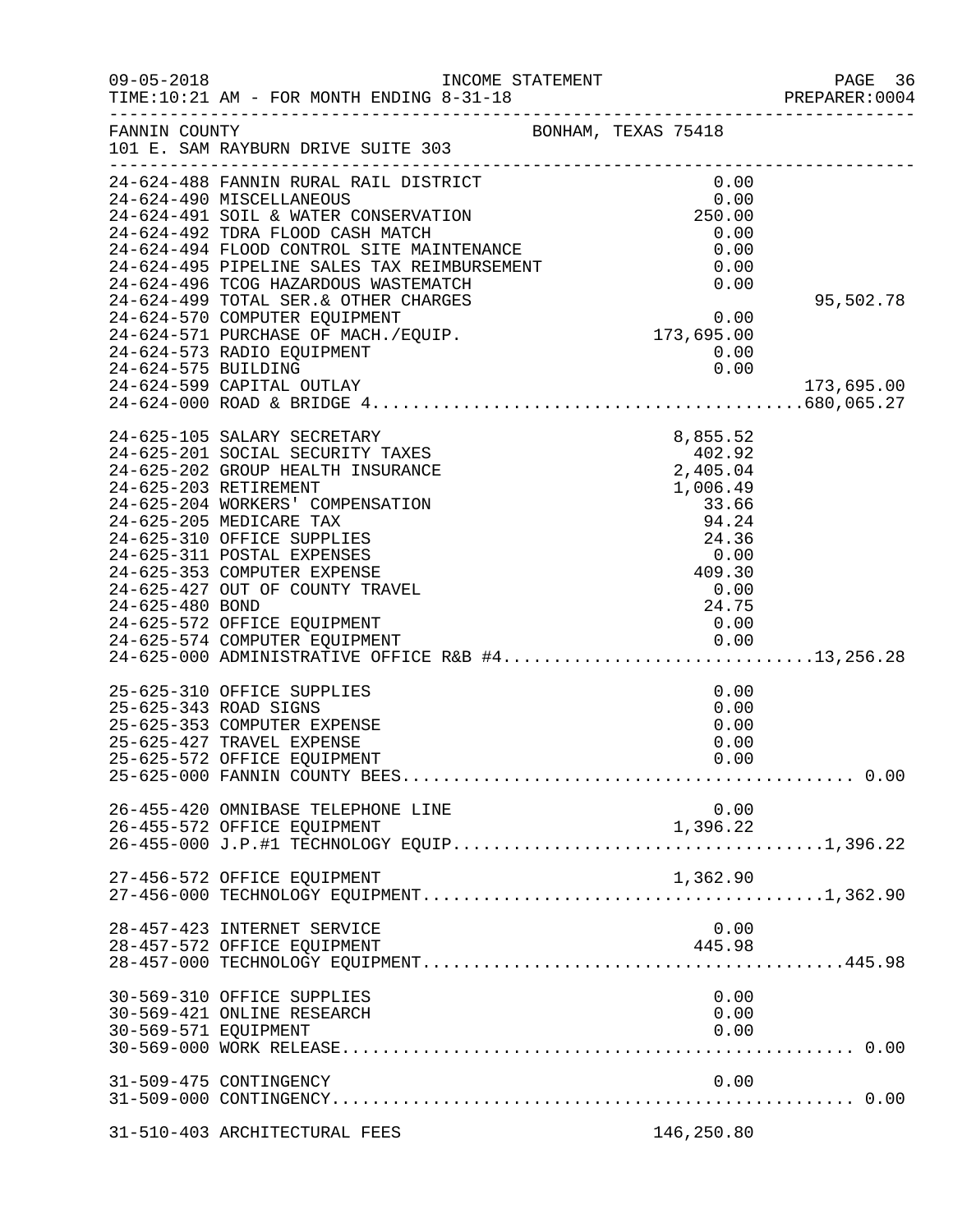| $09 - 05 - 2018$                            | INCOME STATEMENT<br>TIME:10:21 AM - FOR MONTH ENDING 8-31-18                                                                                                                                                                                                                                                                                                                                                                  |                                                                                                         | PAGE 37<br>PREPARER: 0004 |
|---------------------------------------------|-------------------------------------------------------------------------------------------------------------------------------------------------------------------------------------------------------------------------------------------------------------------------------------------------------------------------------------------------------------------------------------------------------------------------------|---------------------------------------------------------------------------------------------------------|---------------------------|
| FANNIN COUNTY                               | BONHAM, TEXAS 75418<br>101 E. SAM RAYBURN DRIVE SUITE 303                                                                                                                                                                                                                                                                                                                                                                     |                                                                                                         |                           |
|                                             | 31-510-451 ASBESTOS ABATEMENT<br>31-510-482 DEMOLITION<br>31-510-490 MISCELLANEOUS 0.00<br>31-510-000 COURTHOUSE RESTORATION PHASE 1475,969.52                                                                                                                                                                                                                                                                                | 42,501.50<br>287, 217.22                                                                                |                           |
| 31-511-453 IT DESIGN<br>31-511-455 SECURITY | 31-511-165 CONSTRUCTION<br>31-511-403 ARCHITECTURAL FEES<br>31-511-451 ASBESTOS & OTHER TESTING<br>31-511-000 COURTHOUSE RESTORATION PHASE 246,400.00                                                                                                                                                                                                                                                                         | 0.00<br>46,400.00<br>0.00<br>0.00<br>0.00                                                               |                           |
|                                             | 33-498-310 OFFICE SUPPLIES<br>33-498-427 OUT OF COUNTY TRAVEL                                                                                                                                                                                                                                                                                                                                                                 | 0.00<br>0.00                                                                                            |                           |
|                                             | 34-450-107 SALARYTEMP/EXTRA<br>34-450-201 SOCIAL SECURITY TAXES<br>34-450-203 RETIREMENT<br>34-450-204 WORKERS COMPENSATION<br>34-450-205 MEDICARE TAX<br>34-450-572 OFFICE EQUIPMENT<br>34-450-000 DISTRICT CT.RECORDS ARCHIVE EQUIPME 0.00                                                                                                                                                                                  | 0.00<br>0.00<br>0.00<br>0.00<br>0.00<br>0.00                                                            |                           |
|                                             | 35-475-310 OFFICE SUPPLIES<br>35-475-421 LEXIS NEXIS ONLINE LEGAL RESEARCH<br>35-475-453 R&M COMPUTER<br>35-475-574 TECHNOLOGY                                                                                                                                                                                                                                                                                                | 0.00<br>3,000.00<br>0.00<br>0.00                                                                        |                           |
|                                             | 36-475-107 SALARY SUPPLEMENT<br>36-475-201 SOCIAL SECURITY TAXES<br>36-475-203 RETIREMENT<br>36-475-204 WORKERS COMPENSATION<br>36-475-205 MEDICARE TAX<br>36-475-310 OFFICE SUPPLIES<br>36-475-321 CONTINUING EDUCATION<br>36-475-353 COMPUTER EXPENSE<br>36-475-421 INVESTIGATOR/HOT CK. ONLINE<br>36-475-490 MISCELLANEOUS<br>36-475-499 BANK SERVICE FEES<br>36-475-572 OFFICE EQUIPMENT<br>36-475-574 COMPUTER EQUIPMENT | 0.00<br>0.00<br>0.00<br>0.00<br>0.00<br>312.03<br>0.00<br>0.00<br>0.00<br>0.00<br>90.00<br>0.00<br>0.00 |                           |
| 36-477-321 TRAINING<br>36-477-480 TOWING    | 36-477-107 SALARY SUPPLEMENT<br>36-477-201 SOCIAL SECURITY TAXES<br>36-477-203 RETIREMENT<br>36-477-204 WORKERS COMPENSATION<br>36-477-205 MEDICARE TAX<br>36-477-310 OFFICE SUPPLIES<br>36-477-470 CIVIL PROCESS<br>36-477-490 MISCELLANEOUS<br>36-477-499 BANK SERVICE FEES                                                                                                                                                 | 0.00<br>0.00<br>0.00<br>0.00<br>0.00<br>0.00<br>0.00<br>0.00<br>0.00<br>2,014.00<br>175.00              |                           |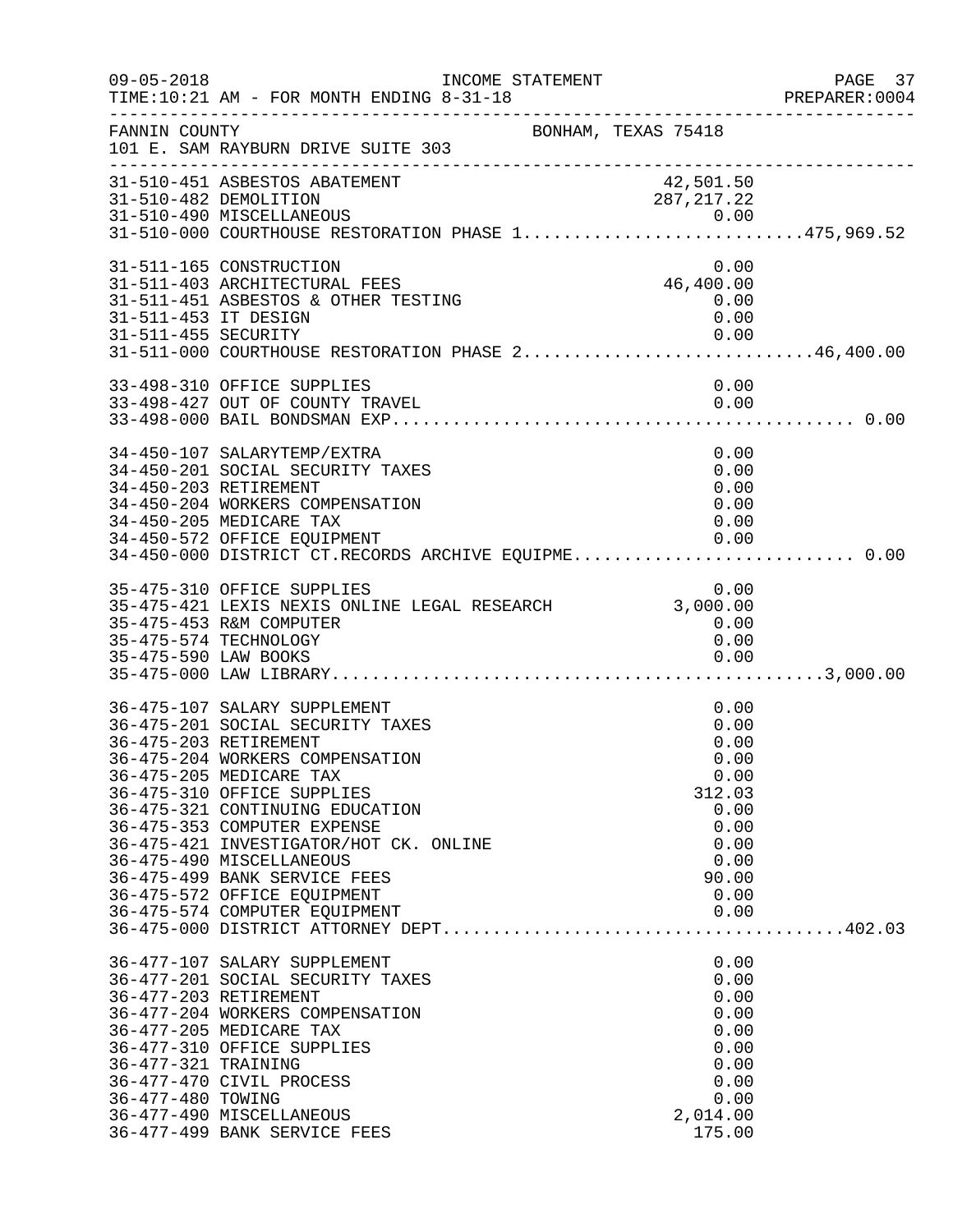| $09 - 05 - 2018$                            | INCOME STATEMENT<br>TIME:10:21 AM - FOR MONTH ENDING 8-31-18                                                                                                                                                                                                                                                                     | PREPARER<br>---------------------------------- |                                                                                            | PAGE 38<br>PREPARER:0004 |
|---------------------------------------------|----------------------------------------------------------------------------------------------------------------------------------------------------------------------------------------------------------------------------------------------------------------------------------------------------------------------------------|------------------------------------------------|--------------------------------------------------------------------------------------------|--------------------------|
| FANNIN COUNTY                               | 101 E. SAM RAYBURN DRIVE SUITE 303                                                                                                                                                                                                                                                                                               | BONHAM, TEXAS 75418                            |                                                                                            |                          |
|                                             | 36-477-572 OFFICE EQUIPMENT<br>36-477-574 COMPUTER EQUIPMENT                                                                                                                                                                                                                                                                     |                                                | 0.00<br>0.00                                                                               |                          |
|                                             | 38-645-412 PRESCRIPTIONS                                                                                                                                                                                                                                                                                                         |                                                | 0.00                                                                                       |                          |
|                                             | 39-645-404 COBRA/INSURANCE<br>39-645-410 CERT. REG. NURSE ANES.<br>39-645-411 PHYSICIAN, NON-EMERGENCY<br>39-645-412 PRESCRIPTIONS, DRUGS<br>39-645-413 HOSPITAL-INPATIENT<br>39-645-414 HOSPITAL, OUTPATIENT<br>39-645-415 LABORATORY/X-RAY<br>39-645-418 FED. QUALIFIED HEALTH CENTER<br>39-645-422 AMBULATORY SURGICAL CENTER |                                                | 0.00<br>0.00<br>0.00<br>0.00<br>0.00<br>0.00<br>0.00<br>0.00<br>0.00                       |                          |
|                                             | 40-411-310 OFFICE SUPPLIES<br>40-411-427 OUT OF COUNTY TRAVEL<br>40-411-574 COMPUTER EOUIPMENT                                                                                                                                                                                                                                   |                                                | 711.91<br>1,559.37<br>0.00                                                                 |                          |
| 41-406-310 SUPPLIES<br>41-406-330 GAS & OIL | 41-406-427 TRAINING EXPENSE                                                                                                                                                                                                                                                                                                      |                                                | 0.00<br>0.00<br>0.00                                                                       |                          |
|                                             | 42-477-310 OFFICE SUPPLIES<br>42-477-415 CONSULTANT<br>42-477-427 TRAVEL AND TRAINING<br>42-477-574 COMPUTER EQUIPMENT                                                                                                                                                                                                           |                                                | 0.00<br>0.00<br>0.00<br>0.00                                                               |                          |
|                                             | 44-412-578 2011 EQUIPMENT<br>44-412-579 2012 EQUIPMENT<br>44-412-580 2013 EQUIPMENT<br>44-412-581 2014 EQUIPMENT<br>44-412-582 2015 EQUIPMENT<br>44-412-583 2016 EQUIPMENT                                                                                                                                                       |                                                | 0.00<br>0.00<br>0.00<br>0.00<br>0.00<br>0.00                                               |                          |
| 45-403-103 SALARY<br>45-403-481 DUES        | 45-403-201 SOCIAL SECURITY<br>45-403-204 WORKERS COMPENSATION<br>45-403-205 MEDICARE TAX<br>45-403-310 OFFICE SUPPLIES<br>45-403-427 OUT OF COUNTY TRAVEL<br>45-403-572 OFFICE EQUIPMENT<br>45-403-573 ELECTION EQUIPMENT<br>45-403-574 COMPUTER EQUIPMENT                                                                       |                                                | 1,068.00<br>66.22<br>0.00<br>15.49<br>655.50<br>2,787.47<br>250.00<br>0.00<br>0.00<br>0.00 |                          |
| 46-475-330 GAS/OIL                          | 46-475-310 OFFICE SUPPLIES<br>46-475-314 SAFE ROOM REIMBURSEMENT                                                                                                                                                                                                                                                                 |                                                | 722.60<br>63,985.80<br>45.85                                                               |                          |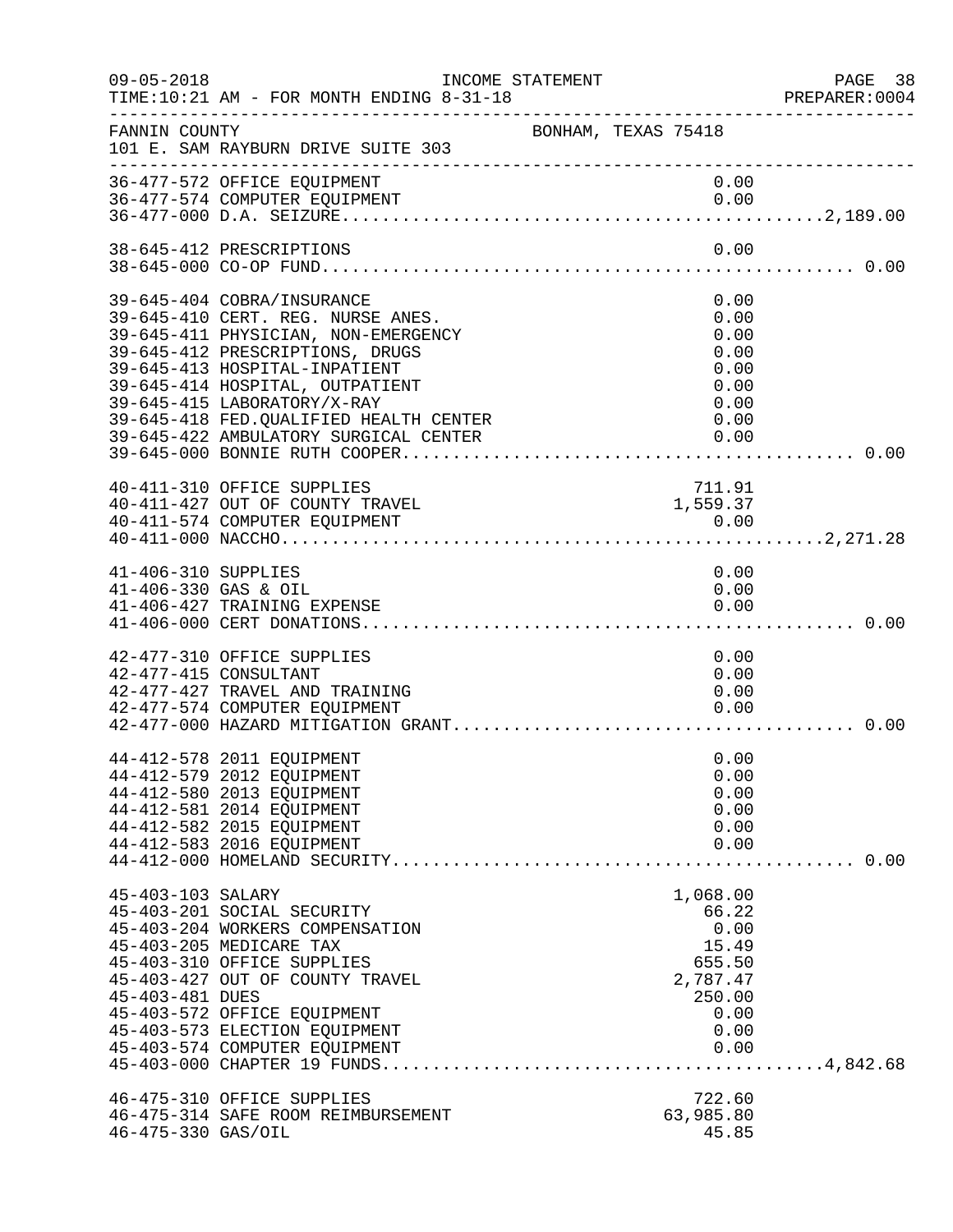| $09 - 05 - 2018$                                                | INCOME STATEMENT<br>TIME:10:21 AM - FOR MONTH ENDING 8-31-18                                                                                                                                                                                                                                                                                                                                                                                                                                                                                       | ______________________________________                                                                                                                                         | PAGE 39<br>PREPARER: 0004 |
|-----------------------------------------------------------------|----------------------------------------------------------------------------------------------------------------------------------------------------------------------------------------------------------------------------------------------------------------------------------------------------------------------------------------------------------------------------------------------------------------------------------------------------------------------------------------------------------------------------------------------------|--------------------------------------------------------------------------------------------------------------------------------------------------------------------------------|---------------------------|
| FANNIN COUNTY                                                   | 101 E. SAM RAYBURN DRIVE SUITE 303                                                                                                                                                                                                                                                                                                                                                                                                                                                                                                                 | BONHAM, TEXAS 75418                                                                                                                                                            |                           |
| 46-475-454 R&M AUTO                                             | 46-475-427 OUT OF COUNTY TRAVEL<br>46-475-573 RADIO EQUIPMENT                                                                                                                                                                                                                                                                                                                                                                                                                                                                                      | 26.75<br>595.00<br>0.00                                                                                                                                                        |                           |
|                                                                 | 48-403-485 LICENSE/SUPPORT                                                                                                                                                                                                                                                                                                                                                                                                                                                                                                                         | 0.00                                                                                                                                                                           |                           |
| 49-475-103 SALARY                                               | 49-475-201 SOCIAL SECURITY<br>49-475-202 GROUP HEALTH INSURANCE<br>49-475-203 RETIREMENT<br>49-475-204 WORKER'S COMPENSATION<br>49-475-205 MEDICARE TAX<br>0.00<br>49-475-427 TRAINING/TUITION/OUT OF COUNTY 682.59<br>49-475-572 OFFICE FOULDMENT<br>49-475-572 OFFICE EQUIPMENT<br>49-475-574 COMPUTER EQUIPMENT                                                                                                                                                                                                                                 | 0.00<br>0.00<br>0.00<br>0.00<br>0.00<br>0.00<br>0.00<br>0.00                                                                                                                   |                           |
|                                                                 | 51-440-572 OFFICE EQUIPMENT<br>51-440-000 CO.CLK.COURT TECHNOLOGY EQUIPMENT37.59                                                                                                                                                                                                                                                                                                                                                                                                                                                                   | 37.59                                                                                                                                                                          |                           |
|                                                                 | 52-449-572 OFFICE EQUIPMENT                                                                                                                                                                                                                                                                                                                                                                                                                                                                                                                        | 0.00                                                                                                                                                                           |                           |
|                                                                 | 53-403-437 DIGITAL IMAGING                                                                                                                                                                                                                                                                                                                                                                                                                                                                                                                         | 15,900.75                                                                                                                                                                      |                           |
| 55-560-435 PRINTING                                             | 55-560-427 OUT OF COUNTY TRAVEL<br>55-560-428 TRAINING & TUITION<br>55-560-490 MISCELLANEOUS                                                                                                                                                                                                                                                                                                                                                                                                                                                       | 0.00<br>2,038.76<br>0.00<br>0.00                                                                                                                                               |                           |
| 56-560-108 SALARY<br>56-560-310 SUPPLIES<br>56-560-454 R&M AUTO | 56-560-201 SOCIAL SECURITY TAXES<br>56-560-202 GROUP HEALTH INSURANCE<br>56-560-203 RETIREMENT<br>56-560-204 WORKERS COMPENSATION<br>56-560-205 MEDICARE TAX<br>56-560-316 EMPLOYEE AWARDS BANQUET<br>56-560-395 UNIFORMS/PROT.VESTS<br>56-560-423 INTERNET SERVICE<br>56-560-427 OUT OF COUNTY TRAVEL<br>56-560-428 TRAINING & TUITION<br>56-560-452 R & M EQUIPMENT<br>56-560-460 EQUIPMENT RENTAL/LEASE<br>56-560-490 MISCELLANEOUS<br>56-560-495 NARCOTICS AND/OR OTHER INVESTIGATIO<br>56-560-499 BANK SERVICE FEES<br>56-560-571 AUTOMOBILES | 0.00<br>0.00<br>0.00<br>0.00<br>0.00<br>0.00<br>3,501.15<br>0.00<br>3,091.00<br>2,507.34<br>0.00<br>2,377.75<br>0.00<br>0.00<br>142.03<br>734.00<br>4,000.00<br>135.00<br>0.00 |                           |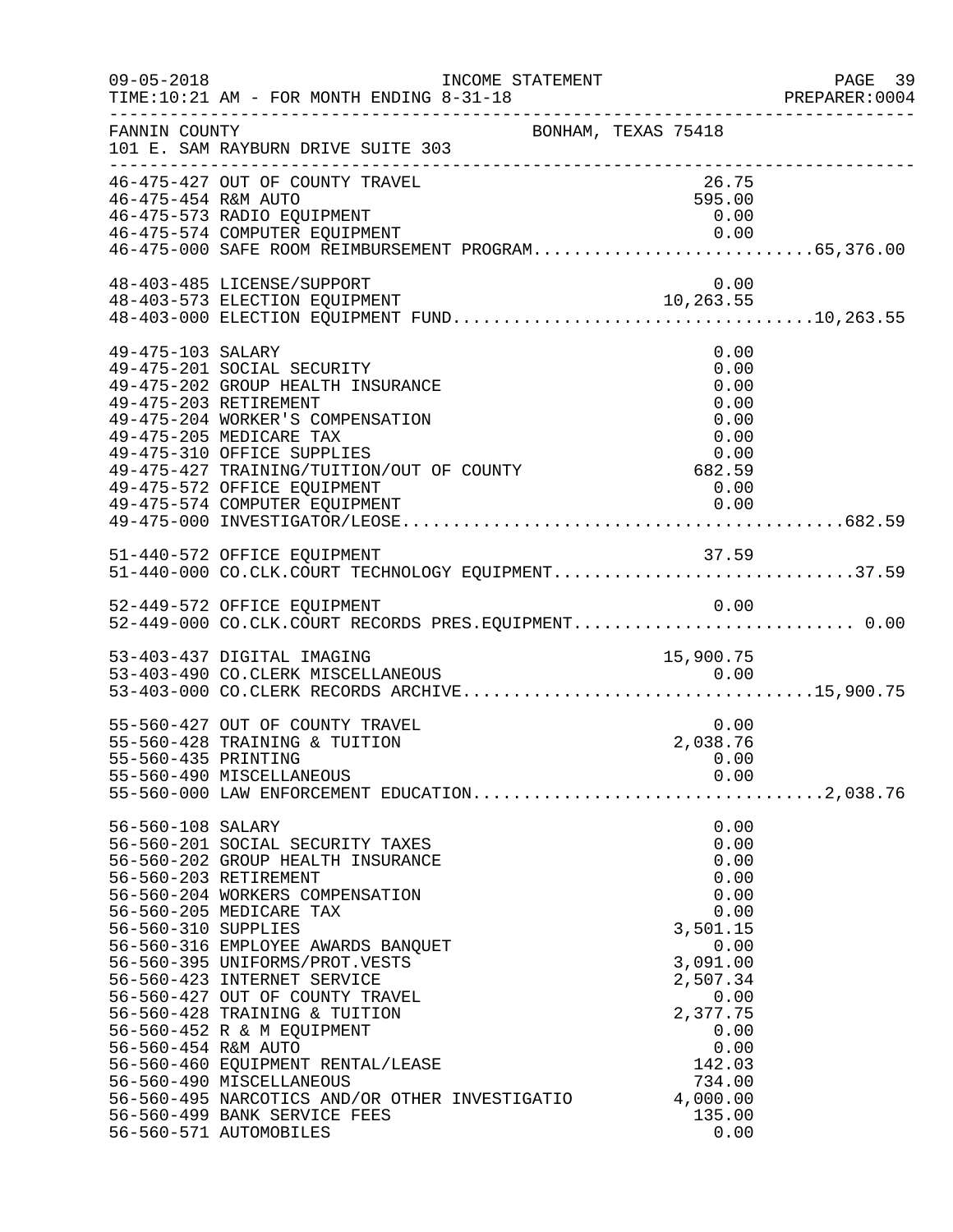| $09 - 05 - 2018$                                                   | INCOME STATEMENT<br>TIME:10:21 AM - FOR MONTH ENDING 8-31-18<br>____________________________________                                                                                                                                                                 |                                |                  |                        |                                      | PAGE 40<br>PREPARER: 0004 |
|--------------------------------------------------------------------|----------------------------------------------------------------------------------------------------------------------------------------------------------------------------------------------------------------------------------------------------------------------|--------------------------------|------------------|------------------------|--------------------------------------|---------------------------|
| FANNIN COUNTY                                                      | BONHAM, TEXAS 75418<br>101 E. SAM RAYBURN DRIVE SUITE 303                                                                                                                                                                                                            |                                |                  |                        |                                      |                           |
|                                                                    | 56-560-572 OFFICE EQUIPMENT<br>90-900-573 TELEPHONE EQUIPMENT<br>56-560-580 INVESTIGATIVE EQUIPMENT<br>56-560-000 F.G. GUIPTEL -                                                                                                                                     |                                |                  | 0.00<br>0.00           |                                      |                           |
| 56-565-108 SALARY                                                  | 56-565-201 SOCIAL SECURITY TAXES<br>56-565-202 GROUP HEALTH INSURANCE<br>56-565-203 RETIREMENT<br>56-565-204 WORKERS COMPENSATION<br>56-565-205 MEDICARE TAX<br>56-565-000 INVESTIGATOR CRIMES AGAINST CHILDRE8,077.84                                               | $329.57$<br>1,625.80<br>605.34 | 127.58           | 5,312.78               |                                      |                           |
| 56-570-572 EQUIPMENT                                               | 56-570-310 OFFICE & MISC. SUPPLIES<br>56-570-310 OFFICE & MISC. SUPPLIES 1,159.70<br>56-570-395 UNIFORMS/PROT. VESTS/BADGES 6,852.50<br>56-570-571 AUTOMOBILES 163,188.48<br>56-570-574 TECHNOLOGY<br>9,461.17<br>56-570-000 FEDERAL FORFEITURE FUNDS 2018413,549.84 |                                |                  | 3,799.99<br>229,088.00 |                                      |                           |
| 57-560-310 SUPPLIES<br>57-560-395 UNIFORMS<br>57-560-571 EQUIPMENT | 57-560-427 OUT OF COUNTY TRAVEL<br>57-560-428 TRAINING/TUITION<br>57-560-580 PURCHASE OF ANIMAL                                                                                                                                                                      |                                |                  | 0.00                   | 0.00<br>0.00<br>0.00<br>0.00<br>0.00 |                           |
|                                                                    | 59-425-433 DRUG COURT PROGRAMS<br>59-425-437 ATTORNEY FEES DRUG COURT<br>59-425-439 INVESTIGATOR EXPENSE                                                                                                                                                             |                                | 2,857.50         | 920.00<br>0.00         |                                      |                           |
|                                                                    | 60-620-309 ANNUAL PAYING AGENT REGISTRAR FEES<br>60-620-400 BOND LEGAL FEES<br>60-620-401 CONTINUING DISCLOSURE FEES<br>60-620-490 MISCELLANEOUS<br>60-620-627 PRINCIPAL, 2017 GO BONDS<br>60-620-628 PRINCIPAL, JAIL '98 BONDS                                      |                                | ں.ں<br>60,000.00 | 317.26<br>0.00         | 0.00<br>0.00<br>0.00                 |                           |
|                                                                    | 60-660-667 INTEREST, 2017 GO BONDS<br>60-660-668 INTEREST JAIL'98 BONDS<br>60-660-669 INTEREST, SERIAL BONDS                                                                                                                                                         |                                | 303,772.92       | 0.00                   | 0.00                                 |                           |
|                                                                    | 61-440-572 OFFICE EQUIPMENT<br>61-440-000 DIST.CLK.COURT TECHNOLOGY EQUIPMENT910.60                                                                                                                                                                                  |                                |                  | 910.60                 |                                      |                           |
|                                                                    | 62-449-572 OFFICE EQUIPMENT                                                                                                                                                                                                                                          |                                |                  |                        | 0.00                                 |                           |
|                                                                    | 63-551-427 OUT OF COUNTY TRAVEL<br>63-551-428 TRAINING & TUITION                                                                                                                                                                                                     |                                |                  | 1,003.23<br>0.00       |                                      |                           |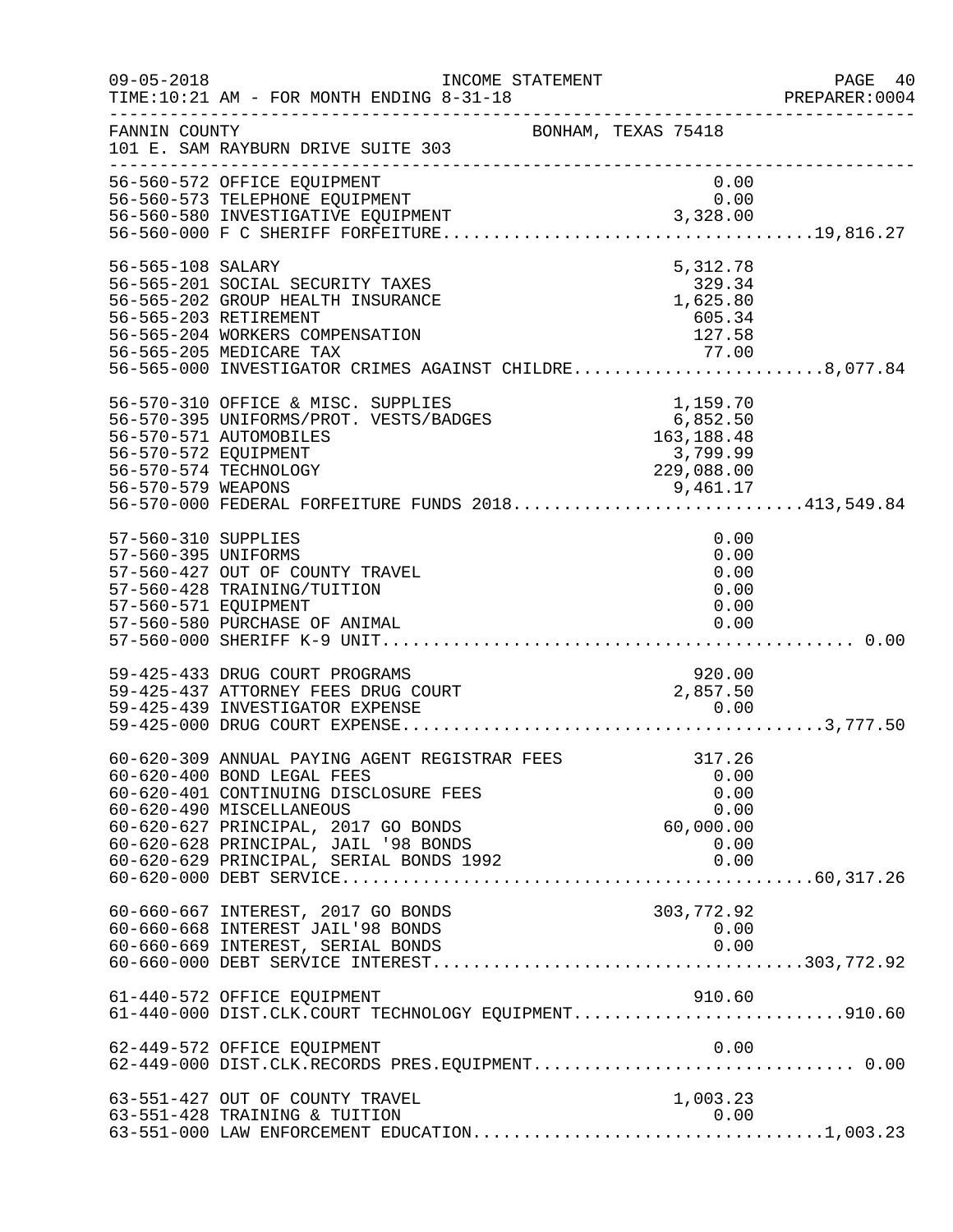| $09 - 05 - 2018$                            | TIME:10:21 AM - FOR MONTH ENDING 8-31-18                                                                                                                                                                                                                                                                                                                             | INCOME STATEMENT    |                                                                                                         | PAGE<br>- 41<br>PREPARER:0004 |
|---------------------------------------------|----------------------------------------------------------------------------------------------------------------------------------------------------------------------------------------------------------------------------------------------------------------------------------------------------------------------------------------------------------------------|---------------------|---------------------------------------------------------------------------------------------------------|-------------------------------|
|                                             | FANNIN COUNTY<br>101 E. SAM RAYBURN DRIVE SUITE 303                                                                                                                                                                                                                                                                                                                  | BONHAM, TEXAS 75418 |                                                                                                         |                               |
|                                             | 64-552-427 OUT OF COUNTY TRAVEL<br>64-552-428 TRAINING & TUITION                                                                                                                                                                                                                                                                                                     |                     | 0.00<br>0.00                                                                                            |                               |
|                                             | 65-553-427 OUT OF COUNTY TRAVEL<br>65-553-428 TRAINING & TUITION                                                                                                                                                                                                                                                                                                     |                     | 0.00<br>0.00                                                                                            |                               |
|                                             | 66-509-475 CONTINGENCY                                                                                                                                                                                                                                                                                                                                               |                     | 0.00                                                                                                    |                               |
| 66-666-535 BUILDING                         | 66-666-165 CONSTRUCTION<br>66-666-400 ATTORNEY FEES<br>66-666-402 ENGINEERING<br>66-666-403 ARCHITECTURAL FEES<br>66-666-430 BIDS & NOTICES<br>66-666-450 R & M BUILDINGS<br>66-666-451 ASBESTOS ABATEMENT<br>66-666-482 DEMOLITION<br>66-666-490 MISCELLANEOUS<br>8,500.00<br>66-666-695 SURVEYING 8,500.00<br>66-666-000 COURTHOUSE CONSTRUCTION PHASE 1546,098.44 |                     | 0.00<br>4,556.00<br>0.00<br>83, 174. 20<br>468.00<br>0.00<br>114,292.50<br>334,407.74<br>700.00<br>0.00 |                               |
| 66-667-453 IT DESIGN<br>66-667-455 SECURITY | 66-667-165 CONSTRUCTION<br>66-667-400 ATTORNEY FEES<br>66-667-403 ARCHITECTURAL FEES<br>66-667-430 BIDS & NOTICES<br>66-667-451 ASBESTOS & OTHER TESTING<br>66-667-490 MISCELLANEOUS<br>66-667-000 COURTHOUSE CONSTRUCTION PHASE 2                                                                                                                                   |                     | 0.00<br>0.00<br>0.00<br>0.00<br>0.00<br>0.00<br>0.00<br>0.00                                            | 0.00                          |
|                                             | 67-560-428 TRAINING & TUITION<br>67-560-580 INVESTIGATIVE EQUIPMENT<br>67-560-580 INVESTIGATIVE EQUIPMENT<br>67-560-000 F.C. SHERIFF ANNUAL PAYMENT5,815.95                                                                                                                                                                                                          |                     | 5,815.95<br>0.00                                                                                        |                               |
|                                             | 70-622-399 CLAIM SETTLEMENTS<br>70-622-426 APPRAISAL FEES<br>70-622-429 RELOCATING UTILITIES<br>70-622-449 CONTRACT EXPENSES FOR FM87 R.O.W.                                                                                                                                                                                                                         |                     | 0.00<br>0.00<br>0.00<br>0.00                                                                            |                               |
|                                             | 70-629-500 RIGHT OF WAY PUR HWY #82                                                                                                                                                                                                                                                                                                                                  |                     | 0.00                                                                                                    |                               |
| 71-475-108 SALARY                           | 71-475-201 SOCIAL SECURITY TAXES<br>71-475-202 GROUP HEALTH INSURANCE<br>71-475-203 RETIREMENT<br>71-475-204 WORKERS COMPENSATION<br>71-475-205 MEDICARE TAX<br>71-475-000 INVESTIGATOR CRIMES AGAINST WOMEN 0.00                                                                                                                                                    |                     | 0.00<br>0.00<br>0.00<br>0.00<br>0.00<br>0.00                                                            |                               |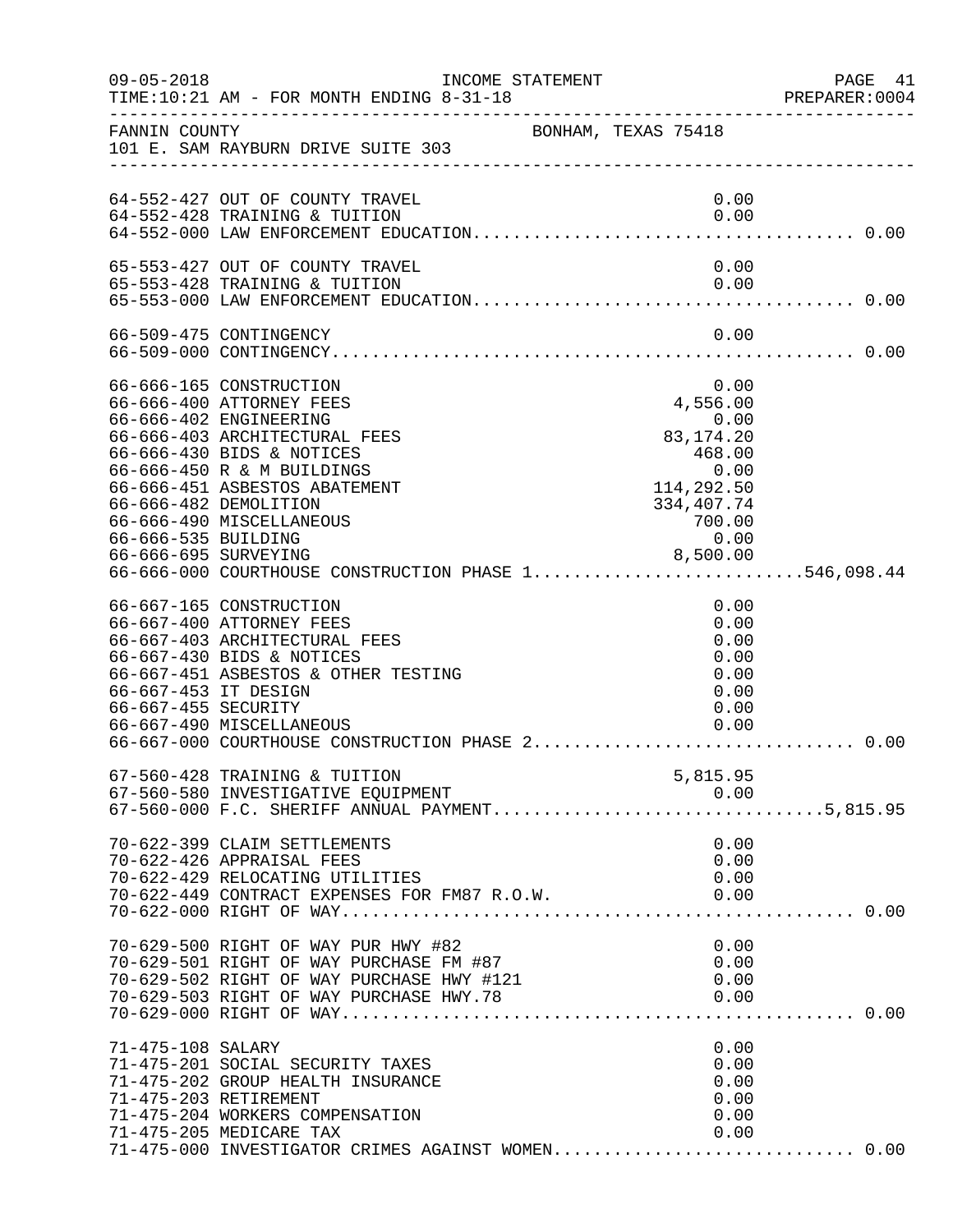| $09 - 05 - 2018$  | INCOME STATEMENT<br>TIME:10:21 AM - FOR MONTH ENDING 8-31-18                                                                                                                                                                                                                                                                 |                                                                      | PAGE 42<br>PREPARER:0004 |
|-------------------|------------------------------------------------------------------------------------------------------------------------------------------------------------------------------------------------------------------------------------------------------------------------------------------------------------------------------|----------------------------------------------------------------------|--------------------------|
| FANNIN COUNTY     | BONHAM, TEXAS 75418<br>101 E. SAM RAYBURN DRIVE SUITE 303                                                                                                                                                                                                                                                                    |                                                                      |                          |
| 72-560-108 SALARY | 72-560-201 SOCIAL SECURITY TAXES<br>72-560-202 GROUP HEALTH INSURANCE<br>72-560-203 RETIREMENT<br>72-560-204 WORKERS COMPENSATION<br>72-560-205 MEDICARE TAX 337.26<br>72-560-000 INVESTIGATOR CRIMES AGAINST CHILDRE35,367.69                                                                                               | 23, 259.50<br>1,442.10<br>7,119.63<br>2,650.68<br>558.52             |                          |
|                   | 80-570-490 MISCELLANEOUS                                                                                                                                                                                                                                                                                                     | 0.00                                                                 |                          |
|                   | 81-590-490 MISCELLANEOUS<br>81-590-576 LUCAS CHEST COMPRESSION SYSTEM 64,986.79                                                                                                                                                                                                                                              | 0.00                                                                 |                          |
|                   | 82-623-341 R & B MAT. ROCK & GRAVEL<br>82-623-344 R & B MAT. ASPHALT/ROAD OIL<br>82-623-490 MISCELLANEOUS<br>82-623-000 ROAD & BRIDGE #3 LAKE ROAD EXPENSES 0.00                                                                                                                                                             | 0.00<br>0.00<br>0.00                                                 |                          |
|                   | 83-624-341 R & B MAT. ROCK & GRAVEL<br>83-624-344 R & B MAT. ASPHALT/ROAD OIL<br>83-624-490 MISCELLANEOUS<br>83-624-000 ROAD & BRIDGE #4 LAKE ROAD EXPENSES 0.00                                                                                                                                                             | 0.00<br>0.00<br>0.00                                                 |                          |
|                   | 87-575-310 OFFICE SUPP./MISC.<br>87-575-319 RESTITUTION<br>87-575-321 REIMBURSEMENT OF FEES FOR OTHER COU 430.00<br>87-575-353 COMPUTER EXPENSE<br>87-575-416 STRUCTURAL FAMILY THERAPY<br>87-575-427 TRAVEL AND TRAINING                                                                                                    | 1,186.58<br>2,009.00<br>0.00<br>0.00                                 |                          |
|                   | 88-645-409 DIABETIC SUPPLIES<br>88-645-410 CERT. REG. NURSE ANES.<br>88-645-411 PHYSICIAN, NON-EMERGENCY<br>88-645-412 PRESCRIPTIONS, DRUGS<br>88-645-413 HOSPITAL, INPATIENT<br>88-645-414 HOSPITAL, OUTPATIENT<br>88-645-415 LABORATORY/X-RAY<br>88-645-418 FED. QUALIFIED HEALTH CENTER<br>88-645-420 RURAL HEALTH CLINIC | 0.00<br>0.00<br>0.00<br>0.00<br>0.00<br>0.00<br>0.00<br>0.00<br>0.00 |                          |
|                   | 89-581-416 STRUCTURAL FAMILY THERAPY 32,000.00<br>89-581-000 STRUCTURAL FAMILY THERAPY OOG32,000.00                                                                                                                                                                                                                          |                                                                      |                          |
|                   | 89-588-103 SALARY COMM.CORR.OFFICERS<br>89-588-201 SOCIAL SECURITY TAX<br>89-588-202 GROUP HEALTH INSURANCE<br>89-588-203 RETIREMENT<br>89-588-204 WORKERS COMPENSATION<br>89-588-205 MEDICARE TAX                                                                                                                           | 0.00<br>0.00<br>0.00<br>0.00<br>0.00<br>0.00                         |                          |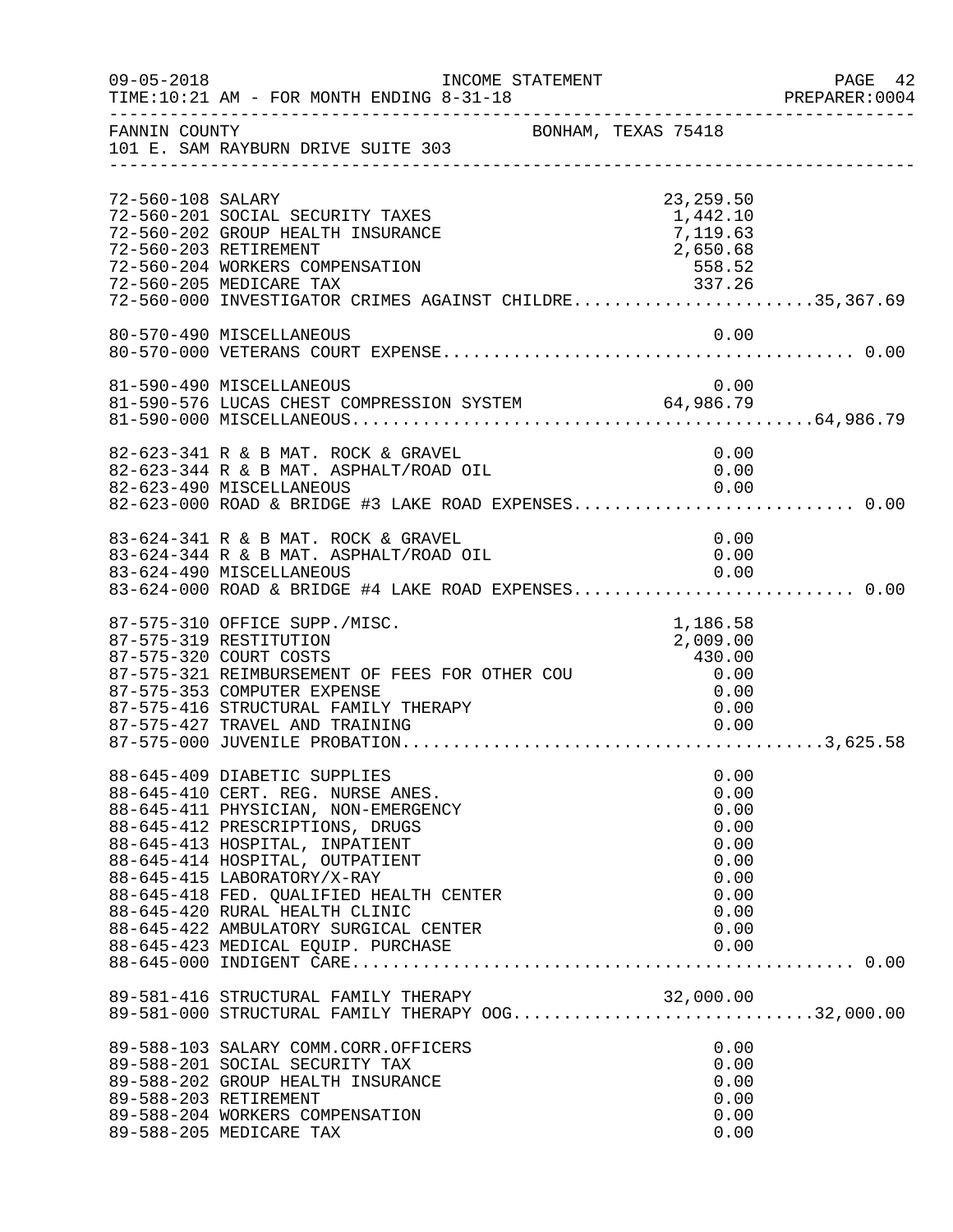| $09 - 05 - 2018$                              | INCOME STATEMENT<br>AM - FOR MONTH ENDING 8-31-18<br>TIME:10:21 AM - FOR MONTH ENDING 8-31-18                                                                                                                                                                                                                                                | ----------------------------------                                                                                     | PAGE 43<br>PREPARER:0004 |
|-----------------------------------------------|----------------------------------------------------------------------------------------------------------------------------------------------------------------------------------------------------------------------------------------------------------------------------------------------------------------------------------------------|------------------------------------------------------------------------------------------------------------------------|--------------------------|
| FANNIN COUNTY                                 | 101 E. SAM RAYBURN DRIVE SUITE 303                                                                                                                                                                                                                                                                                                           | BONHAM, TEXAS 75418                                                                                                    |                          |
|                                               | 89-588-310 OFFICE SUPPLIES                                                                                                                                                                                                                                                                                                                   | 0.00                                                                                                                   |                          |
|                                               | 89-589-416 STRUCTURAL FAMILY THERAPY<br>89-589-469 UNEXPENDED FUNDS<br>89-589-469 UNEXPENDED FUNDS<br>89-589-000 REGIONAL DIVERSIONS ALTERNATIVES18,572.00                                                                                                                                                                                   | 18,000.00                                                                                                              |                          |
| 89-590-203 RETIREMENT                         | 89-590-102 SALARY APPOINTED OFFICIAL<br>89-590-103 SALARY COMM.CORR.OFFICERS<br>89-590-201 SOCIAL SECURITY TAX<br>89-590-202 GROUP HEALTH INSURANCE<br>89-590-204 WORKERS COMPENSATION<br>89-590-205 MEDICARE TAX<br>89-590-310 OPERATING/TRAVEL EXPENSES<br>89-590-469 UNEXPENDED FUNDS<br>89-590-000 BASIC PROBATION SUPERVISION101,881.64 | XL<br>28,780.32<br>33,741.84<br>3,782.84<br>3,782.84<br>13,227.06<br>7,105.99<br>548.63<br>883.94<br>13,811.02<br>0.00 |                          |
| 89-591-203 RETIREMENT                         | 89-591-102 SALARY APPOINTED OFFICIAL<br>89-591-103 SALARY COMM.CORR.OFFICERS<br>89-591-201 SOCIAL SECURITY TAX<br>89-591-202 GROUP HEALTH INSURANCE<br>89-591-204 WORKERS COMPENSATION<br>89-591-205 MEDICARE TAX                                                                                                                            | XIAL<br>XERS 24,083.52<br>28,235.28<br>3,165.02<br>3,165.02<br>11,067.54<br>5,946.35<br>459.10<br>740.40<br>0.00       |                          |
| 89-592-203 RETIREMENT<br>89-592-408 DETENTION | 89-592-102 SALARY APPOINTED OFFICIAL<br>89-592-103 SALARY COMM.CORR.OFFICERS<br>89-592-201 SOCIAL SECURITY TAX<br>89-592-202 GROUP HEALTH INSURANCE<br>89-592-204 WORKERS COMPENSATION<br>89-592-205 MEDICARE TAX<br>89-592-469 UNEXPENDED FUNDS<br>89-592-000 PRE/POST ADJUDICATION FACILITIES11,052.88                                     | 3,612.48<br>.S<br>4,235.28<br>474.30<br>1,659.24<br>891.66<br>68.86<br>111.06<br>0.00<br>0.00                          |                          |
| 89-593-203 RETIREMENT                         | 89-593-102 SALARY APPOINTED OFFICIAL<br>89-593-103 SALARY COMM.CORR.OFFICERS<br>89-593-201 SOCIAL SECURITY TAX<br>89-593-202 GROUP HEALTH INSURANCE<br>89-593-204 WORKERS COMPENSATION<br>89-593-205 MEDICARE TAX<br>89-593-415 RESIDENTIAL PLACEMENT                                                                                        | 3,612.48<br>4,235.28<br>474.30<br>1,659.24<br>891.66<br>68.86<br>111.06<br>0.00                                        |                          |
| 89-594-203 RETIREMENT                         | 89-594-102 SALARY APPOINTED OFFICIAL<br>89-594-103 SALARY COMM.CORR.OFFICERS<br>89-594-201 SOCIAL SECURITY TAX<br>89-594-202 GROUP HEALTH INSURANCE<br>89-594-204 WORKERS COMPENSATION<br>89-594-205 MEDICARE TAX                                                                                                                            | 1,806.24<br>2,117.52<br>237.74<br>830.94<br>446.67<br>34.43<br>55.76                                                   |                          |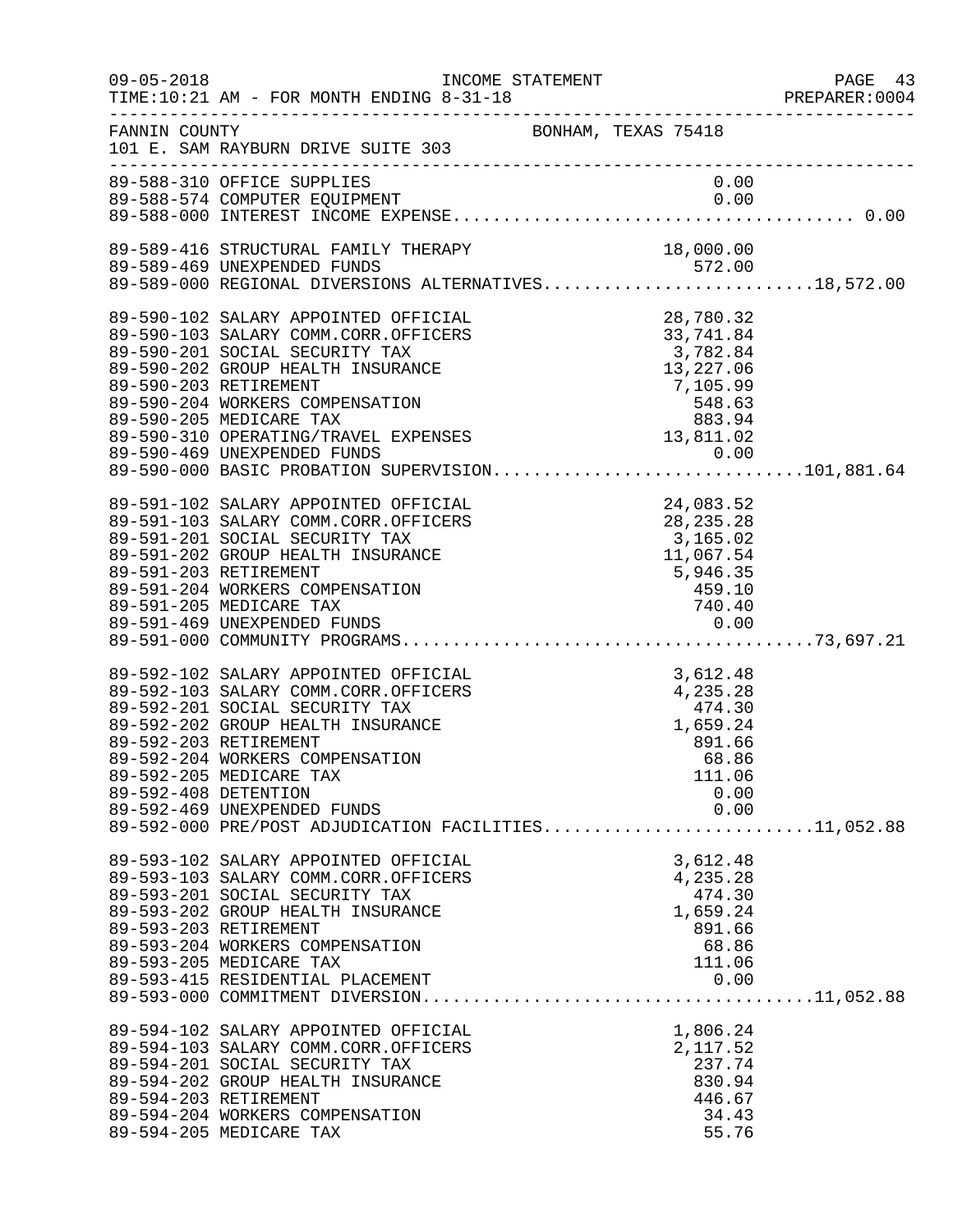|               | INCOME STATEMENT                                                                                    |                        | PAGE 44<br>PREPARER: 0004 |
|---------------|-----------------------------------------------------------------------------------------------------|------------------------|---------------------------|
| FANNIN COUNTY | 101 E. SAM RAYBURN DRIVE SUITE 303                                                                  | BONHAM, TEXAS 75418    |                           |
|               | 89-594-413 PSYCHOLOGICAL                                                                            | 0.00                   |                           |
|               | 89-594-413 PSYCHOLOGICAL<br>89-594-414 COUNSELING/PSYCHOLOGICAL<br>89-594-415 RESIDENTIAL PLACEMENT | 8,735.00               |                           |
|               |                                                                                                     |                        |                           |
|               | 89-994-488 LAW ENFORCEMENT INSURANCE                                                                |                        |                           |
|               | 89-994-488 LAW ENFORCEMENT INSURANCE<br>89-994-000 LOCAL FUNDS CARRIED FORWARD723.00                |                        |                           |
|               |                                                                                                     |                        |                           |
|               | 89-995-102 SALARY APPOINTED OFFICIAL                                                                |                        |                           |
|               | 89-995-103 SALARY COMM.CORR.OFFICERS                                                                | $903.12$<br>$1,058.88$ |                           |
|               | 89-995-105 OFFICE MANAGER                                                                           | $0.00$<br>118 76       |                           |
|               |                                                                                                     |                        |                           |
|               |                                                                                                     |                        |                           |
|               |                                                                                                     |                        |                           |
|               |                                                                                                     |                        |                           |
|               |                                                                                                     |                        |                           |
|               |                                                                                                     |                        |                           |
|               |                                                                                                     |                        |                           |
|               |                                                                                                     |                        |                           |
|               |                                                                                                     |                        |                           |
|               |                                                                                                     |                        |                           |
|               | 89-995-427 TRAVEL AND TRAINING                                                                      | 0.00                   |                           |
|               |                                                                                                     |                        |                           |
|               |                                                                                                     |                        |                           |
|               | 92-700-310 OFFICE SUPPLIES                                                                          | 0.00                   |                           |
|               | 92-700-430 BIDS AND NOTICES                                                                         | 0.00                   |                           |
|               | 92-700-484 APPRAISALS                                                                               | 0.00                   |                           |
|               | 92-700-490 LITERACY COUNCIL DONATION                                                                | 0.00                   |                           |
|               |                                                                                                     |                        |                           |
|               | 93-909-414 GRANT ADMINISTRATION                                                                     | 0.00                   |                           |
|               | 93-909-415 CONSTRUCTION EXPENSE                                                                     | 0.00                   |                           |
|               | 93-909-416 ENGINEERING                                                                              | 0.00                   |                           |
|               |                                                                                                     |                        |                           |
|               |                                                                                                     |                        |                           |
| NET INCOME    |                                                                                                     |                        |                           |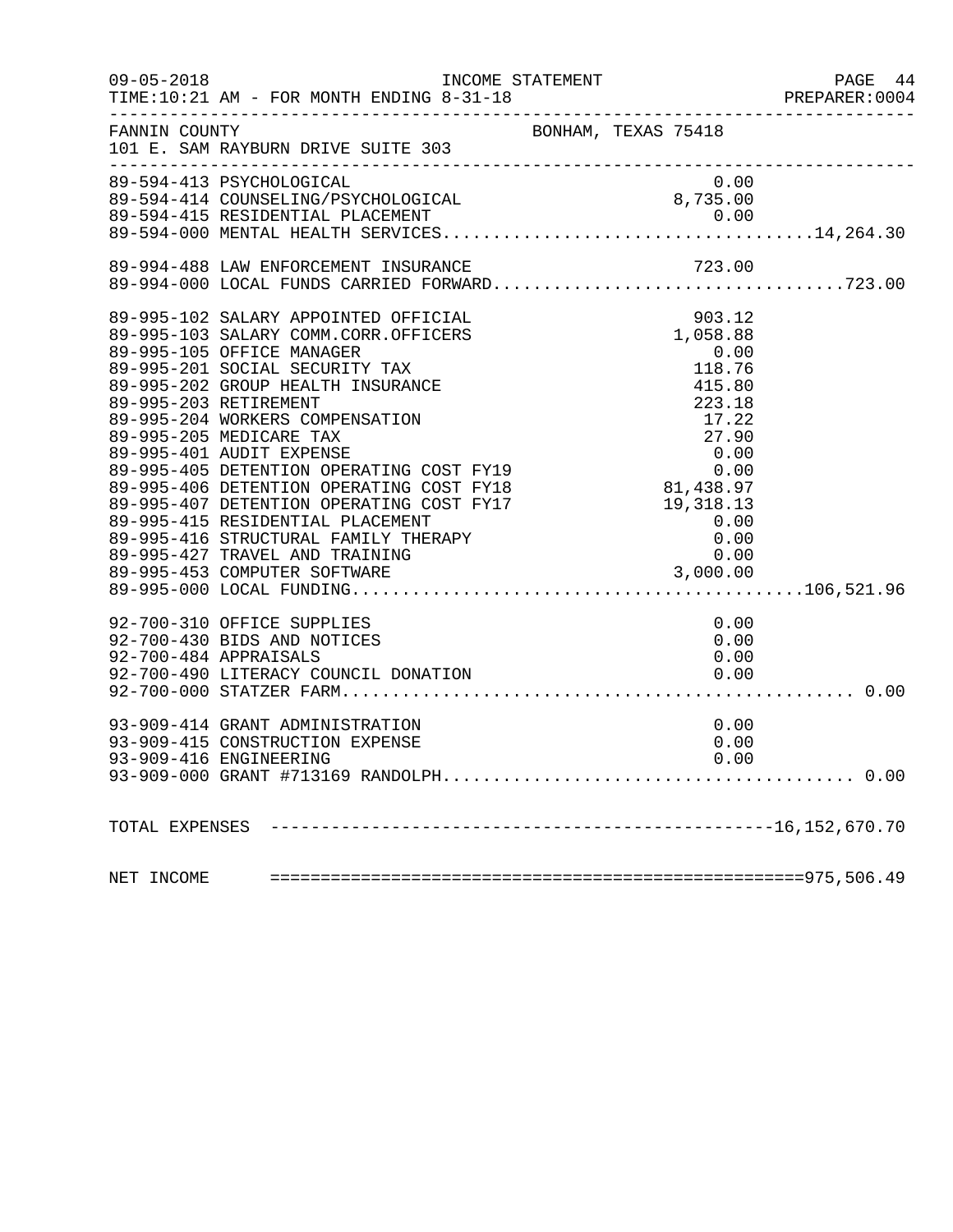| $09 - 05 - 2018$<br>---------- | BALANCE SHEET<br>TIME:10:21 AM - FOR MONTH ENDING 8-31-18<br>_______________________                                                                                                                                                                                                | : PREPARER<br>-------------------------------                            | PAGE<br>1<br>PREPARER: 0004 |
|--------------------------------|-------------------------------------------------------------------------------------------------------------------------------------------------------------------------------------------------------------------------------------------------------------------------------------|--------------------------------------------------------------------------|-----------------------------|
| FANNIN COUNTY                  | 101 E. SAM RAYBURN DRIVE SUITE 303                                                                                                                                                                                                                                                  | BONHAM, TEXAS 75418                                                      |                             |
|                                | ***** ASSETS *****                                                                                                                                                                                                                                                                  |                                                                          |                             |
| 10-100-100 PAYROLL             |                                                                                                                                                                                                                                                                                     | 22.90                                                                    |                             |
|                                | 10-103-100 GENERAL-COMBINED FUNDS CHECKING 1,363,018.36                                                                                                                                                                                                                             |                                                                          |                             |
|                                | 10-104-560 SHERIFF PETTY CASH                                                                                                                                                                                                                                                       | 130.00                                                                   |                             |
|                                | 10-105-003 COUNTY CLERK CHANGE FUND<br>10-105-075 CO.ATTORNEY CHANGE FUND<br>10-105-115 JURY CASH ON HAND<br>10-105-450 DISTRICT CLK.CHANGE FUND<br>10-105-455 JP#1 CASH ON HAND<br>10-105-457 JP#3 CASH ON HAND<br>10-105-499 TAX ASSESSOR CHANGE FUND                             | 100.00<br>0.00<br>1,000.00<br>50.00<br>100.00<br>100.00<br>1,400.00      |                             |
|                                | 10-120-305 FINES RECEIVABLE<br>10-120-306 ALLOWANCE FOR UNCOLLECTIBLES 1,820,597.35-<br>10-120-307 ALOWANCE FOR UNCOLLECTIBLES HOSPITA<br>10-120-311 TAXES RECEIVABLE<br>10-120-312 DUE FROM OTHER GOVERNMENTS<br>10-120-313 DUE FROM OTHER FUNDS<br>10-120-314 ACCOUNTS RECEIVABLE | 6,362,503.45<br>$100,000.00$ -<br>583, 348.03<br>146,204.07<br>61,365.99 |                             |
|                                | 10-133-089 DUE FROM T.J.P.C.                                                                                                                                                                                                                                                        | 0.00                                                                     |                             |
| 10-513-162 BUILDING            |                                                                                                                                                                                                                                                                                     | 0.00                                                                     |                             |
|                                | 10-999-100 A/P CLEARING ACCOUNT                                                                                                                                                                                                                                                     | 0.00                                                                     |                             |
| 11-100-100 PAYROLL             |                                                                                                                                                                                                                                                                                     | 0.00                                                                     |                             |
|                                | 11-102-100 A/P CLEARING                                                                                                                                                                                                                                                             | 0.00                                                                     |                             |
|                                | 11-103-100 C.H. SECURITY-COMBINED FUNDS CKING 126,633.16                                                                                                                                                                                                                            |                                                                          |                             |
|                                | 11-120-313 DUE FROM OTHER FUNDS                                                                                                                                                                                                                                                     | 1,125.43                                                                 |                             |
|                                | 12-102-100 A/P CLEARING                                                                                                                                                                                                                                                             | 0.00                                                                     |                             |
|                                | 12-103-100 CO.CLK.VITAL STAT.-COMB.FUNDS CKING                                                                                                                                                                                                                                      | 5,646.75                                                                 |                             |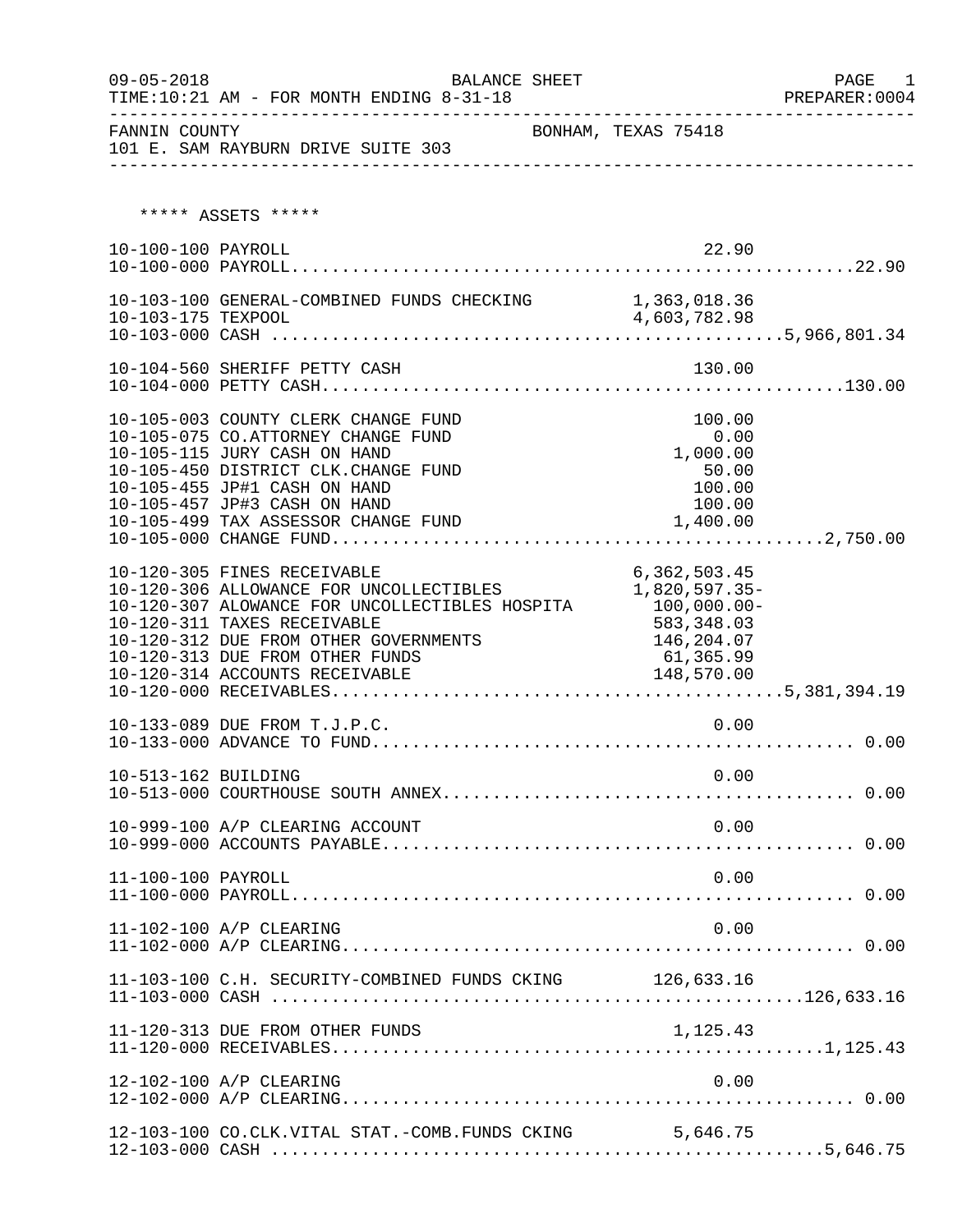| $09 - 05 - 2018$   | BALANCE SHEET<br>TIME:10:21 AM - FOR MONTH ENDING 8-31-18 |          | PAGE 2<br>PREPARER: 0004 |
|--------------------|-----------------------------------------------------------|----------|--------------------------|
| FANNIN COUNTY      | BONHAM, TEXAS 75418<br>101 E. SAM RAYBURN DRIVE SUITE 303 |          |                          |
|                    | 12-120-313 DUE FROM OTHER FUNDS                           | 84.00    |                          |
|                    | 13-102-100 A/P CLEARING                                   | 0.00     |                          |
|                    | 13-103-113 SURETY BAIL BOND FEE                           | 4,425.00 |                          |
|                    | 14-102-100 A/P CLEARING                                   | 0.00     |                          |
|                    | 14-103-100 JUST.CT.BLDG.SEC.-COMB.FUNDS CKING 16,948.85   |          |                          |
|                    | 14-120-313 DUE FROM OTHER FUNDS                           | 66.77    |                          |
|                    | 16-102-100 A/P CLEARING                                   | 0.00     |                          |
|                    | 16-103-100 CO.JUDGE EXCESS SUPP.-COMB.FUND CK 17,624.67   |          |                          |
|                    | 17-102-100 A/P CLEARING                                   | 0.00     |                          |
|                    | 17-103-100 PROB.JUDGES ED.-COMB. FUNDS CKING 3,866.95     |          |                          |
|                    | 17-120-313 DUE FROM OTHER FUNDS                           | 25.00    |                          |
| 18-100-100 PAYROLL |                                                           | 0.00     |                          |
|                    | 18-102-100 A/P CLEARING                                   | 0.00     |                          |
|                    |                                                           |          |                          |
|                    | 18-120-313 DUE FROM OTHER FUNDS                           | 6,194.83 |                          |
| 19-100-100 PAYROLL |                                                           | 0.00     |                          |
|                    | 19-102-100 A/P CLEARING                                   | 0.00     |                          |
|                    | 19-103-100 DIST.CLK.REC.MNGMT-COMB.FUNDS CKING 10,838.55  |          |                          |
|                    | 19-120-313 DUE FROM OTHER FUNDS                           | 186.65   |                          |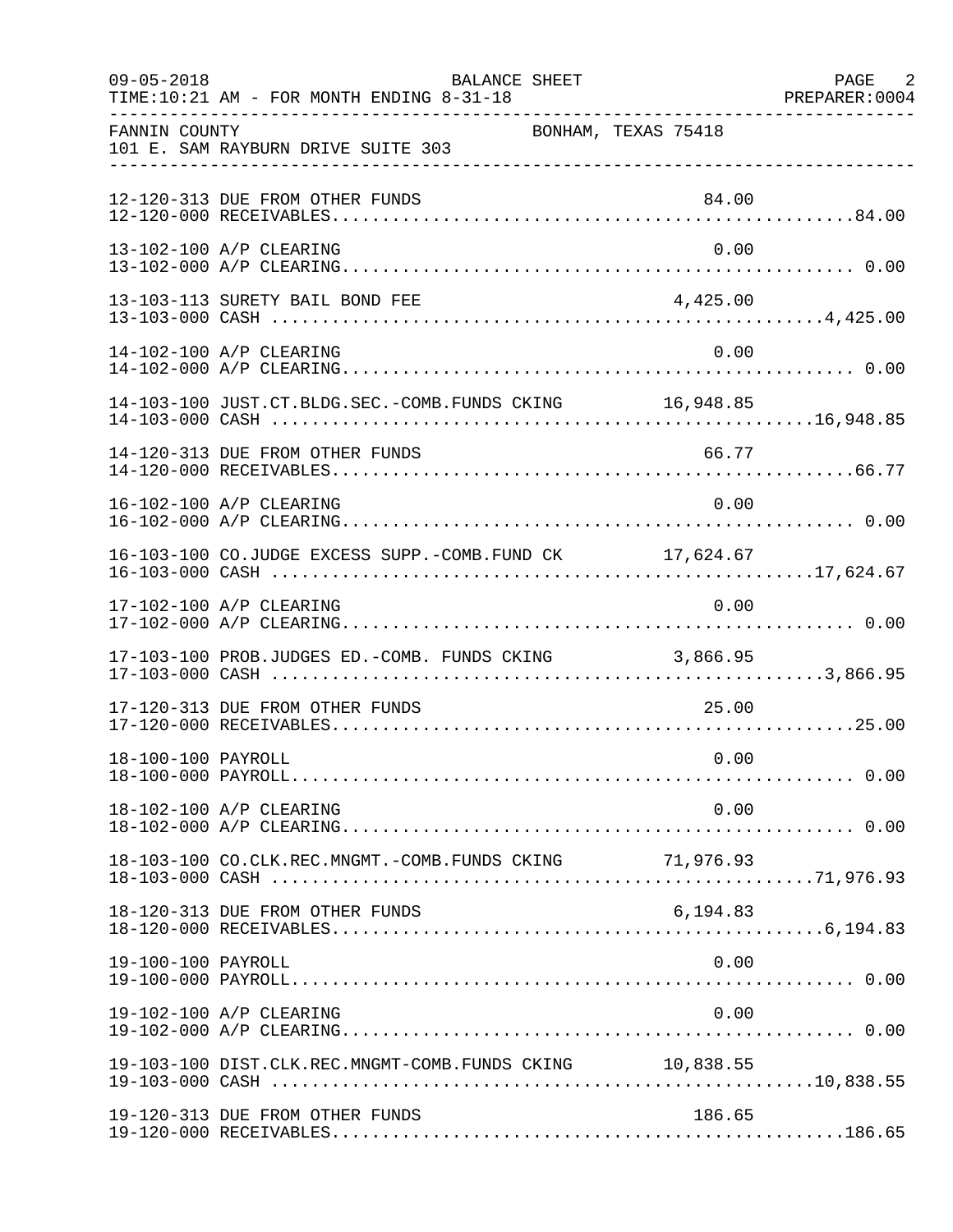| $09 - 05 - 2018$                       | BALANCE SHEET<br>TIME:10:21 AM - FOR MONTH ENDING 8-31-18                                                                             |                                                | PAGE 3<br>PREPARER:0004 |
|----------------------------------------|---------------------------------------------------------------------------------------------------------------------------------------|------------------------------------------------|-------------------------|
| FANNIN COUNTY                          | BONHAM, TEXAS 75418<br>101 E. SAM RAYBURN DRIVE SUITE 303                                                                             |                                                |                         |
| 20-100-100 PAYROLL                     |                                                                                                                                       | 0.00                                           |                         |
|                                        | 20-102-100 A/P CLEARING                                                                                                               | 0.00                                           |                         |
|                                        | 20-103-100 CO.OFF.REC.MNGMT-COMB. FUNDS CKING 44,406.74                                                                               |                                                |                         |
|                                        | 20-120-313 DUE FROM OTHER FUNDS                                                                                                       | 1,023.27                                       |                         |
| 21-100-100 PAYROLL                     |                                                                                                                                       | 0.00                                           |                         |
|                                        | 21-102-100 A/P CLEARING                                                                                                               | 0.00                                           |                         |
| 21-103-175 TEXPOOL                     | 21-103-100 R&B#1-COMBINED FUNDS CHECKING                                                                                              | 143,648.90<br>17,692.91                        |                         |
|                                        | 21-120-311 TAXES RECEIVABLE<br>21-120-312 DUE FROM OTHER GOVERNMENTS<br>21-120-313 DUE FROM OTHER FUNDS<br>21-120-315 INVENTORY ASSET | 31,539.44<br>8,402.82<br>3,155.88<br>9,596.02  |                         |
| 21-621-500 LAND<br>21-621-535 BUILDING | 21-621-599 CAPITAL OUTLAY                                                                                                             | 0.00<br>0.00                                   | 0.00                    |
| 22-100-100 PAYROLL                     |                                                                                                                                       | 0.00                                           |                         |
|                                        | 22-102-100 A/P CLEARING                                                                                                               | 0.00                                           |                         |
| 22-103-175 TEXPOOL                     | 22-103-100 R&B#2- COMBINED FUNDS CHECKING<br>22-103-175 LEXPOOL 22-103-175 LEXPOOL 22-103-175 LEXPOOL 22-103-000 CASH                 | 167,186.72<br>253,050.37                       |                         |
|                                        | 22-120-311 TAXES RECEIVABLE<br>22-120-312 DUE FROM OTHER GOVERNMENT<br>22-120-313 DUE FROM OTHER FUNDS<br>22-120-315 INVENTORY ASSET  | 35,406.18<br>9,319.86<br>3,676.18<br>43,974.52 |                         |
| 22-622-500 LAND<br>22-622-535 BUILDING | 22-622-575 LAND/BUILDING<br>22-622-599 CAPITAL OUTLAY                                                                                 | 0.00<br>0.00<br>0.00                           | 0.00                    |
| 23-100-100 PAYROLL                     |                                                                                                                                       | 0.00                                           |                         |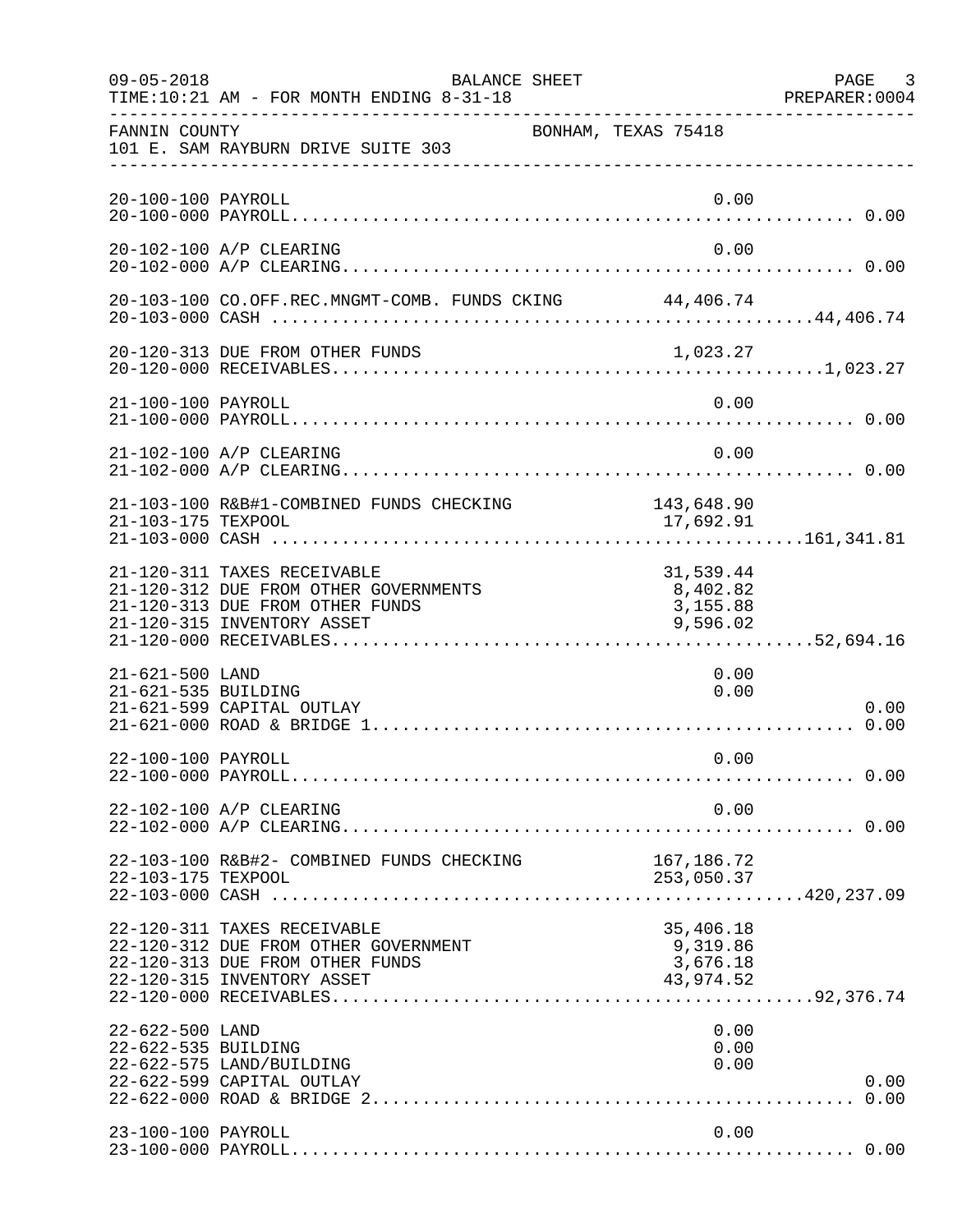| $09 - 05 - 2018$                       | <b>BALANCE SHEET</b><br>TIME:10:21 AM - FOR MONTH ENDING 8-31-18                                        |                                                 | PAGE 4<br>PREPARER:0004 |
|----------------------------------------|---------------------------------------------------------------------------------------------------------|-------------------------------------------------|-------------------------|
| FANNIN COUNTY                          | 101 E. SAM RAYBURN DRIVE SUITE 303                                                                      | BONHAM, TEXAS 75418                             |                         |
|                                        | 23-102-100 A/P CLEARING                                                                                 | 0.00                                            |                         |
| 23-103-175 TEXPOOL                     | 23-103-100 R&B#3-COMBINED FUNDS CHECKING                                                                | 464,677.69<br>231,945.61                        |                         |
| 23-120-315 INVENTORY                   | 23-120-311 TAXES RECEIVABLE<br>23-120-312 DUE FROM OTHER GOVERNMENTS<br>23-120-313 DUE FROM OTHER FUNDS | 53,118.05<br>14,682.25<br>5,514.25<br>66,704.86 |                         |
| 23-623-500 LAND<br>23-623-535 BUILDING | 23-623-599 CAPITAL OUTLAY                                                                               | 0.00<br>0.00                                    | 0.00                    |
| 24-100-100 PAYROLL                     |                                                                                                         | 0.00                                            |                         |
|                                        | 24-102-100 A/P CLEARING                                                                                 | 0.00                                            |                         |
| 24-103-175 TEXPOOL                     | 24-103-100 R&B#4- COMBINED FUNDS CHECKING                                                               | 124, 111.49<br>203, 151. 10                     |                         |
| 24-120-315 INVENTORY                   | 24-120-311 TAXES RECEIVABLE<br>24-120-312 DUE FROM OTHER GOVERNMENTS<br>24-120-313 DUE FROM OTHER FUNDS | 29,512.36<br>8,357.46<br>3,138.83<br>6,887.10   |                         |
| 24-624-500 LAND<br>24-624-535 BUILDING | 24-624-599 CAPITAL OUTLAY                                                                               | 0.00<br>0.00                                    | 0.00                    |
|                                        | 25-103-100 BEES-COMBINED FUNDS CHECKING                                                                 | 2,177.67                                        |                         |
|                                        | 26-102-100 A/P CLEARING                                                                                 | 0.00                                            |                         |
|                                        | 26-103-100 J.P.#1 JUST.CT.TECH-COMB.FUND CKING 46,659.76                                                |                                                 |                         |
|                                        | 26-120-313 DUE FROM OTHER FUNDS                                                                         | 148.95                                          |                         |
|                                        | 27-102-100 A/P CLEARING                                                                                 | 0.00                                            |                         |
|                                        | 27-103-100 J.P.#2 JUST.CT.TECH-COMB.FUND CKING 10,316.66                                                |                                                 |                         |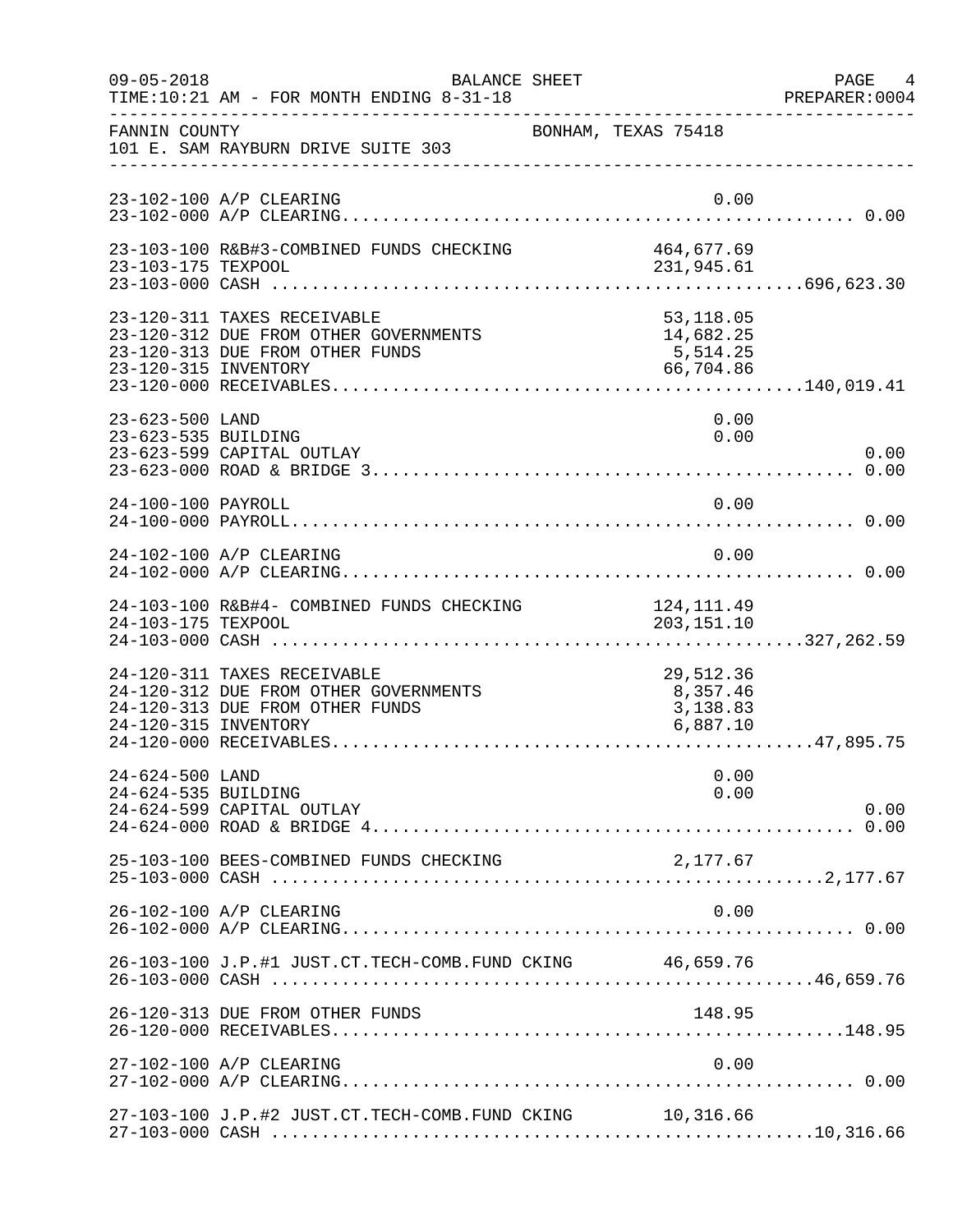| $09 - 05 - 2018$   | BALANCE SHEET<br>TIME:10:21 AM - FOR MONTH ENDING 8-31-18                                              |                     | PAGE 5<br>PREPARER: 0004 |
|--------------------|--------------------------------------------------------------------------------------------------------|---------------------|--------------------------|
| FANNIN COUNTY      | 101 E. SAM RAYBURN DRIVE SUITE 303                                                                     | BONHAM, TEXAS 75418 |                          |
|                    | 27-120-313 DUE FROM OTHER FUNDS                                                                        | 27.99               |                          |
|                    | 28-102-100 A/P CLEARING                                                                                | 0.00                |                          |
|                    | 28-103-100 J.P.#3 JUST.CT.TECH-COMB.FUND CKING 5,253.26                                                |                     |                          |
|                    | 28-120-313 DUE FROM OTHER FUNDS                                                                        | 90.09               |                          |
|                    | 30-103-100 SHERIFF WORK RELEASE-COMB FUND CKIN 983.14                                                  |                     |                          |
|                    | 31-103-100 COURTHOUSE RESTORATION-COMB. FUND 271,671.82-                                               |                     |                          |
|                    | 33-102-100 A/P CLEARING                                                                                | 0.00                |                          |
|                    | 33-103-100 BAIL BONDSMAN APP.-COMB FUND CKING 8,596.74<br>33-103-000 BAIL BONDSMAN AP.FEE CASH8,596.74 |                     |                          |
| 34-100-100 PAYROLL |                                                                                                        | 0.00                |                          |
|                    | 34-103-100 DISTRICT CT.REC.ARCHIVE COMB.FUND C 26,932.97                                               |                     |                          |
|                    | 34-120-313 DUE FROM OTHER FUNDS                                                                        | 331.18              |                          |
|                    | 35-103-100 LAW LIBRARY-COMBINED FUND CHECKING 156,726.08                                               |                     |                          |
|                    | 35-120-313 DUE FROM OTHER FUNDS                                                                        | 1,049.55            |                          |
| 36-100-100 PAYROLL |                                                                                                        | 0.00                |                          |
|                    | 36-102-100 A/P CLEARING                                                                                | 0.00                |                          |
|                    | 36-103-136 D. A. FEE CASH ACCT.                                                                        | 10,669.13           |                          |
|                    | 36-999-100 A/P CLEARING ACCOUNT                                                                        | 0.00                |                          |
|                    | 37-103-137 CASH-CONTRABAND SEIZURE                                                                     | 5,611.06            |                          |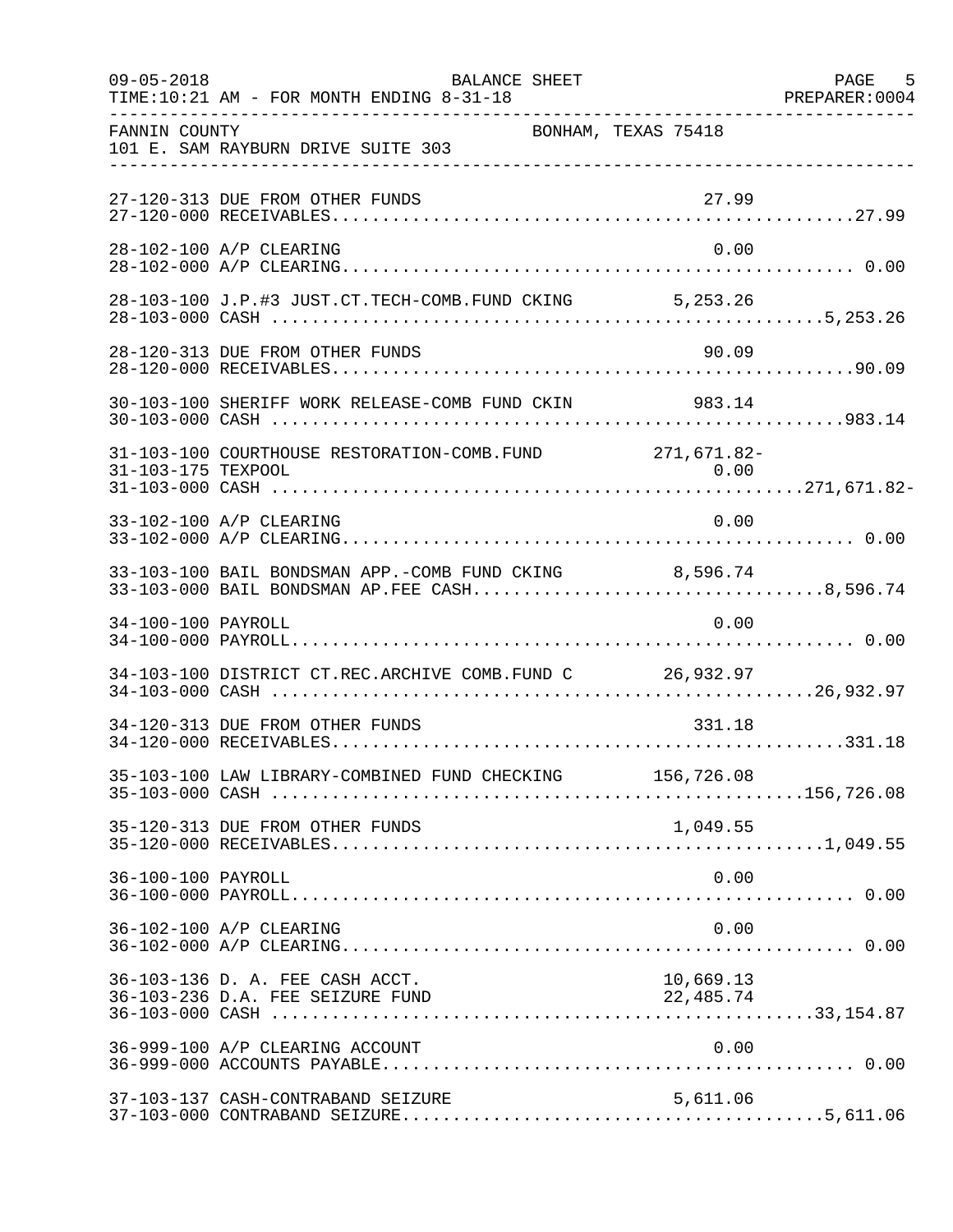| $09 - 05 - 2018$   | BALANCE SHEET<br>TIME:10:21 AM - FOR MONTH ENDING 8-31-18 |                     | PAGE 6<br>PREPARER: 0004 |
|--------------------|-----------------------------------------------------------|---------------------|--------------------------|
| FANNIN COUNTY      | 101 E. SAM RAYBURN DRIVE SUITE 303                        | BONHAM, TEXAS 75418 |                          |
|                    | 38-102-100 A/P CLEARING                                   | 0.00                |                          |
|                    | 38-103-100 IHC CO-OP GIN-COMBINED FUND CKING              | 519.33              |                          |
|                    | 39-102-100 A/P CLEARING                                   | 0.00                |                          |
|                    | 39-103-100 IHC B.R. COOPER-COMB. FUND CHECKING 13, 153.37 |                     |                          |
|                    | 40-103-100 NAACHO-COMBINED FUND CKING                     | 2,401.45            |                          |
|                    | 41-102-100 A/P CLEARING                                   | 0.00                |                          |
|                    | 41-103-100 CITIZEN CORPS(CERT)-COMB. FUND CKING 300.00    |                     |                          |
|                    | 41-120-312 DUE FROM OTHER GOVERNMENTS                     | 0.00                |                          |
|                    | 42-103-100 HAZARD MITIGATION-COMB. FUND CKING. 428.64-    |                     |                          |
|                    | 44-102-100 A/P CLEARING                                   | 0.00                |                          |
|                    | 44-103-100 HOMELAND SECURITY-COMB. FUND CHKING            | 0.00                |                          |
|                    | 44-120-312 DUE FROM OTHER GOVERNMENT                      | 0.00                |                          |
| 45-100-100 PAYROLL |                                                           | 0.00                |                          |
|                    | 45-103-100 CHAPTER 19-COMBINED FUNDS CHECKING 868.25-     |                     |                          |
|                    | 45-120-312 DUE FROM OTHER GOVERNMENT                      | 0.00                |                          |
|                    | 46-103-100 SAFE ROOM REIMB. PROG. - COMB. FUNDS 5, 949.02 |                     |                          |
|                    | 46-120-312 DUE FROM OTHER GOVERNMENTS                     | 0.00                |                          |
|                    | 48-103-100 ELECTION EQUIP. FUND-COMBINED FUNDS 31,302.43  |                     |                          |
| 49-100-100 PAYROLL |                                                           | 0.00                |                          |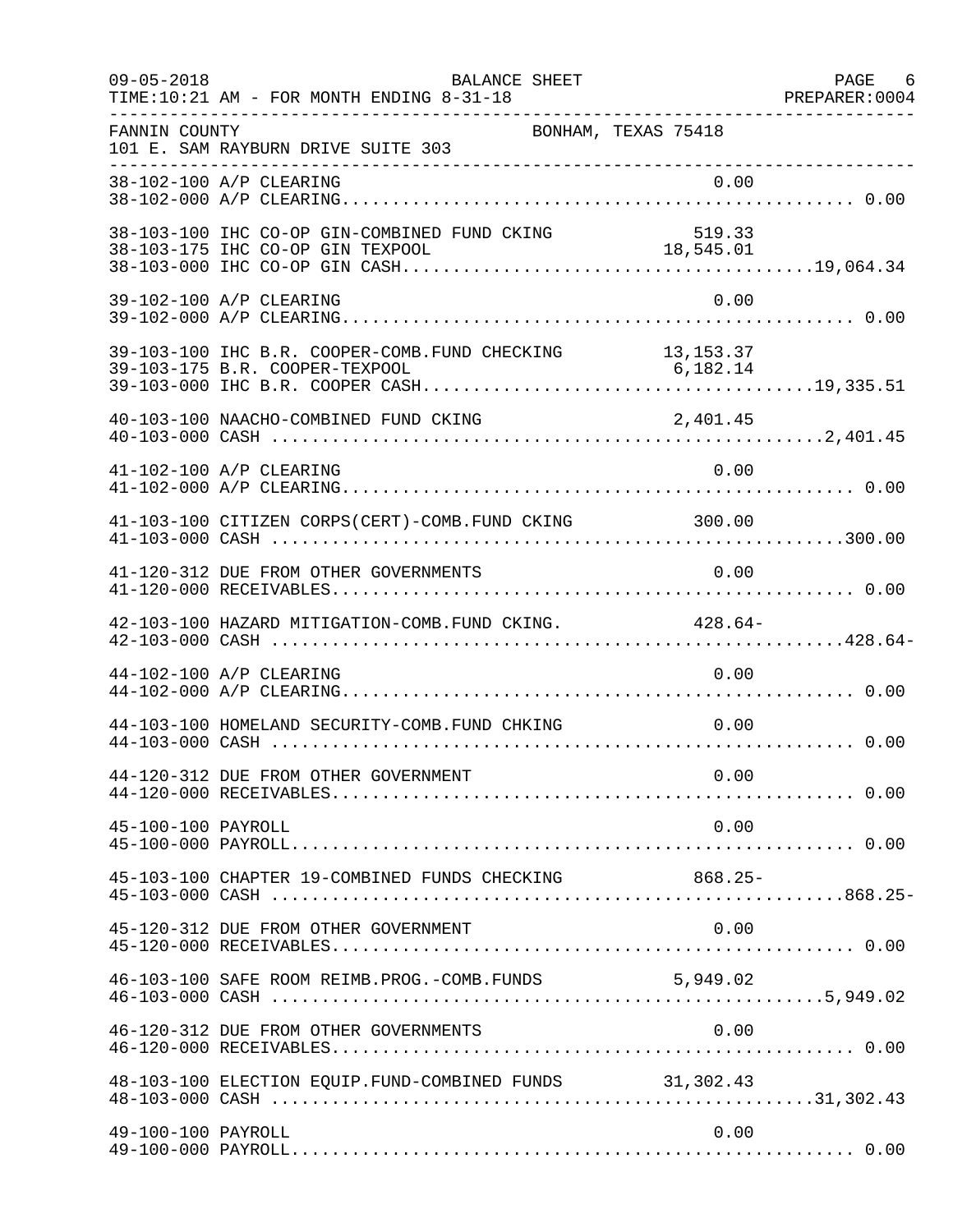| $09 - 05 - 2018$   | BALANCE SHEET<br>TIME:10:21 AM - FOR MONTH ENDING 8-31-18                                                 |                                   | PAGE 7<br>PREPARER: 0004 |
|--------------------|-----------------------------------------------------------------------------------------------------------|-----------------------------------|--------------------------|
| FANNIN COUNTY      | 101 E. SAM RAYBURN DRIVE SUITE 303                                                                        | BONHAM, TEXAS 75418               |                          |
|                    | 49-103-100 INVESTIGATOR/LEOSE-COMB.FUNDS                                                                  | 619.89                            |                          |
|                    | 51-103-100 CO.CLK.CO.& DIST.CT.TECHNOLOGY-COMB 7,669.29                                                   |                                   |                          |
|                    | 51-120-313 DUE FROM OTHER FUNDS                                                                           | 65.59                             |                          |
|                    | 52-103-100 CO.CLK.COURT RECORDS PRESERVATION-C 13,790.45                                                  |                                   |                          |
|                    | 52-120-313 DUE FROM OTHER FUNDS                                                                           | 90.00                             |                          |
|                    | 53-103-100 CO.CLK.REC.ARCHIVE -COMB.FUNDS CKIN 314,002.55                                                 |                                   |                          |
|                    | 53-120-313 DUE FROM OTHER FUNDS                                                                           | 6,410.00                          |                          |
|                    | 55-102-100 A/P CLEARING                                                                                   | 0.00                              |                          |
|                    | 55-103-155 F.C. LAW ENFORCEMENT EDUCATION                                                                 | 49.78                             |                          |
|                    | 55-999-100 A/P CLEARING ACCOUNT                                                                           | 0.00                              |                          |
| 56-100-100 PAYROLL |                                                                                                           | 0.00                              |                          |
|                    | 56-102-100 A/P CLEARING                                                                                   | 0.00                              |                          |
|                    | 56-103-156 CASH-F C SHERIFF FORFEITURE<br>56-103-159 CASH-FEDERAL FORFEITURE 2018 18,882.97               |                                   |                          |
|                    | 56-999-100 A/P CLEARING ACCOUNT                                                                           | 0.00                              |                          |
|                    | 57-103-100 SHERIFF K-9 UNIT-COMB.FUND CHECKING                                                            | 595.29                            |                          |
|                    | 59-103-100 DRUG COURT-COMBINED FUNDS                                                                      | 33,906.16                         |                          |
|                    | 59-120-313 DUE FROM OTHER FUNDS                                                                           | 325.92                            |                          |
| 60-103-175 TEXPOOL | 60-103-100 SINKING-COMBINED FUND CHECKING<br>60-103-260 SINKING-CASH 1998<br>60-103-275 TEXPOOL-1998 JAIL | 84,636.55<br>0.00<br>0.00<br>0.00 |                          |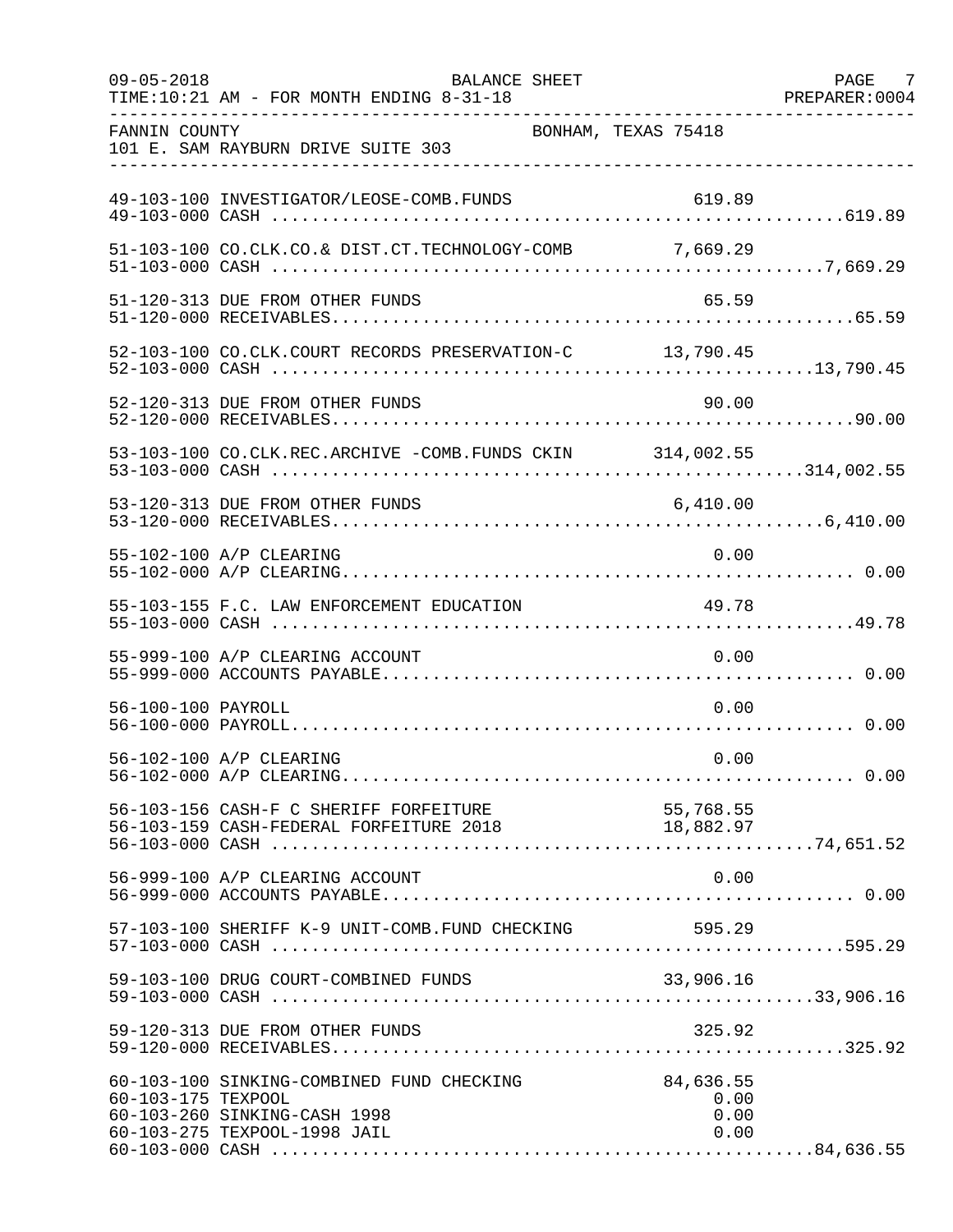| $09 - 05 - 2018$   | BALANCE SHEET<br>TIME:10:21 AM - FOR MONTH ENDING 8-31-18                                              |                             | PAGE 8<br>PREPARER: 0004 |
|--------------------|--------------------------------------------------------------------------------------------------------|-----------------------------|--------------------------|
| FANNIN COUNTY      | 101 E. SAM RAYBURN DRIVE SUITE 303                                                                     | BONHAM, TEXAS 75418         |                          |
|                    | 60-120-311 TAXES RECEIVABLE<br>60-120-312 DUE FROM OTHER GOVERNMENT<br>60-120-313 DUE FROM OTHER FUNDS | 0.00<br>0.00<br>0.00        |                          |
|                    | 61-103-100 DIST.CLK.CO.& DIST.CT.TECH.-COMBINE 2,763.71                                                |                             |                          |
|                    | 61-120-313 DUE FROM OTHER FUNDS                                                                        | 36.57                       |                          |
|                    | 62-103-100 DIST.CLK.COURT RECORDS PRESERVATION 30,139.46                                               |                             |                          |
|                    | 62-120-313 DUE FROM OTHER FUNDS                                                                        | 221.18                      |                          |
|                    | 63-103-100 LEOSE CONST.#1-COMBINED FUNDS CHECK 1,006.88                                                |                             |                          |
|                    | 64-103-100 LEOSE CONST.#2-COMBINED FUNDS CHECK 678.48                                                  |                             |                          |
|                    | 65-103-100 LEOSE CONST.#3-COMBINED FUNDS CHECK 2,010.11                                                |                             |                          |
|                    | 66-103-100 GO BONDS CONST.-COMBINED FUNDS CHEC<br>66-103-166 ICS DEPOSIT                               | 332,450.44-<br>6,082,348.57 |                          |
|                    | 67-103-100 ANNUAL PAYMENT-COMBINED FUND CKING 5,815.95-                                                |                             |                          |
|                    | 70-102-100 A/P CLEARING                                                                                | 0.00                        |                          |
| 70-103-175 TEXPOOL | 70-103-100 RIGHT OF WAY-COMBINED FUND CHECKING 16,046.34<br>70-103-170 RIGHT OF WAY CASH ACCT.         | 0.00<br>81,924.82           |                          |
|                    | 70-133-010 ADVANCE TO GENERAL<br>70-133-021 ADVANCE TO R&B #1<br>70-133-022 ADVANCE TO R&B #2          | 0.00<br>0.00<br>0.00        |                          |
|                    | 70-999-100 A/P CLEARING ACCOUNT                                                                        | 0.00                        |                          |
| 71-100-100 PAYROLL |                                                                                                        | 0.00                        |                          |
|                    | 71-103-100 INV.CRIMES AGAINST WOMEN-COMB.FUNDS                                                         | 0.00                        |                          |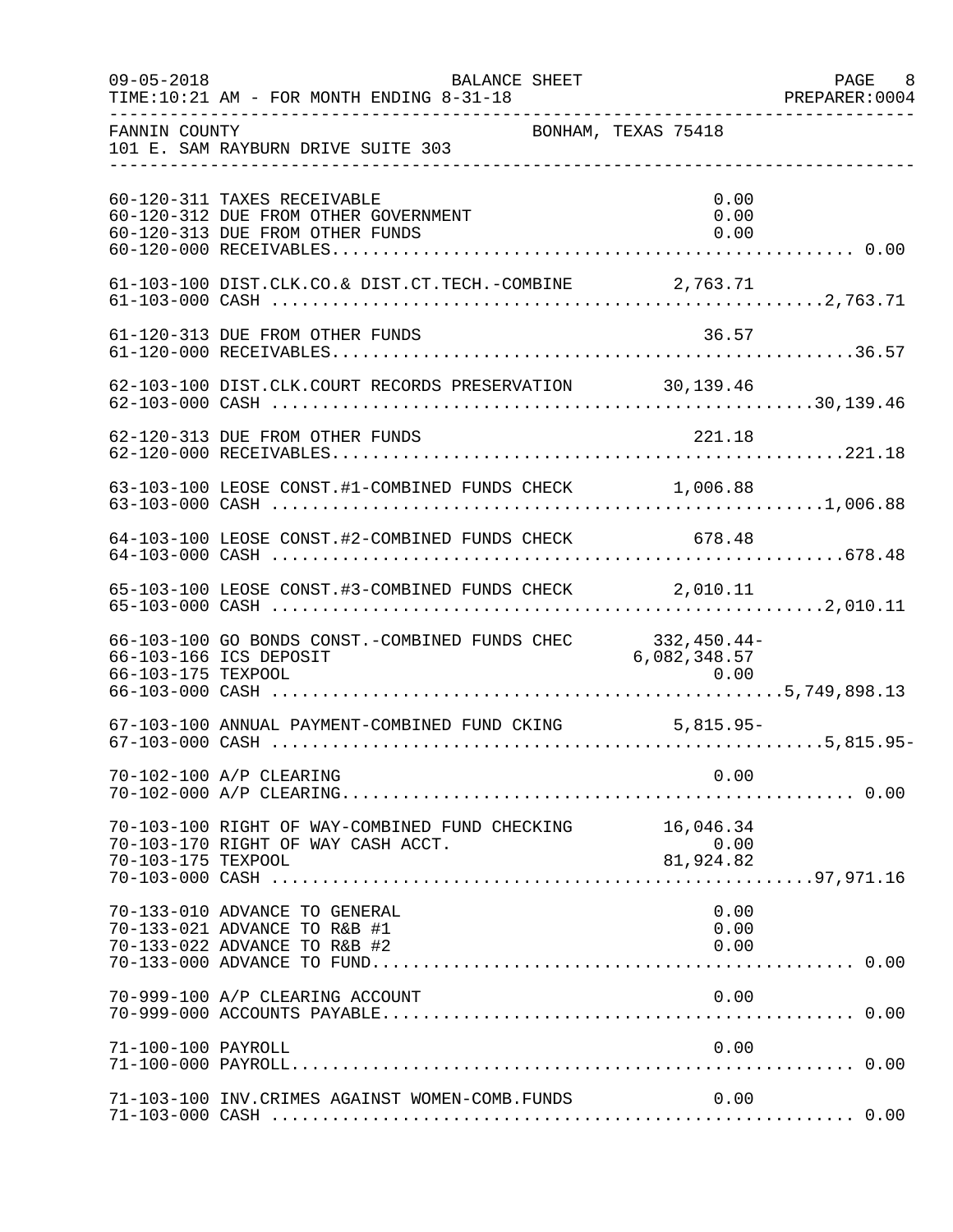| $09 - 05 - 2018$   | BALANCE SHEET<br>TIME:10:21 AM - FOR MONTH ENDING 8-31-18                                                                                                                                                                                                                                                                                                                                |                                                                                               | PAGE 9 |
|--------------------|------------------------------------------------------------------------------------------------------------------------------------------------------------------------------------------------------------------------------------------------------------------------------------------------------------------------------------------------------------------------------------------|-----------------------------------------------------------------------------------------------|--------|
| FANNIN COUNTY      | BONHAM, TEXAS 75418<br>101 E. SAM RAYBURN DRIVE SUITE 303                                                                                                                                                                                                                                                                                                                                |                                                                                               |        |
|                    |                                                                                                                                                                                                                                                                                                                                                                                          |                                                                                               |        |
| 72-100-100 PAYROLL |                                                                                                                                                                                                                                                                                                                                                                                          | 0.00                                                                                          |        |
|                    | 72-103-100 INV. CRIMES AGAINST CHILDREN-COMB. FU 3, 231.42-                                                                                                                                                                                                                                                                                                                              |                                                                                               |        |
|                    | 72-120-312 DUE FROM OTHER GOVERNMENTS                                                                                                                                                                                                                                                                                                                                                    | 0.00                                                                                          |        |
|                    | 80-103-180 CASH-VETERANS COURT PROGRAM                                                                                                                                                                                                                                                                                                                                                   | 250.00                                                                                        |        |
|                    |                                                                                                                                                                                                                                                                                                                                                                                          |                                                                                               |        |
|                    | 82-103-100 LAKE PCT 3-COMBINED FUNDS CKING 484,263.00                                                                                                                                                                                                                                                                                                                                    |                                                                                               |        |
|                    | 83-103-100 LAKE PCT 4-COMBINED FUNDS CKING 387,000.00                                                                                                                                                                                                                                                                                                                                    |                                                                                               |        |
|                    | 87-103-187 CASH-JUVENILE PROBATION                                                                                                                                                                                                                                                                                                                                                       | 2,267.63                                                                                      |        |
|                    | 88-103-100 IHC - COMBINED FUNDS CHECKING                                                                                                                                                                                                                                                                                                                                                 | 0.00                                                                                          |        |
| 89-100-100 PAYROLL |                                                                                                                                                                                                                                                                                                                                                                                          | 0.00                                                                                          |        |
|                    | 89-103-689 CASH-STRUCTURAL FAM.THER.GRANT OOG<br>89-103-988 CASH-LOCAL FUNDS CARRIED FORWARD<br>89-103-992 CASH-INTEREST INCOME<br>89-103-993 CASH-BASIC PROBATION SUPERVISION<br>89-103-994 CASH-COMMUNITY PROGRAMS<br>89-103-995 CASH-LOCAL FUNDING FY 2018<br>89-103-996 CASH-PRE/POST ADJUDICATION<br>89-103-997 CASH-COMMITMENT DIVERSION<br>89-103-998 CASH-MENTAL HEALTH SERVICES | 0.00<br>28,991.83<br>13,057.51<br>6,906.89<br>130.51<br>57,796.17<br>21.42<br>21.42<br>304.60 |        |
|                    | 92-103-100 STATZER-COMBINED FUNDS CHECKING                                                                                                                                                                                                                                                                                                                                               | 4,543.71<br>39,960.80                                                                         |        |
|                    | 92-999-100 A/P CLEARING ACCOUNT                                                                                                                                                                                                                                                                                                                                                          | 0.00                                                                                          |        |
|                    | 93-103-909 CASH- #713169 RANDOLPH                                                                                                                                                                                                                                                                                                                                                        | 100.00                                                                                        |        |
|                    | 93-120-312 DUE FROM OTHER GOVERNMENT                                                                                                                                                                                                                                                                                                                                                     | 0.00                                                                                          |        |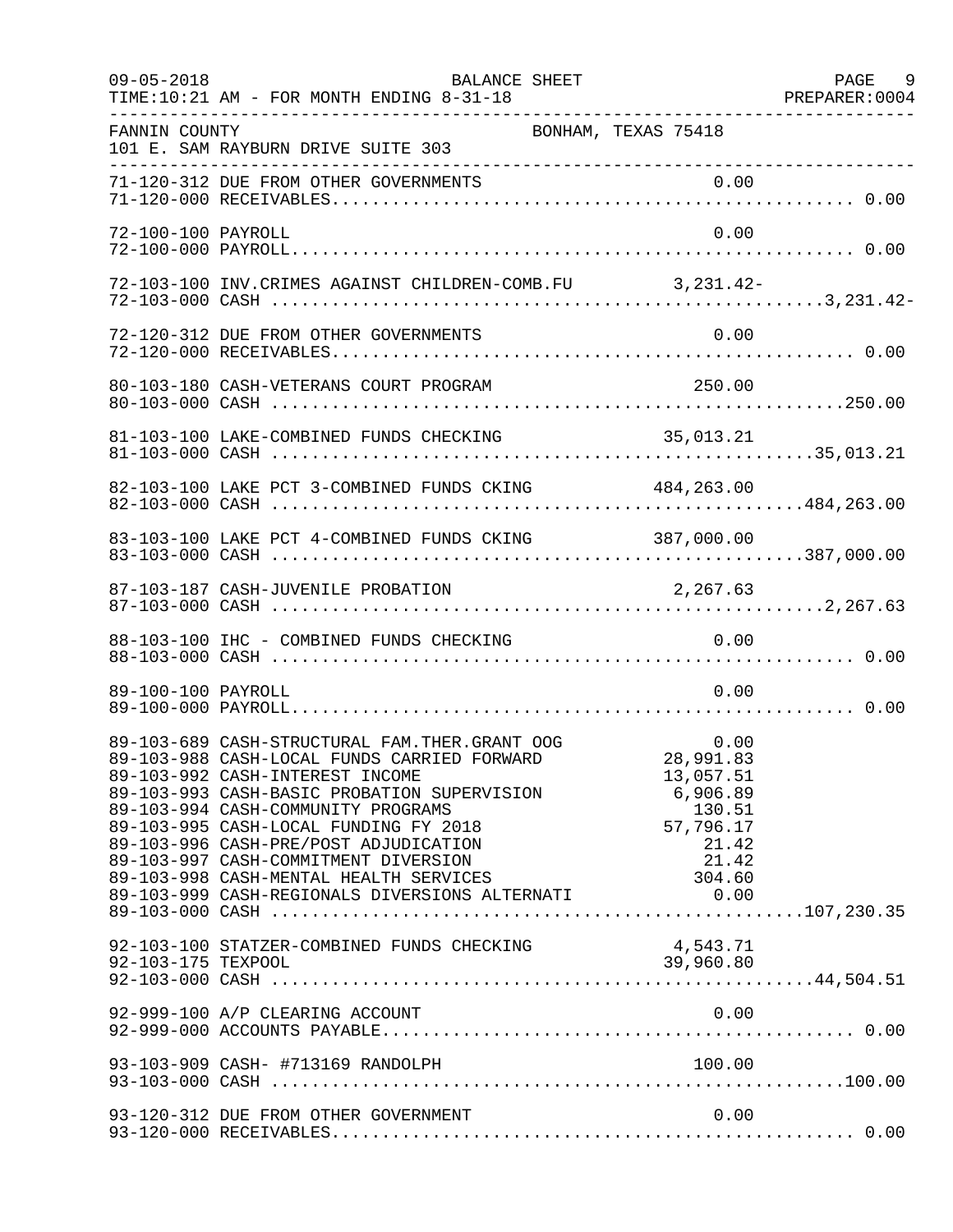| $09 - 05 - 2018$                                                                  | BALANCE SHEET<br>TIME:10:21 AM - FOR MONTH ENDING 8-31-18                                                                                                                                                                                                                                                                                                                                                                                                                                                                                                                                                         |                                                                                                                                                             |                                                                                                      | PAGE 10<br>PREPARER:0004 |
|-----------------------------------------------------------------------------------|-------------------------------------------------------------------------------------------------------------------------------------------------------------------------------------------------------------------------------------------------------------------------------------------------------------------------------------------------------------------------------------------------------------------------------------------------------------------------------------------------------------------------------------------------------------------------------------------------------------------|-------------------------------------------------------------------------------------------------------------------------------------------------------------|------------------------------------------------------------------------------------------------------|--------------------------|
| FANNIN COUNTY                                                                     | 101 E. SAM RAYBURN DRIVE SUITE 303                                                                                                                                                                                                                                                                                                                                                                                                                                                                                                                                                                                | BONHAM, TEXAS 75418                                                                                                                                         |                                                                                                      |                          |
|                                                                                   | 95-100-100 PAYROLL CASH                                                                                                                                                                                                                                                                                                                                                                                                                                                                                                                                                                                           |                                                                                                                                                             | 24.36                                                                                                |                          |
| 98-160-100 LAND<br>98-160-200 BUILDINGS<br>98-160-230 ROADS<br>98-160-235 BRIDGES | 98-160-201 ACCUM.DEPRECIATION-BUILDINGS<br>98-160-210 AUTOMOBILES AND TRUCKS<br>98-160-211 ACCUM.DEPR.AUTOS AND TRUCKS<br>98-160-215 COMPUTER EQUIPMENT<br>98-160-216 ACCUM.DEPR.-COMPUTER EQUIPMENT<br>98-160-220 OFFICE EQUIPMENT<br>98-160-221 ACCUM. DEPR.-OFFICE EQUIPMENT<br>98-160-225 RADIO EQUIPMENT<br>98-160-226 ACCUM.DEPR.-RADIO EQUIPMENT<br>98-160-227 SECURITY EQUIPMENT<br>98-160-228 ACCUM.DEP.-SECURITY EQUIPMENT<br>98-160-231 ACCUM. DEPRECIATION-ROADS<br>98-160-236 ACCUM. DEPRECIATION-BRIDGES<br>98-160-300 ROAD EQUIPMENT<br>98-160-301 ACCUM.DEPRECIATION-ROAD EQUIPMENT 2,658,945.21- | 1,836,648.71<br>1,280,042.46-<br>$94,307.20$<br>$207,010.70$<br>$186,973.11-$<br>$0.00$<br>17,817,815.13<br>14,263,594.24-<br>9,726,252.91<br>3,125,306.71- | 341,561.30<br>4,737,000.00<br>3, 258, 911.08-<br>647,940.20<br>647,940.20-<br>0.00<br>3, 282, 441.12 |                          |
|                                                                                   |                                                                                                                                                                                                                                                                                                                                                                                                                                                                                                                                                                                                                   |                                                                                                                                                             |                                                                                                      |                          |
|                                                                                   | 99-170-200 DEFERRED PENSION OUTFLOW<br>99-170-200 DEFERRED PENSION OUTFLOW 2,147,956.00<br>99-170-000 DEFERRED PENSION OUTFLOW2,147,956.00                                                                                                                                                                                                                                                                                                                                                                                                                                                                        |                                                                                                                                                             |                                                                                                      |                          |
|                                                                                   |                                                                                                                                                                                                                                                                                                                                                                                                                                                                                                                                                                                                                   |                                                                                                                                                             |                                                                                                      |                          |
|                                                                                   | ***** LIABILITIES *****                                                                                                                                                                                                                                                                                                                                                                                                                                                                                                                                                                                           |                                                                                                                                                             |                                                                                                      |                          |
|                                                                                   | 10-200-097 DUE TO OTHER GOVERNMENTS-FINES<br>10-200-099 DUE TO OTHERS-FINES<br>10-200-150 ACCRUED SALARY PAYABLE<br>10-200-155 ACCRUED FRINGE BENEFITS<br>10-200-200 DEFERRED TAX REVENUE                                                                                                                                                                                                                                                                                                                                                                                                                         | 2,476,621.92                                                                                                                                                | 723,639.47<br>150,403.37<br>67,427.05<br>556,989.63                                                  |                          |
|                                                                                   | 10-207-070 DUE TO R.O.W.<br>10-207-089 DUE TO T.J.P.C.<br>10-207-090 DUE TO CJD<br>10-207-970 DUE TO OTHER GOVERNMENTS<br>10-207-990 DUE TO OTHERS                                                                                                                                                                                                                                                                                                                                                                                                                                                                |                                                                                                                                                             | 0.00<br>0.00<br>1,794.00<br>0.00<br>344.79                                                           |                          |
|                                                                                   | 10-225-510 TIME PYMT. WARRANTS ON COMPUTERS                                                                                                                                                                                                                                                                                                                                                                                                                                                                                                                                                                       |                                                                                                                                                             | 0.00                                                                                                 |                          |
|                                                                                   | 10-271-200 EQUITY ACCOUNT                                                                                                                                                                                                                                                                                                                                                                                                                                                                                                                                                                                         |                                                                                                                                                             | 5, 265, 105. 15                                                                                      |                          |
|                                                                                   |                                                                                                                                                                                                                                                                                                                                                                                                                                                                                                                                                                                                                   |                                                                                                                                                             |                                                                                                      |                          |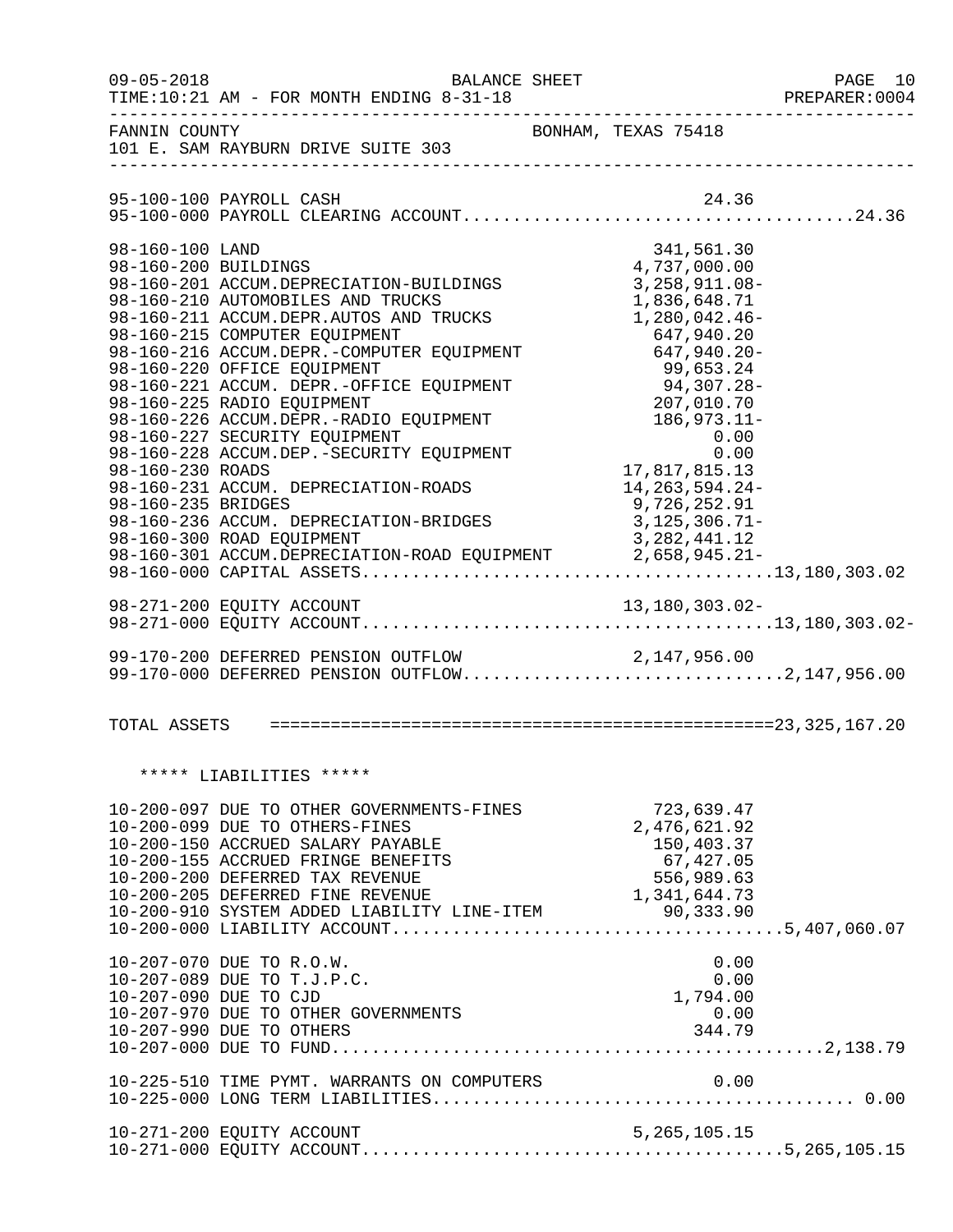| $09 - 05 - 2018$ | BALANCE SHEET<br>TIME:10:21 AM - FOR MONTH ENDING 8-31-18                                                                                                                                                    | PAGE 11 |
|------------------|--------------------------------------------------------------------------------------------------------------------------------------------------------------------------------------------------------------|---------|
| FANNIN COUNTY    | BONHAM, TEXAS 75418<br>101 E. SAM RAYBURN DRIVE SUITE 303                                                                                                                                                    |         |
|                  | 11-200-910 SYSTEM ADDED LIABILITY LINE-ITEM<br>0.00                                                                                                                                                          |         |
|                  | 11-271-200 EQUITY ACCOUNT<br>118,328.16                                                                                                                                                                      |         |
|                  | 12-200-910 SYSTEM ADDED LIABILITY LINE-ITEM 2,691.03-<br>12-200-000 SYSTEM ADDED LIABILITY DEPARTMENT2,691.03-                                                                                               |         |
|                  | 12-271-200 EQUITY ACCOUNT<br>10,075.31                                                                                                                                                                       |         |
|                  |                                                                                                                                                                                                              |         |
|                  | 13-271-200 EQUITY ACCOUNT<br>210.00                                                                                                                                                                          |         |
|                  | 14-200-910 SYSTEM ADDED LIABILITY LINE-ITEM 0.00                                                                                                                                                             |         |
|                  | 14-271-200 EQUITY ACCOUNT<br>16,183.19                                                                                                                                                                       |         |
|                  | 16-200-910 SYSTEM ADDED LIABILITY LINE-ITEM 217.00<br>16-200-000 SYSTEM ADDED LIABILITY DEPARTMENT217.00                                                                                                     |         |
|                  |                                                                                                                                                                                                              |         |
|                  | 4,767.14<br>17-271-200 EQUITY ACCOUNT                                                                                                                                                                        |         |
|                  | 18-200-150 ACCRUED SALARY PAYABLE<br>1,123.70<br>18-200-155 ACCRUED FRINGE BENEFITS<br>629.81<br>18-200-910 SYSTEM ADDED LIABILITY LINE-ITEM 1,693.52-<br>18-200-000 SYSTEM ADDED LIABILITY DEPARTMENT59.99  |         |
|                  | 18-271-200 EQUITY ACCOUNT<br>59,744.79                                                                                                                                                                       |         |
|                  | 19-200-150 ACCRUED SALARY PAYABLE<br>0.01<br>19-200-155 ACCRUED FRINGE BENEFITS<br>0.00<br>19-200-910 SYSTEM ADDED LIABILITY LINE-ITEM<br>0.00                                                               |         |
|                  | 8,643.04<br>19-271-200 EQUITY ACCOUNT                                                                                                                                                                        |         |
|                  | 20-200-150 ACCRUED SALARY PAYABLE<br>316.17<br>20-200-155 ACCRUED FRINGE BENEFITS<br>58.74<br>20-200-910 SYSTEM ADDED LIABILITY LINE-ITEM 26,127.67<br>20-200-000 SYSTEM ADDED LIABILITY DEPARTMENT26,502.58 |         |
|                  | 20-271-200 EQUITY ACCOUNT<br>17,283.31                                                                                                                                                                       |         |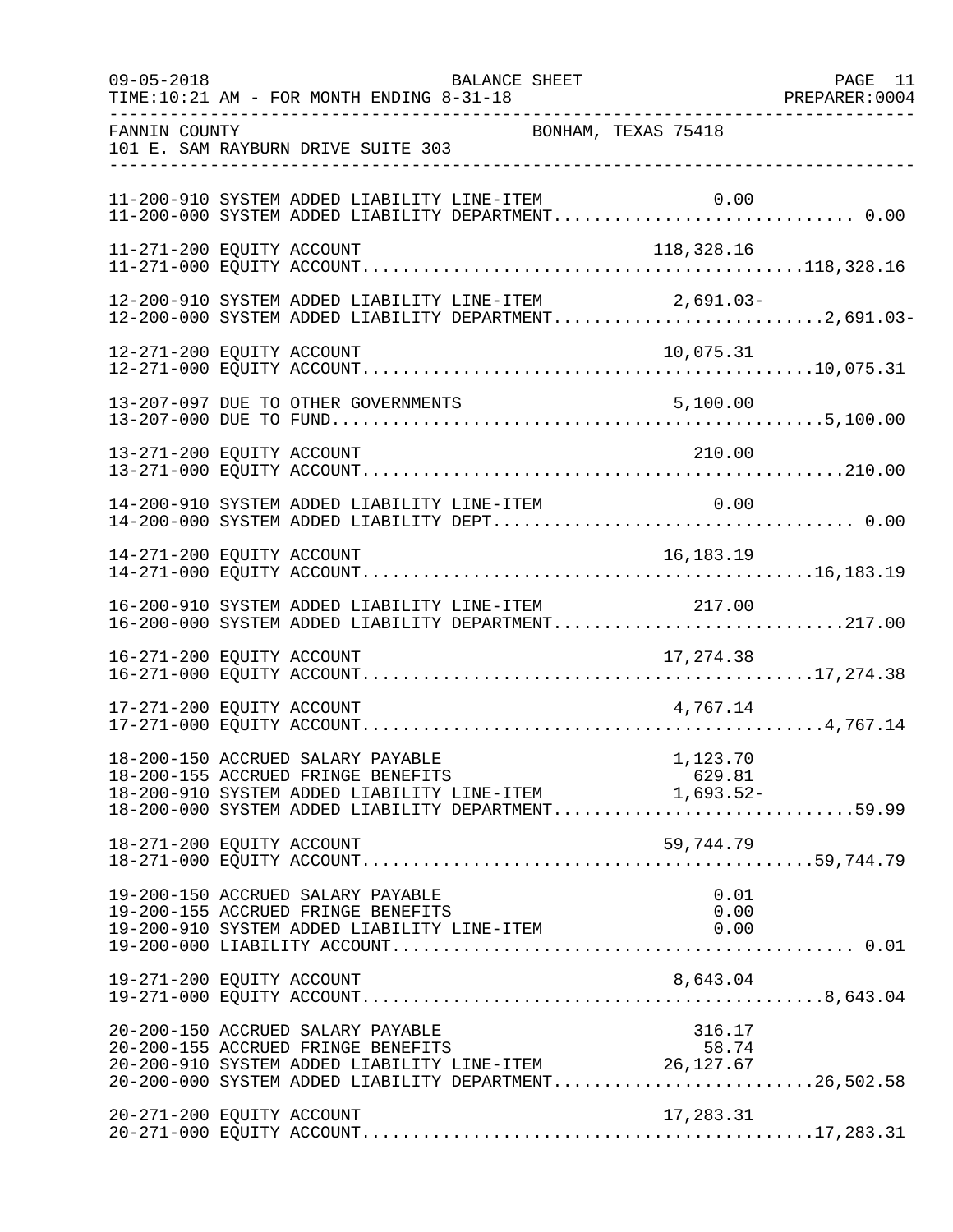| $09 - 05 - 2018$ | TIME:10:21 AM - FOR MONTH ENDING 8-31-18                                                                                                                                                 | BALANCE SHEET       |                                    | PAGE 12<br>PREPARER: 0004 |
|------------------|------------------------------------------------------------------------------------------------------------------------------------------------------------------------------------------|---------------------|------------------------------------|---------------------------|
| FANNIN COUNTY    | 101 E. SAM RAYBURN DRIVE SUITE 303                                                                                                                                                       | BONHAM, TEXAS 75418 |                                    |                           |
|                  | 21-200-150 ACCRUED SALARY PAYABLE<br>21-200-155 ACCRUED FRINGE BENEFITS<br>21-200-200 DEFERRED TAX REVENUE<br>$21-200-200$ Deferred that Neveron IINE-ITEM $25,515.53-$                  |                     | 11,400.30<br>5,267.57<br>30,023.03 |                           |
|                  | 21-207-070 DUE TO RIGHT OF WAY                                                                                                                                                           |                     | 0.00                               |                           |
|                  | 21-231-100 LOAN BSB EQUIPMENT<br>21 231 100 2011 202 2021 2020 21 231 100 21 231 100 21 231 100 21 231 100 21 231 100 21 231 2020 21 231 200 21                                          |                     | 0.00                               |                           |
|                  |                                                                                                                                                                                          |                     |                                    |                           |
|                  | 22-200-150 ACCRUED SALARY PAYABLE<br>22-200-155 ACCRUED FRINGE BENEFITS<br>22-200-910 SYSTEM ADDED LIABILITY LINE-ITEM 33,639.77<br>22-200-910 SYSTEM ADDED LIABILITY LINE-ITEM 5,213.50 |                     | 10,957.40<br>5,609.02              |                           |
|                  | 22-207-070 DUE TO RIGHT OF WAY                                                                                                                                                           |                     | 0.00                               |                           |
|                  |                                                                                                                                                                                          |                     |                                    |                           |
|                  | 23-200-150 ACCRUED SALARY PAYABLE<br>23-200-200 DEFERRED TAX REVENUE<br>23-200-910 SYSTEM ADDED LIABILITY LINE-ITEM 50,468.42<br>23-200-000 LIABILITY ACCOUNT                            |                     | 10,785.65                          |                           |
|                  |                                                                                                                                                                                          |                     |                                    |                           |
|                  | 23-271-200 EQUITY ACCOUNT                                                                                                                                                                |                     |                                    |                           |
|                  | 24-200-150 ACCRUED SALARY PAYABLE<br>24-200-155 ACCRUED FRINGE BENEFITS<br>24-200-200 DEFERRED TAX REVENUE                                                                               |                     | 9,049.70<br>4,413.27<br>28,004.13  |                           |
|                  | 24-271-200 EQUITY ACCOUNT                                                                                                                                                                |                     | 323, 272.55                        |                           |
|                  |                                                                                                                                                                                          |                     |                                    |                           |
|                  | 26-200-910 SYSTEM ADDED LIABILITY LINE-ITEM<br>26-200-000 SYSTEM ADDED LIABILITY DEPARTMENT30.56-                                                                                        |                     | 30.56-                             |                           |
|                  | 26-271-200 EQUITY ACCOUNT                                                                                                                                                                |                     | 46,628.74                          |                           |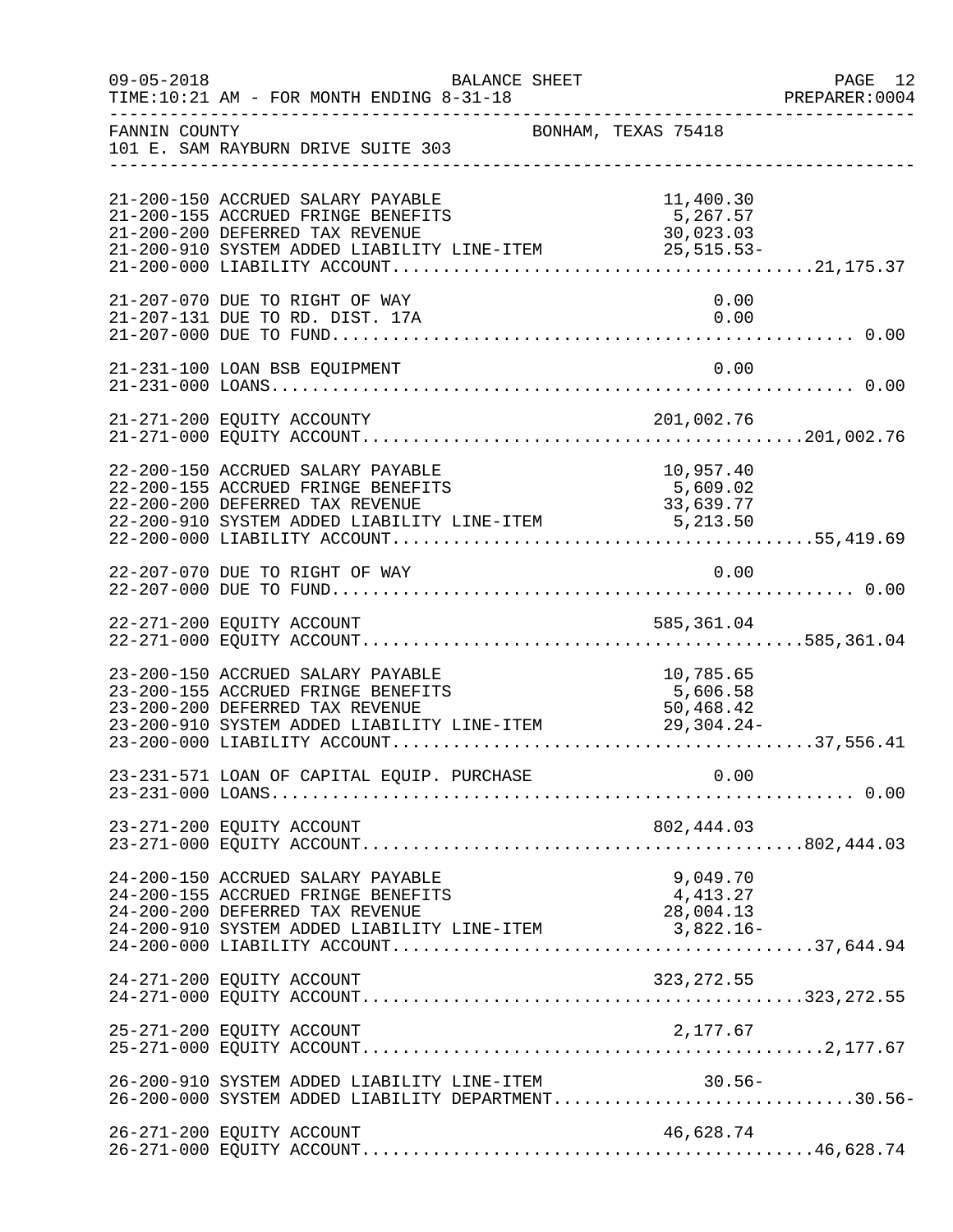| $09 - 05 - 2018$ | BALANCE SHEET<br>TIME:10:21 AM - FOR MONTH ENDING 8-31-18                                                              |                      | PAGE 13<br>PREPARER: 0004 |
|------------------|------------------------------------------------------------------------------------------------------------------------|----------------------|---------------------------|
| FANNIN COUNTY    | BONHAM, TEXAS 75418<br>101 E. SAM RAYBURN DRIVE SUITE 303                                                              |                      |                           |
|                  | 27-271-200 EQUITY ACCOUNT                                                                                              | 11,052.23            |                           |
|                  | 28-200-910 SYSTEM ADDED LIABILITY LINE-ITEM<br>28-200-000 SYSTEM ADDED LIABILITY DEPARTMENT859.99                      | 859.99               |                           |
|                  | 28-271-200 EQUITY ACCOUNT                                                                                              | 3,792.74             |                           |
|                  | 30-271-200 EQUITY ACCOUNT                                                                                              | 983.14               |                           |
|                  | 31-271-200 EQUITY ACCOUNT                                                                                              | 115.00               |                           |
|                  | 33-271-200 EQUITY ACCOUNT                                                                                              | 8,596.74             |                           |
|                  | 34-271-200 EQUITY ACCOUNT                                                                                              | 23, 137. 45          |                           |
|                  | 35-200-910 SYSTEM ADDED LIABILITY LI                                                                                   | 0.00                 |                           |
|                  | 35-271-200 EQUITY ACCOUNT                                                                                              | 144,680.04           |                           |
|                  | 36-200-150 ACCRUED SALARY PAYABLE<br>36-200-155 ACCRUED FRINGE BENEFITS<br>36-200-910 SYSTEM ADDED LIABILITY LINE-ITEM | 0.00<br>0.01<br>0.00 |                           |
|                  | 36-271-200 EQUITY ACCOUNT                                                                                              | 22,840.34            |                           |
|                  | 37-200-910 SYSTEM ADDED LIABILITY LINE-ITEM                                                                            | 0.00                 |                           |
|                  | 37-207-099 HELD IN TRUST                                                                                               | 3,209.46             |                           |
|                  | 37-271-200 EQUITY ACCOUNT                                                                                              | 2,401.00             |                           |
|                  | 38-271-200 EQUITY ACCOUNT                                                                                              | 18,825.59            |                           |
|                  | 39-271-200 EQUITY ACCOUNT                                                                                              | 18,067.34            |                           |
|                  | 40-200-910 SYSTEM ADDED LIABILITY LINE-ITEM 9,781.36-<br>40-200-000 SYSTEM ADDED LIABILITY DEPARTMENT9,781.36-         |                      |                           |
|                  | 40-271-200 EQUITY ACCOUNT                                                                                              | 14,454.09            |                           |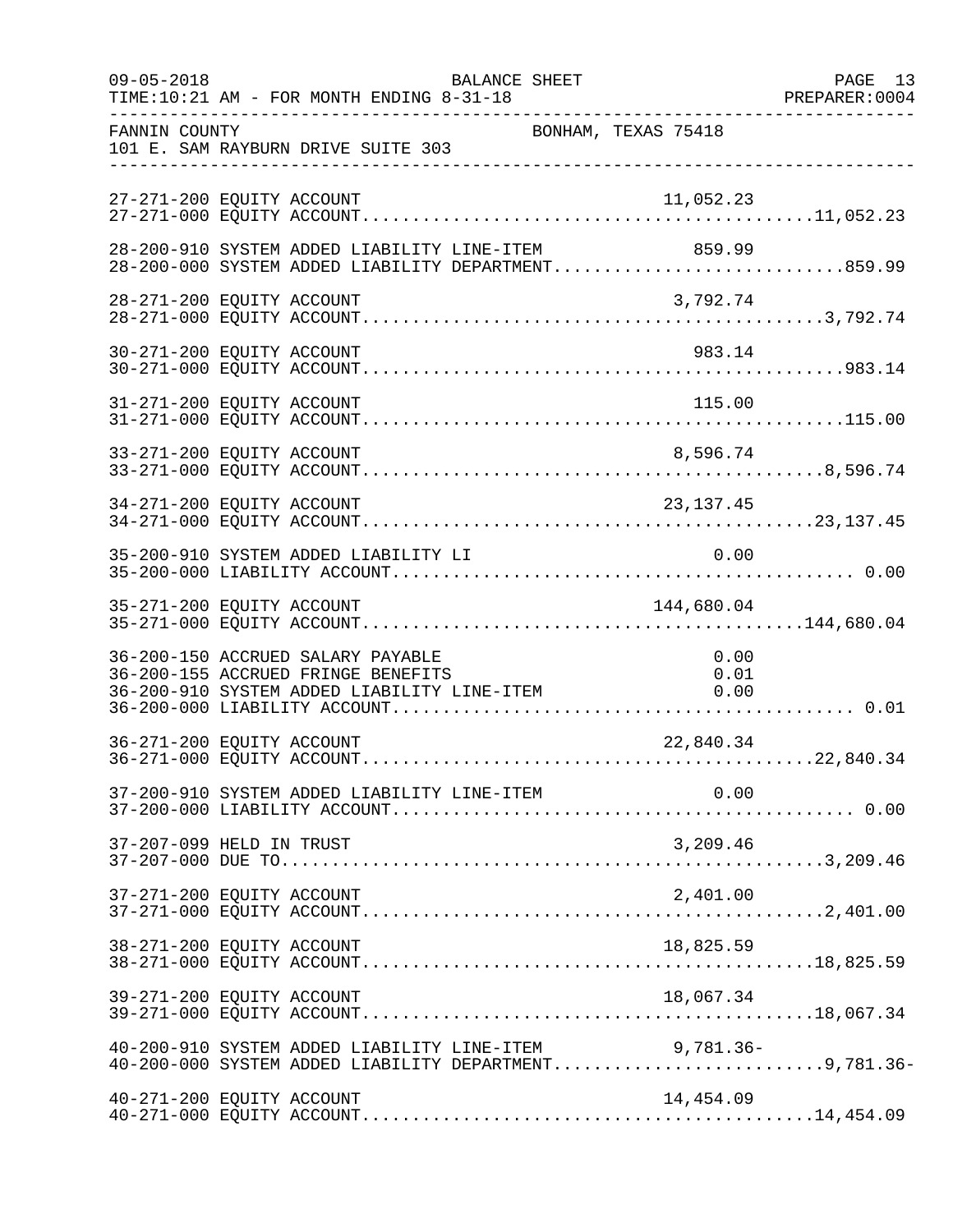| $09 - 05 - 2018$          | TIME:10:21 AM - FOR MONTH ENDING 8-31-18    | BALANCE SHEET                                                                                                                                                                                  |            | PAGE 14 |
|---------------------------|---------------------------------------------|------------------------------------------------------------------------------------------------------------------------------------------------------------------------------------------------|------------|---------|
| FANNIN COUNTY             | 101 E. SAM RAYBURN DRIVE SUITE 303          | BONHAM, TEXAS 75418                                                                                                                                                                            |            |         |
|                           |                                             | 41-200-910 SYSTEM ADDED LIABILITY LINE-ITEM 0.00<br>41-200-000 SYSTEM ADDED LIABILITY DEPARTMENT 0.00                                                                                          |            |         |
|                           | 41-207-095 DUE TO OTHER FUNDS               |                                                                                                                                                                                                | 0.00       |         |
| 41-271-200 EQUITY ACCOUNT |                                             |                                                                                                                                                                                                | 0.00       |         |
|                           |                                             | 42-200-910 SYSTEM ADDED LIABILITY LINE-ITEM<br>42-200-000 SYSTEM ADDED LIABILITY DEPARTMENT 0.00                                                                                               | 0.00       |         |
| 42-271-200 EQUITY ACCOUNT |                                             |                                                                                                                                                                                                | $428.64-$  |         |
|                           | 44-200-910 SYSTEM ADDED LIABILITY LINE-ITEM | 44-200-000 SYSTEM ADDED LIABILITY DEPARTMENT 0.00                                                                                                                                              | 0.00       |         |
|                           | 44-207-095 DUE TO OTHER FUNDS               |                                                                                                                                                                                                | 0.00       |         |
| 44-271-200 EQUITY ACCOUNT |                                             |                                                                                                                                                                                                | 0.00       |         |
|                           | 45-200-150 ACCRUED SALARY PAYABLE           | 45-200-150 ACCROED SALARY PAYABLE<br>45-200-155 ACCROED FRINGE BENEFITS 0.00<br>45-200-910 SYSTEM ADDED LIABILITY LINE-ITEM 3,975.00-<br>45-200-000 SYSTEM ADDED LIABILITY DEPARTMENT3,673.00- | 302.00     |         |
|                           | 45-207-095 DUE TO OTHER FUNDS               |                                                                                                                                                                                                | 0.00       |         |
| 45-271-200 EQUITY ACCOUNT |                                             |                                                                                                                                                                                                | $302.00 -$ |         |
|                           |                                             | 46-200-910 SYSTEM ADDED LIABILITY LINE-ITEM<br>46-200-000 SYSTEM ADDED LIABILITY DEPARTMENT774.92                                                                                              | 774.92     |         |
| 46-271-200 EQUITY ACCOUNT |                                             |                                                                                                                                                                                                | 4,164.33   |         |
|                           |                                             | 48-200-910 SYSTEM ADDED LIABILITY LINE-ITEM 1,191.29-<br>48-200-000 SYSTEM ADDED LIABILITY DEPARTMENT1,191.29-                                                                                 |            |         |
| 48-271-200 EQUITY ACCOUNT |                                             |                                                                                                                                                                                                | 35,927.27  |         |
| 49-271-200 EQUITY ACCOUNT |                                             |                                                                                                                                                                                                | 682.59     |         |
| 51-271-200 EQUITY ACCOUNT |                                             |                                                                                                                                                                                                | 7,041.51   |         |
| 52-271-200 EQUITY ACCOUNT |                                             |                                                                                                                                                                                                | 12,191.07  |         |
|                           | 53-200-910 SYSTEM ADDED LIABILITY LINE-ITEM | 53-200-000 SYSTEM ADDED LIABILITY DEPARTMENT 0.00                                                                                                                                              | 0.00       |         |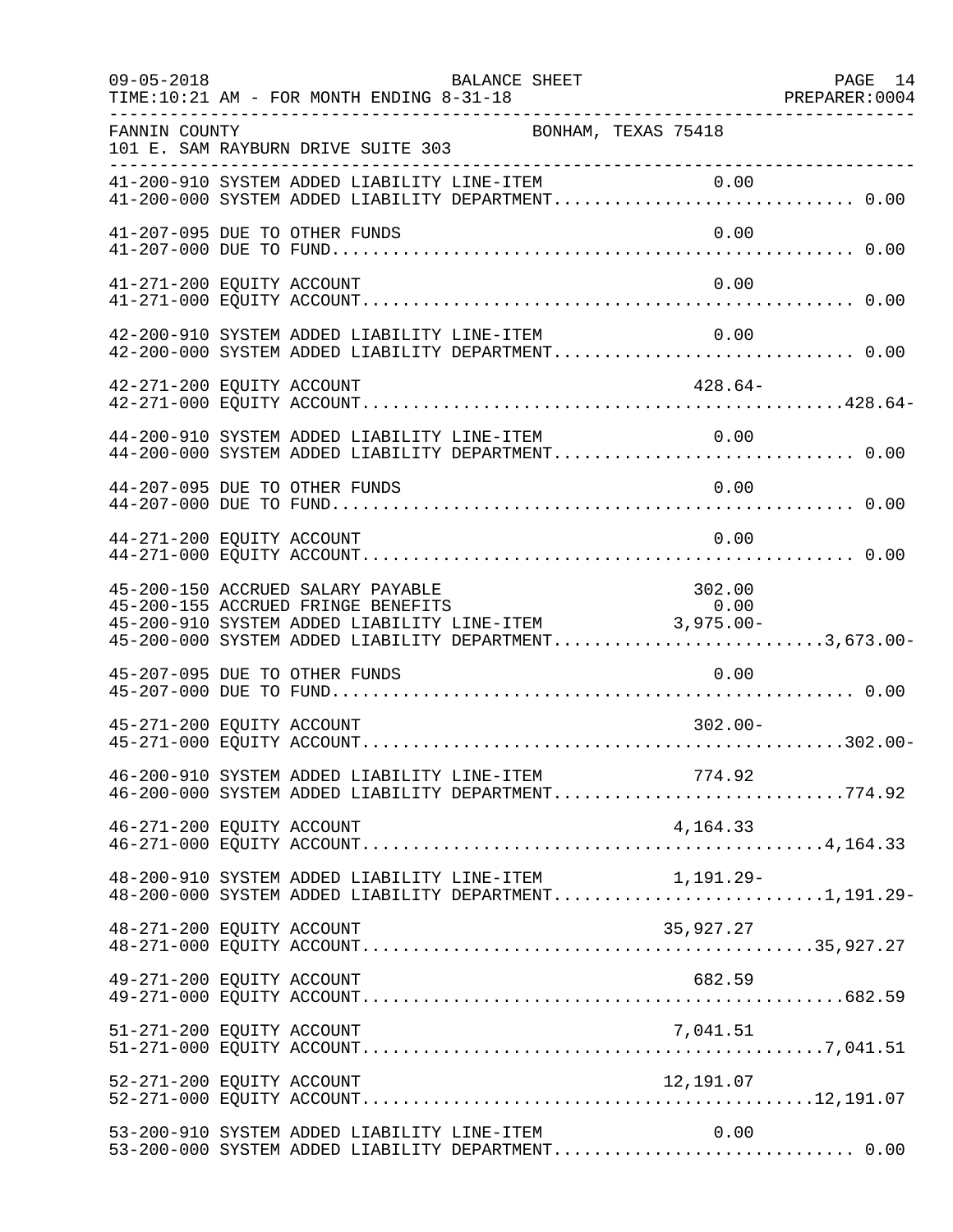| $09 - 05 - 2018$ | BALANCE SHEET<br>TIME:10:21 AM - FOR MONTH ENDING 8-31-18                                                  |            | PAGE 15<br>PREPARER: 0004 |
|------------------|------------------------------------------------------------------------------------------------------------|------------|---------------------------|
| FANNIN COUNTY    | BONHAM, TEXAS 75418<br>101 E. SAM RAYBURN DRIVE SUITE 303<br>___________________________________           |            |                           |
|                  | 53-271-200 EQUITY ACCOUNT                                                                                  | 264,423.30 |                           |
|                  | 55-200-910 SYSTEM ADDED LIABILITY LINE-ITEM                                                                | 0.00       |                           |
|                  | 55-271-200 EQUITY ACCOUNT                                                                                  | 246.50     |                           |
|                  |                                                                                                            |            |                           |
|                  |                                                                                                            |            |                           |
|                  | 57-200-910 SYSTEM ADDED LIABILITY LINE-ITEM<br>57-200-000 SYSTEM ADDED LIABILITY DEPARTMENT 0.00           | 0.00       |                           |
|                  | 57-271-200 EQUITY ACCOUNT                                                                                  | 595.29     |                           |
|                  | 59-200-910 SYSTEM ADDED LIABILITY LINE-ITEM 310.00-<br>59-200-000 SYSTEM ADDED LIABILITY DEPARTMENT310.00- |            |                           |
|                  |                                                                                                            |            |                           |
|                  | 60-200-200 DEFERRED REVENUE<br>60-200-910 SYSTEM ADDED LIABILITY LINE-ITEM 0.00                            | 0.00       |                           |
|                  | 60-271-200 EQUITY ACCOUNT                                                                                  | 26,909.38  |                           |
|                  | 61-271-200 EQUITY ACCOUNT                                                                                  | 3,162.28   |                           |
|                  | 62-271-200 EQUITY ACCOUNT                                                                                  | 27,129.50  |                           |
|                  | 63-200-910 SYSTEM ADDED LIABILITY LINE ITEM                                                                | 0.00       |                           |
|                  | 63-271-200 EQUITY ACCOUNT                                                                                  | 1,331.81   |                           |
|                  | 64-200-910 SYSTEM ADDED LIABILITY LINE ITEM                                                                | 0.00       |                           |
|                  | 64-271-200 EQUITY ACCOUNT                                                                                  | 0.00       |                           |
|                  | 65-200-910 SYSTEM ADDED LIABILITY LINE ITEM                                                                | 0.00       |                           |
|                  | 65-271-200 EQUITY ACCOUNT                                                                                  | 1,331.81   |                           |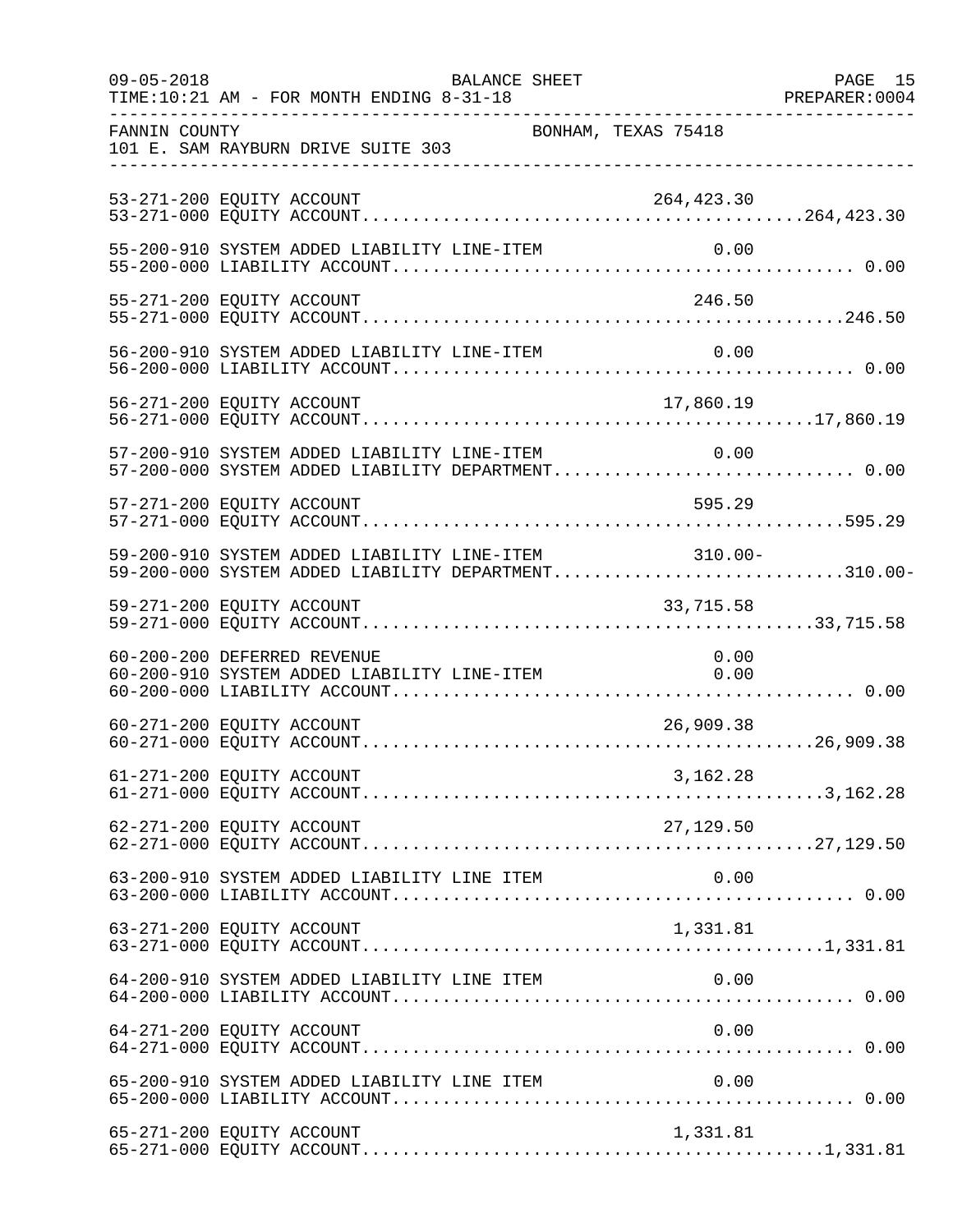| $09 - 05 - 2018$          | TIME:10:21 AM - FOR MONTH ENDING 8-31-18    | BALANCE SHEET                                |                                                                                                       | PAGE 16 |
|---------------------------|---------------------------------------------|----------------------------------------------|-------------------------------------------------------------------------------------------------------|---------|
| FANNIN COUNTY             | 101 E. SAM RAYBURN DRIVE SUITE 303          | BONHAM, TEXAS 75418                          |                                                                                                       |         |
|                           | 66-200-910 SYSTEM ADDED LIABILITY LINE-ITEM |                                              | 0.00                                                                                                  |         |
|                           | 66-231-200 2017 GO BONDS PAYABLE            |                                              | 0.00                                                                                                  |         |
| 66-271-200 EQUITY ACCOUNT |                                             |                                              | 6, 250, 000.00                                                                                        |         |
|                           |                                             |                                              | 67-200-910 SYSTEM ADDED LIABILITY LINE-ITEM 0.00<br>67-200-000 SYSTEM ADDED LIABILITY DEPARTMENT 0.00 |         |
| 67-271-200 EQUITY ACCOUNT |                                             |                                              | 0.00                                                                                                  |         |
|                           |                                             | 70-200-910 SYSTEM ADDED LIABILITY LINE-ITEM  | 0.00                                                                                                  |         |
| 70-271-200 EQUITY ACCOUNT |                                             |                                              | 96,908.56                                                                                             |         |
|                           |                                             | 71-200-910 SYSTEM ADDED LIABILITY LINE-ITEM  | 0.00<br>71-200-000 SYSTEM ADDED LIABILITY DEPARTMENT 0.00                                             |         |
| 71-271-200 EQUITY ACCOUNT |                                             |                                              | 0.00                                                                                                  |         |
|                           |                                             | 72-200-910 SYSTEM ADDEND LIABILITY LINE-ITEM | 0.00<br>72-200-000 SYSTEM ADDED LIABILITY DEPARTMENT 0.00                                             |         |
| 72-271-200 EQUITY ACCOUNT |                                             |                                              | 0.00                                                                                                  |         |
|                           | 80-200-910 SYSTEM ADDED LIABILITY LINE-ITEM |                                              | 0.00                                                                                                  |         |
| 80-271-200 EQUITY ACCOUNT |                                             |                                              | 0.00                                                                                                  |         |
|                           | 81-200-910 SYSTEM ADDED LIABILITY LINE ITEM |                                              | 0.00                                                                                                  |         |
| 81-271-200 EQUITY ACCOUNT |                                             |                                              | 0.00                                                                                                  |         |
|                           |                                             | 82-200-910 SYSTEM ADDED LIABILITY LINE ITEM  | 0.00                                                                                                  |         |
| 82-271-200 EQUITY ACCOUNT |                                             |                                              | 0.00                                                                                                  |         |
|                           | 83-200-910 SYSTEM ADDED LIABILITY LINE ITEM |                                              | 0.00                                                                                                  |         |
| 83-271-200 EQUITY ACCOUNT |                                             |                                              | 0.00                                                                                                  |         |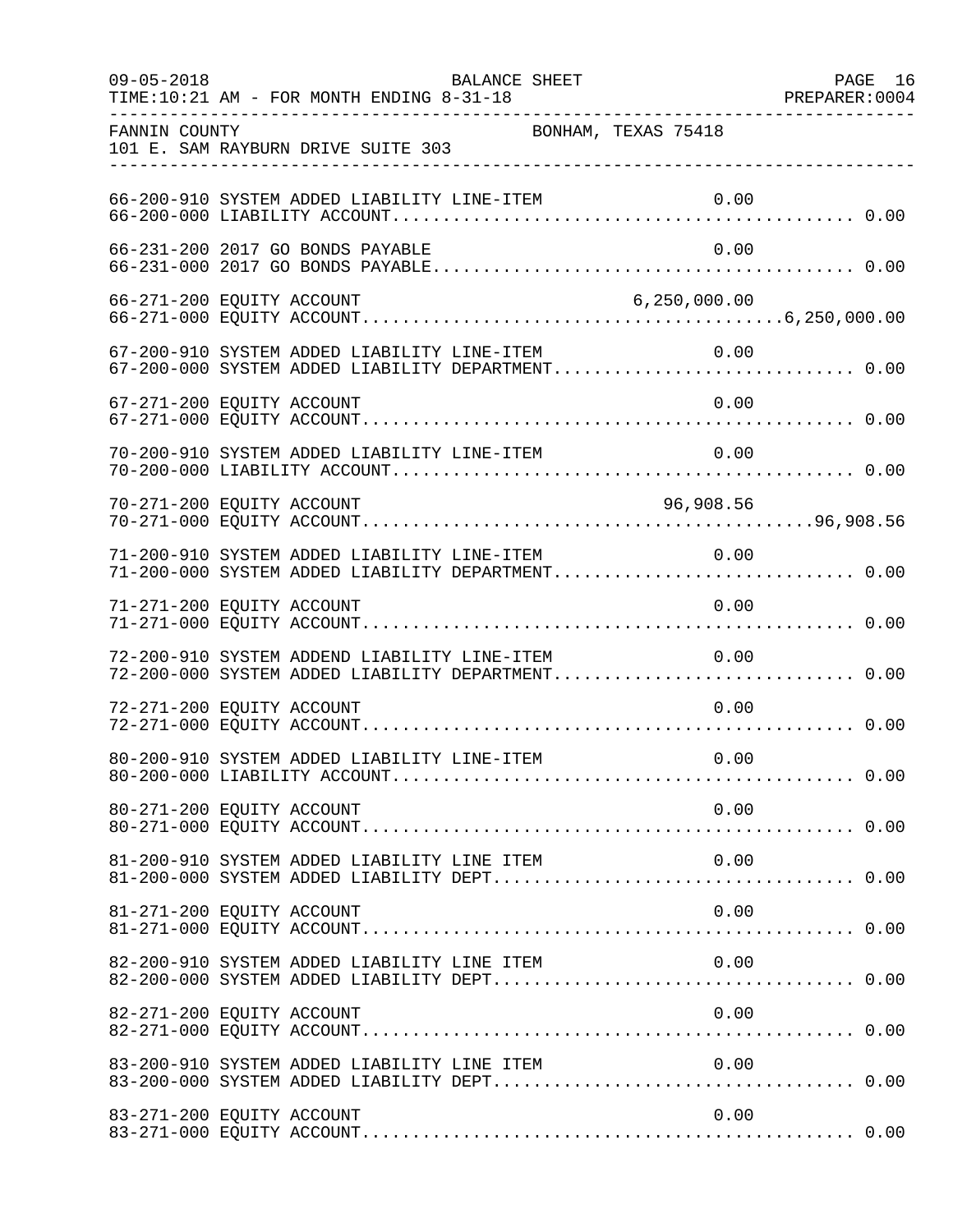| $09 - 05 - 2018$    | TIME:10:21 AM - FOR MONTH ENDING 8-31-18                                                                                                                                                                                                                                                                                                                     | BALANCE SHEET                                                                               | PAGE 17 |
|---------------------|--------------------------------------------------------------------------------------------------------------------------------------------------------------------------------------------------------------------------------------------------------------------------------------------------------------------------------------------------------------|---------------------------------------------------------------------------------------------|---------|
| FANNIN COUNTY       | 101 E. SAM RAYBURN DRIVE SUITE 303                                                                                                                                                                                                                                                                                                                           | BONHAM, TEXAS 75418                                                                         |         |
|                     | 87-200-910 SYSTEM ADDED LIABILITY LINE-ITEM                                                                                                                                                                                                                                                                                                                  | 0.00                                                                                        |         |
|                     | 87-202-319 A/P RESTITUTION-JUVENILE PROBATION                                                                                                                                                                                                                                                                                                                | 0.00                                                                                        |         |
|                     | 87-271-200 EQUITY ACCOUNT                                                                                                                                                                                                                                                                                                                                    | 1,849.21                                                                                    |         |
|                     | 88-271-200 EQUITY ACCOUNT                                                                                                                                                                                                                                                                                                                                    | 0.00                                                                                        |         |
|                     | 89-220-189 DEFERRED REVENUE                                                                                                                                                                                                                                                                                                                                  | 0.00                                                                                        |         |
|                     | 89-271-200 EQUITY ACCOUNT                                                                                                                                                                                                                                                                                                                                    | 45,922.93                                                                                   |         |
|                     | 92-200-910 SYSTEM ADDED LIABILITY LINE-ITEM<br>92-200-000 SYSTEM ADDED LIABILITY DEPARTMENT 0.00                                                                                                                                                                                                                                                             | 0.00                                                                                        |         |
|                     | 92-271-200 EQUITY ACCOUNT                                                                                                                                                                                                                                                                                                                                    | 43,428.93                                                                                   |         |
|                     | 93-200-910 SYSTEM ADDED LIABILITY                                                                                                                                                                                                                                                                                                                            | 0.00                                                                                        |         |
|                     | 93-271-200 EQUITY ACCOUNT                                                                                                                                                                                                                                                                                                                                    | 100.00                                                                                      |         |
|                     | 95-200-910 SYSTEM ADDED LIABILITY LINE-ITEM<br>95-200-000 SYSTEM ADDED LIABILITY DEPARTMENT 0.00                                                                                                                                                                                                                                                             | 0.00                                                                                        |         |
| 95-271-200 DEPOSITS |                                                                                                                                                                                                                                                                                                                                                              | 24.36                                                                                       |         |
|                     | 99-200-240 ACCRUED INTEREST<br>99-200-250 GENERAL OBLIGATION BOND<br>99-200-275 NOTES PAYABLE<br>99-200-277 NOTE #16240648-SHERIFF<br>99-200-278 NOTE #16308936-SHERIFF<br>99-200-279 NOTE #16291000-R&B#3<br>99-200-280 NOTE #16295968-R&B#3<br>99-200-281 ODYSSEY #16235752-GENERAL<br>99-200-350 ACCRUED COMPENSATION<br>99-200-400 NET PENSION LIABILITY | 0.00<br>0.00<br>0.00<br>0.00<br>0.00<br>0.00<br>0.00<br>0.00<br>184, 424.54<br>2,063,586.00 |         |
|                     | 99-271-200 EQUITY ACCOUNT                                                                                                                                                                                                                                                                                                                                    | 352,322.54-                                                                                 |         |
|                     |                                                                                                                                                                                                                                                                                                                                                              |                                                                                             |         |
|                     |                                                                                                                                                                                                                                                                                                                                                              |                                                                                             |         |